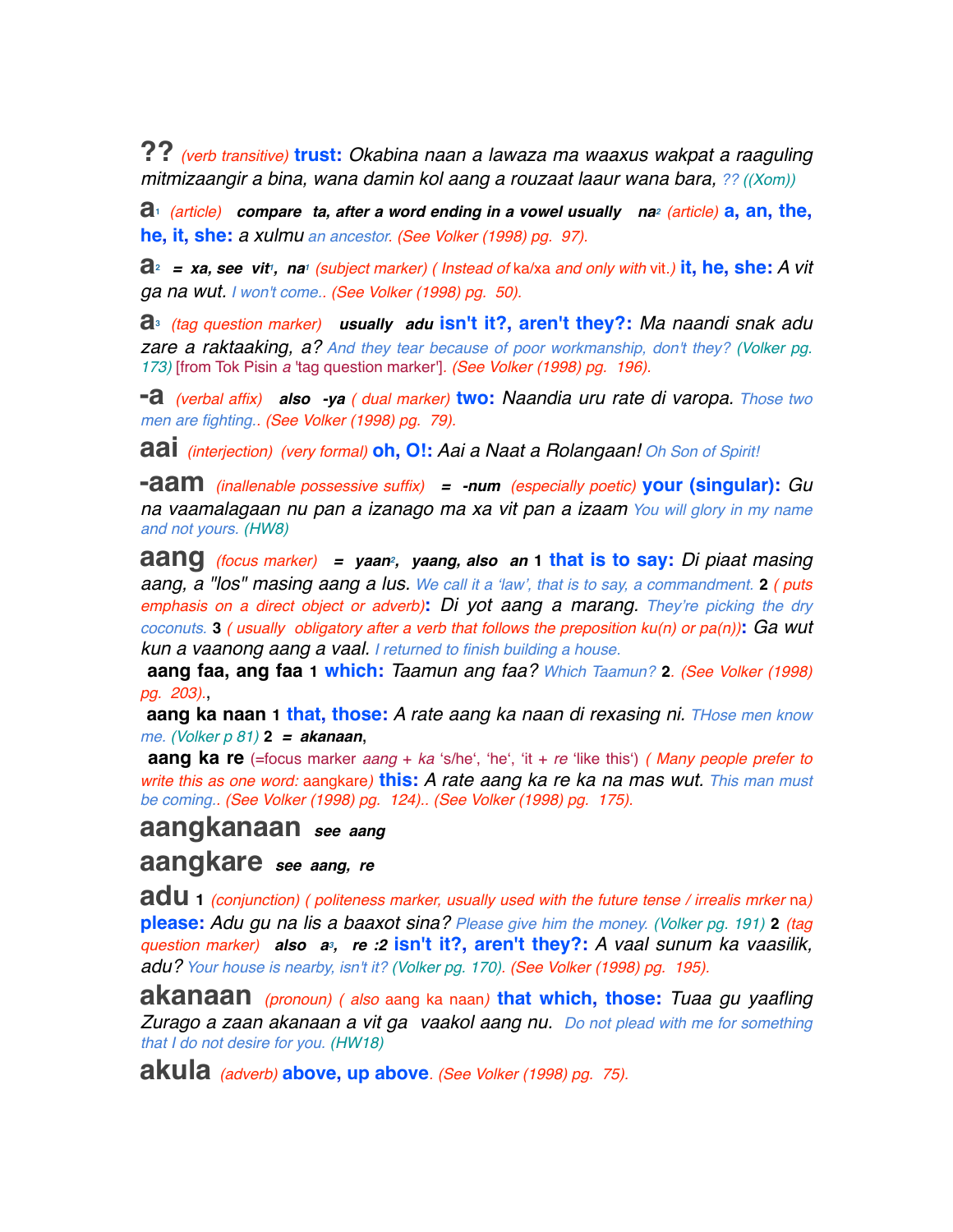**an** *(focus marker) = aang, yaang (Laefu dialect)*

**ang** *usually aang*

**apa, apaa** *(verb) see pa, ANTONYM ata, ataa* **1 down, descend, towards the beach, towards Kavieng:** *A mbala ka laf apa. The arrow is flying and coming down. (Volker 74)* **2 before, earlier:** *Naan ka apa paamu mase. It was a long time ago. (Volker p 75). (See Volker (1998) pg. 75).*

**are** *(adverb) also nare* **here***. (See Volker (1998) pg. 74).*

**ata, ataa** *(verb) ANTONYM apa, apaa after a word ending in a vowel usually nataa* **up, towards Namatanai**

**atun** *(noun)* **tuna**

**ayang** *(interjection)* **1 yes 2 same to you:** *Panaraan doxo! Ayang, panaraan doxo! Good morning! Yes, good morning to you, too!*

**azaxei** *(numeral) compare hihep, saxe* **one:** *a rate be azaxei only one man (Volker pg 117). (See Volker (1998) pg. 118).*

**ba** *(noun) after a word ending in a vowel usually mba* **all of you:** *Nim mun ba kulaau! Oh youths! / Young gentlemen!*

 **ba zaan you few people***. (See Volker (1998) pg. 106).*

**baalu** *(noun)* **unidentified plant used for fencing off a sacred enclosure bibis baalu** (=*bibis* 'smell' + *baalu* an unidentified plant used for the boundary of a sacred space) **1 entry prohibited, no access 2 uninitiated person** *Botony*

**baalus <sup>1</sup>** *see Moxonuaas ( represents the Moxomuaas clan)* **red-knobbed imperial pigeon, pigeon** *Ducula rubricera* **2 dove 3 aeroplane, airplane**

**baaru** *(noun)* **rock in the ocean**

**baawip** *(noun)* **tree similar to frangipani, but not as hard. good for** 

**carving and light when dry** *Botony*

**baaxot** *(noun)* **1 money 2 shell money:** *Di vara xolxoling a baaxot. They're exchanigng shell money. (Volker gg 57)*

**babaang** *(-num / inalienable noun)* **chest:** *a babaangago my chest*  **vatpaat a babaang boast about oneself:** *Adu gu vatpaat a babaangnaam kun a ze? Why are you boasting about yourself? (literally: Why are you beating your chest?)*

**babanga** *(noun)* **<sup>1</sup>** *see Moxoxaamade ( represents the Moxoxaamande clan)* **Blyth's** 

**hornbill** *Aceros plicatus* **2 hornbill** *Ornithology*

**babina** *(noun)* **wing** *Ornithology*

**bagbak** *(verb)* **shave:** *Ga zaxot, ga na bagbak. I'd like to shave. (Volker pg 53)*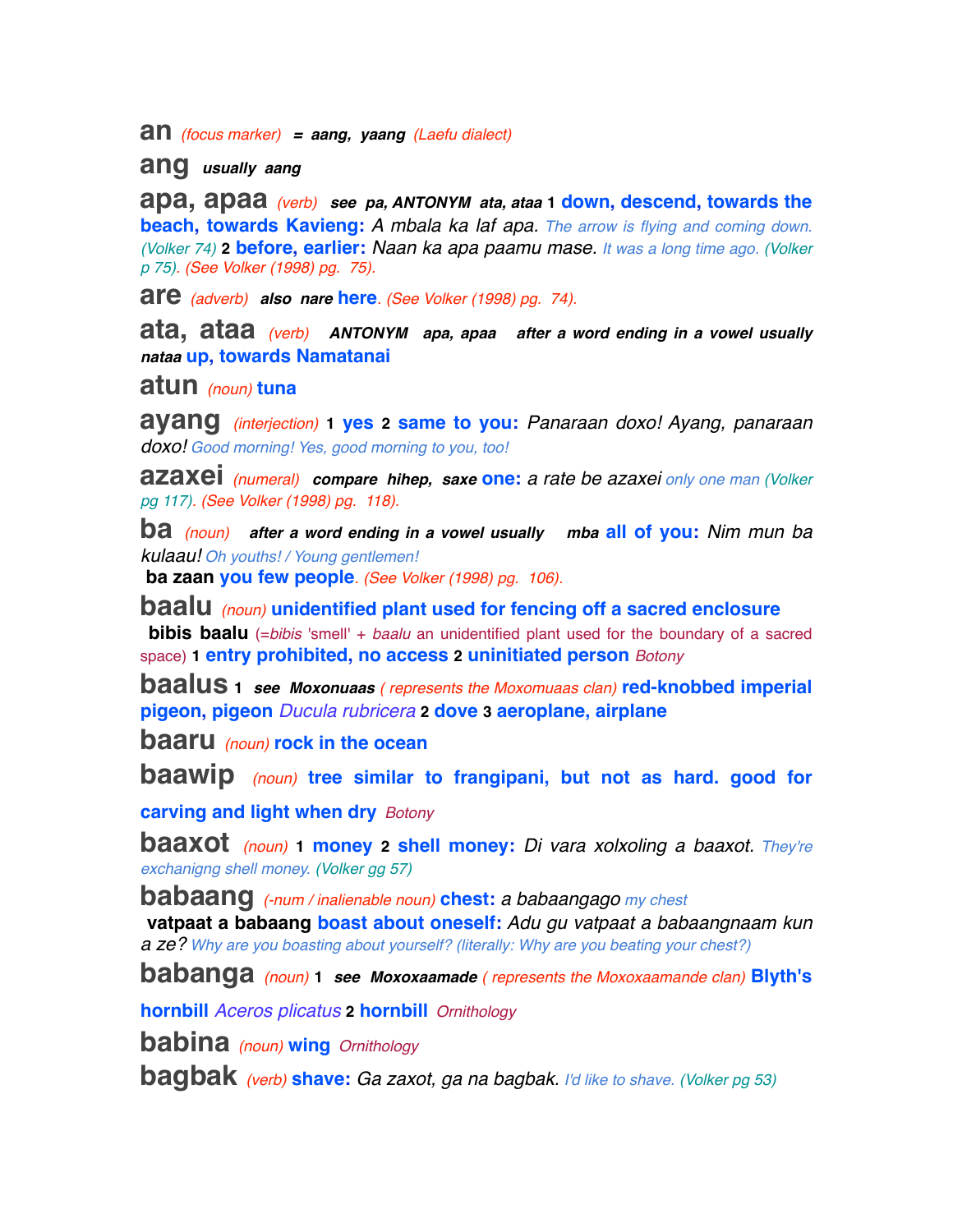**bak** *(prenominal element, noun)* **bag:** *a bak suga a bag of sugar* [from TP b*ak* 'bag' / English *bag*]*. (See Volker (1998) pg. 100).*

**balagofing** *(noun)* **poverty:** *Ka saa ma gu vamumut nu kun a balagofing? Why do you belittle yourself in poverty? (HW13)*

**balangtang** *(noun)* **eel (peaceful, saltwater species)Internet link:** *(for* 

*more information see: http://www.youtube.com/watch?v=RvyC1xo3v1A)* [from < Kuot?] *Marine terminology*

**balas** *(verb intransitive) ( followed by "si")* **arrive, come up to:** *A rate ka balas sina. The man came up to her.*

**balavaai** *(noun) see rorozir ( common name that is used for a number of species)*

**grouper, cod** *Marine terminology*

**balazaai** *(verb)* **pointless, in vain:** *A ratalmaxeting sunum ka na balazaai. Your quest will be in vain. (HW15)*

**balbaak** *(noun)* **swampy, muddy areas next to a river.**

**Balesalangan** *(noun)* **point where the canoe passage opens into the deep sea at the reef's edge**

**balis** *(verb intransitive) see also fabalos* **1 arrive at, reach:** *Di na su balisa la rot. The two of them have nearly arrived at the road. (Volker pg 60)* **2 become**

**banaat** *(noun)* **treasure:** *Ma la bikabaar a rolangaan di na zuruk a banaat a ziziba a vaatrulaaiing sin a Nakmai. And in the realm of spirit we obtain the gem of Divine virtue. (HWpreface)*

 **banaat a ziziba precious shell, gem, jewel**

**bane 1 only 2 just**

 **a za** *TIME* **bane one** *TIME***:** *A za Saande bane ga wut lis tasin a za vi. One Sunday I came and put away some stuff. (Volker p 73)*

**banga** *(verb) see taba* **confused, unsure**

**bangut** *(adjectival verb)* **deep**

 **lamaan bangut deep ocean:** *Ma xa waan mase wa naan la lamaan bangut. And he went with her into the deep ocean.*

**bara** *(noun)* **destruction:** *Okabina naan a lawaza ma waaxus wakpat a raaguling mitmizaangir a bina, wana damin kol aang a rouzaat laaur wan a bara, The weather maker is a leader in the community in order to make predictions about possible destruciton. ((Xom))*

**baraai** *(noun)* **revered , leader:** *A vaaratulaaiing pan a iza zin a Nakmai, sin a Baraai a Ma- go'ing ma a Baraai a Varamaalufing. In the Name of God, the Compassionate, the Merciful! (Saaule pg 6 (Quran 1:1))*

**baram** *(noun)* **mat**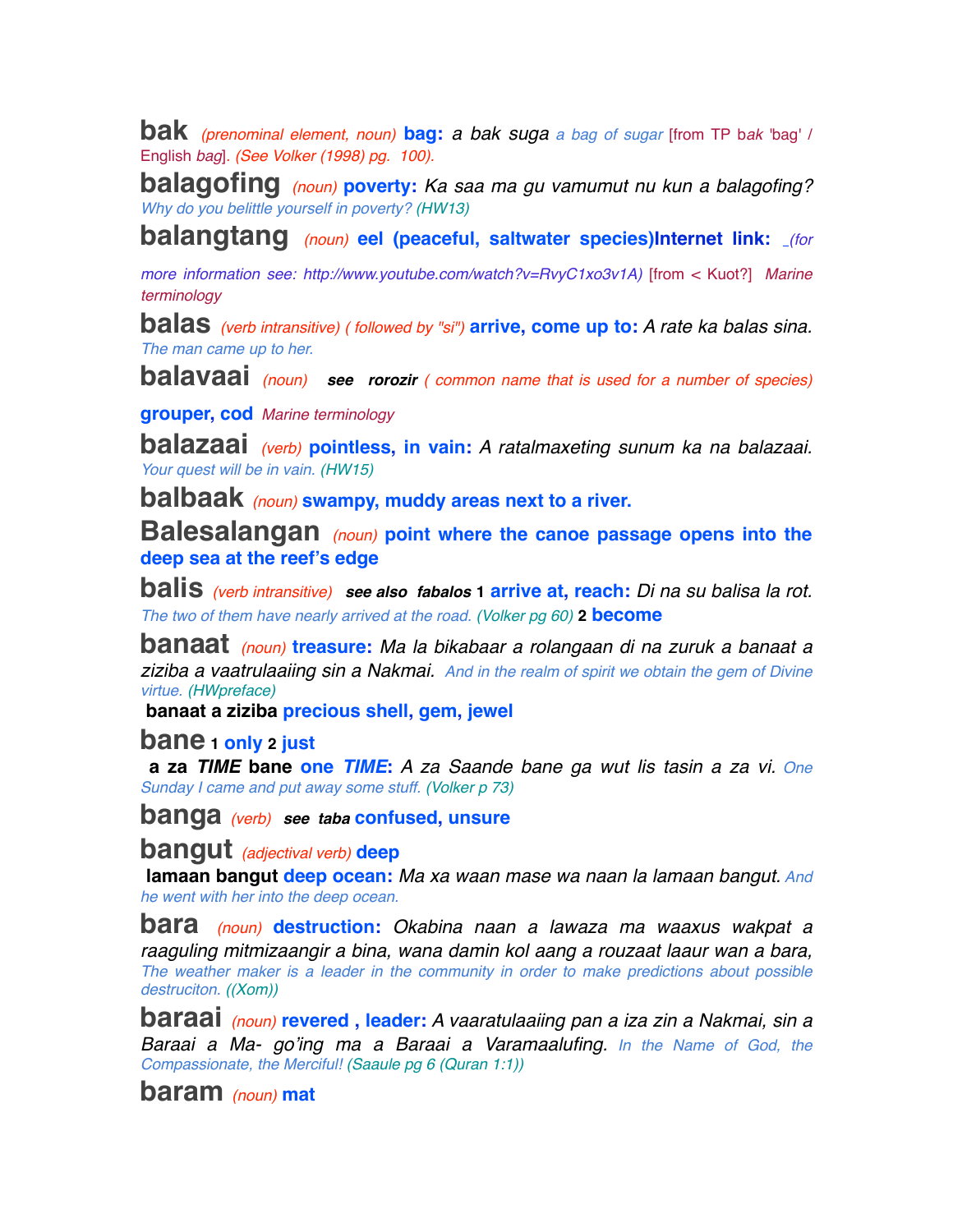**barburaai** *(noun)* **throne, seat:** *Di i naxaam maalova akula barburaai na vaaraalaing. The two of them think deeply up above on their throne of sanctity.*

**barei** *(noun)* **pig** *Animals* 

**bari** *(noun)* **oriental sweetlips, sweetlips fish (oriental sweetlips)**

*Plectorhinchus orientalis Marine terminology*

#### **baruwa** *(noun)* **breadfruit**

 **waan baruwa** (=*waan* 'leaf' + *baruwa* 'breadfruit') **black surgeonfish** *Botony*

**bas** *(noun)* **bus, van:** *Naan a bas i la skul, adu? That's the school from the school, isn't it? (Volker pg 195)* [from Tok Pisin *bas* / English *bus*]

**bawai** *(verb) ( does not need a subject marker)* **be, exist:** *A rafin bawai. There are sardines.. (See Volker (1998) pg. 37).*

**bazaai** *(noun) = biza2 (SE dialect)* **taro** *Botony*

**bazof** *(verb)* **faithful:** *Di na waan bazof a vaarungtungaaiing Sina pan a roro'ing si naande. They will be faithful to His guidance in their lives. (HWpreface)*

**be** *(adverb)* **1 only:** *A vuna ga saxot a olavaaiing pa ni zing be ma xa xavut a mun saan faagdul. Because I want love only for me, and this transcends all things. (HW8)* **2** *( emphasis marker)***:** *Naan be ka gaat a mun baaxot si maam. He's the one who has our money! (Volker pg 144). (See Volker (1998) pg. 144).*

**bebes** *(noun) ( unidentified bird, lives at beach, brown, is often together with maalavevu)*

**bek <sup>1</sup>** *(adjectival verb)* **old 2** *(noun)* **elderly person**

 **nuf bek** *( stays on the sea floor and is very still)* **smallscale scorpionfish** *Scorpaenopsis oxycephalus*

**belm** *(noun) usually beowa (very formal)* **shark belm lak red shark design on malagan carvings** *malagan or art related*

**beowa** *(noun) see belm* **shark** *Marine terminology*

**bibi** *(-num / inalienable noun)* **wing**

**bibis** *(verb)* **smell**

**bibis baalu** (=*bibis* 'smell' + *baalu* an unidentified plant used for the boundary of a sacred space) **1 entry prohibited, no access, no trespassing 2 uninitiated person**

**bikabar** *(-num / inalienable noun)* **homeland, country, land, realm, kingdom:** *Di xauxaao zaxot a mun saan maratugulaai xuna xa fabalos aang, a vun a raaguling pan a bikabar. We meditate on things that are free from impurity in order to create that which is the essence of correct living in our homeland.*

**bil** *(noun)* **wall:** *Ka runat faral aang a vin a bil. He*ʻ*s always writing on the side of the wall.*

 **vin a bil side of the wall, exterior wall**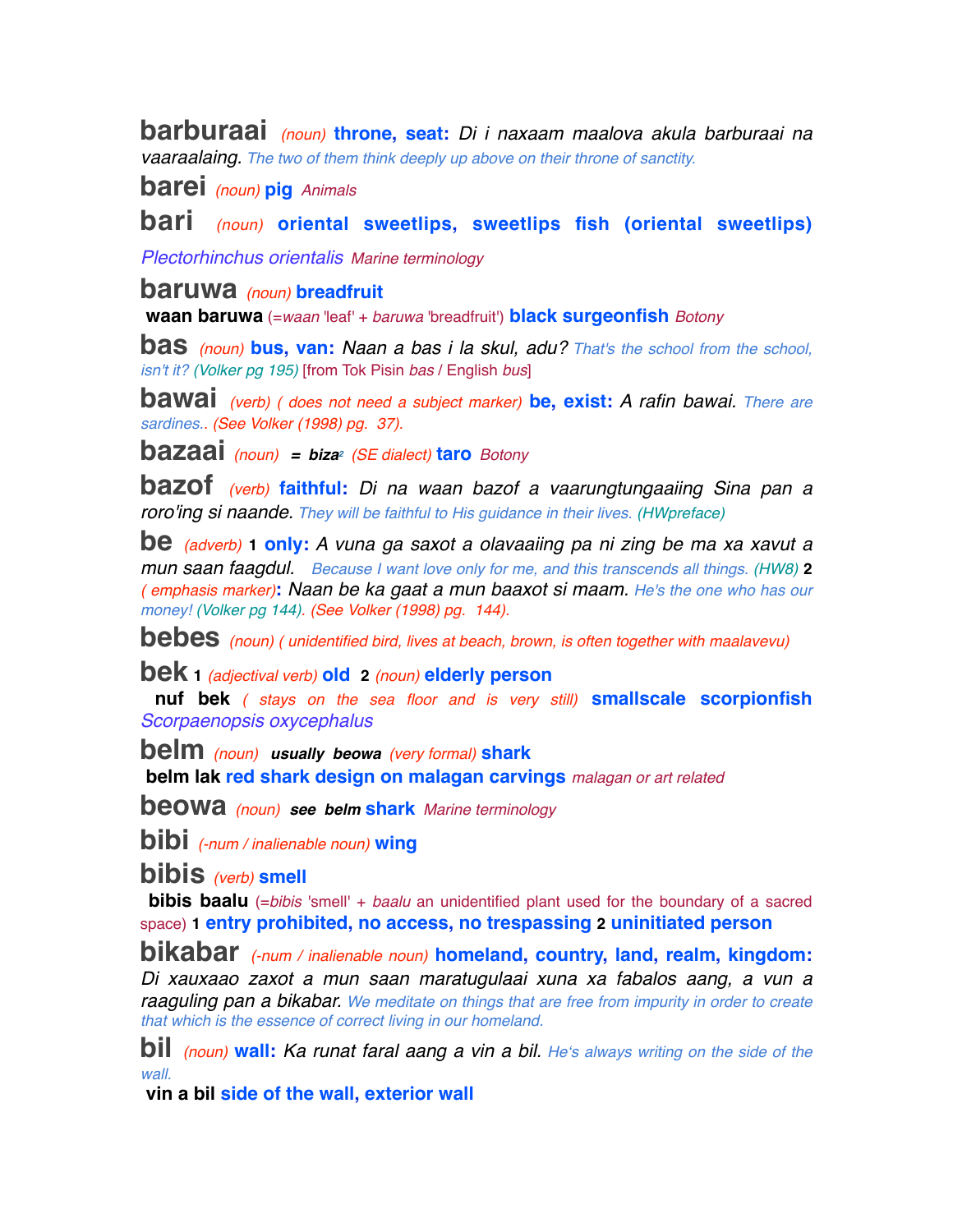**bilak ???**

**bile** *(noun)* **arrow, spear**

**bilisimbaai** *(noun)* **1 man in pre-colonial society who cleansed the dead body of a slain enemy so that it could be consumed 2 mask of a** *bilisimbaai* **man 3** *malagan* **carving symbolically depicting a** *bilisimbaai* **man**

**bina** *(noun)* **home, village:** *Ga na ule la bina. I'll return to my home village.*

 **bina i liaa** (=*bina* 'home village' + *i* 'in' + *liaa* ' heaven') **heaven, paradise:** *A bina i liaa sunum naan a ule wuting kaarik feraxei wa ni. Paradise for you is to return back to be*  with me.

 **bina i ninis** (= *bina* 'home' + durative marker *i* + *ninis 'destiny'*) **ultimate destiny:** *A bina i ninis sunum naan a olavaaiing surago. Your destiny is to receive and reciprocate my love.*,

 **la bina at home:** *Darius ka i zi la bina. Darius is staying at home. (Volker pg. 154)*,  **lava na bina** (=*lava* 'tooth' + *bina* 'home village') **lawmaker**,

 **ling a bina mother tongue, vernacular, local language**,

 **u bina taaring** *(plural noun)* **sorcerers**,

 **vuna bina indigenous person, native, aboriginal**

**biru** *(noun)* **middle, centre, middle** 

 **laman a biru** *(noun)* **1** *( lives on reef, rarely moves. not dangerous to humans)* **leopard shark** *Stegostoma fasciatum* **2** *(slang)* **person who just sits and doesn't move**

**bis** *(verb)* **tie, connect:** *Gu bis a gbis. You tie a knot.*

**biskit** *(noun)* **biscuit** [from TP *biskit* 'biscuit / English *biscuit*]

**biza1** *(-num / inalienable noun) ( physical, not emotional)* **heart**

**biza2** *(noun) = bazaai (NE dialect)* **taro**

 **faat biza / vaat biza** *(noun) ( a round stone planted in a garden to show young taros the size and shape to which they should aspire)* **taro stone**

**bloxuaam** *(noun) ( a* **mazalei** *of the Moxomaraba Clan)* **mythical fish usually depicted with its tongue hanging out**

**bobofmara** *(verb intransitive)* **pretend:** *Ka bobofmara be, ka vit ka giu. He's just pretending; he didn't really do it.*

**bolof** *(noun)* **1 hole 2 cave <sup>3</sup>** *( so-called because of the nose-piercing many Highlanders formerly often had)* **Highlander**

**botes** *(noun) ( ??? Get exact scientific name. Is this a true saddleback?) see vun*

**saddleback turtle** *Marine terminology*

**bou** *(verb)* **with no doubt, with complete confidence, bestow:** *Ga bou vaxarom nu. With full confidence I have bestowed favours on you to keep forever. (HW11)*

**boxo** *(adverb)* **soon**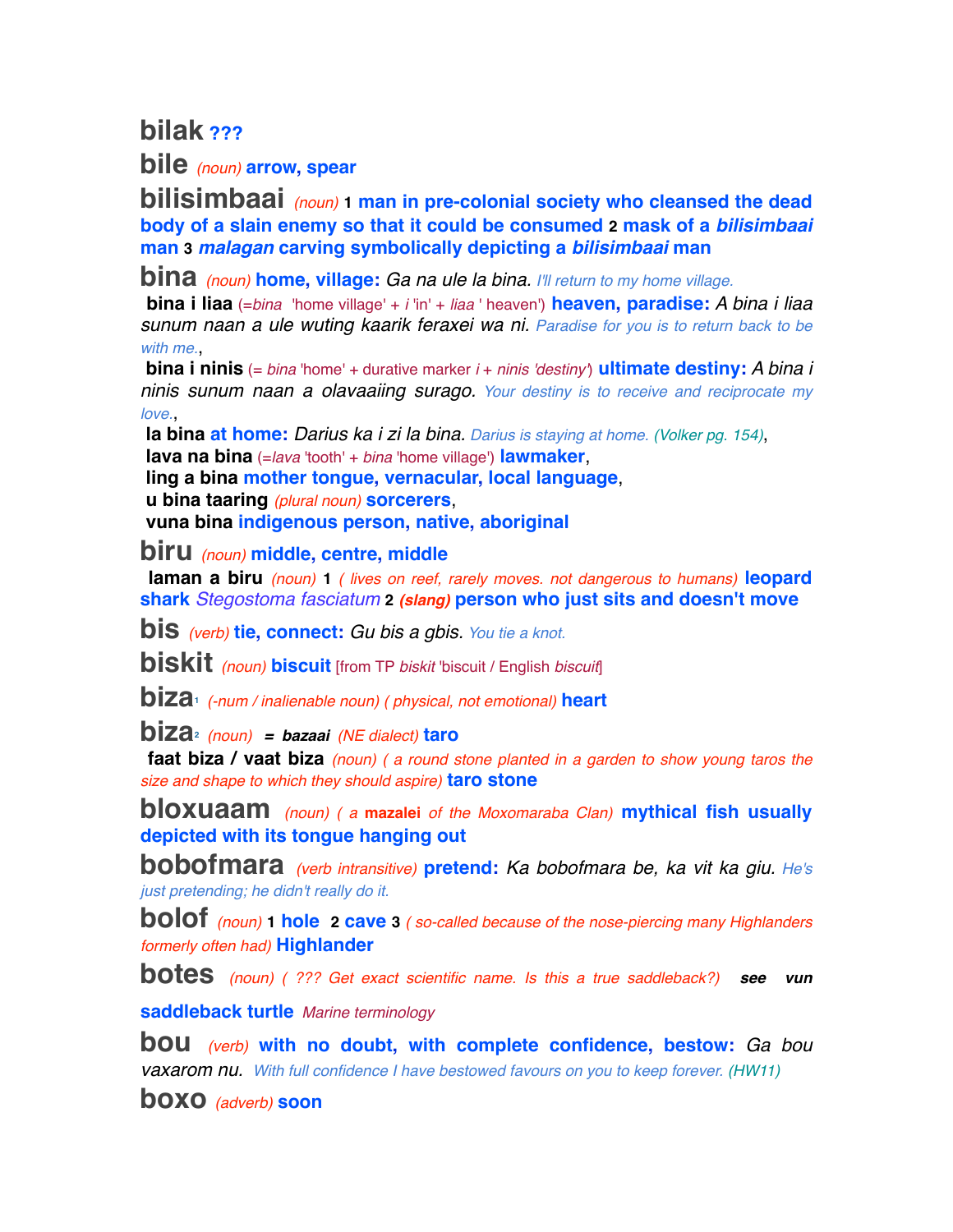### **braav** *(adjectival verb)*

 **braaving** (=*braav* 'long' + nominalising *-ing* ) *(noun)* **length:** *a yaarus a braaving i pan a orol a rope three metres long (Volker pg. 110)*

**briki** *(noun)* **brick:** *a vaal a briki the brick house (Volker pg. 110)* [from English *brick*]

**brus** *(noun) see also burus* **1 sore, infection 2 boil** *(skin inflammation)***:** *Ga gis pan a brus. I'm sick from the boil. (Volker pg. 150)*

**brut** *(noun) short form of burut* **1 below 2 past:** *Ka wut masing ka re pan a brut. It's come down to us like that from the past.*

**buaak** *(verb transitive)* **1 break 2 break into:** *A mun finaau di buaak a vaal. The thieves broke into the house. (Volker p 73)*

 **raabuk** (=Passive particle marker *raa + buaak 'break'*) **felled, cut down:** *A yaai xa raabuk pa ni be. The tree was cut down by me alone.*

**bual** *(noun)* **dense reainforest on the hilltops**

**bubu** *(noun)* **sour feeling in the mouth after eating citrus fruit lava bubu teeth that feel so sour it is impossible to eat**

**buk1** *(-num / inalienable noun)* **joint (human, animal)**

 **buk aak knee**,

 **buk mir** *( buk mit before a noun)***:** *a buk miram our elbows a buk mitnago my elbow*

**buk2** *(verb)* **??:** *A vuna a xaalxaalnago xa na wen buk. Because my sovereignty can never perish. (HW15)*

**buk3** *(noun) compare varaal* **book**

**buk vaarala holy book, scripture** [from Tok Pisin buk / English book]

**bul** *(-num / inalienable noun)* **lips**

**bulai** *(adverb)* **always:** *Aze xo gu runa i mal bulai? Why are you always lying down? (Volker pg 56)*

**buling** *(verb transitive)* **always:** *Uwe, gat naxaam buling nu. Ah, I'm always thinking of you. (Volker pg 62)*

**bulus** *(verb)* **safe:** *Naan ka xaazou ka na bulus marase, ma naan ka rutawok, ka na milung marase ma xa na waan fis. He who enters will be safe, and he who ignores will be guilty of great sin and will perish. (HW9)*

**buma** *(noun)* **procession (traditional)**

**bunare bow (for arrows)** [from TP bunara < ENG bow and arrow]

**bungru** *(adverb)* (=probably *bung 'night' + uru 'two'*) **day after tomorrow***. (See Volker (1998) pg. 170).*

**bur** *(verb transitive) related word burburaai* **consecrate someone, be given an office, apointed, appointed:** *Xulmu xa smi a mun izanaandi wan a bur aang*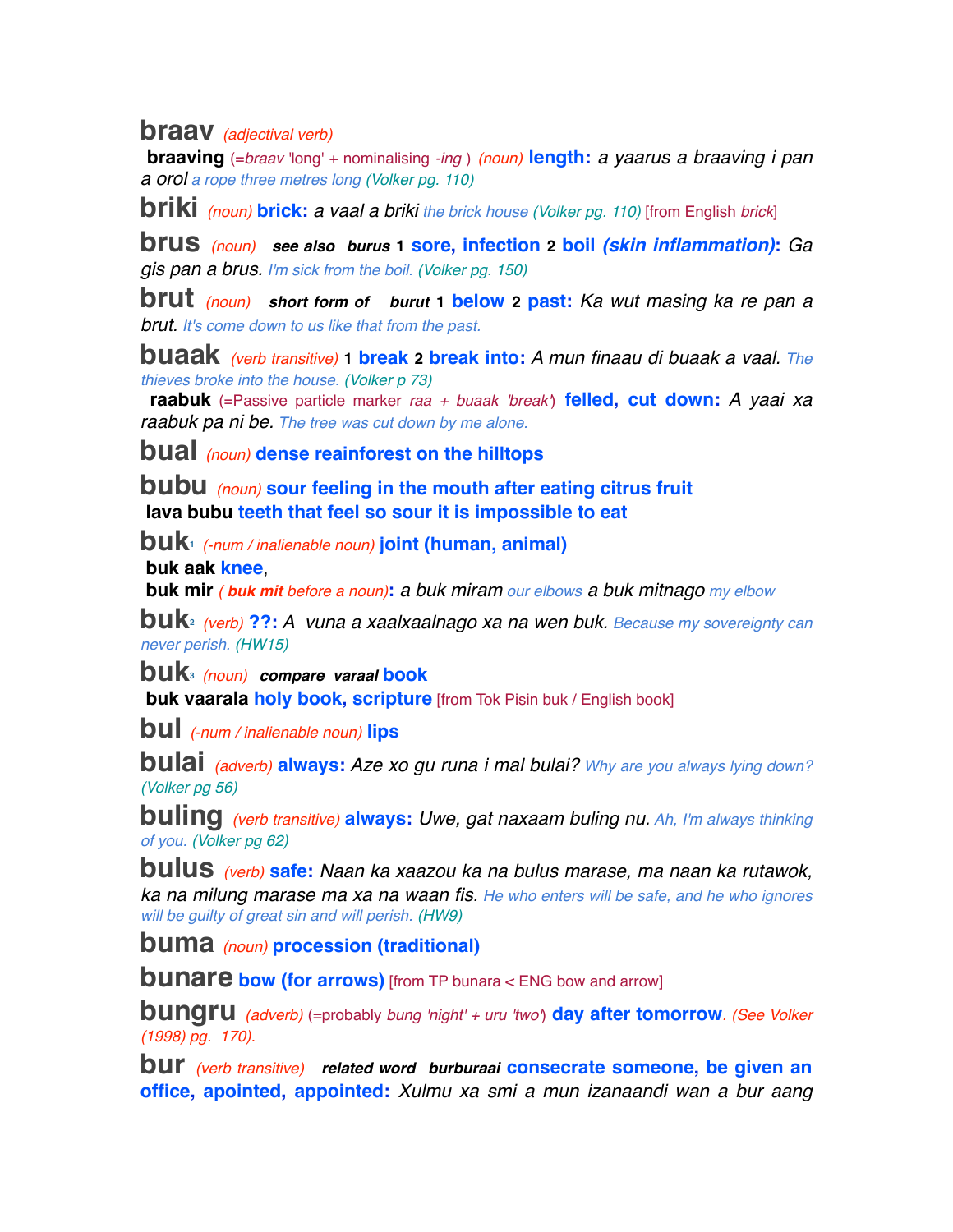*naandi zaxazaxai. The ancestors established a hierarchy and consecrated all persons with their own appropriate titles.*

**burbura** *(noun)* **reef area covered with white sand**

**burburaai** *(noun) related word bur* **place of consecreation**

**burus** *(verb intransitive) see also brus* **hurt**

**burut** *(noun) also shortened to brut* **1 below 2 past**

**bus** *(noun)* **urine, piss**

**but** *(noun)* **sago swamp**

**butu** *(-num / inalienable noun) ( Note irregular possessive form: a butaanum "your back")***;** *( body part)* **back**

 **butaanum your back**

**buza** *( for sharpening knives and axess)* **file**

**daalman** *(noun)* **peace:** *Ka vit a daalman pan a luaaai sunum. There is no peace in your soul.*

**daanim** *(noun)* **1 water, freshwater:** *Madi pe paan la daanim kun a sarak daaniming. We cannot go to the river to fetch water. (Volker 92)* **2 river**

 **daanim lagaf** (=*daanim* 'water + *lagaf* 'hot') **1 hot water 2 hot drink 3 tea**,  **ngas a daanim** (=*ngas* 'mouth' + *daanim* 'river', 'water') *( from LM)* **river mouth**,  **non daanim** *( from LM)* **part of a river**,

 **vin a daanim** (=*vin* 'skin + *daaanim* ' water) *(noun)* **obesity, obese person**,  **waat a daanim** (=*waat* 'head' + *daanim* 'river', 'water') *see also mara* **headwaters**

### **daavur** *(noun)* **rain**

**dama** *(-num / inalienable noun) also tama* **father:** *Damamaam la liaa! Our faher in heaven!* [from Proto Austronesian *\*tama* 'father']

**damana** *(-num / inalienable noun)* **father:** *Tivian i damanana Tivian's father (Volker pg 130)*

**damau** *(noun)* **oyster:** *a xalamon a damau an oyster's pearl (Volker pg. 161)*

**damin ??:** *Okabina naan a lawaza ma waaxus wakpat a raaguling mitmizaangir a bina, wana damin kol aang a rouzaat laaur wana bara, ?? ((Xom))*

# **dandur owl**

**dangan** *(noun)* **fish: unidentified species similar colour to** *kulua***, similar** 

**to blue-green chromis** *Marine terminology*

**dare** *(-num / inalienable noun)* **1 blood 2 paternal relative, father's clan**

**das** *(-num / inalienable noun)* **brother, clansman of a similar age:** *Ka lis sin a dasna It gave it to his brother.*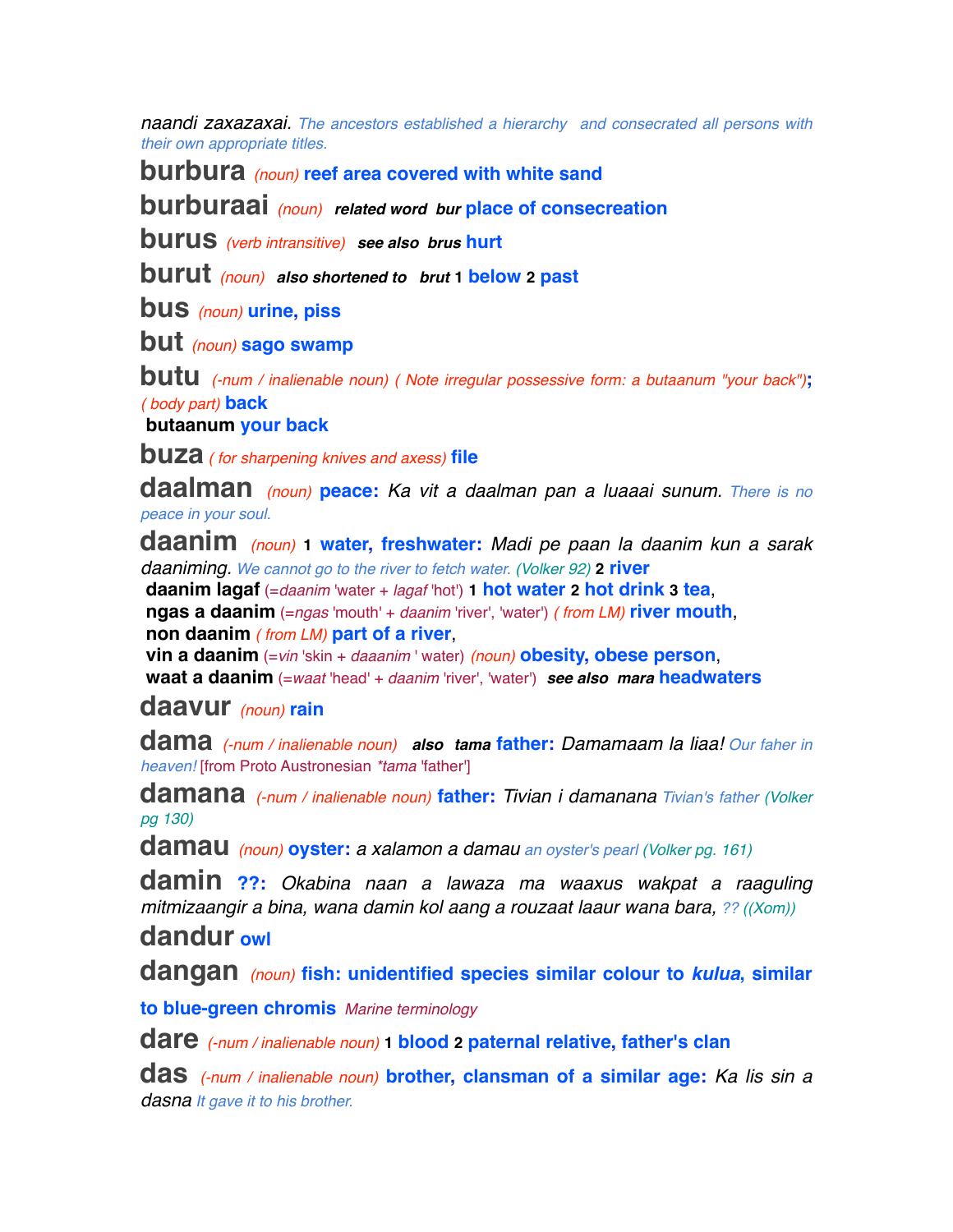**dau 1 frigatebird <sup>2</sup>** *see Moxotirin ( represents the Moxotirin clan)* **great frigatebird**

*Fregata ariel Ornithology*

**daxa** *(adjectival verb) = daxo, doxo (SE dialect)* **be good, do something well, good:** *La walao naandi, nis a naunaao na xa pit yaan daxa xun a kadaking aang a iza Xalxaal. Individuals among us whose conduct was virtuous and who were well respected were given the title Xalxaal ("Sovereign").*

**daxo** *(adjectival verb) = daxa, doxo* **be good, do something well, good Ka raxo, ka daxo vaa?** *( refers to Nalik daxo and its Kara cognate raxo)* **Things will be all muddled in the end.***. (See Volker (1998) pg. 22).*

**di1** *(pronoun) ( first person nonsingular inclusive pronoun)* **we, us di na let's***. (See Volker (1998) pg. 139).*

**di2** *(subject marker) (NE dialect) also xa, ka* **they:** *Di giu a vaal. They're building a house.. (See Volker (1998) pg. 46).*

**-di** *(inallenable possessive suffix) ( first person nonsingular inclusiv inalienable possessive suffix)* **our***. (See Volker (1998) pg. 126).*

**di-** *see also divi* **great**

 **dimura** (=*di-* 'great' + *mura* 'snake') **serpent, giant snake**,

 **Dipiran the Lord**,

 **diravin** (=*di* 'great' + *ravin* woman) **great woman, beautiful woman***. (See Volker (1998) pg. 107).*

**dia1** *(subject marker) (SE dialect) also xa :2, ka* **they:** *Dia giu a vaal. They're building a house.*

 **dia na let's***. (See Volker (1998) pg. 46).*

**dia2** *(subject marker)* (=*di* 'they' + *-a* 'dual marker) *(NE dialect)* **the two of them***. (See Volker (1998) pg. 47).*

**dikdik** *(adjectival verb)* **strong:** *Kat faraxas di na ru dikdik. They can stand strong. (HWpreface)*

 **dikdiking** (=*dikdik* 'strong' + *-ing* nominalising suffix) *(noun)* **strength, power:** *Naan ka naan ka xolmu na doring pan a xarama na dikdiking This is the utterance which came from on high through the tongue of power. (HWpreface)*,

 **fadikdik** (=causative *fa-* + *dikdik*) **strongly, deeply:** *Tamon gu naas saling a dokdoking Surago, gu na pen naxaam fadikdik a nanaming sunum If you seek my pleasure, you must not dwell deeply on your own happiness.*

**dipiran1** *(noun)* (=*di-* 'great' + *piran* 'elder') **Lord**

**dipiran2** *(numeral) compare kaviziksaxei, isaxa ( part of the sacred ('original') counting* 

*system) (rare today)* **six***. (See Volker (1998) pg. 121).*

**dit** see di<sup>2</sup>,  $t$  ( = di + t)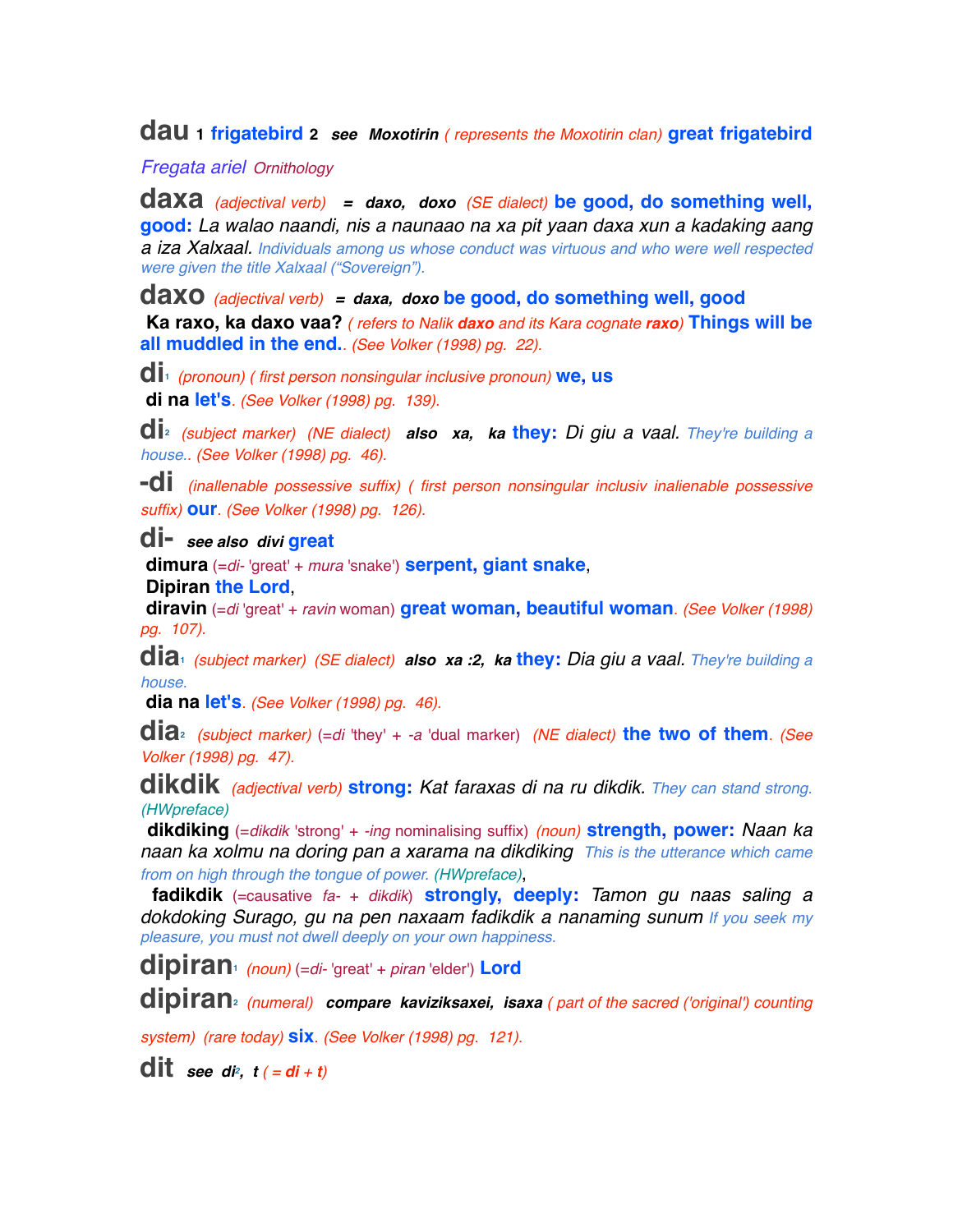**divi** *(prenominal element)* (=*di-* 'great' + *vi* 'crowd') **great number, great amount, amazing:** *a divi vaal a great number of houses a divi vanganing an amazing meal. (See Volker (1998) pg. 107).*

### **dodor** *reduplication of dor*

# **dokdok happy**

 **dokdoking** (=*dok* + transitivizing *-ing*) **happiness, pleasure:** *Tamon gu naas saling a dokdoking surago, gu na pen naxaam fadikdik a nanaming sunum If you are seeking my pleasure, you must not dwell on your own thoughts. (HW7)*

#### **dor speak**

 **dodor** *(reduplicated)* **speak, relate:** *Ga na dodor pan a rot. I'll speak about the road.*,  **dodor ratangis chant:** *Di dodor ratangiza pan a rangaan a yaai tapal. The two of* 

*them chant their song on the tree of eternity.*,

 **doring** (== *dor* ʻspeakʻ + nominaliser *-ing*) *(noun)* **speech:** *Tamon a maimaai xa na wangpaang, ka na psinkilaas fatale a doring. If a clan chief uses a messenger, he will clearly explain the meaning of what has been said. (Xomerang)*

#### **doxo** *(adjectival verb) = daxa (NE dialect)* **good, well**

 **Ka doxo (mase). 1 It is (very) good. 2 Thank you (very much).**,

 **Ka doxo vaa? What will be the outcome?***. (See Volker (1998) pg. 203).*,

 **doxo'ing** (=*doxo* + nominalising *-ing*) *(noun)* **goodness, righteousness, loving kindness:** *Di na los a doxo'ing mase. Let's follow righteousness.*,

 **piaat fadoxo** (=*piaat* 'speak' + causative *fa-* + *doxo* 'good') **speak up:** *A nalik ka piaat fadoxo. The boy is speaking up.*

**duaak brother** [from Proto Austronesian *\*tuqaka* 'older sibling']

# **dudu**

 **naxaam dudu doubt:** *Tuaa gu yare'ing ma zaait tuaa gu i naxaam dudu wana. Do not ask and also do not have doubts about it. (HW12)*

**eiban** *(noun) = iban* **1 bed 2 platform 3 stage**

**eilaping light:** *Nu a vaalitnago ma a eilaping ka i zi la maskaam. You are my lamp and its light exists within you. (HW11)*

**einiyaat** *(noun) ( sacred for men, played at night and said to be frightening. Often played at malagan ceremonies or when a man has died)* **sacred musical instrument**

**eitak** *(noun)* **carver** *malagan or art related*

**fa-, faa-, fai-** *(verbal affix) ( Words with* fa- *are normally listed under their root, e.g.,*  famaat *'kill' is listed under* maat *'die'.)* **1** *( causative marker.)* **make something happen:** *famaat kill* **2** *( Aded to an adjective to use in serial verb constructions with a meaning similar to English* -ly *adverbs)* **-ly :** *Ga na dodor famumut. I will speak a little. (Volker p 76)* [from from Proto-Austronesian \*pa "causative"]*. (See Volker (1998) pg. 75).*

**faa** *(interrogative) after a word ending in a vowel usually vaa* **where:** *Taamun faa? La maska na vaal. Where is Taamun? In the house.. (See Volker (1998) pg. 197, 200).*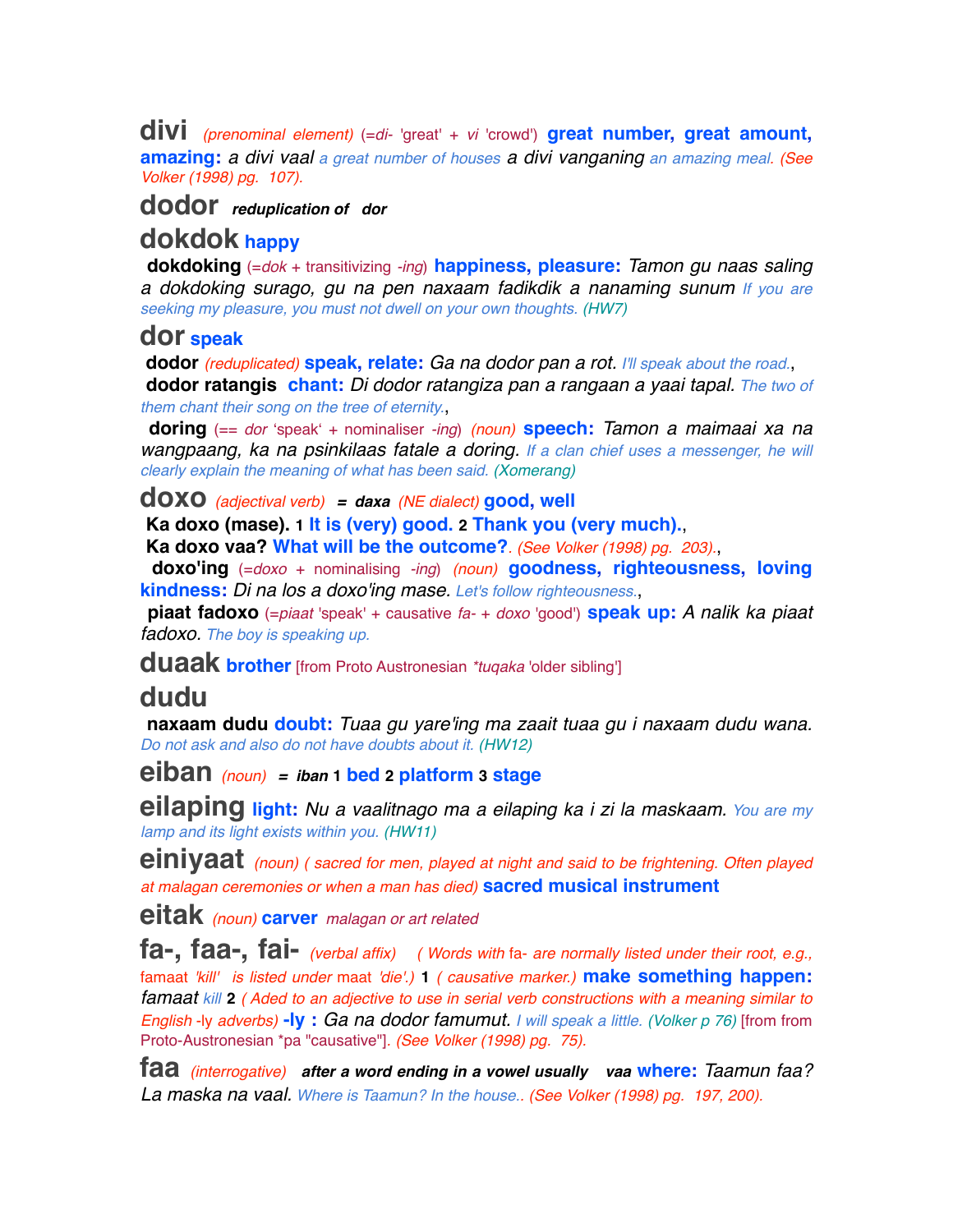**ang faa 1 which:** *Taamun ang faa? Which Taamun?* **2***. (See Volker (1998) pg. 203).*,

 **i na faa from where:** *A kaar i na faa ka naan? Where's the car from?. (See Volker (1998) pg. 203).*,

 **Ka doxo vaa? What will be the outcome?***. (See Volker (1998) pg. 203).*,

 **Ka raxo, ka daxo vaa?** *( refers to Nalik* daxo *and its Kara cognate* Raxo*)* **Things will be all muddled in the end.***. (See Volker (1998) pg. 22).*,

 **Ma zaan na faa? What's up?, What's happening?***. (See Volker (1998) pg. 203).*

**faagdul** *(adjectival verb)* **all, entire:** *A vuna ga saxot a olavaaiing pa ni zing be ma xa xavut a mun saan faagdul. Because I want love only for me, and this transcends all things. (HW8)*

**faal** *(noun) after a word ending in a vowel usually vaal* **house**

 **faal a owa** *(noun) see also malagan ( both a storehouse and a house for carving new malagans)* **malagan carving house**,

 **faal xuwa, faal a xuwa** *(noun) (rare today) ( Confinement house on beach in cemetary where first born children and young women with their first menstruation would be confined in the past. Men were prohibited from entry into a* vaal xuwa*)* **women's house, maternity house**

## **faamatkibal** *see kibal*

**faanaau** *(verb)* **bring up, instruct, train:** *Gu faanaau zin a funaliknum. You are training your children.*

**faanong** *= fanong, after a word ending in a vowel usually vaanong***:** *Ga tabung faanong fanong ma ga vaan fanong. I had eaten before leaving.* 

**faarakip** *(verb)* **give, present (an honour), present an honour:** *Ka masing naan ka faarakip varamaalufing It is las if it is given in mercy. (HWpreface)*

**faasilik** *(adjectival verb)* **near, close to:** *Mazaam, kat faraxas, gu na tangin ni faasilik pa nu. Understand so that I can be close to you. (HW10). (See Volker (1998) pg. 170).*

**faasimoraaiing** *(verb transitive)* **create:** *Ga tabung faasimoraaiing nu a maraninis. I have created you rich. (HW11)*

**faat** *(noun) after a word ending in a vowel usually vaat* **1 stone 2 coin 3 head**

 **faat biza** (=*faat* 'stone' + *biza* 'taro') *(noun) (noun) ( a round stone planted in a garden to show young taros the size and shape to which they should aspire)* **taro stone**,

 **fangan faat** (=*fangan* 'eat' + *faat* 'coin'') *(verb) (verb transitive)* **embezzle**,

 **faat maani** (=*faat* 'head' + *maani* 'bird') *(noun)* **bird mouthpiece used in the** *maani* **('bird') dance**

**faatak** *(adjectival verb) compare fabalos* **true:** *Mazaam pan a lamlamonum faatak masing faa nanga gu na los. Understand deep in your heart that this is the only path you can follow.* [from = causative *fa* + *taakk*]

**faavaamiting** *(noun)* (=reduplicated causative *fa-* + *mit* 'hand' + nominalising *-ing*) **grasp**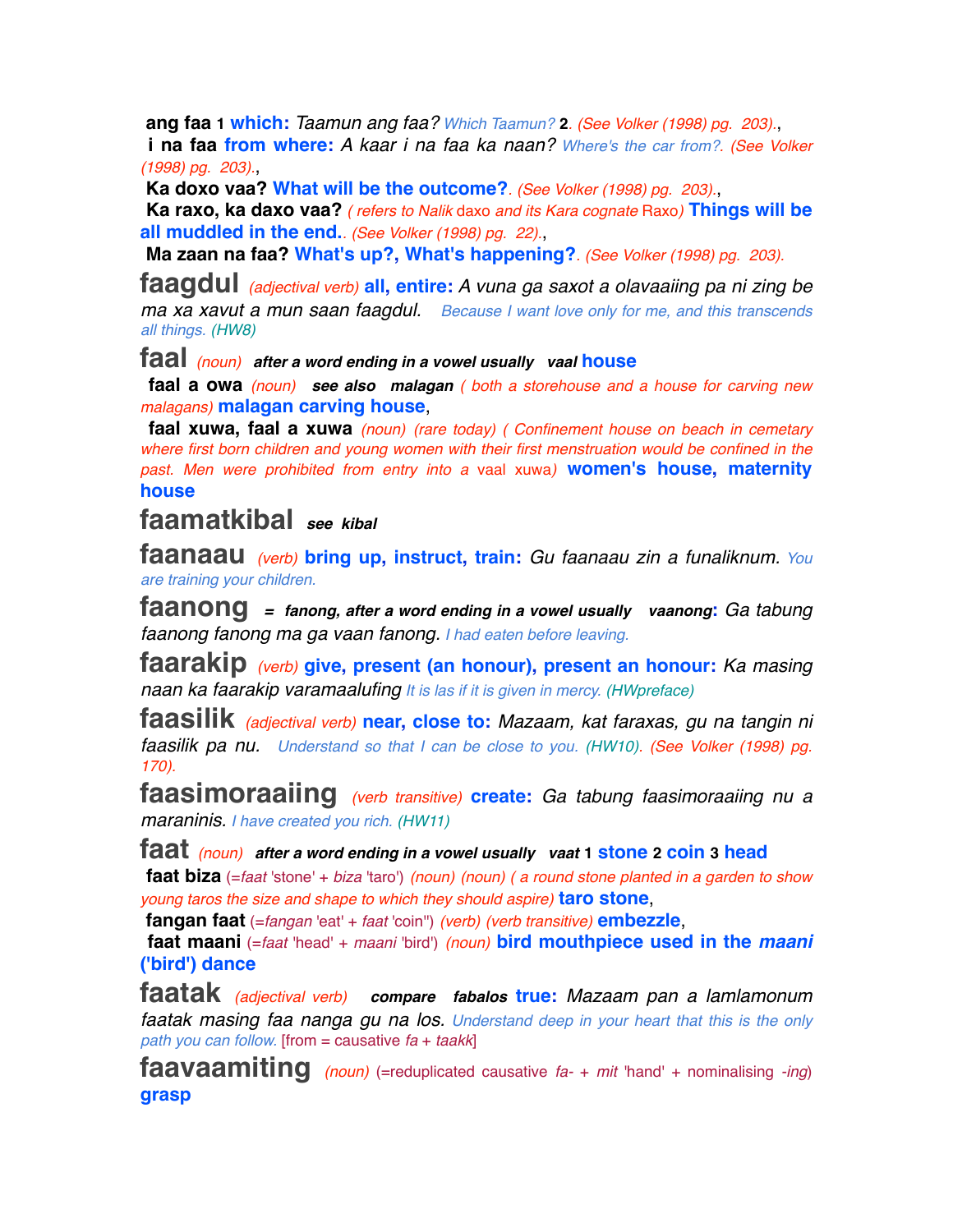**fabalos** *(verb)* (=causative prefix *fa-* + *balis* 'become", 'reach') **create, creative:** *Di xauxaao zaxot a mun saan maratugulaai xuna xa fabalos aang. We are grateful for pure things so that we can be creative.* 

**fadikdik** *(adverb) see dikdik* **deeply, strongly**

**fakilaan** *(verb transitive)* **testify**

 **raain fakilaan recognise:** *Ka raain fakilaan ni. He recognizes me. (Volker p 72)*

**fakufkol** *(verb intransitive)* **hide oneself:** *Ga vaarom a mun inaxaam malufing pa nu, di na pen fakufkol. I imbued thoughts of mercy in you, they cannot hide thesmelves. (HW20)*

**falazing** *(noun)* **1 wrapping <sup>2</sup>** *(slang)* **ten kina:** *a falazing uru twenty kina. (See Volker (1998) pg. 122).*

**famazaak** *see mazaak*

**famozes** *(verb intransitive)* **work**

 **famozesing** (=*famozes* 'work' + nominalisier %-ing) *(noun)* **work:** *a mun famozesing pan a malanggan kana all this work for the memorial ceremony (Volker p 91)*,

 **famozesing** (=*famozes* 'work' + transitive %-ing) *(verb transitive) also wokim* **build something***. (See Volker (1998) pg. 42).*

**fanaauing** *(noun)* **command:** *A fanaauing surago ka xavut nu. My commands is binding on you. (HW12)*

**fanadu** *(verb transitive)* **spoil, mess up:** *Labat fanadu a bina. Some Mainland guy is messing around in our village. (Volker pg 47)*

**fangan** *(verb intransitive) transitive equivalent: yaan<sup>2</sup> eat: Ga tabung fangan faanog. I've already eaten. (Volker p 83)*

 **fanganing** (=*fangan* + nominalising -*ing*) **food**,

 **fangan faat** (=*fangan* 'eat' + *faat* 'stones') **embezzle**

**fanganing** *see fangan*

**fanong** *(verb particle) also faanong ( marker of completed action)* **did:** *A varaang a piran di waza rasin fanong la rabaraau. ??. (See Volker (1998) pg. 83).*

**faraal** *(verb) after a word ending in a vowel usually varaal (verb intransitive) ( For older seakers* faraal / varaal *is only intransitive, but for most speakers today, it is both intransitive and transitive.)* **write***. (See Volker (1998) pg. 42).*

**fara'ing** *= feraxei ( used by some younger speakers)* (=*feraxei* + transitive *-ing*) **including:** *naanda vaagdul faraing Elias all of them including Elias. (See Volker (1998) pg. 159).*

**faramalaiing** *(verb transitive) compare vara2, mala* (=reciprocal *vara-* + *mala* c'rowd' + transifive marker *-ing* ?) **reciprocate, treat others in the same way, deal with (persons):** *Gu vagun pizin a mun milunging simaam malasing maam saait*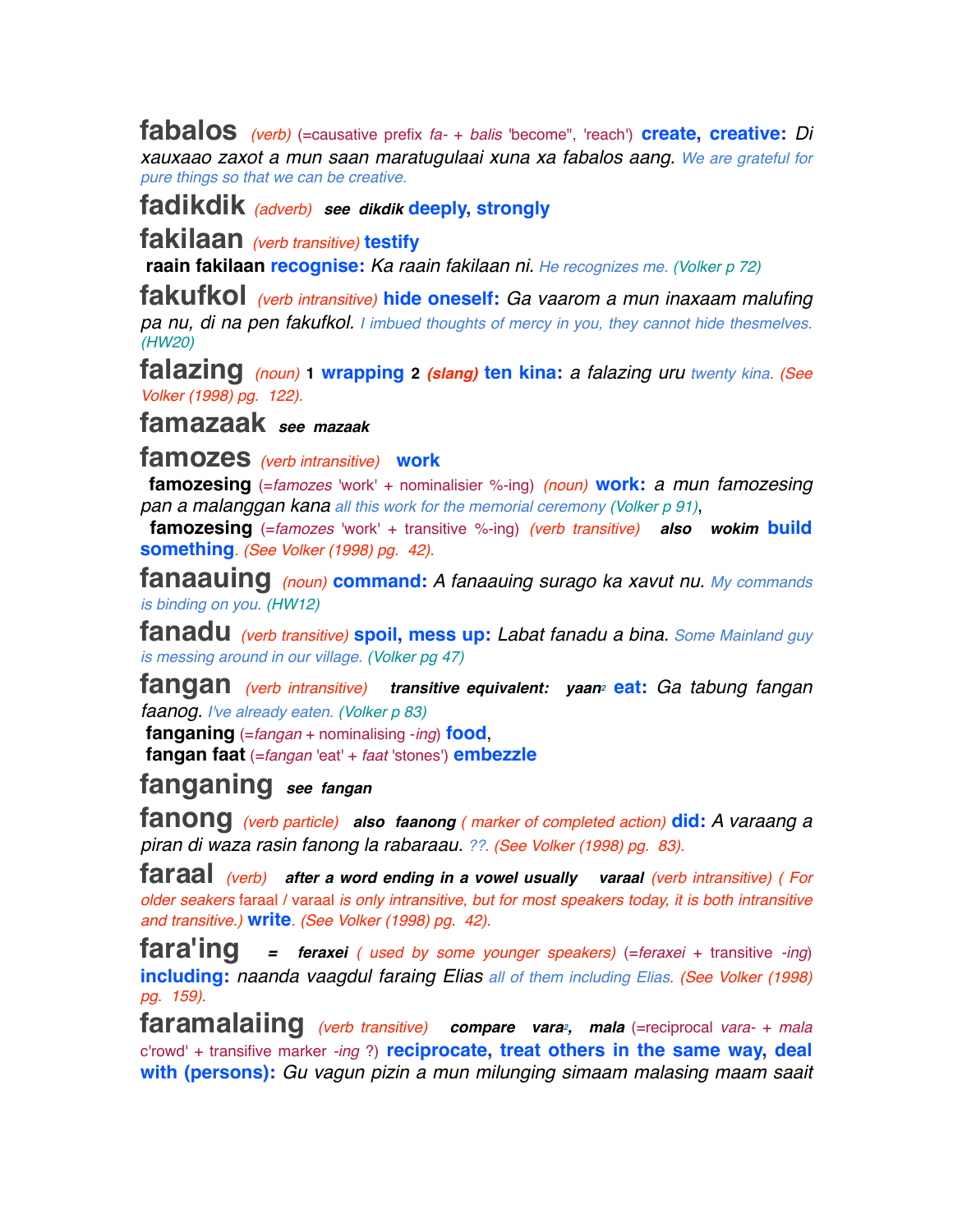*maadi faramalaingmaam. Forgive our sins in the same way as we treat each other. (Saaule 7)*

**faramaxosing** *(noun)* (=reciprocal marker *fara-* + *moxos* 'marry' + nominalising *-ing*) **wedding**

**faras** *(adjectival verb) after a word ending in a vowel usually varas ( As an adjective usually with a pessimistic connotation (many now, but not later), but as the verb of an independent clause, the connotation is positive (many now, and possibly always many))* **many now, numerous:** *Ga raain a mun yen faras la raas. I saw many fish in the ocean (but possibly tomorrow there won't be so many). (Volker pg 115) Ga raain a mun yen ka varas*  **la raas.** I saw many fish in the ocean (and they may be there for a while).. (See Volker (1998) *pg. 115).*

**faraxaai** *(verb intransitive) (rare today)* **together:** *Di raagul faraxaaiyaa xo masing uru valabaan. The two of them lived together as if they were a married couple.*

**faraxas** *(verb transitive) (rare today) usually naaf, ken ( normally requires ka + the durative marker -t)* **can, able to, able to, can:** *Kat faraxas, gu na wut saait? Are you able to come too?. (See Volker (1998) pg. 30).*

**fatale** *(adverb)* **clearly:** *Tamon a maimaai xa na wangpaang, ka na psin kilaas fatale a doring. ??*

**fataling** *(adverb)* (== *fatale* + *-ing* ?)**:** *Fataling a waraxa na olavaaiing ga pa nu, kun a ze ma gu raalil wa na zanon? With the clay of love I made you, so why do you go after another? (HW13)*

**fatok** *(verb) compare faatak* **accurately:** *Gu na ramin fatok pan a maraam, ma xa vit pan a mara na zanon. You will see accurately with your own eyes, and not with the eyes of others. (HW2)* [from = causative *fa* + *tok*]

**fatong take care, look out:** *Fatong kaf! Look out, danger! (Volker 194)*

**fawut** see wut **bring** 

**faxaliu** *see xaaliu* (=causative *fa-* + *xaaliu* "lemon grass") **exceed expectations**

**faze** *(verb transitive) after a word ending in a vowel usually vaze, intransitive equivalent: fiaat* **tell**

 **pitffiaat** *(reduplicated) (verb)* **announce**,  **fazeing** *(verb transitive)* **send a message**

**faziaar create**

**faziaar, vaziaar** *see siaar* (= caustive *fa* + *siaar* "to see")

**fazuf** *see zuf* **baptise, bathe for ritual purposes in the ocean**

**fazuf, vazuf baptise, bathe for ritual purposes in the ocean**

**feiv** *(verb transitive)* **1 burn 2 cremate:** *A mun yaya di viving surago a ratauwoking wan a feiv aang a bina. The elders told me about the custom of cremation in our village. (Volker 187)*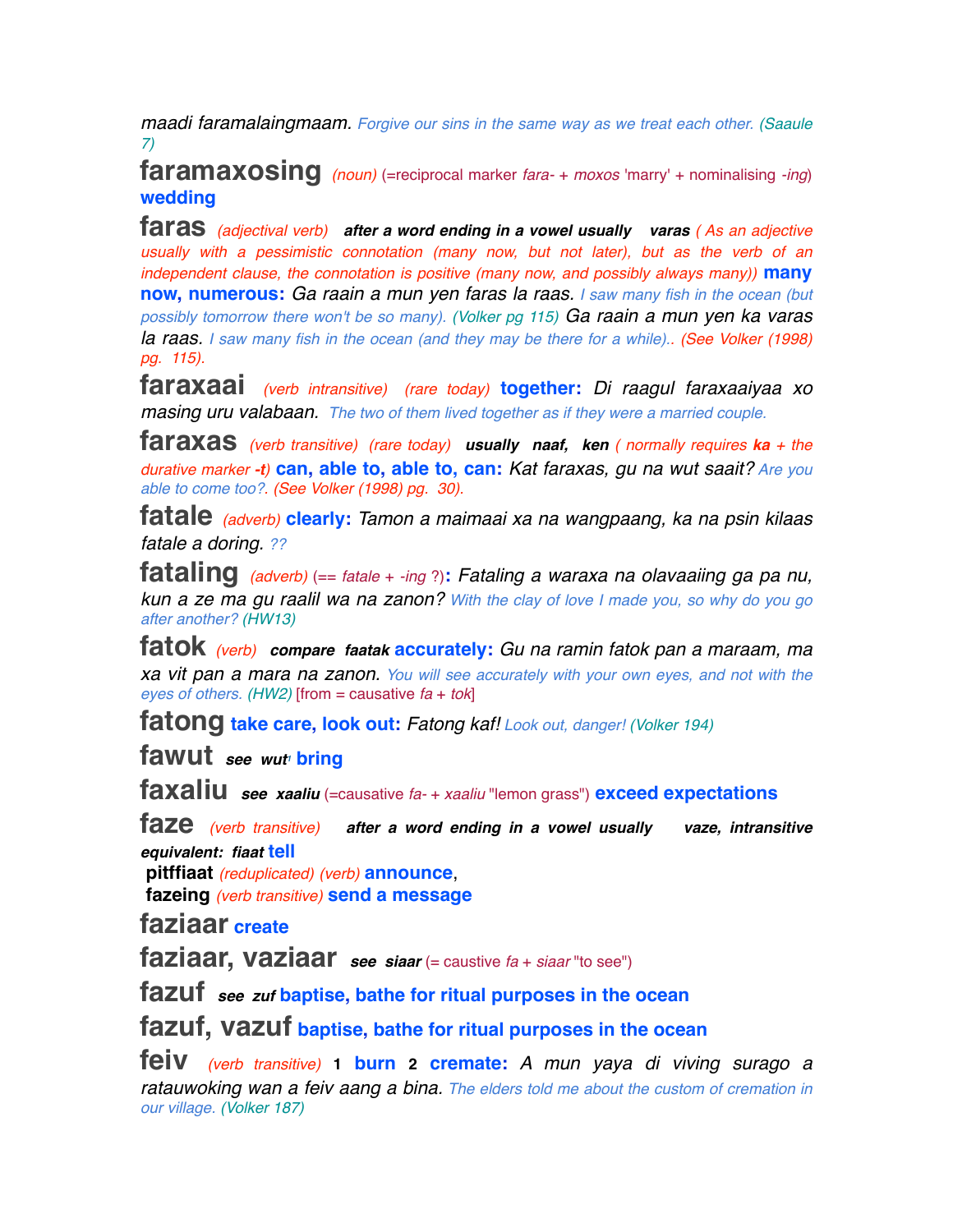# **feraxei** *(preposition) = taum, after a word ending in a vowel usually veraxei ( usually*

*followed by* wan*)***;** *( comitative marker)* **1 with:** *A rate xa dodor feraxei wan a ravin. The man is talking with a woman.* **2 including:** *naande vagdul feraxei wan Ayisha all of them including Ayisha* **3** *( with third person dual marker* -a*)* **each other:** *Di dodor feraxei wan dina.*

 **feraxei'ing** (=*feraxei* ʻwithʻ + transitive marker *-ing*) **with:** *feraxei'ing tripela anti zaraga with my three aunts. (See Volker (1998) pg. 158).*

**fezurunging** *(verb transitive)* **content with:** *Fezurunging ni ma gu na pen naasaleng kaarik ta za pilaning sis. Be content with me and do not seek anyone else to help you. (HW17)*

**fiaat** *(verb intransitive) also piaat = faziaar, vaziaar transitive equivalent: faze ( followed by indirect object)* **say:** *Ka tabung fiaat sin a mun Wangpaang i mumupis. It was said by the prophets of former days. (HWpreface). (See Volker (1998) pg. 42).*

**finaau** *after a word ending in a vowel usually vinaau* **<sup>1</sup>** *(verb)* **steal <sup>2</sup>** *(noun)* **thief:** *Nu a vong vinaau. You're a despicable thief.*

**fingaai** *(verb) also stori* **tell a story, give a report, explain:** *Gu na fingaai doxo ma ga na mazaam. You explain and I'll understand.* 

 **fingaaiing** (=*fingaai* + nominalising *ing*) *(noun)* **story, explanation, report:** *Naan a fingaaiing sin a funalik. That's a children's story.*

**firai** *= virai*

 **raangan firai teach to sing**

**firing** *(verb transitive)* **yell out:** *A rapti kat firing awut maam. A man was yelling out to us. (Volker pg 60)*

**fis** *(verb)* **loose skin, flabby:** *Ka fis. His skin just hangs on him.*

**flan** *(noun)* **1 moon 2 month raamin a flan menstruation**

**fly laang**

**fnalik** *(noun) ( irregular plural:* a fufnalik*)* **girl***. (See Volker (1998) pg. 90).*

**fotnait** *(noun)* **payday:** *A naalik ka na lis a baaxot sin a dasna la fotnait la xor. The boy will give some money to his brother next payday. (Volker)* [from Tok Pisin *potnait* 'payday' < English *fortnight*]

**fu-** *(non-singular marker) = u2 ( For most speakers, the use of plural* mun *and* fu- *together is* 

*ungrammatical.) (NE dialect)***:** *a furavin the women. (See Volker (1998) pg. 89).*

**fudu** *(noun) after a word ending in a vowel usually vudu* **banana:** *a rixing fudu*  **a rixing fudu 1 a bunch of bananas 2 subclan, a branch of a clan, close maternal relatives**

**fufnalik** *irregular plural of fnalik. (See Volker (1998) pg. 90).*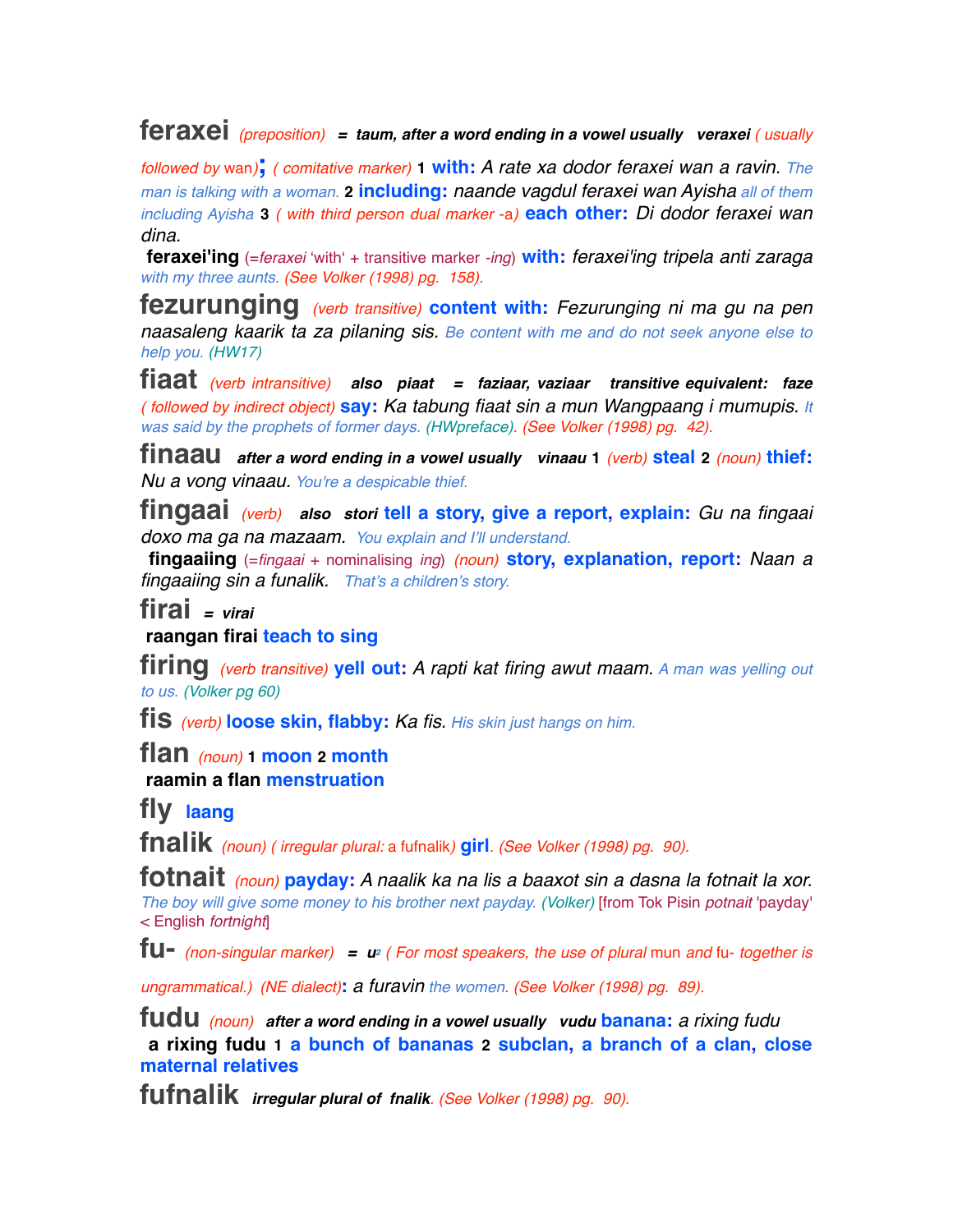**funaalik** *irregular plural of naalik* **sons, boys**

**furavin** *irregular plural of ravin* **women**

**fuxulaau** *irregular plural of kulaau. (See Volker (1998) pg. 90).*

**ga** *(subject marker)* **I:** *Ka vit ga na wut, nu be. I'm not coming, only you.. (See Volker (1998) pg. 46).*

**gaalus** *related word larei* **ant** *Insects*

**gaat** *(verb transitive) = roxon* **have:** *Gu na mas gaat a varanoping. You must have mutual respect.*

 **ka gaat there is / there's, there are:** *Ka gaat a kaar la mura na vaal. There's a car in front of the house. (See Volker grammr pg. 35.)* [from < TP *gat* / English *got*]

# **gaatikarat** *(verb)* **bite**

**gaga <sup>1</sup>** *(verb)* **have a seizure <sup>2</sup>** *(noun)* **epilepsy, fit, seizure**

**gagat clam (small)**

**galaasput** *see malagan* **ask permission publically to hold a malagan ceremony or erect a headstone**

 **galaasputing** (=*galaasput* + nominalising *-ing* ) *(noun)* **feast at or near a cemetary to ask permission publically to prepare for a malagan ceremony.** *malagan or art related*

**galaasputing feast at or near a cemetary to ask permission publically to prepare for a malagan ceremony.**

**galumbuaak** *(verb)* **finish:** *Ka roxon a malagaafna xun a galumbuaak aang a xatkavut. He has the spiritual strength to finish this part of his responsibilities.*

**gam** *(noun)* **shell:** *Ma xa xoyaawut gam la waat a zaar. And she was the one out collecting shells.on the reef.*

**garaamut slit drum** [from < TP?]

**garamize** *(noun)* **erotic women's fertility dance**

**gbal <sup>1</sup>** *(noun)* **portion, part <sup>2</sup>** *(numeral)* **half**

**gbis** *(noun)* **knot:** *Gu bis a gbis. You tie a knot. (MK)*

**gis** *(adjectival verb)* **sick:** *Ga gis pan a brus. I'm sick from the boil. (Volker pg. 150)*  **vaal a gis** (=*vaal* 'house' + *gis* 'sick') **hospital**

**giu** *also wokim* **<sup>1</sup>** *(verb transitive)* **made, create, make :** *U mitnagu veraxei wan a malagaafnago ga giu nu. With my two hands and my spiritual power I made you. (HW12)* **2** *(noun)* **construction, building:** *Ma gu na mazaam pan a rexasing sunum ma xa wit pan a mazam aang sin a zanon. And you will understand with your own knowledge and not with the the understanding of some other person. (HW2)*

 **gigiu** (=*reduplication* + *giu* 'make', 'create',, 'work') **always working**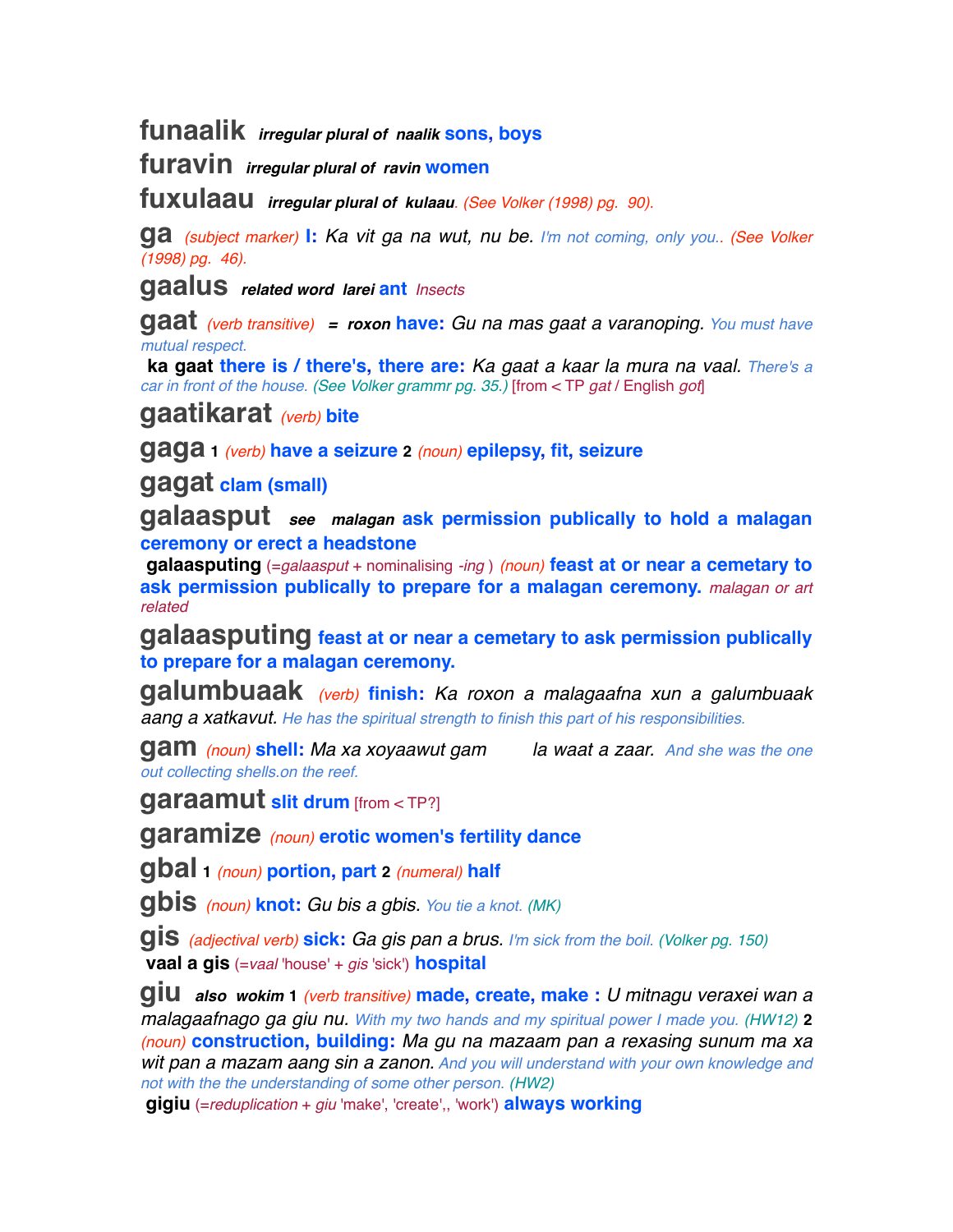**-go** *(inallenable possessive suffix) = -nago, -nugu ( first person singular inalienable possessive)* **my:** *A langago ka burus. My ear hurts.. (See Volker (1998) pg. 126).*

#### **gof nothingness, vacuum xot a gof sit and do nothing**

**gu** *(subject marker) ( secpnd person singular, dual, and paucal marker)* **you (speaking to three or fewer people):** *Ga na izi. Gu na vaan o ka vit? I'm going to stay. Are you going or not?. (See Volker (1998) pg. 47).*

**gun'gun renounce:** *Ka vit a daalman pan a luaai sunum ka re singsaxei gu gun'gun pa nu nanga There will be no peace in your soul unless you renounce your own self. (HW8)*

**gut** *see gu, t ( = gu + t)***:** *Gut ngotngota ni! You two are mocking me!*

**haama** *(noun)* **hammer:** *Ga vit a yaai pan a haama. I hit the tree with a hammer. (Volker pg 150)* [from Tok Pisin *hama* /English *hammer*]

**hihep** *(numeral) compare azaxei, saxe ( part of the sacred ('original') counting system)***;**

*( has a marked falling intonation on the first syllable and rising intonation on the last syllable) (rare today)* **one***. (See Volker (1998) pg. 121).*

**hos** *(noun)* **horse** [from Tok Pisin *hos* / English *horse*]

**i** *(verbal affix)* **<sup>1</sup>** *( preverbal intransitive durative marker)***:** *A raan ka i dodor, Seff ka balis.*

*When he was speaking, Seff arrived.* **2 1** *( For some younger speakers, instead of being differentiated by transitivity,* t *is used for action with a short duration, while* i *marks longer duration. Older speakers reject this as ungrammatical.)* **3** *( followed by a place name)* **at:** *a stoa i Madina a store in Madina Village (Volker p 165)*

 **i na faa from where:** *A kaar i na faa ka naan? Where's the car from?. (See Volker (1998) pg. 60, 203).*

**iban** *(noun) also eiban* **bed:** *Si wan a iban. Sit on the bed. (Volker pg 193)*

**ikula** *(numeral) compare kavizikfaat, singfaat ( part of the sacred ('original') counting* 

*system) (rare today)* **nine**

**-im** *= -ing1 ( Transitive marker used with most transitive loan words.)* [from TP transitive suffix ]*. (See Volker (1998) pg. 81).*

**imaying ??? human connections**

**imin** *(verb transitive)* **drink:** *Di imin tiya. The two of them are drinking tea. (Volker p 69)*

**in** *= i :3 ( Used before place names beginning with a vowel and optionally before foreign geographic names)* **at:** *a bina in Gris a village in Greece (Volker pg 165)*

**inang whitebait fish** *Marine terminology*

**inaxaam malufing empathy, thoughts of mercy**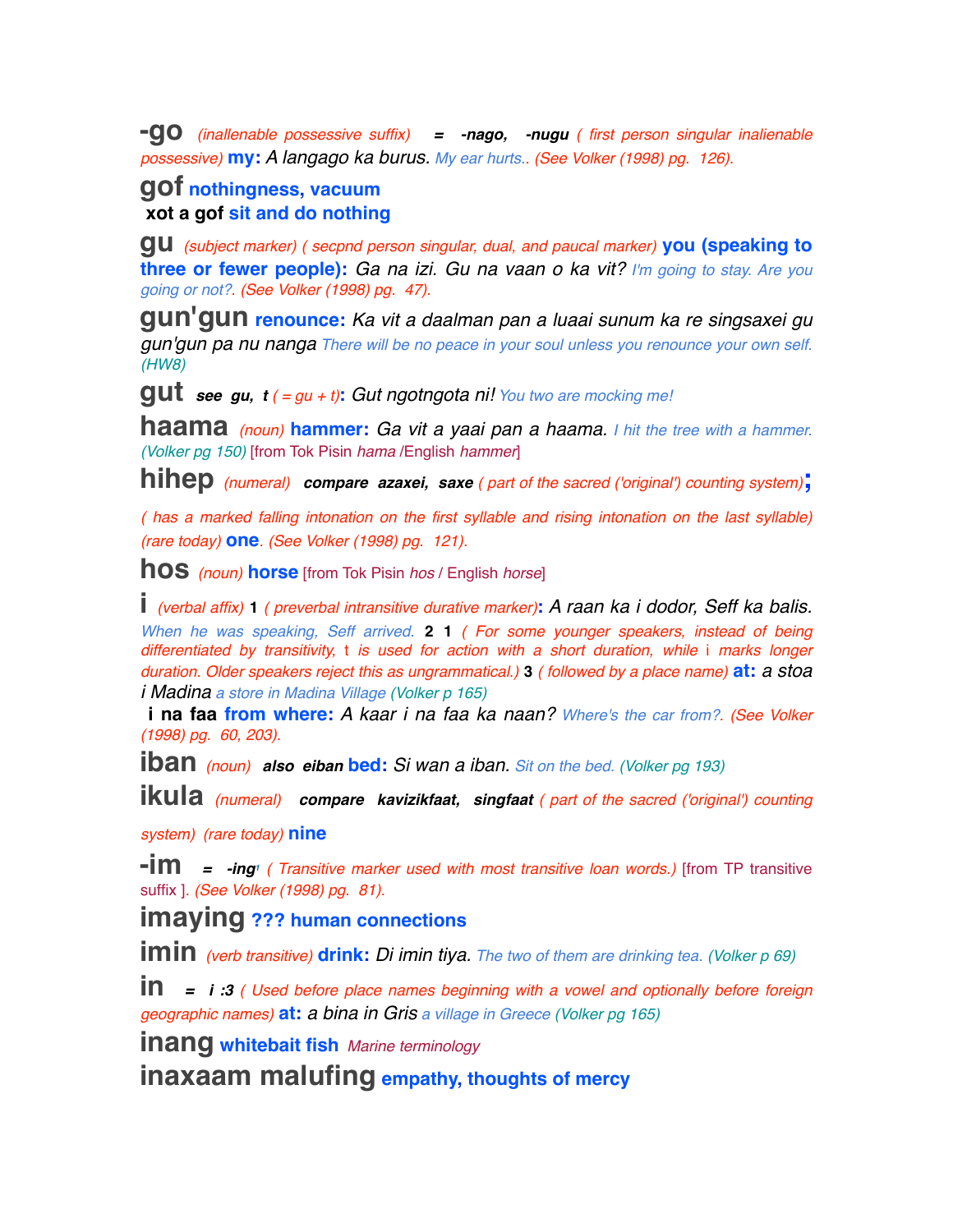**inaxaming** *see naxam* (=durative *i* + naxam + nominalising *ing*) **idea, thought**

**-ing1** *compare -im ( transitive suffix)***:** *Ga rexas pan a rate angkanaan; a rate angkanaan ka rexasing ni. I am known by that man; that man knows me.. (See Volker (1998) pg. 81).*

**-ing2** *( nominalising suffix; changes a verb to a countable noun)***:** *Nang ka rangon a rangoning sin a xulmu. Mum is singing a traditional song.. (See Volker (1998) pg. 91).*

### **inyaak** *(noun)* **sorcery, black magic**

**is** *(-num / inalienable noun)* **nose**

**isasaf** *(verb intransitive)* **focus, concentrate, work in the correct position or place:** *Xastunaan ka isasaf la waan a maliaang a malagaafna ma naadii nop. Humans work in their appropriate space under the shadow of their spiritual power, and we respect this. (Xom)*

**isaxa** (numeral) **compare dipiran**<sup>2</sup>, kaviziksaxei (abstract numeral, not used when

*counting actual objects) (rare today, mathematics)* **six***. (See Volker (1998) pg. 122).*

**iza** *(-num / inalienable noun)* **1 name:** *A izanago Nabil. My name is Nabil.* **2 rank, title (of a person):** *Xulmu xa smi a mun izanaandi wan a bur aang naandi zaxazaxai. The ancestors established a hierarchy and consecrated all persons with their own appropriate titles.*

 **izaam** (=*iza* 'name' + *-am* 'our') **our names**,

 **izanago** (=*iza* 'name' + *nago* 'my') **my name***. (See Volker (1998) pg. 132).*

**izi easy:** *Ma xa izi be wan a rangan. And it's easy to sing (that song).* [from Tok Pisin *isi* / Englsh *easy*]

**iziing** *(noun)* **existence:** *Fezurunging a zaan akanaan ga vaakol aang a iziing sunum, Be content with that which I have ordained for your existence.. (HW18)* [from durative marker *i* + *zi* "sit" + *-ing* nominalising suffix]

**izum woven bamboo used for armbands**

**ka** *compare na3, = xa***:** *Ka vit a daalman pan a luaai sunum. There is no peace in your soul.*

 **ka naan there**,

 **masing ka naan in this way, thus:** *Masing ka naan gu na roxon a mun tagonaaing a xalxaal a xulmu In this way you will have a sovereignty ancient, imperishable and everlasting. (HW1)*,

 **Naan ka rate! A boy has been born!, It's a boy!**

# **kaaf**

 **taain kaaf** *(verb transitive)* **1 acknowledge :** *Ma xa minsimaane taain kaaf naan. And you must acknowledge it. (HW16)* **2 turn and face:** *Naan amiskimaal a kilaaiyingnago, ma xa minsinaane taaain kaaf naan. This is the essence of My command, therefore turn and face it. (HW16)*,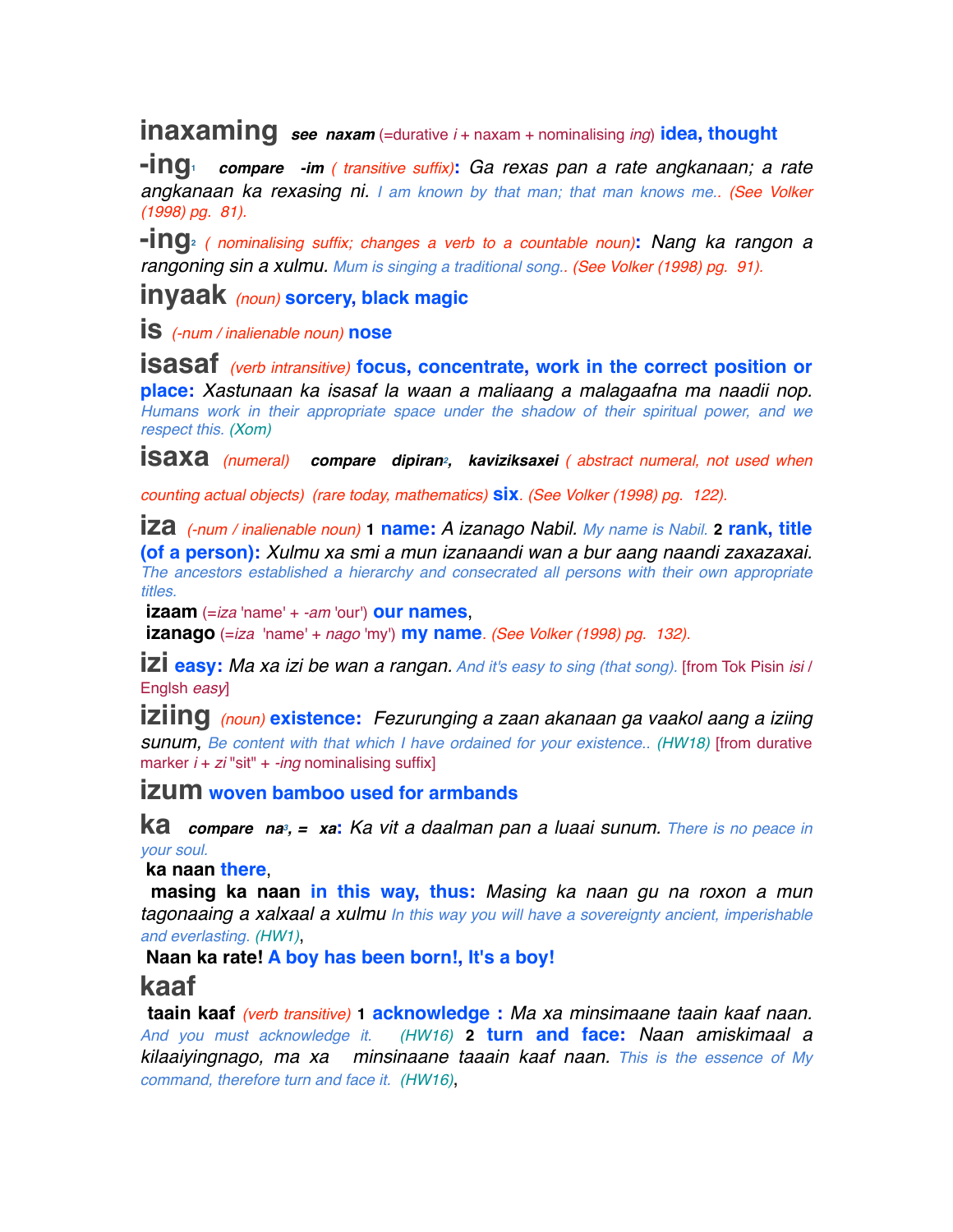**xafkaafing** (=reduplication + *kaaf* + transitive marker *-ing*) *(reduplicated)* **??:** *Wangpaang ka vaas a xumanar xuna vapalangor aang a bina xun a xafkaafing pan a osaaning kuna wana vara xa na xauxaao. ??*

**kaakaak** *(noun) ( unidentified bird, its call means a viimaat (assassin) is walking in the area)* **??** 

**kaanis <sup>1</sup>** *(-num / inalienable noun)* **spit <sup>2</sup>** *(verb)* **spit**

**kaapis 1 tobacco 2 cigarette made of raw tobacco**

**kaar** *(noun) see mus* **car:** *A kaar vaaxor ka na wut tanin. The new car is coming today. (Volker p 113)* [from TP *kar* 'car' / English *car*]

**kaarik** *(adjectival verb) after a word ending in a vowel usually xaarik* **back, reciprocal, back (return):** *A bina i liaa sunum naan a ule wuting kaarik feraxei wa ni. Your home in heaven is returning back to me. (HW6)*

**kaavaai** *(verb) also kavaai* **bury** *(of a deceased person)***, burial**

**kaawas** *(verb transitive)* **contribute at traditional event, esprcially malagan, contribute at traditional event, rdprcially malagan:** *Dit kawaas. They are* 

*contributing to help pay for an offering to another clan at a feast. malagan or art related*

**kaaz** *(preposition) (Laefu dialect) ( goal marker)* **to, towards:** *pan kaaz a bina zina to his home (Volker (1998) p 152). (See Volker (1998) pg. 152).*

#### **kabal** *(verb intransitive)* **get off a vehicle**

 **vakabal** (=causative *va* + *kabal*) **drop off, accompany to a destination:** *Ni ga na kanai ma nu gu na vakabal. I'm going to ??? and you're going to drop me off.*

# **kadaking** *(verb)* **keep**

 **kadaking tasin pass on:** *Xastunaan ka kadaking tasin sin a mun nafkul aang naandi. Humanity has kept passing this on from one generation to another*

**kaf** *(adverb) ( optional imperative marker)* **do it:** *Taain kaf! Take a good look at it! (Volker 194)*

**kain** *(prenominal element) = wat* **kind of, type of:** *a kain fanganing that kind of food* [from TP *kain* 'kind' < English *kind*]*. (See Volker (1998) pg. 101).*

**kakao** *(noun)* **1 cacao:** *A kakao a rit ka lapuk faanong. The cocao trees here are already big.* **2 cocoa** [from TP *kakau* ' cacao' < German *kakau* 'cacao' < Spanish *cacao* 'cacao' < Nahuatl *caca-uatl* 'cacao']*. (See Volker (1998) pg. 86).*

**kala <sup>1</sup>** *(noun)* **slow, robotic dance by men with masks:** *A vit na kala doxo. That's not a nice* kala *dance.* **2 dancing the** *kala* **dance:** *Ka kala doxo. He dances the*  kala *well.*

 **maru kala mask used in the** *kala* **dance** *malagan or art related*

**kalangga** *(numeral) compare kaviziktal, singtal ( part of the sacred ('original')* 

*counting system) (rare today)* **eight***. (See Volker (1998) pg. 121).*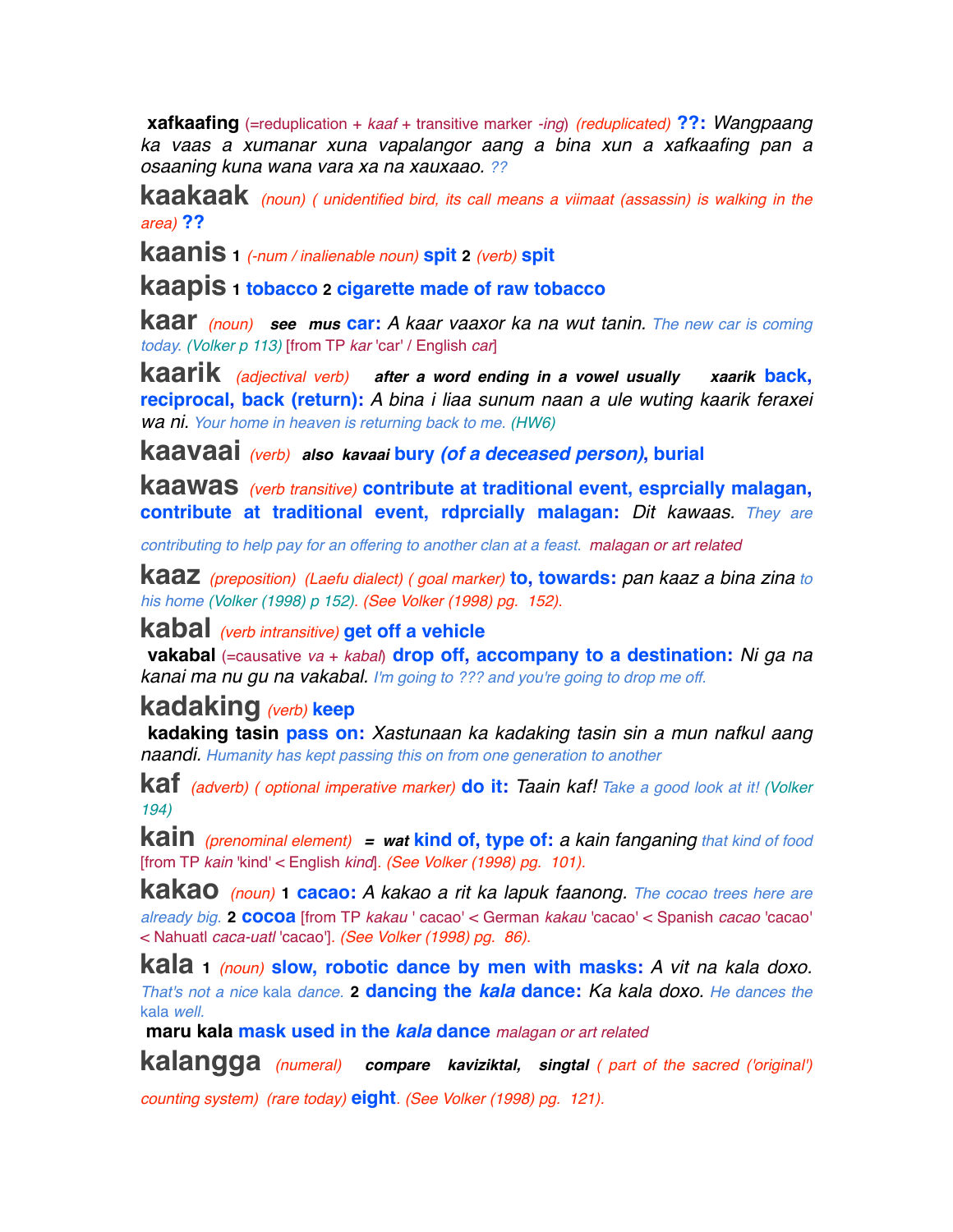# **kalaviring ??**

**kambar** *(-num / inalienable noun)* **navel, belly button**

**Kandinge** *see mazalei* **snake** *mazalei* **(totem) of the Moxokaamade clan kaning destine**

**kapkap1** *(noun)* **carved shell ornament worn by clan leaders around the next and hanging ontheir chests as a sign of authority**

**kapkap2** *(numeral) compare orolavaat, mangfaat ( part of the sacred ('original')* 

*counting system) (rare today)* **four***. (See Volker (1998) pg. 121).*

**kar** *(verb) see zuf ( a traditional dawn practice for men preparing for an important spiritual ritual or dance)* **baptise, bathe for ritual purposes in the ocean:** *A maaimaai ka kar a mun kulaau. The clan leader washed and cleansed the youths in the ocean.*  **karing** (=*kar* + nominalising *-ing*) **baptism**

**Ka raxo, ka daxo vaa? Things will be all muddled in the end.**

**karek** *(verb)* **return, back:** *Madi na ule karek a rit la bina. We will return here to our home village. (Volker p 74)*

# **karing baptism**

**kasfaramin** *(verb)* **reveal, uncover:** *Ga kasfaramin nu wan a malagaanago I revealed my glory to you. (HW3)*

**kat** *see ka, t ( = ka + t)***:** *Kat faraxas gu na lis a kina? Can you give me a kina?*

**kauboi** *(noun) (slang)* **angelfish** [from < ENG **cowboy**] *Marine terminology*

**kavaai** *(verb) = kaavaai* **bury, inter**

**kavitmit** *(numeral) compare pakaraat, malima, = oplima* (=possibly from *ka vit* 'none'

+ *mit* 'hand', as a closed fist is a gesture for 'five') *(NE dialect)* **five**

 **a vang pitmit** (=*a vang* 'fraction' + *kavitmit* 'five') **one-fifth**,

 **ka zanaflu va vitmit** (=*ka* 'it' + *zanaflu* 'ten' + *vara* 'extract' + *kavitmit* 'five') **fifty***. (See Volker (1998) pg. 118).*

**kavizikfaat** *(numeral) compare ikula* (=*ka vizik* 'it goes down' + *orolavaat* 'four') **nine a vang pizikfaat** (=*a vang* 'fraction' + *kavizikfaat* 'eight') **one-eghth**,

 **ka zanaflu va vizikfaat** (=*ka* 'it' + *zanaflu* 'ten' + *vara* 'extract' + *vizik* 'go down' + *orolavaat* 'four') **ninety***. (See Volker (1998) pg. 118).*

**kaviziksaxei** *(numeral) compare dipiran2, isaxa* (=*ka vizik* 'it goes down' + *azaxei*' one') **six**

 **a vang piziksaxa** (=*a vang* 'fraction' + *kaviziksaxei* 'six') **one-sixth**,

 **ka zanaflu va viziksaxei** (=*ka* 'it' + *zanaflu* 'ten' + *vara* 'extract' + *vizik* 'go down' + *azaxei* 'one') **sixty***. (See Volker (1998) pg. 118).*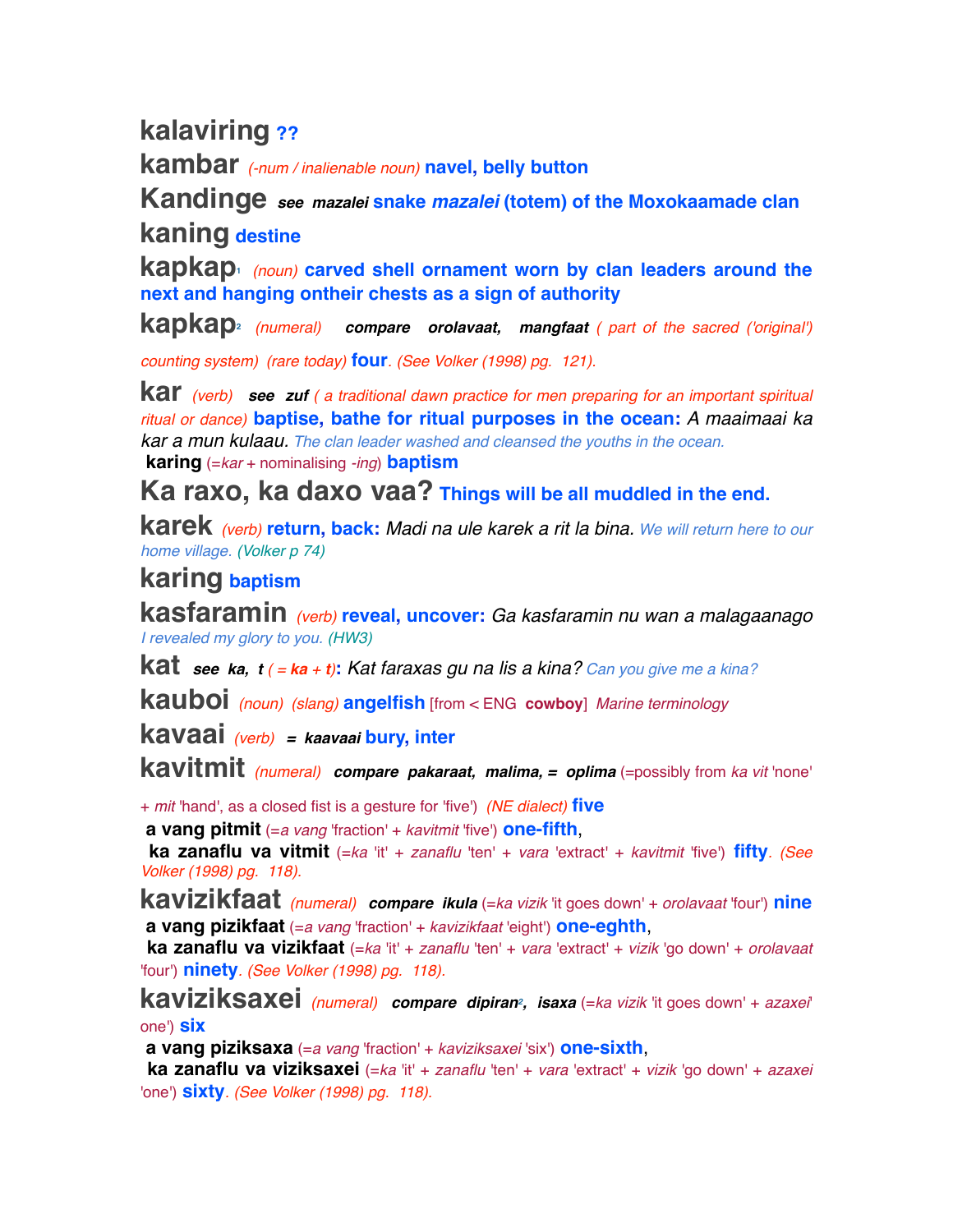**kaviziktal** *(numeral) compare kalangga, singtal* (=*ka vizik* 'it goes down' + *-tal* paucal marker) **eight**

 **ka zanaflu va viziktal** (=*ka* 'it' + *zanaflu* 'ten' + *vara* 'extract' + *vizik* 'go down' + paucal marker *tal* ) **eighty***. (See Volker (1998) pg. 118).*

**kavizikuru** *(numeral) = kavizikurua compare wira, sigurua* (=*ka vizik* 'it goes

down' + *uru* 'two') *(NE dialect)* **seven**

 **a vang pizikuru** (=*a vang* 'fraction' + *kavizikuru* 'seven') **one-seventh**,

 **ka zanaflu va vizikuru** (=*ka* 'it' + *zanaflu* 'ten' + *vara* 'extract' + *vizik* 'go down' + *uru* + 'two') **seventy***. (See Volker (1998) pg. 118).*

**kavizikurua** *(numeral) = kavizikuru compare wira, sigurua* (=*ka vizik* 'it goes

down' + *urua* 'two') *(SE dialect)* **seven***. (See Volker (1998) pg. 118).*

**ken** *(verb intransitive) = faraxas, naaf* **can, could:** *Gu na ken paan la skul. You could go to the school.* [from < TP ken < Eng can]*. (See Volker (1998) pg. 32).*

**kia** *(-num / inalienable noun)* **customarily owned land:** *a kianum your permanent home*

 **kiana his / her ancestral land***. (See Volker (1998) pg. 131).*

**kibal** *(noun)* **portion, piece:** *Gu zaxot a vanganing? A kibal be, ka doxo. Would you like some food? Just a bit, thanks.*

 **faamat kibal / vaamaat kibal pay money at a funeral to the deceased person's clan members:** *Ga na vaamaat kibal. I am repaying my debts to the deceased person for the last time by publically offering money to his clan members.*,

 **vang kibal small portion:** *A vang kibal sunum. Here is a small portion for you.*

**kibis ??:** *Maimaai xa vangaai xuna navaing luk aang a mun doring kuna naxaam kibis tasin aang kumur.*

**kiis** *(adjectival verb)* after a word ending in a vowel usually xiis<sup>1</sup> yellow

**kilaaiying** *(inallenable possessive suffix) related word yanakilaaiing* **command:** *Naan amiskimaal a kilaaiyingnago, ma xa minsinaane taaain kaaf naan. This is the essence of My command, therefore turn and face it. (HW16)*

**kimbo** *(numeral) compare uru1, urua ( part of the sacred ('original') counting system) (rare today)* **two***. (See Volker (1998) pg. 121).*

**kina** *(noun)* **kina** *(currency)***:** *Kat faraxas, gu na lis a kina? Can you give a kina?* [from < English / TP 'kina']

**kinbuking** *(noun)* **end:** *Ka na i zi tapal ma xa na wit a kinbuking aang. It is eternal and has no end. (HW1)*

### **kip** *(verb)* **cut:**

 **kip aang a lus follow the law diligently:** *Di ruktuxaai wan a kip aang a lus a ngaaiwulut ma lus a osaaning. We observe customary laws and commandments diligently and the laws of holding feasts.*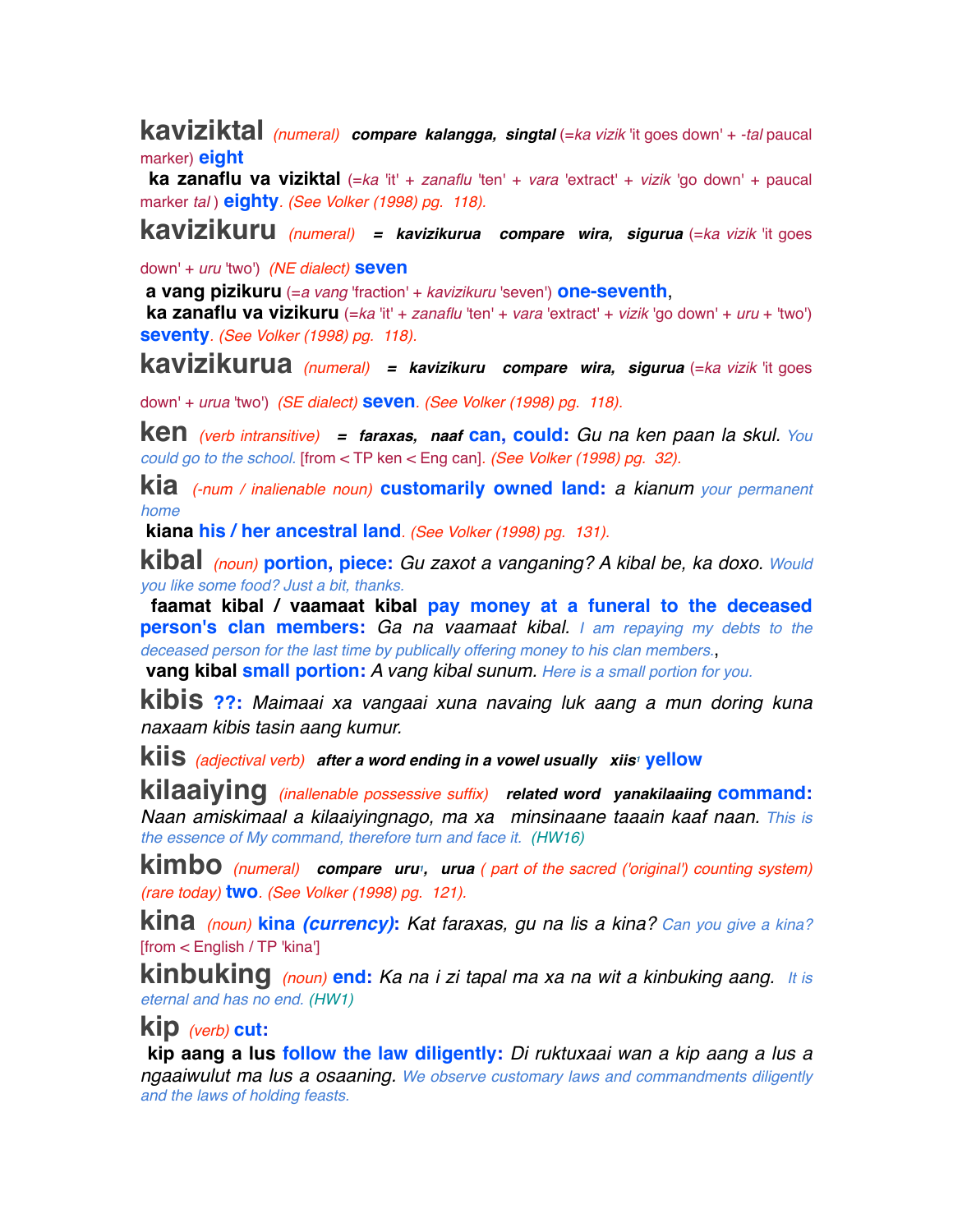**kip aang a lus follow the law diligently**

**kipong** *(noun) = kipung* **mask with a squared face and wing-like ears** *malagan or art related*

**kipung** *(noun)* **1 human-like beings who live in the trees in the jungle who don't show their faces 2 mask with a squared face and wing-like ears** *(often* 

*referred to in anthropological literature as vanis (a Tabar word)) malagan or art related*

**kiso** *( unidentified bird, gray with a small crown, rather large)*

**klur** *(noun)* **spotfin squirrelfish, squirelfish (spotfin squirrelfish)**

*Surgocentron cornutum Marine terminology*

#### **kma clam (medium size)**

**ko** *(interjection) ( intensity marker)* **really:** *Jon ko ka malik. Excluding Jon.. (See Volker (1998) pg. 171).*

**koko sweet potato** [from < TP *kaukau* 'sweet potato']

**kol** *(adverb)* **ahead, forward**

 **raamin kol aang looking forward to**

**kor** *(noun) after a word ending in a vowel usually xor1* **Bismarck crow** *Corvus insularism*

**korovang** *(numeral)* **half:** *ta korovang one-half Ga saxot ta korovang biskit lak. I'd like half a biscuit first. (Volker pg 121)*

**koxok** *(noun)* **1 woman's daughter's husband 2 woman's husband's sister's son 3 man's mother's brother's wfe 4 man's wife's mother**

 **vaaxoxok** (=causative *vaa-* + *koxok*) **cover one's head out of respect, veil:** *Ga vaaxoxok pan a vaarala na xulmu. I was veiled in ancestral holiness. (HW3) kinship*

**ku** *= xu1*

**kuk** *(verb)*

 **a vaal a kuk** (=*vaal* 'house' + *kuk* 'cook') **kitchen** [from TP *kuk* 'cook' / English *cook*]

**kul** *(adverb) short form of akula*

**kulaau** *(noun) after a word ending in a vowel usually xulaau ( irregular plural:* <sup>a</sup> fuxulaau*)* **youth**

**kulua** *(noun)* **??? unidentified fish species**

**kumur** *(adverb)* **later:** *Maimaai xa vangaai xuna navaing luk aang a mun doring kuna naxaam kibis tasin aang kumur. A maimai needs to take measure of what is spoken in order to consult with others later.*

**kun** =  $xu_1$  after a word ending in a vowel usually  $xu_1$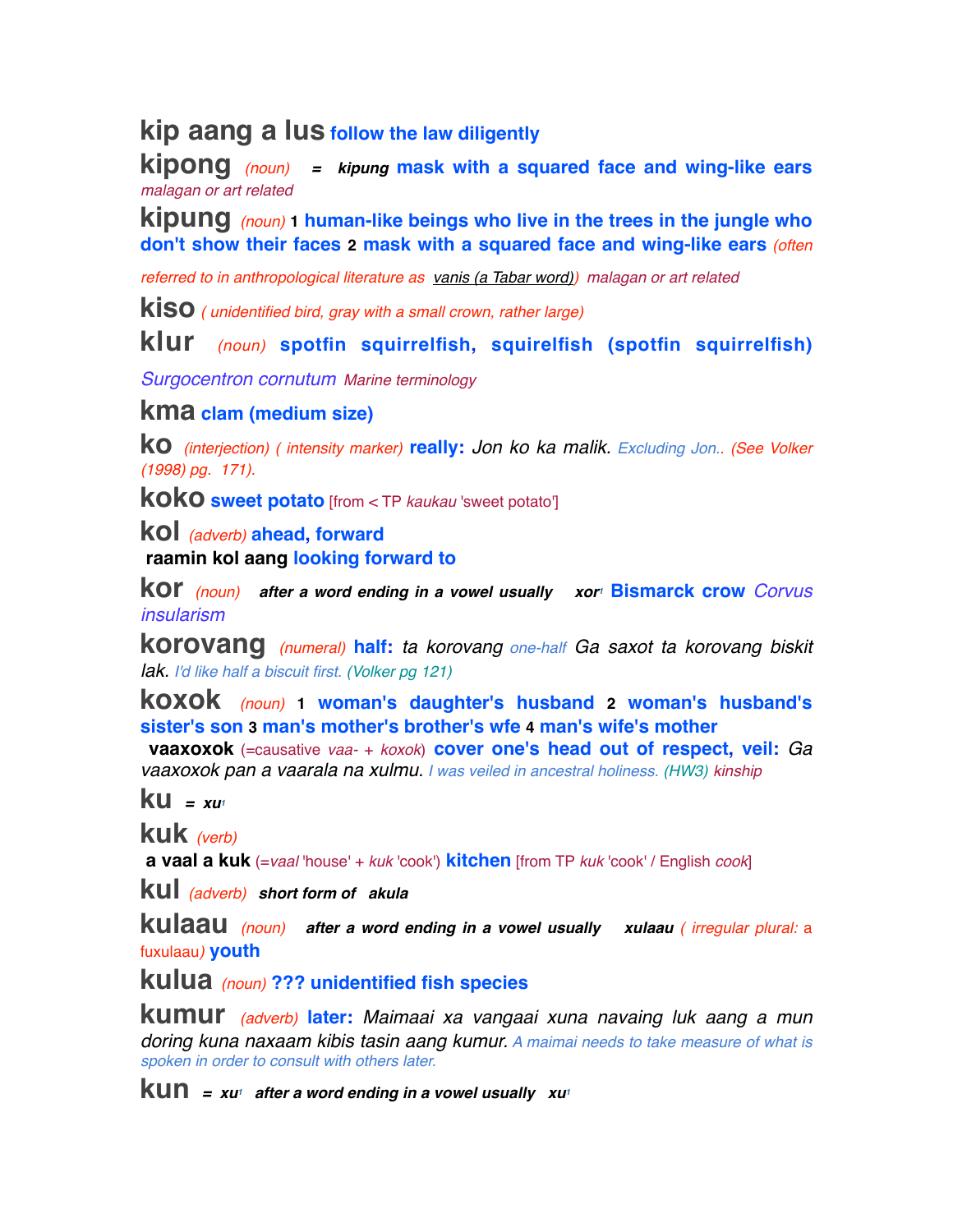**kun a ze why***. (See Volker (1998) pg. 200).*

**kuna** *(conjunction) after a word ending in a vowel usually xuna* **in order to:** *Ga wut kuna vaanong. I'm coming to finish the house. (Volker 176)*

#### **kut** *(noun)* **possession of land because of blood having been shed there whether intentionally or not**

**l-** *( location marker, always merged with the article* a*)*

**la** *(preposition) ( contraction of l- + the article a)* **<sup>1</sup>** *( (often used with a noun marking location, such as: la maskan a vaal in / inside the house))* **at, in, near:** *la vaal at the house / in the house / near the house* **2 at, during:** *La muraan a mun taan pan a mun maariaas si naandi. After a number of years have passed in their lives.*

 **la bina at home:** *Darius ka i zi la bina. Darius is staying at home. (Volker pg. 154)*,

 **la raan when:** *La raan a iziring ka vaanong, di na vaan. When the meeting's over, we'll leave.* [from Proto New Ireland *\*la / \*lo* locative preposition < Proto Oceanic *\*lalo-* 'inside']*. (See Volker (1998) pg. 152).*

**laa** *short form of lawara, lawa, lavara (adverb)* **bye, good-bye:** *Taain nu. Laa! See you. Bye!*

**laai** *(noun) ( like* xiis *but does not travel in schools and has large lips)* **oriental sweetlips, bluestripe snapper, sweetlips fish (oriental sweetlips)** *Plectorhinchus* 

*orientalis Marine terminology*

**laaia** *(noun)* **mustard plant**

 **vatpat laaia lionfish, red firefish** *Pterois volitans Botony*

**laak** *(adverb)* **first:** *Taalil laak la maska na olavaaiing sunum pa ni. Look first at the depths of your love for me. (HW14)*

**laalaa** *(noun)* **1 blue and gold fusilier** *Caesia teres* **2 mackerel** *Marine terminology*

**laali** *(noun)* **orientall sweetlips** *Plectorhinchus orientalis Marine terminology*

**laang fly** *Insects*

**laas** *(noun)* **limestone, lime powder:** *a mun laas sin a za zaak someone's (special) type of lime powder (Volker 88)*

**laaur** *(adverb) short form of laaxor* **above:** *Okabina naan a lawaza ma waaxus wakpat a raaguling mitmizaangir a bina, wana damin kol aang a rouzaat laaur wana bara, ?? ((Xom))*

**laaxor** *(adverb) see xor2, also laaur* **1 above 2 abroad 3 inland 4 heavenly:** *Naan bane ga put kaning nu pan a bikabar sarago laaxor This alone I have destined for you in my sacred sanctuary in the heavens. (HW6)*

**laba** *(adjectival verb)* **large**

 **skolmit laba thumb**,

 **mara laba** (= *mara* 'eye' + *laba* 'large') **bigeye trevally** *Caranz sexfasciatus*,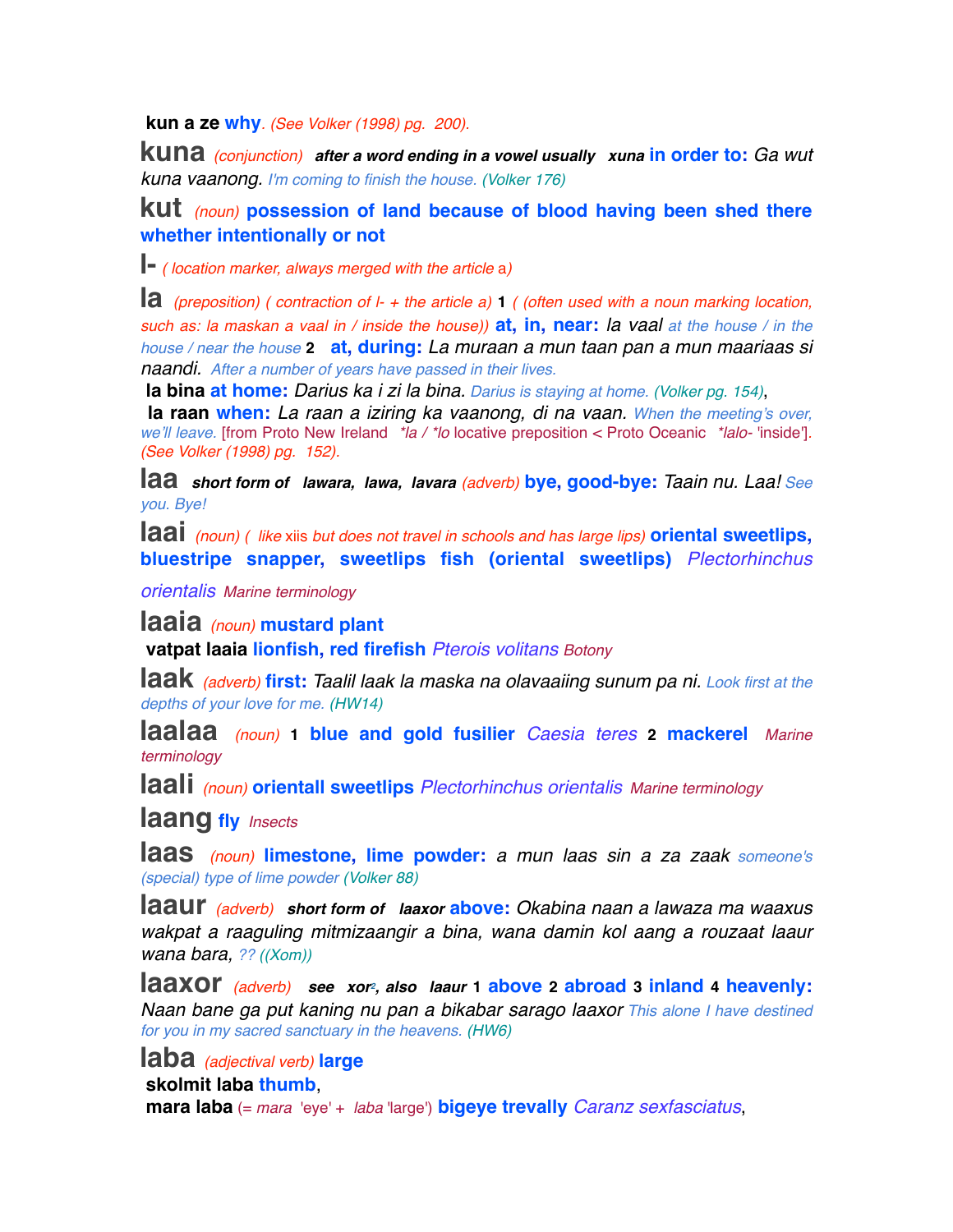**raas laba** (=*raas* 'ocean' + *laba* 'large') *(noun) ( from LM)* **deep ocean, open ocean**

**labat** *(adverb)* **soon:** *Labat fanadu a bina. Soon (he) will be messing around in our village. (Volker pg 47). (See Volker (1998) pg. 170).*

**labung** *(adverb)* **labung:** *Labung doxo Good evening*

**laf** *(verb intransitive)* **fly:** *A mbala ka laf apa. The arrow is flying and coming down. (Volker 74)*

**lagaai** *(adjectival verb)* **hungry:** *Ga vangan kun a ze ga lagaai. I'm eating (the food) because I'm hungry. (Volker pg. 167)*

**lagaf / lagaaf** *(adjectival verb) = vulvulazaai* (=convergence of Nalik *lagaf* 'hot' with TP *hard* 'hard', 'hot') **1 hot:** *Ga gis pan a vingo ka lagaaf. I'm sick with a fever (hot skin). (Volker pg. 166)* **2 hard***. (See Volker (1998) pg. p21).*

 **daanim lagaf** (=*daanim* 'water' + *lagaf* 'hot') *= ti* **tea**,

 **vaalagaf** (=causative *vaa* + *lagaf* 'hot' ) **1 heat up 2 get going**,

 **vaalagafing** (=causative *vaa* + *lagaf* 'hot' + transitive marker *-ing*) **build up a fire**

**lain** *(noun) = tau* **1 clan:** *Nis, a lain surago, taunago? Who, my clan, my clansmen?* **2 weekly village meeting** [from TP *lain* 'clan', 'group' < English *line*]

**lak1** *(adjectival verb)* **red**

 **belm lak red shark design on malagan carvings**

**lak**<sup>2</sup> (noun) first, earlier, previously: Gu na vangan lak ma mur lawa gu na *vaan. You will eat first and then you'll go. (See Volker (1998) pg. 87).*

**lakabina** *(noun)* **prominent people, leaders**

**lalaamaaing** *(noun)* **temptation:** *Tuaa gu lis pizin maam ku ta lalaamaaing ayang Gu vabulus maam siaanaa zapalau. Do not lead us to some temptation, but rather lead us toward the spiritual. (saaule p 7 (Lord's Prayer))*

**lalamon** *(-num / inalienable noun) = lamlamon* **soul, heart, emotional or spiritual heart:** *Gu na roxon a tuning a lalaxa na lamlamonum. You must have purity inside your heart.*

**lalaxa** *(-num / inalienable noun)* **inside, essential quality:** *Gu na roxon a tuning a lalaxa na lamlamonum. You must have purity inside your heart.*

**lamaaiing** *(-num / inalienable noun)* **innermost soul:** *A olavaaiing surago xa waan raagoling a lamaaiingnum. My love, which you reciprocate, has made a home in your innermost soul. (HW20)*

**lamaan** *usually laman* **ocean, ocean (between shore and deep ocean) lamaan bangut deep ocean:** *Ma xa waan mase wa naan la l a m a a n bangut. And he went with her into the deep ocean.*

# **lamaan bangut deep ocean**

**lamaani** *(noun)* (=locative *la* + *maani* 'bird') **bird dance** *malagan or art related*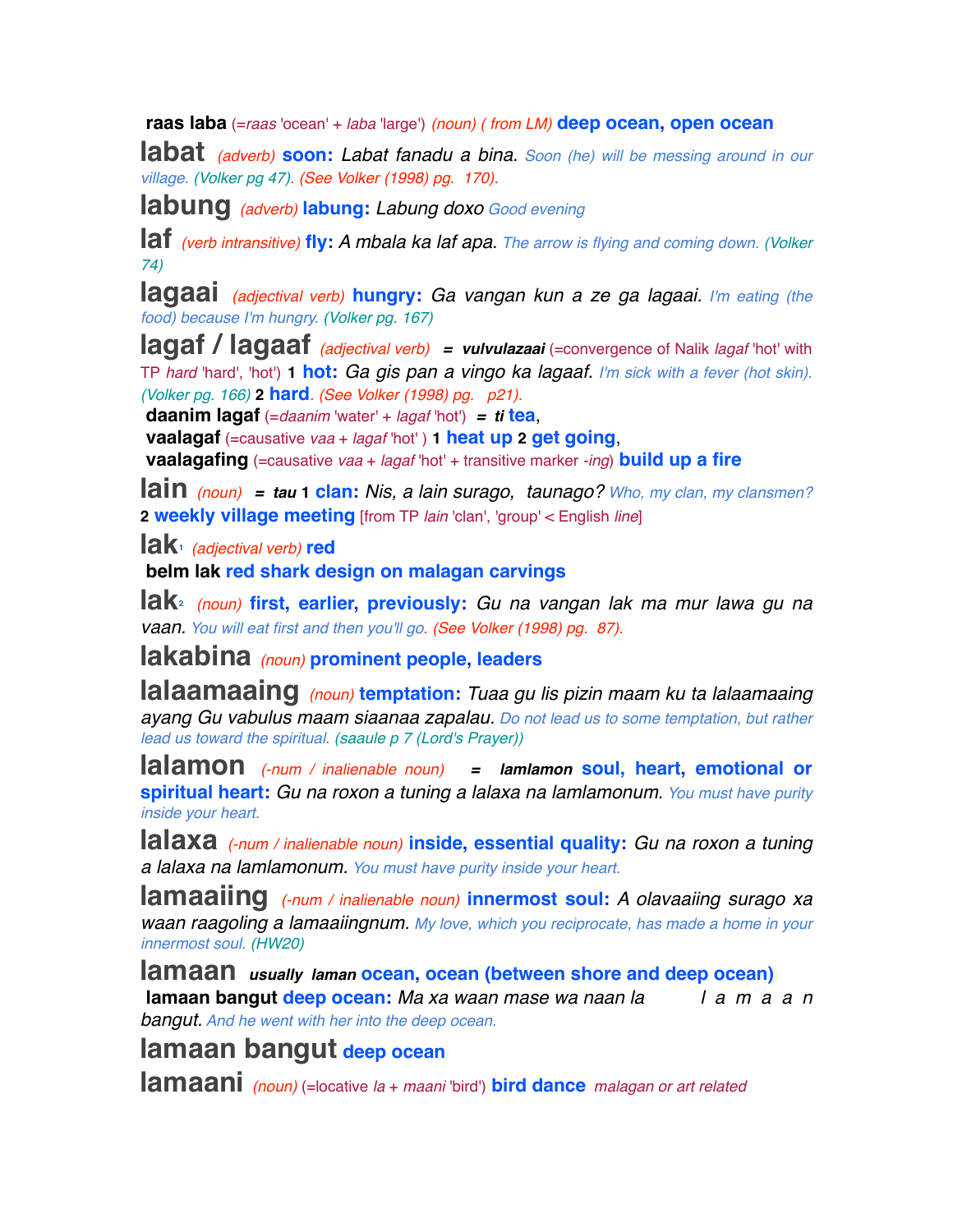**lamaf** *(adverb)* **tomorrow***. (See Volker (1998) pg. 170).*

**laman** *(noun)* **ocean between shore and deep ocean, ocean (between shore and deep ocean):** *Ka na vizik la maskan a laman pan a brut. He'll dive into the depths of the ocean near the reef. (Volker p 185)*

 **laman a biru** *(noun)* **1** *( lives on reef, rarely moves. not dangerous to humans)* **leopard shark** *Stegostoma fasciatum* **2** *(slang)* **person who just sits and doesn't move**,

 **a wun a laman** (=*wun* 'bottom' + *laman* 'deep ocean') *also paarmaleng* **horizon** *Marine terminology*

**laman a biru immobile person, leopard shark, person who just sits and doesn't move**

**lamlamon** *= lalamon* **heart, soul, emotional or spiritual heart:** *Mazaam pan a lamlamonum faatak masing faa nanga gu na los. Understand deep in your heart that this is the only path you can follow.*

**lamta** *(noun)* **striped surgeonfish** *Acanthurus lineatus Marine terminology*

**lamur** see mur (=la + mur)

**lamuraana** see mur (=la + mur + na)

**lan** *(noun)* **road, path:** *A lan ka vit ku naande di vei xoxor Nu. Not the path of those who have incurred Your wrath. (Saaule Nakmai pg. 6 )*

**langa** *(-num / inalienable noun)* **ear:** *A langago ka burus. My ear hurts.*

**langar** *(verb transitive)* **listen to :** *Ga na langar a doring sina. I will listen to his speech. (Volker pg 128)*

 **langaring** (=*langar* 'listen to + transitive marker *-ing*) *(verb transitive)* **hear:** *Ga langaring a doring ka wut sin Kalep. I heard the talk that started with Kalep. (Volker pg. 164)*

**langat wasp, hornet:** *a simbiyaal langat a swarm of hornets Insects*

**laos** *(interjection) ( emphasises an imperative, requires the future / irrealis marker* na*)* **go on:** *Laos gu i zi. Go on, sit down now. (Volker pg 194)*

**lapuk** *(adjectival verb)* **big, large, tall, great:** *A mun yen di lapuk faanong. The fish have got big. (Volker pg 49)*

 **lapuk faanong grown-up, adult:** *A naalik ka lapuk faanong. The boy has grown up. (Volker pg. 115). (See Volker (1998) pg. 115).*

**laraaf** *(noun)* **afternoon:** *Laraaf doxo mase! Good afternoon!*

**la raan** *see raan***, when**

**laraf** *(adverb)* **yesterday:** *Ga na sif a marang kun a barei, a vuna ka vit ga relas a bare laraf. I'll cut some coconut for the pig because I didn't give it any yesterday. (Volker pg. 167). (See Volker (1998) pg. 170).*

**larei** *related word gaalus* **red ant** *Insects*

**lasang** *(interrogative)* **when***. (See Volker (1998) pg. 200).*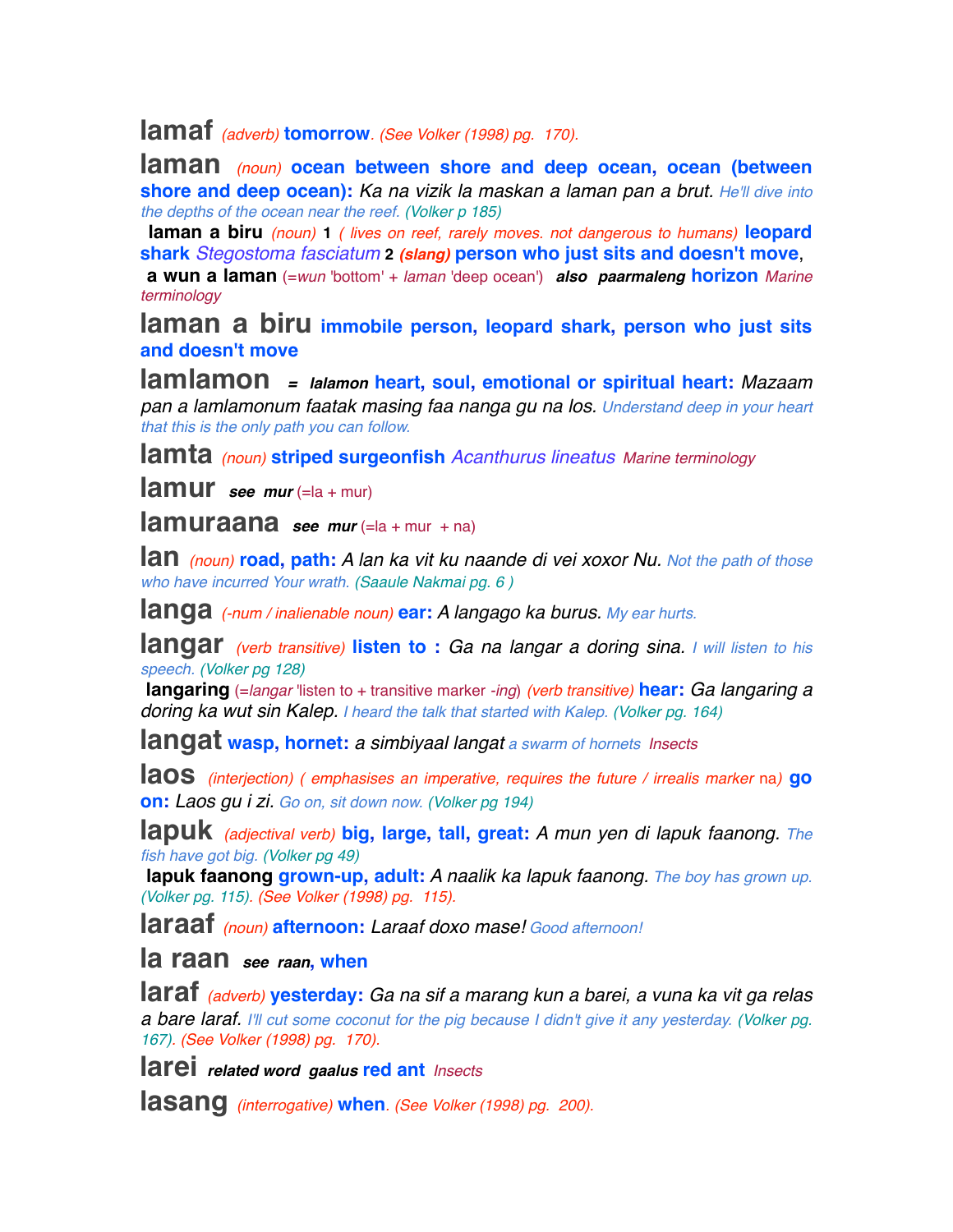**latlagai** *(-num / inalienable noun) = sedo* **1 shadow:** *Uru nalik di nangana wan a latlagainum. The two boys are laughing at your shadow.* **2 soul**

**launut** *(noun) ( Unique to New Ireland, this instrument is oiled and then rubbed to produce a sad, meloncholy sound. Rare today.)* **musical instrument used at funerals** *(often referred to in anthropological literature as livika)*

**laur** *short form of laxor. (See Volker (1998) pg. 153).*

**Lauran** ancestral home of the Luapul Village people, ancestral home of **the Luaupul Village poeple** [from < locative preposiitn la + uran "jungle"]

**lava** *(-num / inalienable noun) = lawara* **tooth**

 **lava bubu teeth that feel so sour it is impossible to eat**,  **lava na bina** (=*lava* 'tooth' + *bina* 'home village') **lawmaker**

**lavaatazaar** *compare sanaflu, sangaflu ( part of the sacred ('original') counting* 

*system)***;** *( has rising intonation on the last syllable)* **ten***. (See Volker (1998) pg. 121).*

**lavara** *= lawara*

**law**

**lawa** *(adverb) = lawara* **1 finally, later:** *Ga na raain lawa nu la maariaas. I will see you later in the dry season. (Volker 87)* **2 good-bye***. (See Volker (1998) pg. 170).*

**lawaanas** *(noun)* **afternoon:** *Lawaanas doxo! Good afternoon!*

**lawaasaxiwaak** *(noun) ( similar to a bluestrip snapper, but with a big black dot on it* 

*tail)* **unidentified fish** *Marine terminology*

**lawara** *(adverb) also lavara, lawa* **1 finally, at last:** *Ma xastunaan saait ka vangaai xa zanaai ma xa, xa zawang lawa. And humans also realise their their true selves and finally reach their goal.* **2** *also shortened to laa* **good-bye***. (See Volker (1998) pg. 170).*

**lawaza** *(noun)* **??:** *Okabina naan a lawaza ma waaxus wakpat a raaguling mitmizaangir a bina ?? ((Xom))*

**laxor** *see xor2*

**lei shell armband**

**lek** *(verb particle) ( conditional marker)* **would, would have:** *Tamon a vit na daavur, madi lek put. If there were no rain, we would have come.. (See Volker (1998) pg. 51).*

**lemlem** *(noun)* **change, transformation a mun lemlem i tanin our changing contemporary world**

**les** *(prenominal element, adjectival verb) = zixaau* **1 lazy:** *Naan a les tate. He's a lazy man. (Volker p 116)* **2 tired** [from TP *les* 'lazy', 'tired']*. (See Volker (1998) pg. 116).*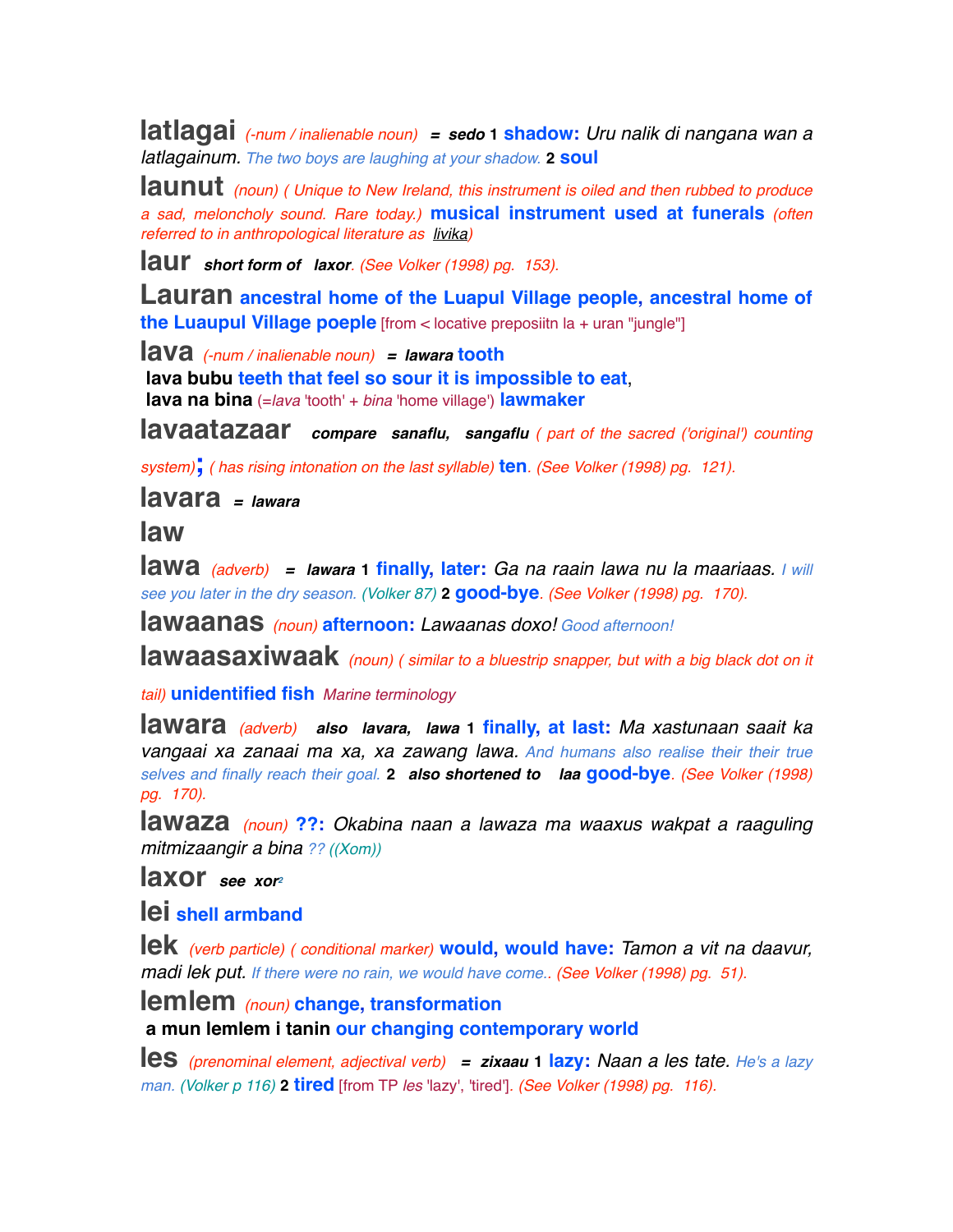**liaa** *(noun) ( does not use the article* a*)* **heaven, paradise:** *Damamaam la liaa Our father in heaven (Volker pg 126)*

 **bina i liaa** (=literally 'home village in heaven') **heaven, paradise:** *A bina i liaa sunum naan a ule wuting kaarik feraxei wa ni. Your paradise is to return back to be with me.*

**libara** *(noun)* **rail** *(bird) Ornithology*

**libis** *(noun)* **enter:** *Di libis faanong la rabaraau. They have entered the sacred enclosure around the cemetary.*

 **libising** (=*libis* + nominalising *-ing*) **entering:** *Gu na pen faxaliu a raan pan a libising pana. You must not waste time by not entering. (HW6)*

**lif** *(verb intransitive)* **fly:** *A maani ka lif kun a yaai. A bird is flying through the trees. (Volker 156)*

**lilimara** *(verb intransitive)* **eyebrow**

**lilingaai** *(adjectival verb)* **mighty, strong:** *A malagaafnago xa lilingaai ma ni nanga ga paazai wa Ni. My spiritual power is mighty and I alone am self-subsisting. (HW13)*

**limbung / limbum** *(noun)* **hard fibrous tree species unidentified,**

**hard fibrous tree. species unidentified** *Botony*

**ling1** *(noun)* **1 voice:** *a lingnim your voice (Volker pg 130)* **2 language 3 tongue <sup>4</sup> point of land**

 **ling a bina mother tongue, vernacular, local language**,

 **a ling a mono** (=*a ling* 'the language' + *a mono* 'European') **1 Tok Pisin 2 English**,  **vaat a ling** *( often used as a geographic name)* **rocky point of land**

**ling2** *(verb transitive)* **cut:** *Di na mainung ling. Please, let's cut it. (Volker 192)*

 **vawutling** (= causative *va* + *wut 'come' + ling 'cut*) *(verb transitive)* **bring:** *Di vawutling kun a za re? Why did they bring it here? (Volker 198)*

**lis** *see relas* **1 give 2 deliver:** *Ga tabung o lis naan. I delivered it to the correct destination. (Volker 60)*

 **lis piviaat explain:** *Wangpaang naan a osuk kuna lis piviaat aang a lus a osaaning The Messenger is someone whose work it is to explain the law regarding feasts.*,

 **lis tor- turn one's back on, turn away from:** *Tamon gu olaving ni, gu na lis a toranum sunum. If you love me, turn away from yourself.*

**liu sling**

**livas cockroach** *Insects*

**lok1** *(noun)* **1 hole 2 cave:** *Di i ru la mara na lok madi piaat, ga saxot a nalik doxo. We stood at the mouth of the cave and we said I wanted a good boy. (Volker pg 53)*  **mara na lok mouth of a cave**

**lok2 <sup>1</sup>** *(verb intransitive)* **have an erection:** *Ka lok. He is sexualy aroused.* **<sup>2</sup>** *(adjectival verb)* **erect (penis), aroused:** *a wut lok an erect penis*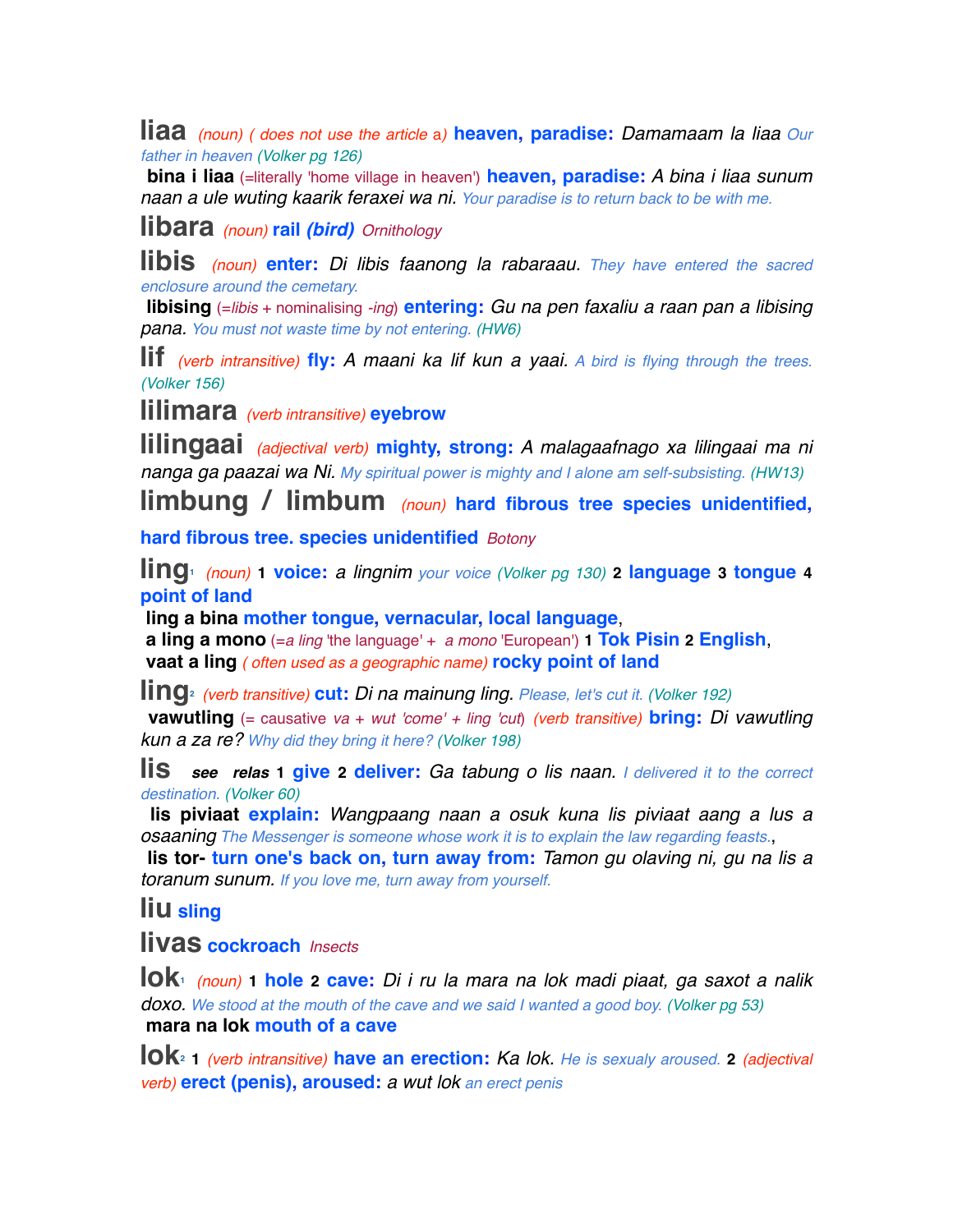**taain suruk lok turn one's face to:** *Taain suruk lok ni. Turn your face to me. (HW15)*,

 **loklok** (=reduplicated *lok*) **promiscuous:** *Nu a vong wut loklok. You are despicable, just having sex with everyone.*

**loktaain** *(verb)* **1 spy on 2 track** 

**los follow:** *Mazaam pan a lamlamonum faatak masing faa nanga gu na los. Understand deep in your heart that this is the only path you can follow.*

**lotu** *(noun)* **religion:** *Dia tabung vara vazea pan a lotu. The two of them told each other about their religions. (Volker pg 57)* [from < TP < Fijian *lotu* 'religion']

**lu** *(noun)* **pair of twins**

 **a wilaan a lu** (=*wilaan* 'beloved' + *lu* 'pair of twins') **one of a pair of twins**

**lua** *(verb) ( said to be the origin of the place name Luapul)* **1 let it be 2 leave**

**luaai** *(noun)* **peace of mind, soul:** *Ka vit a daalman pan a luaai sunum. There is no peace in your soul.*

**luaak** *(verb transitive)* **spit out:** *A xuus ka xozaraai la xon la bina xurunuza ma xa luaak a ravin The pufferfish came ashore on a beach on an island and it spit out the woman.*

**luk** *(verb)* **together:** *Maimaai xa vangaai xuna navaing luk aang a mun doring A clan leader must gather together all that has been said. ((Xom))*

**luluraai <sup>1</sup>** *( small sentient being who lives in the jungle, sometimes helping people and sometimes causing mischief)* **leprechaun 2 laptop computer**

**lus** *(noun) compare ngaaiwulut, ngeiwulut* **law:** *Di ruktuxaai wan a kip aang a lus a ngaaiwulut ma lus a Osaaning. We observe customary law diligently and the laws of holding feasts.*

 **i zi wan a lus perfect:** *Pan a vuna a vamozesing surago ka i zi wan a lus. Because my work is perfect. (HW12)*,

 **lus a ngaaiwulut customary system of laws:** *Di ruktuxaai wan a kip aang a lus a ngaaiwulut ma Lus a osaaning. We observe customary law diligently and the laws of holding feasts.* ,

**varaxulusing** (=var- reciprocal marker + lus + -ing nominaliser / transitive marker)

**Lus a Ngaaiwulut customary system of laws**

**lus a ngaaiwulut customary system of laws**

**Lus a Ngeiwulut customary system of laws**

**luseiwan** *(noun) ( Refers to fintertwined fig tree roots. necessary so that as a carving* 

*dries, it doesn't crack)* **wooden separator between designs in a malagan carving** *malagan or art related*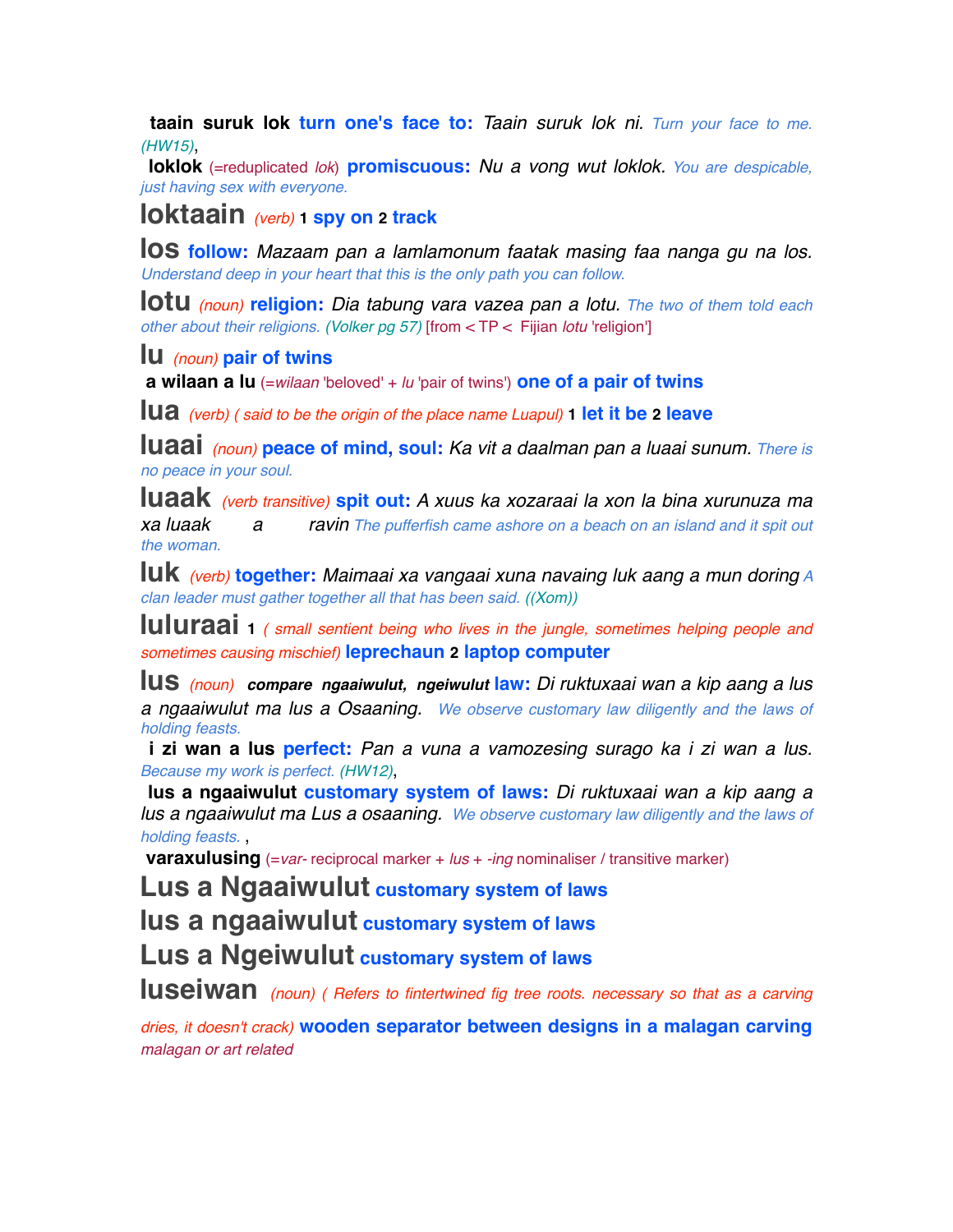**ma** *(conjunction)* **1 and, as well as:** *Ka lis a vanganing ma a ti zaait. He's giving some food and tea, also.* **2** *(mathematics)* **plus:** *Uru ma uru xa vabalos orolavaat. Two plus two equals four.. (See Volker (1998) pg. 172).*

 **ma ka ruaas till, until:** *Ka zibung panaraan ma ka ruaas naambre. He's been waiting all morning till now.* ,

 **Ma zaan na faa? What's happening?, What's up?**

**maadawoi** *(-num / inalienable noun)* **soul:** *Ma ga na vambos a maadawoinum pan a rolangaan a roro'ing. And I will fill your soul with the spirit of life. (HW4)*

**maadouling** *(-num / inalienable noun)* **extinction:** *Pan a ze ma gu ma'auring a malik maadoulingnum? Why do you fear your own extinction? (HW14)*

**maagur bamboo armband, armband**

**maaiau hermit crab (large aggressive species with no shell), large aggressive hermit crab species with no shell**

**maal** *(verb intransitive)* **lie**

 **mamaal** *(reduplicated, verb intransitive)* **trapped inside:** *Naan ka i mamaal la maskan a xuus. She was trapped inside the pufferfish.*,

 **vamaal** (=causative *va* + *maal* 'lie') *(verb transitive)* **inherit:** *Naan a lus di vamaal sin a xulmu. It is a law we have inherited from our ancestors. (Volker p 138)*

**maalavevu** *(noun) ( unidentified bird, lives at beach, cries at sunrise and sunset)*

**maale** *(noun)* **valley**

**maaleang** *(noun) a kind of mis* **white shell money used for customry engagement payments**

**maalov** *= maaluf (especially poetic)*

### **maaluf** *(verb)* **sad, sorry, grieve**

 **varamaalufing** (=reciprocal *vara* + *maaluf* + nominalising *ing*) **mutual trust, grace:** *Ka masing naan ka faarakip varamaalufing si nis naande di paazaai wa ni. It is like a sign of grace to those who are faithful to me. (HWpreface)*

**maam** *(pronoun) ( first person nonsingular exclusive personal pronoun)* **we, us**

**si maam** (=si 'of + *maam* first person nonsingular exclusive inalienable possessive suffix) *(alienable possessive) ( first person nonsingular exclusive alienable possessive )* **our:** *Gu vagun pizin a mun milunging si maam. Forgive our sins. (Volker pg 128)*,

**si maama** (=si 'of + maam first person nonsingular exclusive inalienable possessive suffix + dual marker *-a*) *(alienable possessive) ( first person dual exclusive alienable possessive )* **our**,

**si maamtal** (=si 'of + *maam* first person nonsingular exclusive inalienable possessive suffix + paucal marker *-tal*) *(alienable possessive) ( first person paual exclusive alienable possessive )* **our***. (See Volker (1998) pg. 139).*

**-maam** *( first person nonsingular exclusive inalienable possessive suffix)* **our:** *Damamaam la liaa, adu a izanum ka lapuk. Our father in heaven, great is your name. (Volker pg 126). (See Volker (1998) pg. 126).*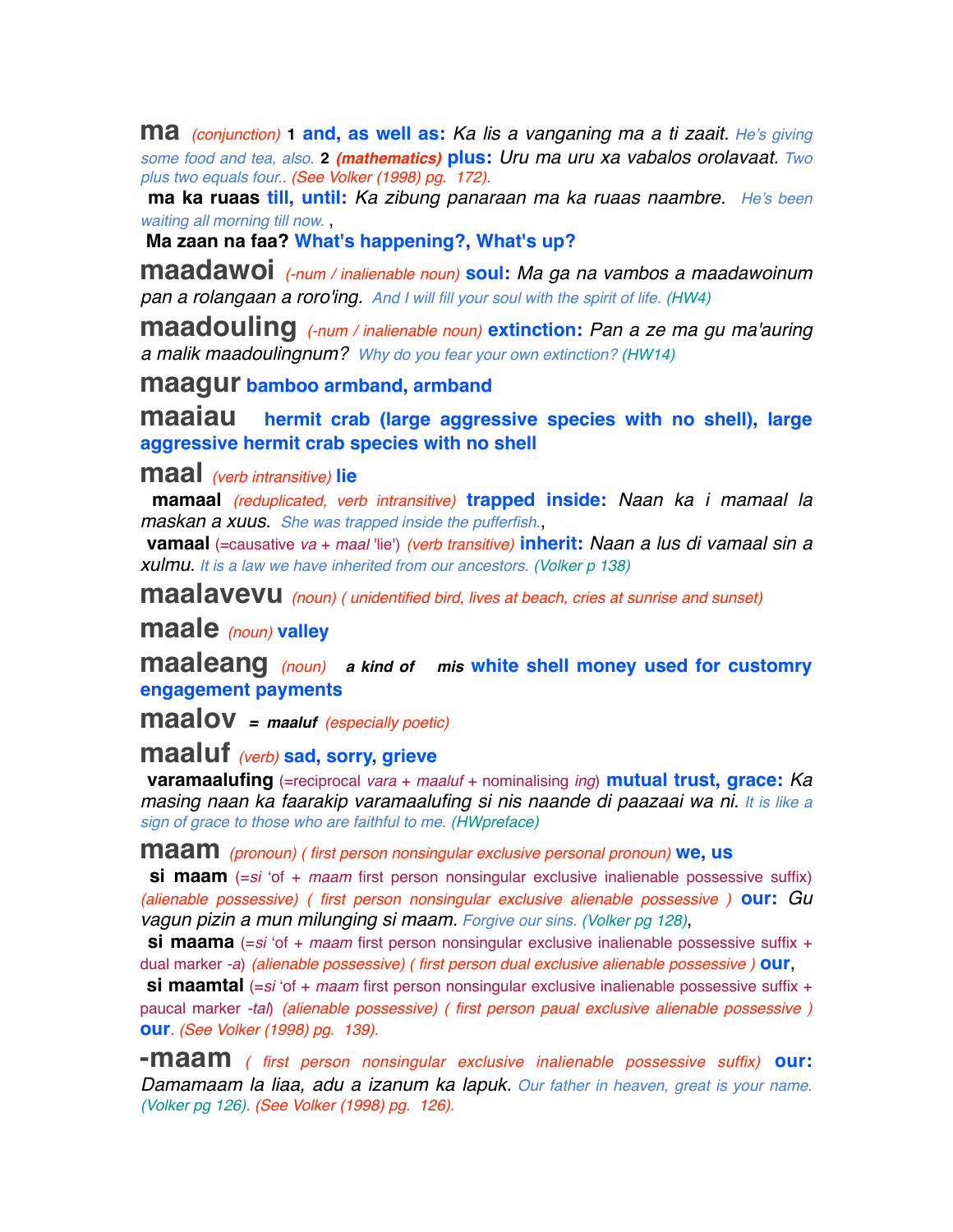**maamaat** *(noun) = muimui ( similar to striped catfish (Plotosus lineatus) but with no* 

*sharp fins)* **fish: unidentified species** *Marine terminology*

**maanda flying fox, bat** *Animals* 

**maangul** *(verb intransitive)* **ashamed, feel shame:** *Ga maangal. I'm ashamed.*  **maangaling** (=*mangal* + nominalising *-ing*) *(noun)* **shameful acts**,

 **vaamaangal** (=causative *vaa-* + *maangul*) **1 do something shameful:** *Gu vaamangal. This is a shameful action of yours.* **2 shame someone**

**maani** *(noun)* **1 bird:** *Di waan tok maani. They went bird shooting. (Volker p 71)* **<sup>2</sup>**

*see lamaani* **bird-dance** *Ornithology*

**maaraas** (noun) (Can be caused by either betel nut carcinogens or ingesting food or *drink from a sorcerer. )* **cancer of the mouth, mouth ulcer**

**maariaas** *(noun)* **<sup>1</sup>** *compare varat* **dry season (roughly March-October), dry season:** *A maariaas ka doxo pan a osaaning kun a ze ka vit na roxon a daavur. The dry season is good for a feast because there isn't any rain.* **2 year:** *A lotu vaaxor ka wut a rit la maariaas 1957. The new religion came here in the year 1957.*

**maas** *(noun)* **1 Brahminy kiite 2 kite** *(bird)* **3 hawk**

**maat** *(verb intransitive) compare waanfis* **die**

 **faamaat / vaamaat** (=causative *vaa* + *maat*) *(verb transitive)* **kill**,

 **faamaat / vaamaat kibal** *(verb transitive)* **pay money at a funeral to the deceased person's clan members:** *Ga na vaamaat kibal. I am repaying my debts to the deceased person for the last time by publically offering money to his clan members.*,

 **raas mat** (=*raas* 'ocean' + *maat* 'die') *(noun) ( from LM)* **low tide, ebb tide**,

 **zaleng famaat** (=*zaleng* 'wait' + causative *fa-* + *maat* kill) *(verb intransitive)* **kill time, wait around for no reason**

**ma'auring fear:** *Pan a ze ma gu ma'auring a malik maadoulingnum? Why do you fear your own extinction? (HW14)*

**maazur** *(adjectival verb)* **full, no longer hungry**

**madaal** *(noun)* **giant wrasse** *Cheilinus undulatus Marine terminology*

**madi** *(subject marker) ( first person non-singular exclusive subject marker)* **we (but not you):** *Madi na vaan ma gu na i zi, adu? We'll go and you'll stay, right?. (See Volker (1998) pg. 46, 47).*

**magoʻing** *(noun)* **compassion:** *A vaaratulaaiing pan a iza zin a Nakmai, sin a Baraai a Ma- go'ing ma a Baraai a Varamaalufing. In the Name of God, the Compassionate, the Merciful! (Saaule pg 6 (Quran 1:1))*

**maimai <sup>1</sup>** *(noun)* **clan leader, clan chief:** *Naan ka maimai vaanong. He's already a clan chief. (Volker p 93)* **2** *(verb intransitive)* **become a clan leader:** *Naan ka maimai vaanong. He already become a clan leader. (Volker 93)*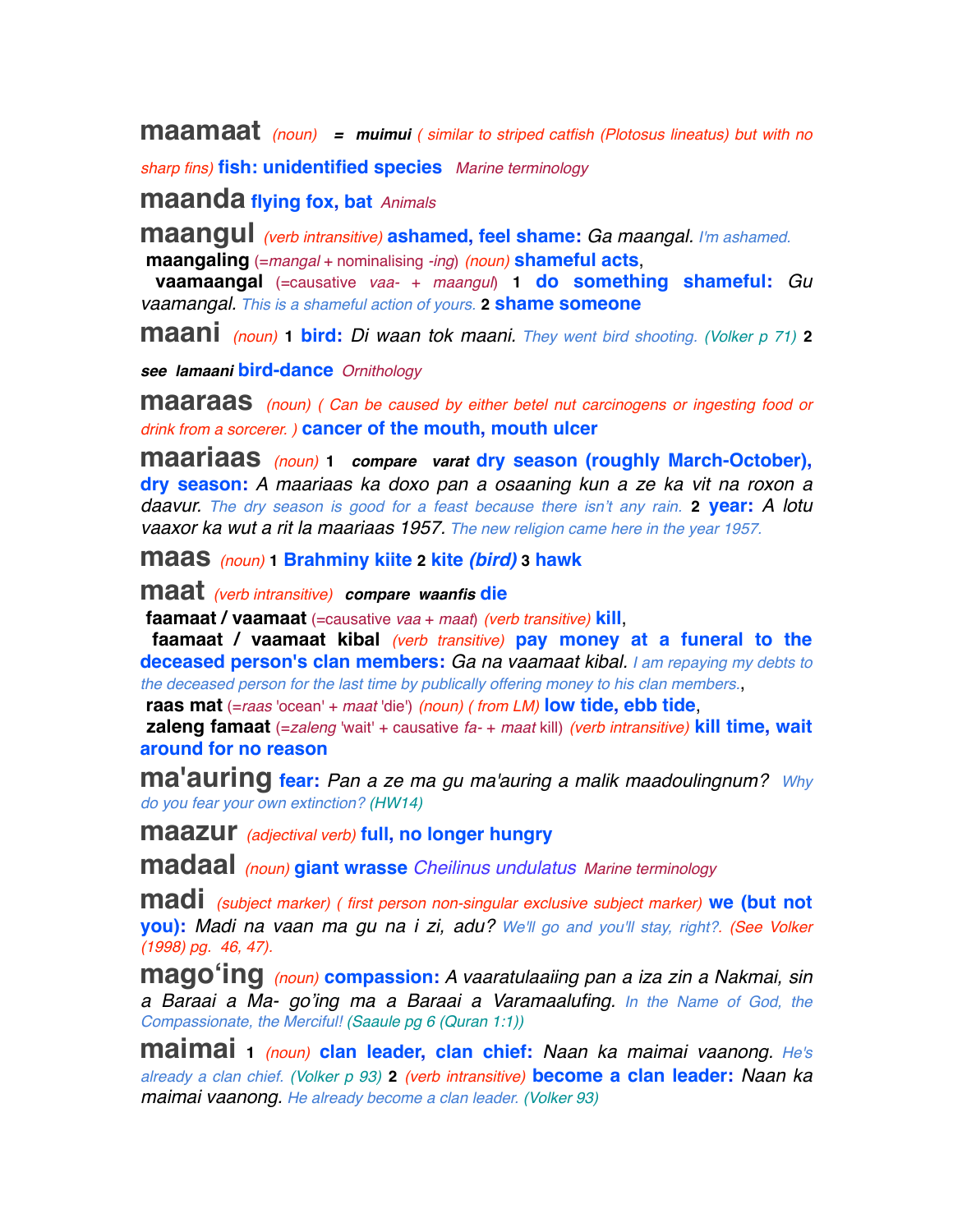**famaimai** (=causative *fa-* + *maimai* 'clan leader') **install someone as a clan leader**

**mainung** *(verb intransitive)* **1 make a strong request 2 pray <sup>3</sup>** *(rare today) ( extreme politeness marker)* **please:** *Di na mainung ling. Please, let's cut it.. (See Volker (1998) pg. 192).*

**makimaki** *(verb) (rare today)* **vomit**

 **vamakimaki** *(verb transitive)* **get vomited out:** *Ka vamakmaki a xun a xuus. She got herself vomited out from inside the pufferfish.* [(= va- 'causative' + 'makimaki')]

**mal** *(verb intransitive)* **lie down, rest:** *A ze xa gu runa i mal bulai? Why are you always lying down? (Volker pg 56)*

**mala** *(plural noun)* **crowd, masses, general public:** *A mala xa vit di rexasing. The masses don't know.. (See Volker (1998) pg. 86).*

**malaata** *(noun)* **wild taro, elephant ear taro** *Botony*

**malagaaf** *(-num / inalienable noun)* **spiritual power:** *U mitnagu veraxei wan a malagaafnago ga giu nu. With my two hands and my spiritual power I made you. (HW12)*

**malagaan** *= malagan* **glory:** *Ga kasfaramin nu wan a malagaanago I revealed my glory to you. (HW3)*

 **vaamalagaan** (=causative *vaa-* + *malagaan* **glory**) *(verb)* **glorify:** *Pan a vuna a vaxanawaanging gu na vaamalagaan nu pan a izanago Because it behooves you to glorify in my name. (HW8)*

**malagan** *(noun) also malagaan* **1 memorial service, marking the time when ancestral spirits return to earth and the recent dead begin their threeday journey to paradise 2 carving used at a malagan memorial service 3** *( num / inalienable noun)* **glory:** *A dikdiking ka sfar la bikabar a malagan Strength descends from the kingdom of glory.*

**malas** *(verb intransitive)* **rotten, gone off, stink:** *A barei xa malas. The pork has gone off.*

**malasing** *(verb transitive) also shortened to masing* **is like, resemble:** *Ma ga na piaat, a naalik a vina ka na malasing a mono. And I sais, a boy whose skin is like a European (Volker 54)*

**malaviza barracuda** *Sphyraena qenie*

**malazufsuf** *(-num / inalienable noun)* **essence, core:** *Madi zuruk a malazufsufna. We have extracted the essence (of the discourse).*

**maleng** *(verb intransitive) see also paarmaleng* **lie down**

**malia** *(noun) ( used without the article* a*)* **hell**

**maliaang** *(noun) = maling ( still used in Munawai Village) (rare today)* **1 shadow:** *Xastunaan ka isasaf la waan a maliaang a malagaafna ma naadii nop. Humans work in their appropriate space under the shadow of their spiritual power and we respect this. (Xom)* **2 umbrella**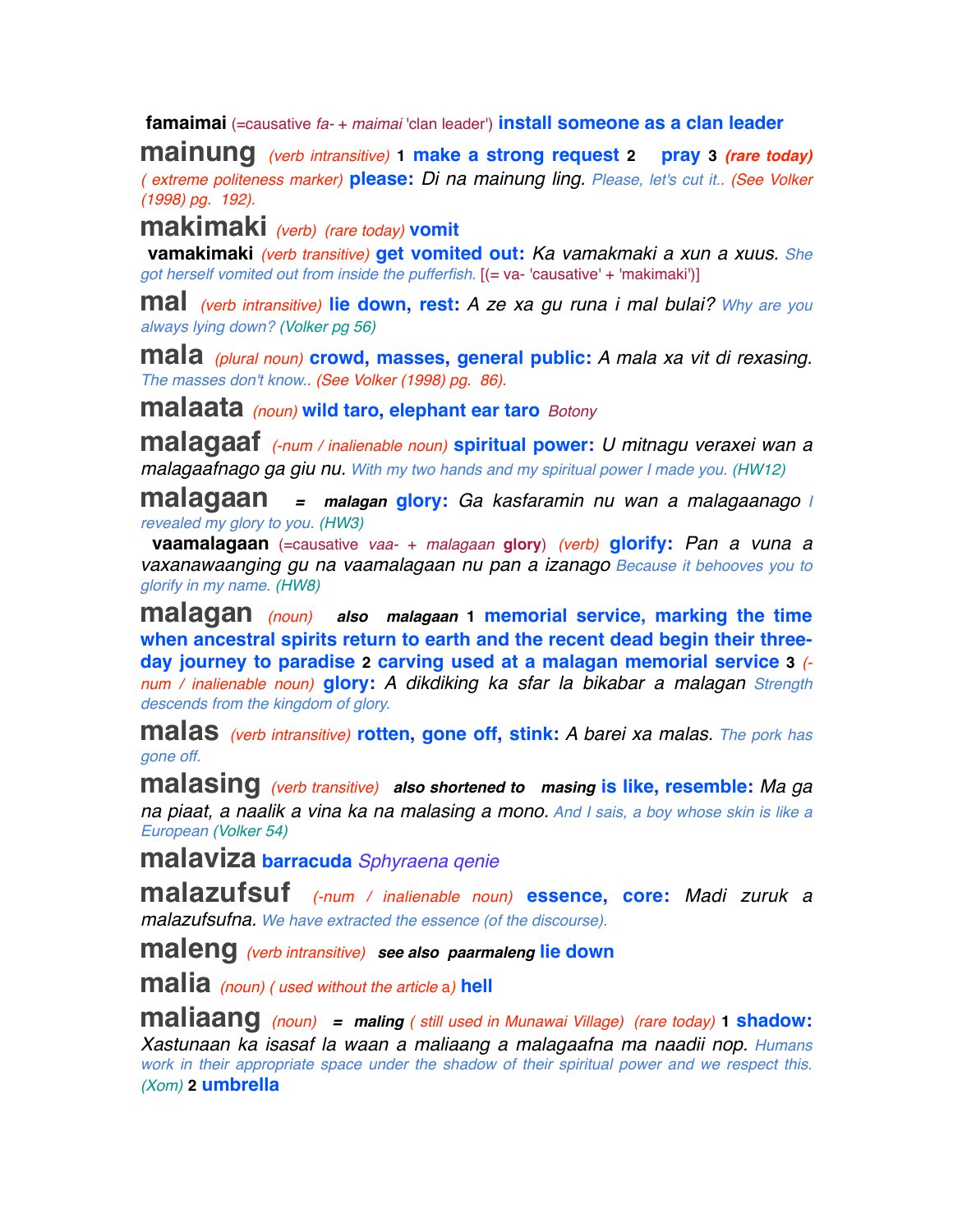**malik 1 absence:** *Pan a ze ma gu ma'auring a malik maadoulingnum? Why do you fear your own extinction? (HW14)* **2 excluding, except for:** *Jon ko ka malik. Excluding Jon.*

 **maliking** (=**malik** + nominalising **-ing**) *(noun)* **death, perishing:** *Pan a ze ma gu ma'auring a maliking sunum? Why do you fear your death?*

# **maliking death, perishing**

**malima** *(numeral) compare oplima, kavitmit ( abstract numeral, not used when* 

*counting actual objects) (mathematics, rare today)* **five***. (See Volker (1998) pg. 122).*

**maling** *(noun) = maliaang* **1 umbrella 2 shadow**

**malmalabuk** *(-num / inalienable noun)* **1 characteristics:** *a malmalabuk naande their characteristics (Volker pg 130)* **2 customs**

# **malufing mercy**

**mama1** *(-num / inalienable noun) compare mama1 (rare today)* **papa, dad, daddy, father***. (See Volker (1998) pg. 133).*

**mama2** *compare mama1* [from TP / English *mama*]*. (See Volker (1998) pg. 133).*

**mamaal** *see maal* **trapped inside**

**mamaaus <sup>1</sup>** *(noun)* **garment, clothing:** *Madi vamamaus pan a mamaus a doring ka xalxaalif We clothed it in the garment of a brief explanation. (HWpreface)* **2** *(verb transitive)* **harvest:** *Ga na mamaaus kakao. I will harvest cocoa. (Volker p 87)*  **vamamaaus dress, wrap in cloth** [<causative *fa-* + *mamaaus*]

**mandala flying fox** *Animals* 

**mangaaf** *(noun)* **<sup>1</sup>** *see Moxomaaf ( represents the Moxomaaf clan)* **coconut** 

**lorikeet** *Trichoglossus haematous* **2 red parrot 3 parrot (red parrot)** *Ornithology*

**mangaai** *(noun) ( often travels with sea turtles)* **black tang** *Marine terminology*

**Mangakala** *(noun) = Moxokala (Luaupul dialect) see rok1* **Red-bellied Pitta Clan**

**Mangakamade** *(noun) = Moxokamade (Luaupul dialect) see also babanga* **Hornbill Clan**

**Mangamaaf** *(noun) = Moxomaaf (Luaupul dialect) see mangaaf* **Red Parrot Clan**

**Mangamaaraba** *= Moxomaaraba (Luaupul dialect) see regaaum* **Sea Eagle Clan**

**Mangamunuaa** *(noun) = Moxomunaa (Luaupul dialect) see manungulaai* **Eagle Clan**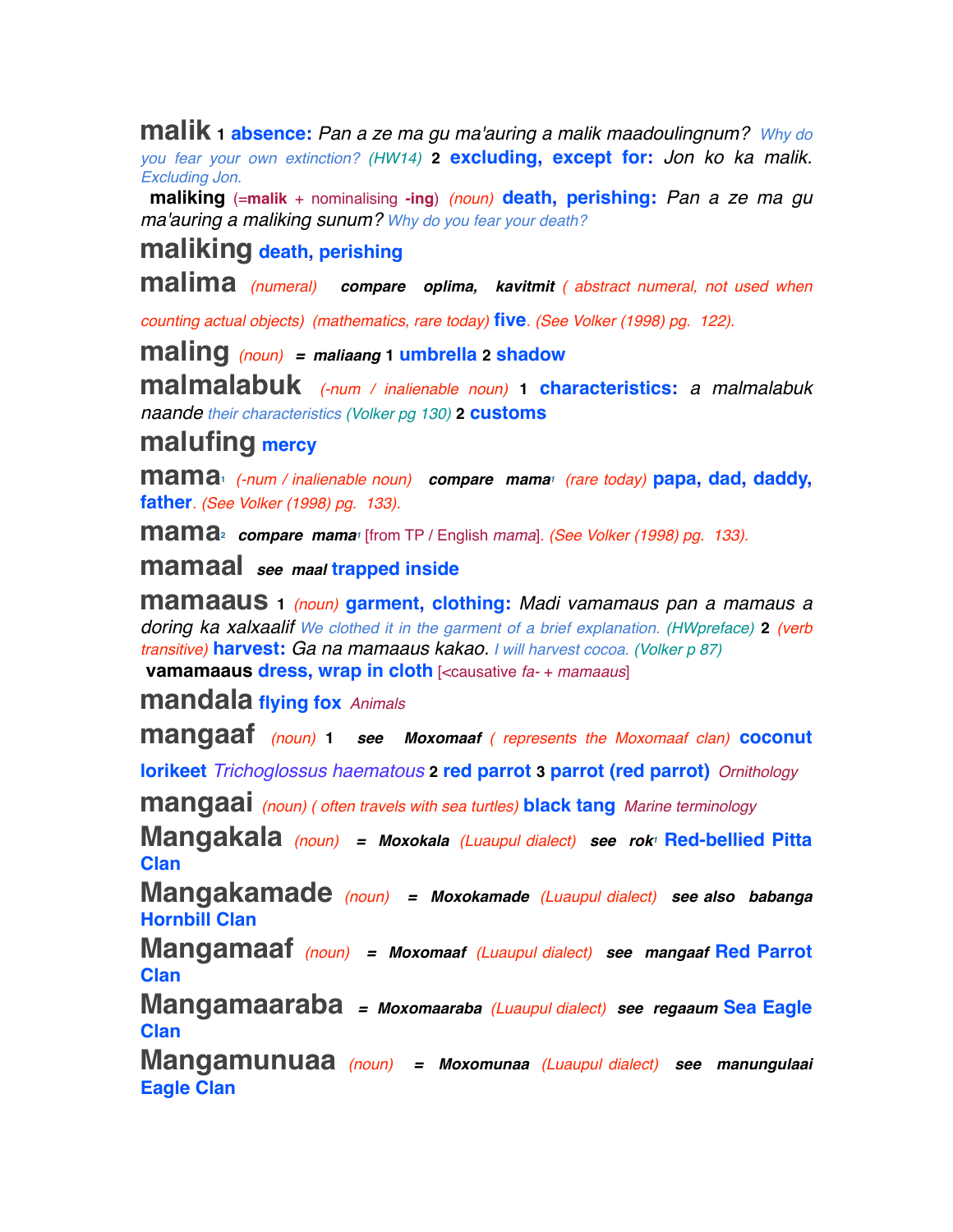**Manganuaas** *= Moxonuaas (Luaupul dialect) see baalus* **Dove Clan**

**Mangatirin** *(noun) = Moxotirin (Luaupul dialect) see dau* **Frigatebird Clan**

**mangfaat** *(numeral) compare kapkap2, orolavaat ( abstract numeral, not used when* 

*counting actual objects) (rare today, mathematics)* **four***. (See Volker (1998) pg. 122).*

**mangtal** *(numeral) compare orol, yaangi ( abstract numeral, not used when counting* 

*actual objects) (mathematics, rare today)* **three***. (See Volker (1998) pg. 122).*

**manisau** *(noun)* **horzontal malagan carving depicting a struggle beteen a** 

**snake and a bird** *(often referred to in anthropological literature as turu, vaval, or kulipumu) malagan or art related*

**manungaak** *(noun) ( often appears in carvings, sometimes struggling with a snake)* **legendary nocturnal eagle**

**manungulaai** *see Moxomunaa ( represents the Moxomunaa clan. Thought to be used by sorcerers to "eat" a person's heart and cause death)* **white-bellied sea eagle**

*Hiliaeetus leucagaster Ornithology*

**mara** *(-num / inalienable noun) see marazazaxot* **1 eye:** *Gu na ramin fatok pan a maraam, ma xa vit pan a mara na zanon. You will see accurately with your own eyes, and not with the eyes of others. (HW2)* **1 face 2 front gate 3 front door**

 **bobof mara** *( ?? verb or noun? example??)* **pretend**,

 **mara laba** (= *mara* 'eye' + *laba* 'large') **bigeye trevally** *Caranz sexfasciatus*,  **mara na bina** (=*mara* 'eye' + *bina* 'village) **beach immediately in front of a village**,  **mara na lok mouth of a cave**,

 **mara na mara** *see also waat* **headwaters**,

 **mara na vaal 1 house door 2 in front of the house**,

 **mara na xava** *( the place where he cords are knotted)* **the eye of a net**

**maraas** *(-num / inalienable noun)* **skin**

**maradikdik powerful:** *Ga maradikdik ma a malagaafnago xa lilingaai ma ni nanga ga paazai wa Nn. I am powerful and my spiritual power is mighty and I alone am self-sufficient. (HW13)*

**mara laba bigeye trevally**

**marang** *(noun)* **dry coconut :** *Ga na sif a marang kun a barei, a vuna ka vit ga relas a bare laraf. I'll cut some coconut for the pig because I didn't give it any yesterday. (Volker pg. 167)*

**marangingit** *(adjectival verb)* **content, at ease:** *Gu na i zi marangingit feraxei wana. Be content with this. (HW12)*

**maraninis richness, wealth:** *Ga tabung faasimoraaiing nu a maraninis. I have created you rich.*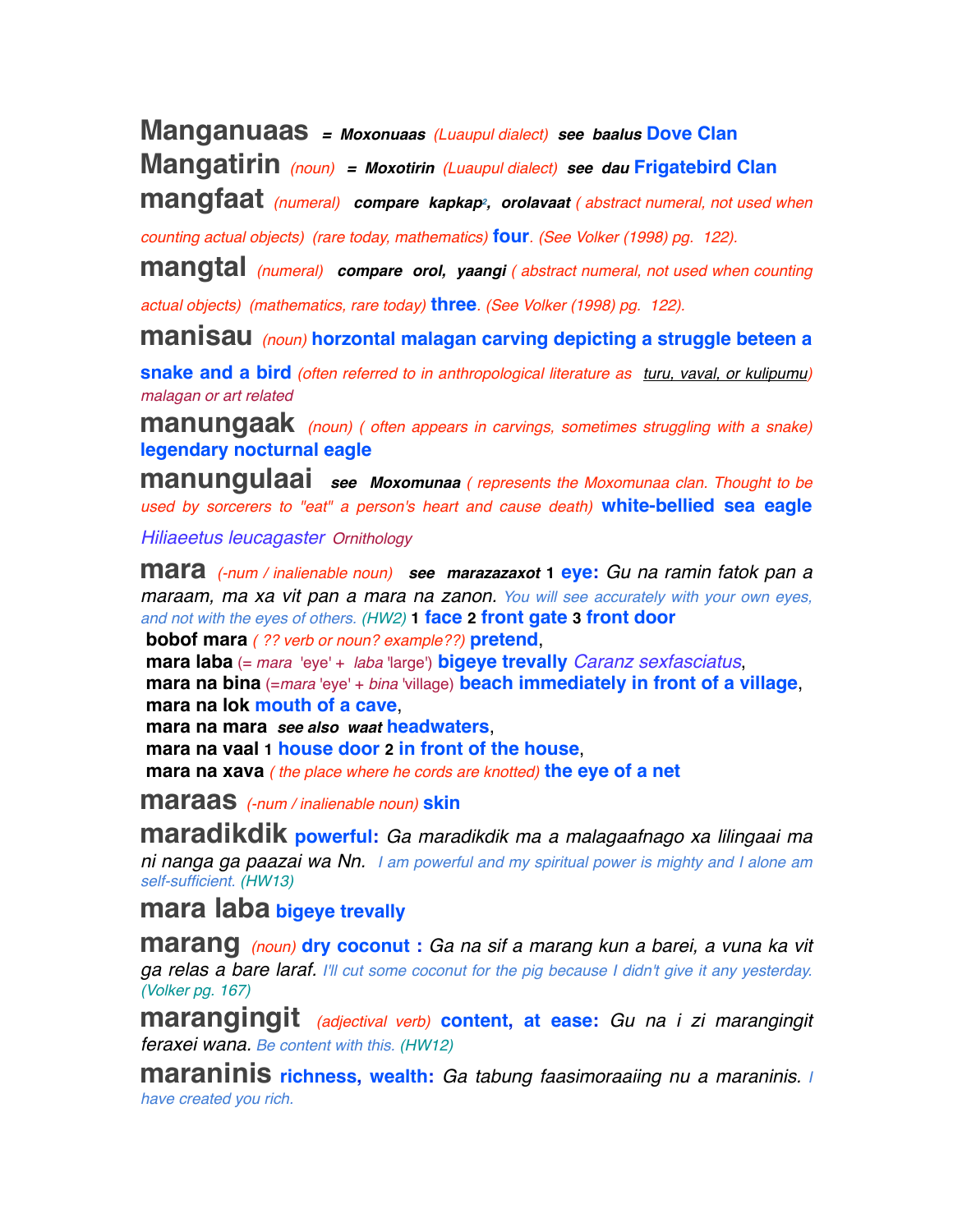**marapi clothing, decoration, robes:** *Nu a marapi zurago ma a marapi zurago xa na pen morut marase. You are my robe and my robe will never perish. (HW14)*

**marase** *(adverb) = mase (SE dialect, especially poetic)* **very, very much, really:** *Naan ka xaazou ka na bulus marase, ma naan ka rutawok, ka na milung marase ma xa na waan fis. He who enters will be safe, and he who rejects it will be guilty of great sin and will perish. (HW9)*

**marasu** *(noun)* (=*mara* 'gate' + *su* 'fall') **1 hamlet 2 home**

**marasuyang, marasuying** (=*mara* 'gate' + *su* 'fall' + *yang* (nominaliser? transitive marker?)) *compare dare* **child of a** *dare* **(paternal relative), paternal cousin**

**maratugulaai** *(adjectival verb)* **pure, unchanged:** *Tanin ka tuning maratugulaai wan a xuxuzaaing. Now this story has remained pure and unchanged since ancient days.*

mara'ul (noun) compare mara'ulbaang, maxading<sup>1</sup>, zinaaf (general name for several

*species)* **trevally** *Marine terminology*

**mara'ulbaang unidentified large species of trevally**

**Mara'uli** *(noun)* **1 God the Destroyer, twin brother of Nakmai (God the Creator) 2 earthquake**

**mara'uli earthquake, twin brother of Nakmai (God the Creator)**

**maravas** *(adjectival verb)* **1 bright <sup>2</sup>** *(noun)* **teacher**

 **maravas paamu** *(noun)* **headmaster, headmistress, principal**,

 **maravasing** (=**maravas** + nominalising **-ing**) **enlightenment:** *Kun a ze ma gu naas saleng a maravasing sin a zanon singsaxei be wa ni? Why do you look for enlightenment with anyone except me? (HW13)*

**maravasing enlightenment**

**maravas paamu headmaster, headmistress, principal**

**maraxaauwa bue-barred parrotfish** *Scarus ghobban Marine terminology*

**maraxawa parrot fish**

**marazaat** *(adverb)* **very:** *A vaal zunum ka vaaxor maazaat. Your house is very new. (Volker p 79). (See Volker (1998) pg. 171).*

**marazazaxot** *(verb)* **covet, envy** [from <*mara* + *zaxot*]

**marei** *(noun)* **paternal first cousins, first cousins in one's father's clan**

**maru** *(noun)* **mask** *(often referred to in anthropological literature as ges, a word in the Tabar language)*

 **maru kala mask used in the** *kala* **dance**,

 **maru riri** *(noun) = tatanua* **mask with power to cleanse spiritually, especially after a death** *malagan or art related*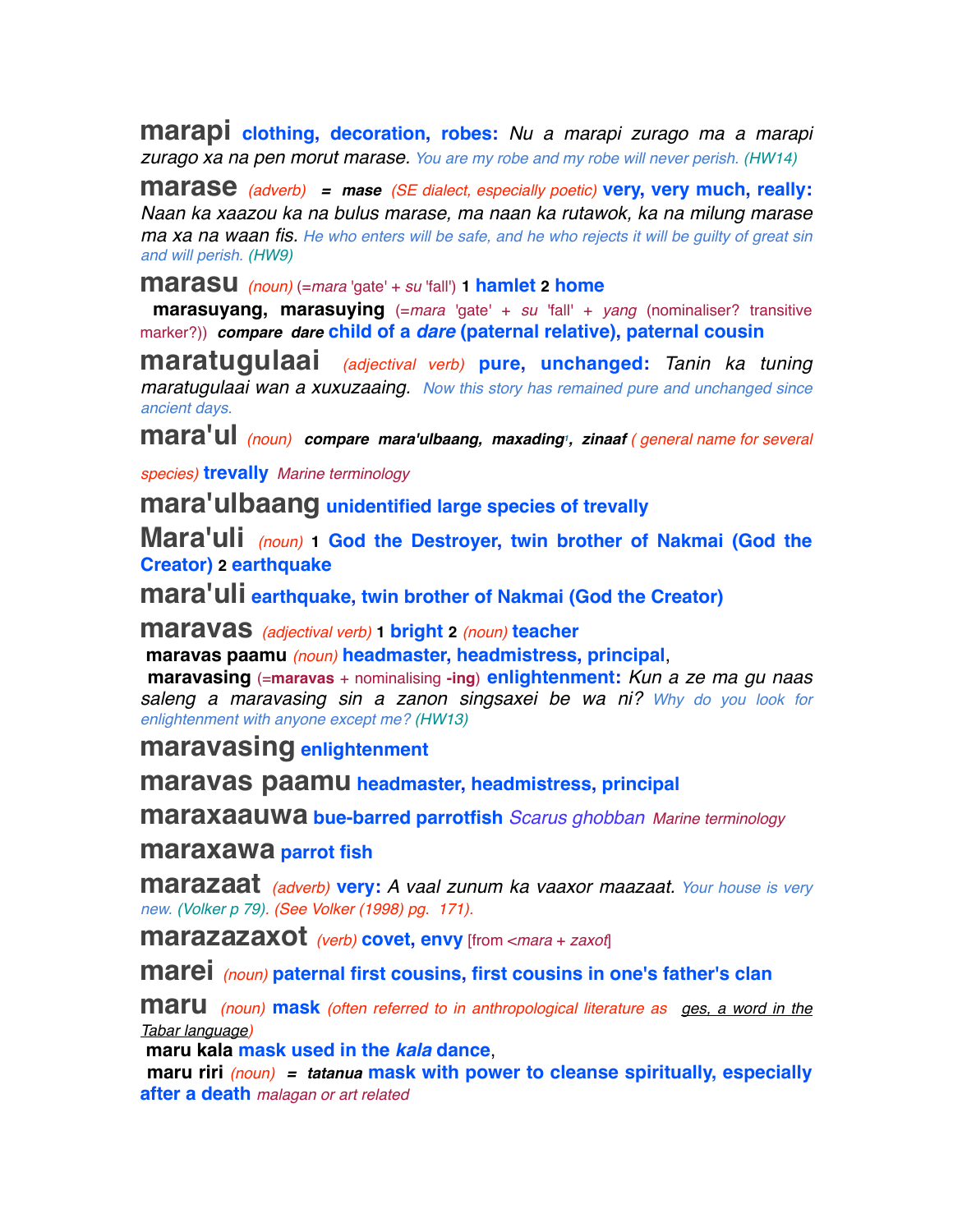**marua** *(numeral)* **compare uru<sup>***t***</sup>, urua, kimbo** *( abstract numeral, not used when* 

*counting actual objects) (rare today, mathematics)* **two***. (See Volker (1998) pg. 122).*

**maru kala mask used in the** *kala* **dance**

**marun** *(noun)* **bumphad parrotfish** *Bolbometopon muricatum Marine terminology*

**maru riri mask with power to cleanse spiritually, especially after a death**

**marut** *= morut* **die:** *Nu a malagaanago ma a malagaanago xa na pen marut. You are my glory and my glory cannot die. (HW14)*

**mas** *(verb) = vangai, vangaai* **must, have to:** *Gu na mas gaat a varanoping. You must have mutual respect.* [from < TP *mas* < ENG *must*]

**mase** *= marase (NE dialect)* **very, very much, really:** *Ga zaxot mase. I really want to.. (See Volker (1998) pg. 171).*

**masing** *short form of malasing* **<sup>1</sup>** *(verb)* **same:** *Ka masing di moxos. It's the same as if they were married.* **2** *(conjunction)* **the same as:** *Gu na roxon a tuning a lalaxan a lamlamonum masing ka naan gu na roxon a mun tagonaaing a xalxaal a xulmu You have a a pure t heart, that is the same as a sovereignty ancient, imperishable and everlasting.* 

 **masing adu** *( introduces an indirect quote)* **(said) that:** *Ka yare surago masing adu ga na wut saait. He asked me if I would go too.. (See Volker (1998) pg. 173).*,

 **masing ka naan in this way, thus:** *Masing ka naan gu na roxon a mun tagonaaing a xalxaal a xxulmu In this way you will have a sovereignty ancient, imperishable and everlasting. (HW1)*,

 **masing ka re like this:** *Di i waana masing ka re. The two of them were going like this. (Volker pg 49)*,

 **masing ka re like this:** *Ka wut masing ka re pan a brut. It's come down to us like that from the past.*

**masing adu (said) that, that (said that)**

**masing ka naan in this way, thus**

**masingkare** *(conjunction) usually masingkarei*

**masingkarei** *(conjunction) = masingsaxei* **but:** *Masingkarei ga saxot ga na bur ta morogu. But I want to consecrate a certain maternal kinsman. (Volker pg 133)*

**masingsaxei** *(conjunction) also masingkarei* **but**

**maska / maskan** *(-num / inalienable noun)* **inside:** *Ga na roro tapal la maskaam. I will live eternally inside you. (HW7) la maska na vaal the inside of the house. (See Volker (1998) pg. 152).*

**matmaalabuk** *(noun)* **problem:** *Naandiyal orolavaat di dodoral wan a matmaalabuk sunum. The four of them are talking about your problem. (Volker p 80)*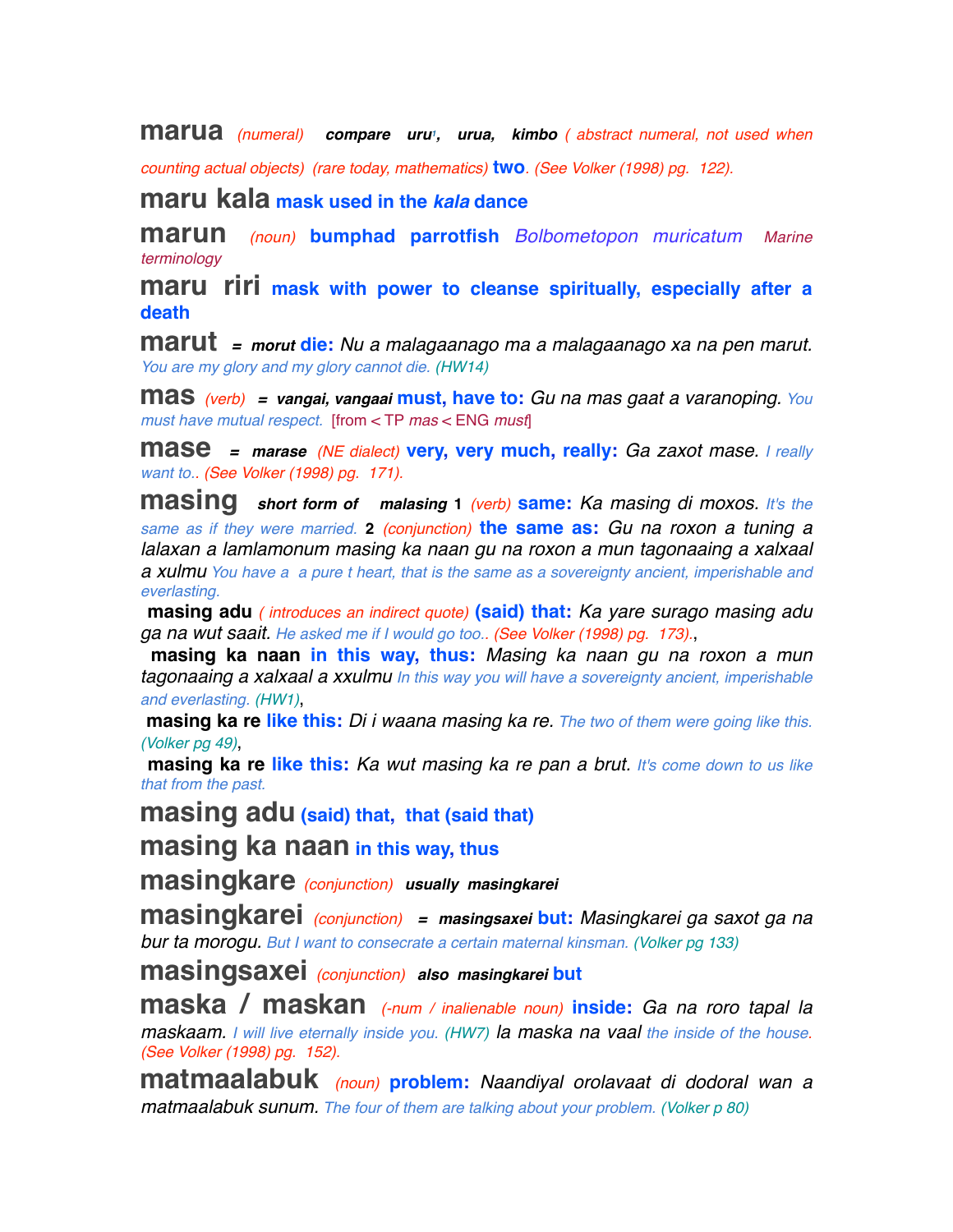# **matmari** *(verb)* **resplendent**

**maxading1** *(noun) compare mara'ul, = zinaaf* **bluefin trevally, submarine,**

**time machine** *Marine terminology*

**maxading**<sup>2</sup> ( Traditionally, certain persons were said to have the power to travel in these *vessels under water and into the past or future)* **1 submarine 2 time machine**

**maxos** *= moxos*

**mayal** *(adjectival verb)* **tiny:** *faiv a vaat mayal five tiny stones*

**mazaak** *(verb) compare pis* **hang without fastening, lean against famazaak** (=causative *fa-* + *mazaak*) **hang up without fastening**,  **naviin sin mazaak** (=*naviin* 'school of fish' + *mazaak* 'hang up') = xiis<sup>2</sup>, see naviin **bluestripe snapper**

**mazaam understand:** *Mazaam pan a lamlamonum faatak masing faa nanga gu na los. Understand deep in your heart that this is the only path you can follow.*

**Ma zaan na faa? What's happening?, What's up?**

**mazalei** *(noun)* **spirit being, totem**

**mba** *(noun) after a word ending in a non-liquid consonant usually ba* **all of you:***<sup>A</sup> mba kulaau! Hey, you young blokes!*

**mbala** *(noun)* **arrow:** *A mbala ka laf apa. The arrow is flying and coming down. (Volker 74)*

**mewut** *(noun, verb)* **1 wake (for a dead person) <sup>2</sup>** *(slang)* **all night drinking party:** *Di mewut pan a katon. They stayed up all night drinking a carton.*

**miit** *(noun) compare mit* **tinned meat, frozen meat** [from English 'meat']

**milaaif** *(verb intransitive)* **sleep:** *Ka na wut milaaif si maam. He's coming and sleeping at our house. (Volker pg. 160)*

**milaang** *(-num / inalienable noun)* **radiance:** *Gu zuruk fawut a milaangna. Receive its radiance. (HW11)*

**milivaat** *( Sites of villages in mountains where people lived before colonisation brought them to live in villages near plantations and roads along the coast)* **ancient village site**

**milung** *(noun, verb) compare rong (* Rong *is less strong than* milung *'sin'.)* **sin:** *Naan ka xaazou ka na bulus marase, ma naan ka rutawok, ka na milung marase ma xa*  **na waan fis.** He who enters will be safe, and he who ignores will be quilty of great sin and will *perish. (HW9)*

 **milunging** (=*milung* ʻsinʻ + nominalising *-ing*) *(noun)* **sin:** *Gu vagun pizin a mun milunging si maam. Forgive our sins. (Volker pg 128)*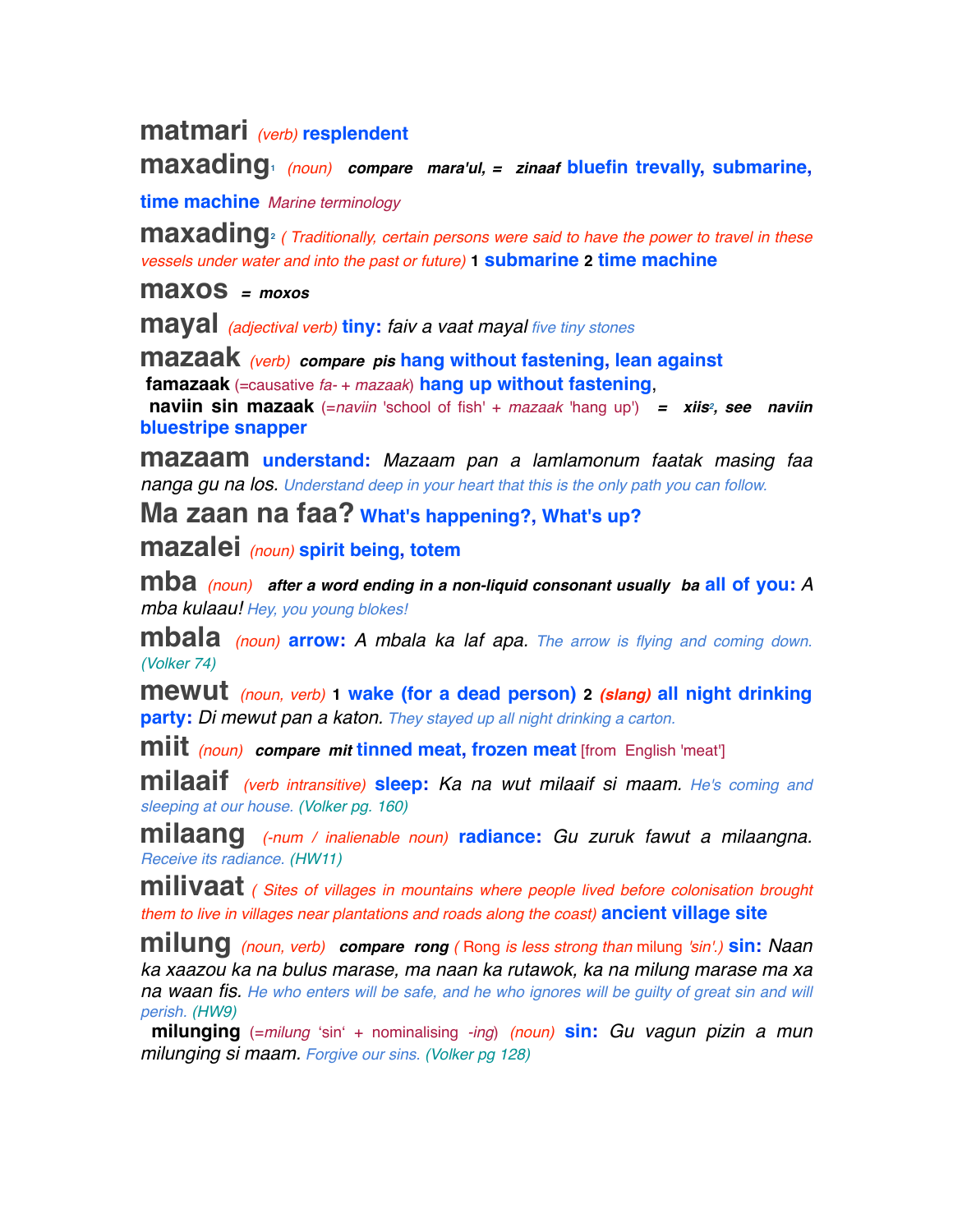**minsinaane** *(verb)* **1 therefore, result in:** *Ka minsinaane ma Ga vaasimoraaiing nu Therefore I created you. (HW3)* **2 should, must:** *Ma xa minsimaane taain kaaf naan. And you must acknowledge it. (HW16)*

**mira** *(noun) = rigowa* **mirror** [from < TP mira < ENG mirror]

**miraut** *(adjectival verb)* **afraid, fearful:** *Ka vit na miraut. She is not afraid. ((Volker pg 50))*

**mis** *(noun)* **shell money**

**misaau** *(noun)* **1 anemone <sup>2</sup>** *( common name for many species)* **anemonefish**

*Amphiprion sp. Marine terminology*

**miskimaal** *(noun)* **essence:** *Vataling miskimaal a rexasing Ga lis kun a raagoling. From the essence of knowledge I gave you true life. (HW13)*

**mit** *(-num / inalienable noun) compare miit* **hand, arm:** *U mitnagu veraxei wan a malagaafnago ga giu nu. With my two hands and my spiritual power I made you. (HW12)*  **faavaamiting** (=reduplicated causative *fa-* + *mit* 'hand' + nominalising *-ing*) **grasp**,  **wakpaak a mit fingernail**

## **mitanaamu** *(adverb)* **long ago**

 **mitanaamu mase once upon a time:** *Mitanaamu mase a ze ravin ka wInmaravan Once upon a time, there was a woman who was pregnant.. (See Volker (1998) pg. 170).*

# **mitanaamu mase once upon a time**

**mitmizaangir** *(-num / inalienable noun)* **details, component parts:** *Okabina naan a lawaza ma waaxus wakpat a raaguling mitmizaangir a bina ?? ((Xom)) a mitmizingarna its component parts (Volker pg 130)*

**miyaak** *(-num / inalienable noun)* **brain:** *Di yaan a miyaak a barei. They're eating pork brains.*

**moa** *compare paamuing, = vu ( comparative)* **more than:** *Ali ka moa brav pan John. Ali i taller than John.* [from TP *moa* / English *more*]*. (See Volker (1998) pg. 78).*

### **momoxombe dolphin**

**mon** *(conjunction) short form of tamon, usually sapos (rare today)* **if**

**mono** *(noun)* **1 dry coconut 2 European, white person**

 **a ling a mono** (=*a ling* 'the language' + *a mono* 'European') **1 Tok Pisin 2 English**

#### **moraan python** *Animals*

**moro** *(-num / inalienable noun)* **maternal relative:** *Masingkarei ga saxot ga na bur ta morogu. But I want to consecrate a certain maternal kinsman. (Volker pg 133)*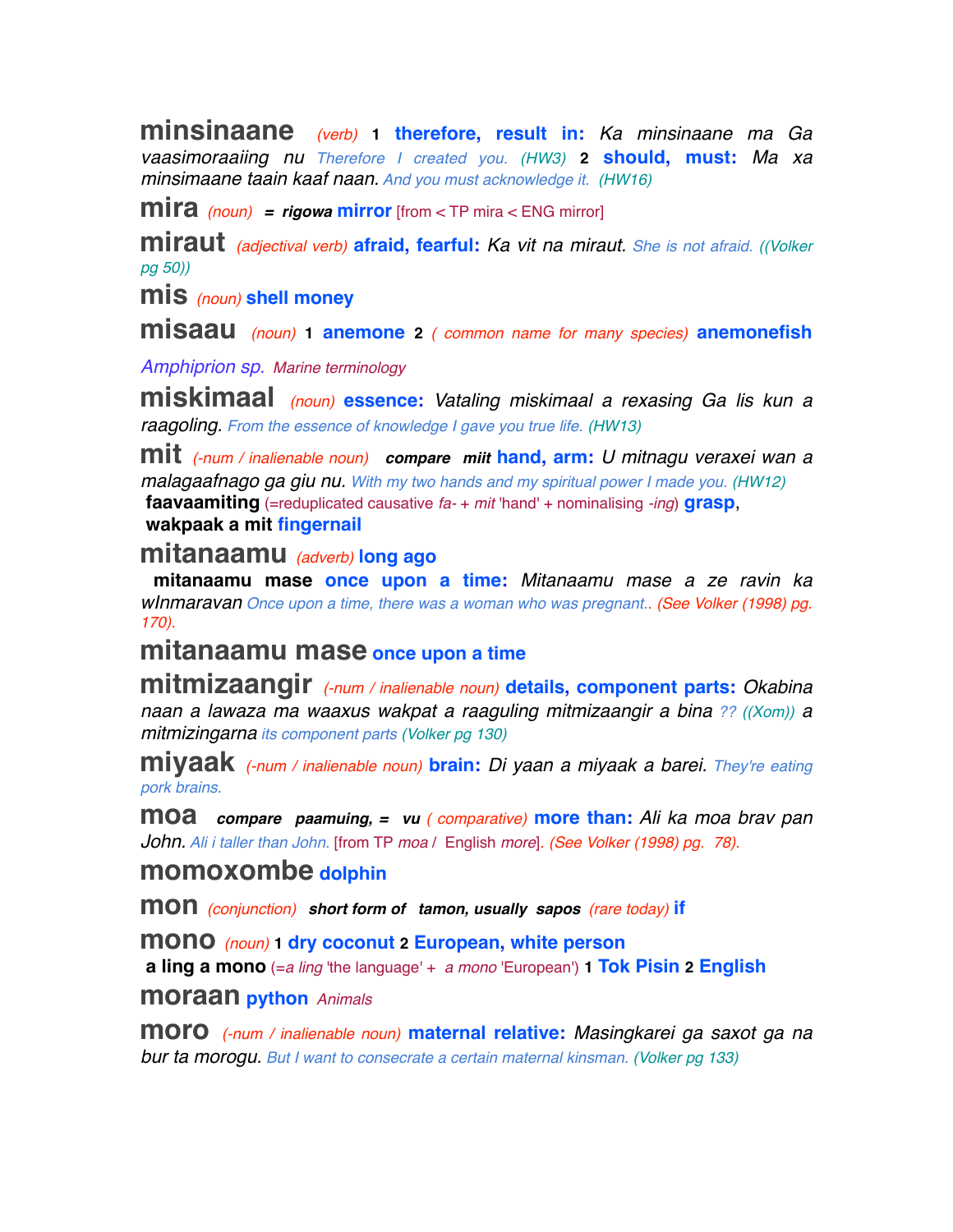**morut** *(verb) = marut (especially poetic)* **die:** *Nu a marapi zurago ma a marapi zurago xa na pen morut marase. You are my robe and my robe will never perish. (HW14)*

**mowaa** *(noun)* **mower, lawn mower:** *Ka roxin a mowaa kun a ze? Why does he have a mower? (Volker pg. 197)* [from English *mower*]

**Moxokala** *(noun) = Mangakala (NE dialect) see rok1* **Red-bellied Pitta Clan**

**Moxokamade** *(noun) = Mangakamade (NE dialect) see also babanga* **Hornbill Clan**

**Moxomaaf** *(noun) = Mangamaaf (NE dialect) see mangaaf* **Red Parrot Clan**

**Moxomaaraba** *(noun) = Mangamaaraba (NE dialect) see regaaum* **Sea Eagle Clan**

**Moxomaraba** *(noun)* **Sea Eagle Clan**

**Moxomunaa** *= Mangamunuaa (NE dialect) see manungulaai* **Eagle Clan**

**Moxonuaas** *= Manganuaas (NE dialect) see baalus* **Dove Clan**

**moxos** *(verb) also maxos* **marry**

 **faramaxosing** (=reciprocal marker *fara-* + *moxos* 'marry' + nominalising *-ing*) **wedding**,  **moxosing family-in-law, in-laws, related by marriage**,

 **vamoxos** (== causatuve *va-* + *moxos* 'marry') *(verb)* **get married:** *A ravin doxo ka na vamoxos. A good woman is getting married.*

**Moxotirin** *(noun) = Mangatirin (NE dialect) see dau* **Frigatebird Clan**

**Moxoxaamade** *see babanga, Kandinge* **Hornbill Clan**

**mu** *(non-singular marker) short form of mun***:** *a mu viu dogs. (See Volker (1998) pg. 101).*

**muimui** *(noun) = maamaat ( similar to striped catfish (Plotosus lineatus) but with no* 

*sharp fins)* **fish: unidentified species** *Marine terminology*

**mumupis** *(verb intransitive)* **ancient, antique:** *Ma xa tabung fiaat sin a mun Wangpaang i mumupis. And this was told to the prophets in ancient times.*

**mumut** *(adjectival verb)* **small**

 **famumut, pamumut** (=causative *fa-* + *mumut* 'small') *( used with serial verb constructions)* **in a small way, a little:** *Ga rexaas pamumuting naan. I know him a little (Volker 82)*

**mun** *(non-singular marker) compare fu-, nun, u2, also shortened to mu***:** *a piu azaxei, a mun piu one dog, dogs. (See Volker (1998) pg. 101).*

**muno** *(-num / inalienable noun)* **face:** *a munonum your face*

**mur** *(-num / inalienable noun) ( usually la mur or ia muraan a)* **later, then:** *Ga na wut faanong ma mur ga na vaan si Lundeng. I'll arrive here and then I will go to Lundeng's. (Volker pg 83)*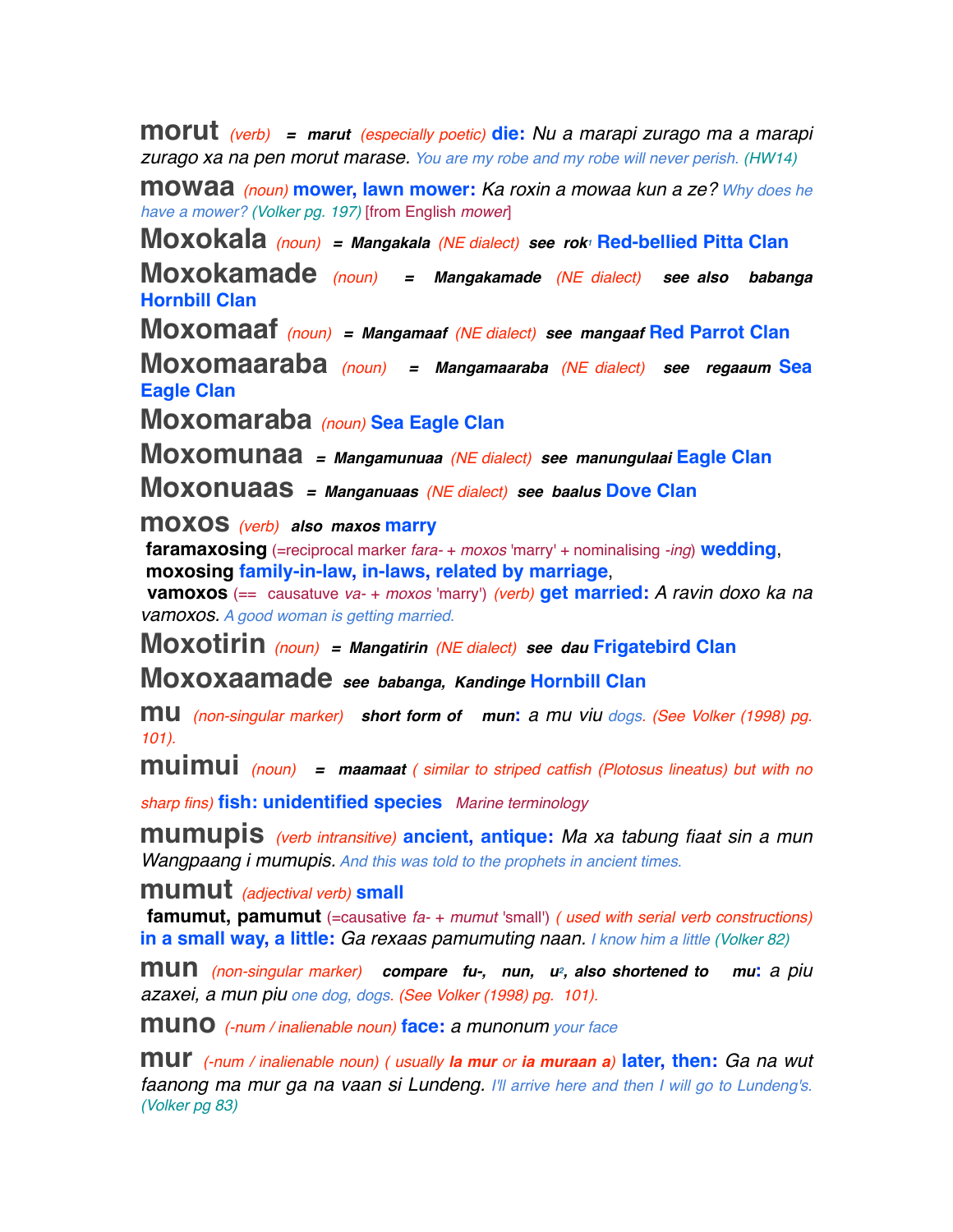#### **la muraan a 1 after 2** *(adverb)*,

 **la muraan a mun taan after all this time:** *La muraan a mun taan pan a mun maariaas si naandi. After a number of years have passed in our lives.*,  **la muraana** *(adverb)* **afterwards***. (See Volker (1998) pg. 153, 170).*

#### **mura snake**

 **dimura** (=*di-* 'great' + *mura* 'snake') **serpent, giant snake** *Animals* 

#### **muraan latter**

 **la muraan a after:** *La muraan a mun taan pan a mun maariaas si naadi, dii xauxaao zaxot a mun saan maratugulaai xuna xa fabalos aang, a vun a raaguling pan a bikabar. After all these years, we still strive to desire purity so that we follow that which is the source of contentment in our land.*

#### **mus** *(noun)* **transport**

**musaau** *(noun) ( jellyfish-like on reef floor, sticky)* **unidentified species** *Marine terminology*

**na1** *(verb particle) ( future marker for older speakers, irrealis marker for younger speakers)* **<sup>1</sup> will:** *Ga na wut lamaf. I will come tomorrow.. (See Volker (1998) pg. 53).* **2 then:** *Ga na vuza i ru la mara na lok ma ga na piaat a nalik a vina, ka na malasing a mono. Then I went to the mouth of the cave and said I wanted a boy whose skin would be like a European's.. (See Volker (1998) pg. 53-54, 59).*

 **di na let's:** *Di na vaan! Let's go! (Volker 192)* [from Proto West Oceanic \*na]

**na**<sup>2</sup> *(article) (article) after a word ending in a non-liquid consonant usually a<sup>t</sup> a, an, the,* **will:** *Ka vit na zaan doxo. It's not a good thing.. (See Volker (1998) pg. 97).*

 **i na faa from where:** *A kaar i na faa ka naan? Where's the car from?. (See Volker (1998) pg. 203).*

**na3** *(subject marker) compare ka* **<sup>1</sup>** *( Used optionally after* naan *instead of* ka *to show emphasis)* **he, she, it:** *Ka vit na miraut. She is not afraid.* **2** *( Required instead of* ka *after* vit ʻ*negative*ʻ*)* **he, she, it:** *Naan na piaat surago. She really told me. (Volker pg 50)*

 **na ka re** *( Many persons prefer to write this as one word:* nakare*)* **this:** *A rate na ka re ka na mas wut. This man must be coming.. (See Volker (1998) pg. 124).. (See Volker (1998) pg. 50).*

**-na** *( third person singular inalienable possessive marker )* **his, her, its**

 **tana** (=specific article *ta* + second person singular inalienable possessive suffix *gu*) *(pronoun)* **his, hers, its***. (See Volker (1998) pg. 126).*

**naaf** *(verb intransitive) = faraxas, ken* **can, able to, able to, can:** *Ka naaf gu na wut saait? Can you come too?* [from < TP (i)nap 'can' < ENG enough]*. (See Volker (1998) pg. 32).*

**naaif** *= varama, virama* **knife:** *A naaif ka katim ni. A knife cut me.* [from < TP naif]

**naalik** *(-num / inalienable noun) ( irregular plural:* funaalik*)* **son, boy, lad:** *Ma ga na piaat, a naalik a vina ka na malasing a mono. And I sais, a boy whose skin is like a European*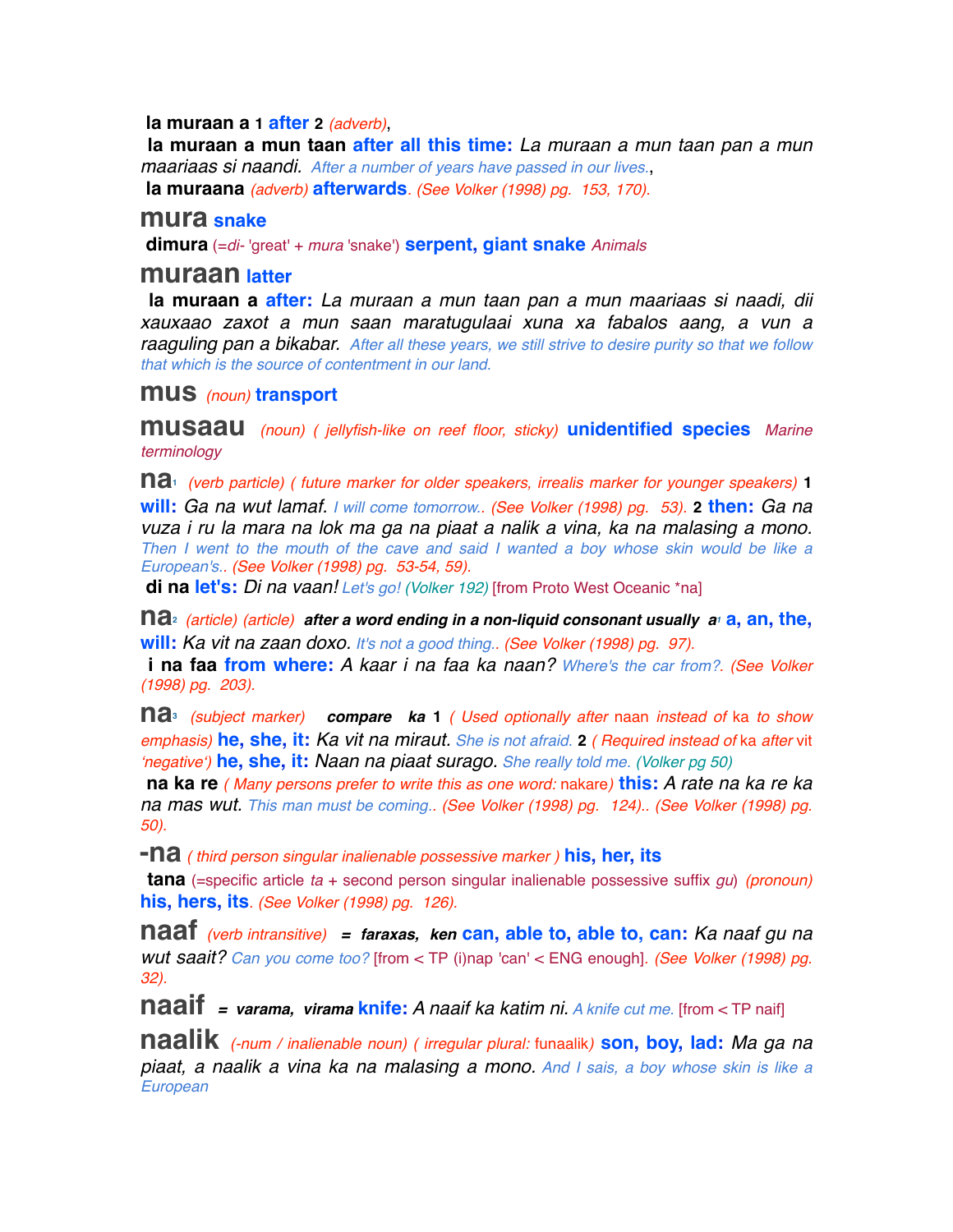## **naambre** *(adverb)* **now**

#### **naamu mosquito** *Insects*

**naan** *(pronoun) ( singular third person pronoun, traditionally used only for humans, but today used for nonhumans as well)* **she, her, he, him, it:** *Di dodor pa naan They're talking about him/her. Naan ka na wut. S/he will come.*

 **ka naan 1 there 2 that:** *a susu ka naan that milk. (See Volker (1998) pg. 125).*,

 **masing ka naan in this way, thus:** *Masing ka naan gu na roxon a mun tagonaaing a xalxaal a xxulmu In this way you will have a sovereignty ancient, imperishable and everlasting. (HW1). (See Volker (1998) pg. 139).*

### **naanda** *= naande*

 **si naanda** (=*si* ʻof + *naande / naanda* third person nonsingular pronoun) *(alienable possessive) ( third person nonsingular alienable possessive )* **their***. (See Volker (1998) pg. 128).*,

 **si naandiya** (=*si* ʻof + *naande / naanda* third person nonsingular pronoun + dual suffix *-a*) *(alienable possessive) ( third person nonsingular alienable possessive )* **their***. (See Volker (1998) pg. 128).*,

 **si naandiyal** (=*si* ʻof + *naande / naanda* third person nonsingular pronoun + paucal suffix *-tal*) *(alienable possessive) ( third person nonsingular alienable possessive )* **their***. (See Volker (1998) pg. 128).*

**naande** *also nande, naandi, nandi, naanda, nanda (NE dialect)* **<sup>1</sup>** *(pronoun)* **they, them:** *A ravin ka dodor pa naande. The woman is talking about them. (See Volker (1998) pg. 139).* **2** *( third person nonsingular inalienable possessive suffix)* **their**

 **nis naande whoever, those who:** *Si nis naande di paazaai wa ni. Those who are allied with me.*,

 **si naande** (=*si* ʻof + *naande / naanda* third person nonsingular pronoun) *(alienable possessive) ( third person nonsingular alienable possessive )* **their***. (See Volker (1998) pg. 128).*,

 **si naandiya** (=*si* ʻof' + *naande / naanda* third person nonsingular pronoun + dual suffix *-a*) *(alienable possessive) ( third person nonsingular alienable possessive )* **their***. (See Volker (1998) pg. 128).*,

 **si naandiyal** (=*si* ʻof' + *naande / naanda* third person nonsingular pronoun + paucal suffix *-yal*) *( third person paucal alienable possessive )* **their**

**naandi** *= naande (SE dialect)*

**naandia** (=*naandi* 'they' + dual %-a) **<sup>1</sup>** *(pronoun)* **of them both, of the two of them, of the couple:** *Funaalik si naandia a vinnaandia xa masing a mono. The boys of the couple have skin like a European. (Volker pg 54)* **2** *(inallenable possessive suffix)* **of them both, of the two of them, of the couple***. (See Volker (1998) pg. 79).*

**naandital / naandiyal** *(pronoun) ( third person paucal)* **the three or four of them:** *Naandital orol rate di varoptal. The three men are fighting.. (See Volker (1998) pg. 80).*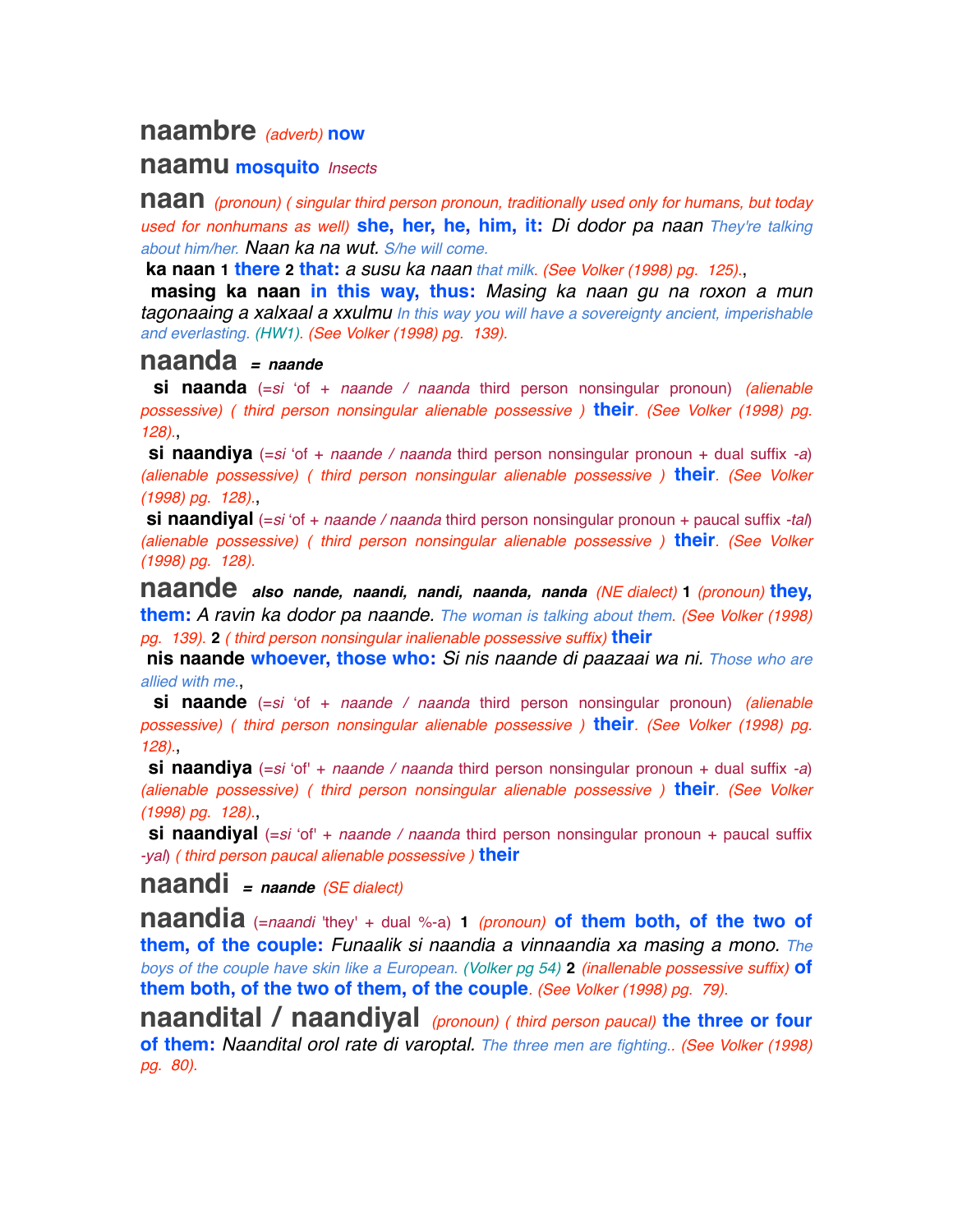**naang** *(-num / inalienable noun)* **mother, Mum:** *Naang ka rangan a nalik. Mum is singing to the child. (Volker 92)*

**naas** *(noun)* **aubergine, eggplant, leek** *Botony*

**naasaling** *(verb) = naazaleng (especially poetic)* **seek:** *Tamon gu naasaling a dokdoking surago, gu na pen naxaam fadikdik a nanaming sunum If you are seeking my pleasure, you must not dwell on your own thoughts. (HW7)*

**naat** *(-num / inalienable noun)* **son:** *Aai a naat a rolongaan! O son of spirit! (HW2)*

**naazaleng** *(verb) compare saleng, also naasaling ( stronger than saleng, the subject is iknown and emphasised)* **search , seek, search, search for**

**nadu** *(verb)* **do something at the correct spped**

 **fanadu** (=causative *fa-* + *nadu* 'do something at the correct speed') **1 slow down 2 seduce slowly**

**nafkul** *(noun)* **generation:** *Xastunaan ka kadaking tasin sin a mun nafkul aang naandi. ??? Humanity has passed on from one generation to another.*

**-nago** *(inallenable possessive suffix) = -go, -nugu, also shortened to ng* **my:** *Gu na vaamalagaan nu pan a izanago ma xa vit pan a izaam You will glory in my name and not yours. (HW8). (See Volker (1998) pg. 126).*

**nagu** *(subject marker)* **you** *(plural). (See Volker (1998) pg. 47).*

**nakanaan** *(demonstrative )* (=*ang ka naan* 'that' with first two phonemes meathesised)*. (See Volker (1998) pg. 125).*

### **nakare** *see re*

**Nakmai** *(-num / inalienable noun)* **God, Creator, God the Creator:** *Kat faraxas di na ru dikdik pan a Xaalxaaling si Nakmai We can stand strong thrugh the soverignty of God. (HWpreface)*

 **Saaule Nakmai! Praised be God!**

**Nalik 1 Nalik language 2 Nalik person a mun Nalik the Nalik people**

**nalik** *= naalik*

**nam** *(-num / inalienable noun) ( place of the emotions)* **stomach**

 **vanamdoxo** (=< *va* 'causative' + *nam + doxo good*) **make happy**

**nambere / nambre** *(adverb)* **now***. (See Volker (1998) pg. 170).*

**nana** *(-num / inalienable noun)* **mother, maternal aunt**

#### **nanam** *(adjectival verb)* **content**

 **nanaming** *(noun)* **happiness, contentedness:** *amon gu naas saling a dokdoking Surago, gu na pen naxaam fadikdik a nanaming sunum If you seek my pleasure, you must not dwell deeply about your own happiness.*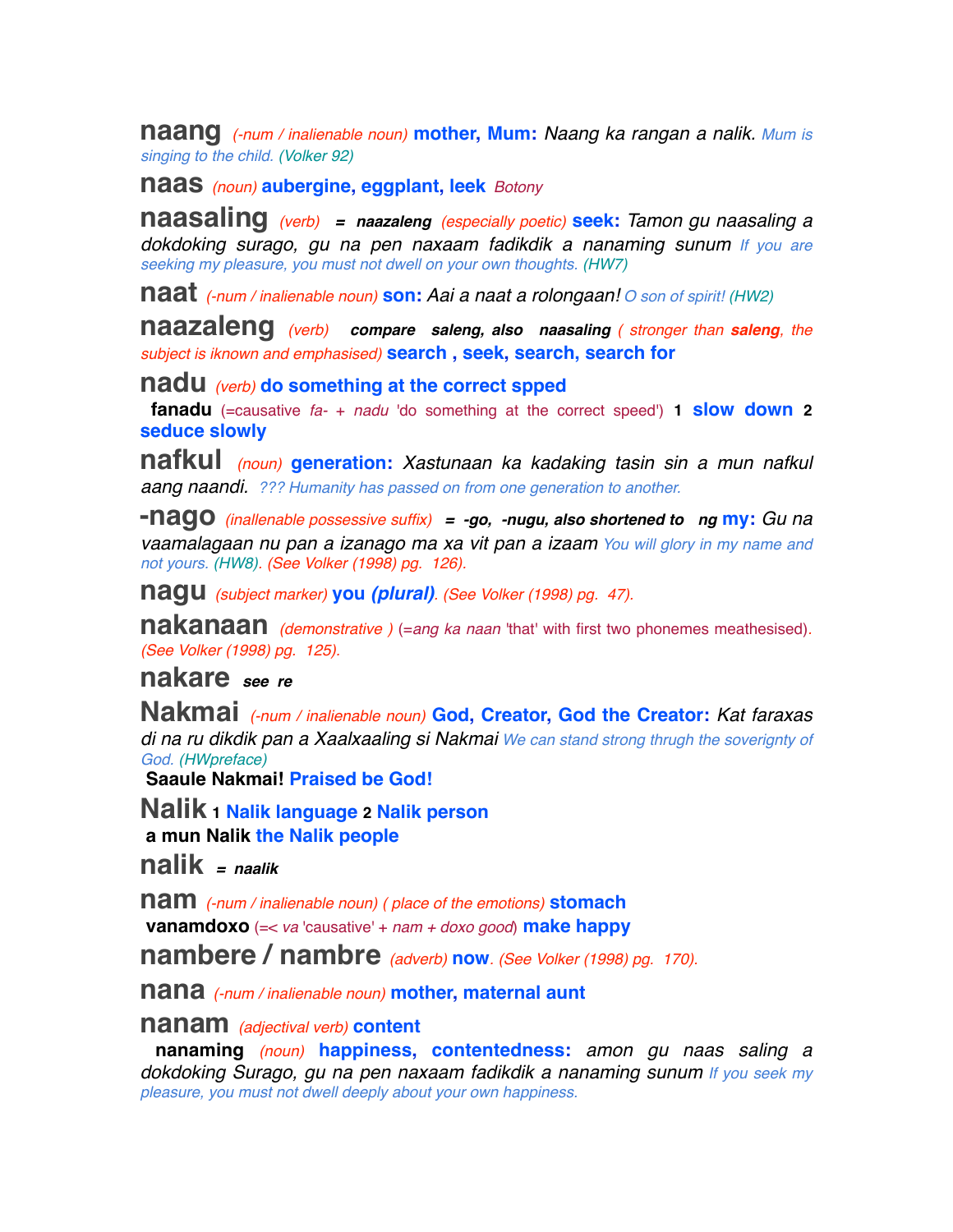## **nanaming contentedness, happiness**

**nanda** *= naande* **nande** *= naande*

**nandi** *= naande*

**nanga <sup>1</sup>** *(adjectival verb)* **just, only:** *Mazaam pan a lamlamonum faatak masing faa nanga gu na los. Understand deep in your heart that this is the only path you can follow.* **2** *( reflexive marker)* **one's own:** *Ka wul a vanganing sin a nalik sina nanga. He's buying food for his own boy. (Volker pg 129). (See Volker (1998) pg. 129).* **3** *(adverb)* **still, yet:** *Ga zangseng nanga naan. I'm still looking for him. (Volker pg 144). (See Volker (1998) pg. 143).. (See Volker (1998) pg. 170).*

**nangan** *(verb intransitive)* **laugh:** *Uru nalik di i nangan pan a sedo surugo. The two boys are laughing about my shadow. (Volker p 80)*

**nare** *(adverb) also are ( here). (See Volker (1998) pg. 74, 170).*

**nataa** *= ata, ataa***:** *Gu rangtangis saxot a ravin i nataa Ngoingoi. You're always wailing over a woman from Ngoingoi.*

**naunaao** *(noun)* **virtuous person:** *La walao naandi, nis a naunaao na xa pit yaan daxo xun a kadaking aang a iza Xalxaal. Individuals among us whose conduct was virtuous and who were held in esteem were given the title Xalxaal ("Sovereign").*

### **naviin** *(noun)* **school of fish**

 **naviin sin mazaak** (=*naviin* 'school of fish' + *mazaak* 'hang up') *= xiis2, see mazaak* **bluestripe snapper** *Marine terminology*

#### **naxaam** *= naxam*

 **naxaam aang remind of:** *Ga naxaam aang ni. I am reminded of something / someone.. (See Volker (1998) pg. 178).*,

 **naxaam dudu doubt:** *Tuaa gu yare'ing ma zaait tuaa gu i naxaam dudu wana. Do not ask and also do not have doubts about it. (HW12)*,

 **naxaam maaluv meditate, think deeply**,

 **inaxaam malufing thoughts of mercy, empathy:** *Ga vaarom a mun inaxaam malufing pa nu. I imbued thoughts of mercy in you. (HW20)*,

 **naxaam pizin forget:** *Naxaam pizin naande singsaxei be Ni. Forget all of them except me. (HW16)*

**naxam** *(verb transitive) also naxaam* **believe, think:** *Ga naxam adu naan a rate doxo. I think he's a good man.*

 **inaxaming** (=durative *i* + naxam + nominalising *ing*) *(noun)* **idea, thought:** *Gu roxon a inaxaming pana? Do you have any thoughts about it?*

# **ndalak** *(noun)* **rattle**

**nei** *(noun) (rare today)* **intensity, strongly, close to one's heart:** *A zaan Ga plaai pan a nei yaang naan a zipaaraas. The thing I cherish most is justice. (HW2)*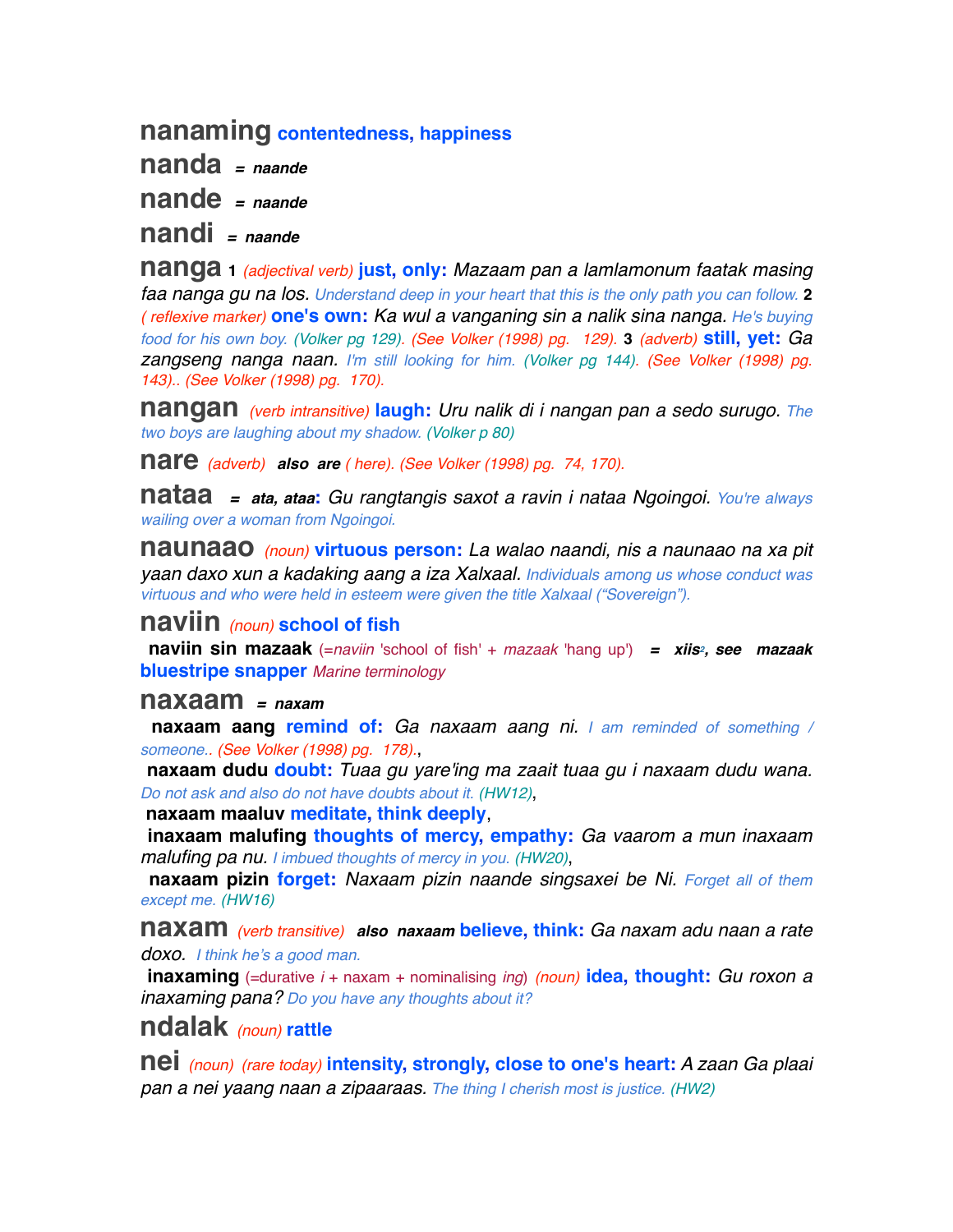**ng** *(inallenable possessive suffix) short form of -nago* **my:** *OK, tamang. OK, Dad (text)*

**ngaaiwulut** *(noun) (SE dialect)* **<sup>1</sup>** *= ngeiwulut* **commandment:** *Ka vamaravaas a rutaawok a iziring ma xa nol a ngaaiwulut. He revealed ordinances for good living and he created commandments.* **2 separation**

 **lus a ngaaiwulut customary system of laws:** *Di ruktuxaai wan a kip aang a lus a ngaaiwulut ma lus a osaaning. We observe customary law diligently and the laws of holding feasts.* 

## **ngaaul** *(noun)* **fishhook**

**ngaf** *(noun) ( a type of flying fox that cries when sorcerers walk nearby)* **flying fox species**

**nganga'ul** *(verb)* **1** *see yen<sup><i>i*</sup> fish with a line and hook 2 *(noun) (usually younger speakers) ( judged ungrammatical by older speakers)* **fishhook**

**ngas** *(-num / inalienable noun)* **mouth:** *a ngasnum your mouth (Volker pg 130)*  **a ngas a daanim** (=*ngas* 'mouth' + *daanim* 'river', 'water') *( from LM)* **river mouth**

**ngavaing** *(noun)* **measure:** *Maimaai xa vangaai xuna navaing luk aang a mun doring It is imperative for a clan leader to weigh all that has been said.*

**ngeiwulut** *(noun) (NE dialect) = ngaaiwulut* **commandment:** *Ka vamaravaas a rutaawok a iziing ma xa nol a ngeiwulut. He revealed ordinances for good living and he created commandments.* 

 **Lus a Ngeiwulut customary system of laws:** *Di ruktuxaai wan a kip aang a Lus a Ngeiwulut ma a Lus a Osaaning. We observe customary law diligently and the laws of holding feasts.* 

**ngif** *(verb)* **confide in:** *Tuaa gu raain pizin, kat faraxas Ga na ngif nu. In order that I may confide in you, do not ignore this. (HW2)*

**ngii** *(noun)* **parakeet**

**ngolngol** *(adjectival verb)* **1 crazy, insane:** *Nu a rate ngolngol. You're a crazy man. (Volker pg 46)* **2 clueless**

**ngong <sup>1</sup>** *(noun)* **insane person, crazy person:** *A ngong ka wut. An insnae person's coming. (Volker p 93)* **2 insane, crazy:** *A rate ka ngong. The man's insane. (Volker 93)*

**ngosngos** *(noun)* **bedbug** *Insects*

**ngotngot** *(verb transitive)* **mock:** *Gut ngotngota ni! You two are mocking me! (Volker pg 49)*

**ngus** *= ngas*  **ngus a zaza** *(noun) ( from LM)* **endpoint of the vegetation on the beach**

**ni** *(pronoun)* **I, me:** *Ni a ravin Naalik. I'm a Nalik woman. (See Volker (1998) pg. 139).*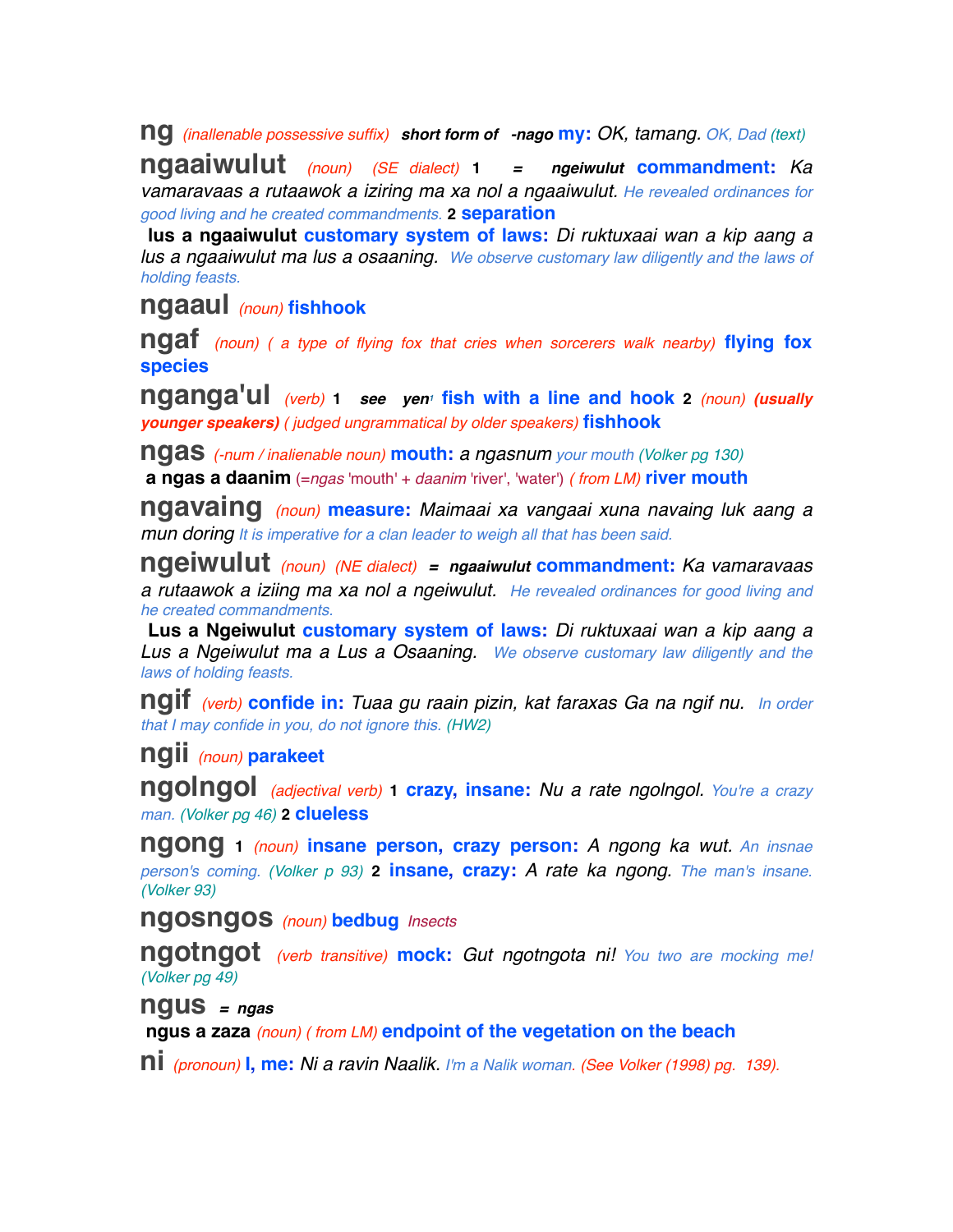**nikik** *(verb transitive)* **high tide:** *Ma a bina zait xa nikik put. And the tide was coming in, too.*

**nim** *(pronoun) also num ( seond person nonsingular pronoun)* **you (nonsingular)**

 **si nim** (=*si* ʻof + *nim* second person nonsingular pronoun) *(alienable possessive) ( second person nonsingular alienable possessive )* **your***. (See Volker (1998) pg. 128).*,

 **si nima** (=*si* ʻof + *nim* second person nonsingular pronoun + dual marker *-a*) *(alienable possessive) ( second person dual alienable possessive )* **your***. (See Volker (1998) pg. 128).*,

 **si nimtal** (=*si* ʻof + *nim* second person nonsingular pronoun + paucal marker *-tal%*) *(alienable possessive) ( second person paual alienable possessive )* **your***. (See Volker (1998) pg. 128).. (See Volker (1998) pg. 139).*

**-nim** *(inallenable possessive suffix) ( second person nonsingular inalienable possessive marker)* **your***. (See Volker (1998) pg. 126).*

**ninaam** *(-num / inalienable noun)* **aunt:** *feraxeiing orol ninaam surago with my three aunts (Volker pg. 123)*

**ninis** *(verb intransitive)* **well ordered, destined, appointed**

 **bina i ninis** (= *bina* 'home' + durative marker *i* + *ninis 'well-ordered'*) **ultimate destiny:** *A bina i ninis sunum naan a olavaaiing surago. Your ultimate destiny is to receive and reciprocate my love.*

**nis** *(pronoun)* **who, whom:** *Nis ka wut tanin? Who is coming today?. (See Volker (1998) pg. 169, 200).*

 **nis naande whoever, those who, whoever:** *Si nis naande di paazaai wa ni. Those who are allied with me.*

**no** *(-num / inalienable noun)* **forehead:** *a nonum your forehead*

**non** *( from LM)* **segment, part 1 cluster**

 **a ze non** (=*ze* 'some' + *non* 'part', 'segment') *(noun)* **something**,  **non a nur** *(noun) ( from LM)* **cluster of coconuts**,  **non daanim** *( from LM)* **part of a river**

**nop** *(verb)* **respect, honour:** *Xastunaan ka isasaf la waan a maliaang a malagaafna ma naadii nop. ??*

 **varanoping** (=<*varar-* + *nop* + -nominalising *-ing*) **mutual respect**

**nounau** *(noun)* **1 shape:** *a nounau naanade their shape (Volker pg 130)* **2 interest in**

**nu** *(pronoun) ( second person singular pronoun)* **you (singular):** *Tuaa gu raain pizin, kat faraxas Ga na ngif nu. In order that I may confide in you, do not ignore this. (HW2). (See Volker (1998) pg. 47, 139).*

# **Nu a wut lok. prick**

**nudel** *(noun)* **noodle** [from TP *nudel 'noodles' / English noodle*]*. (See Volker (1998) pg. 86).*

**nuf stonefish**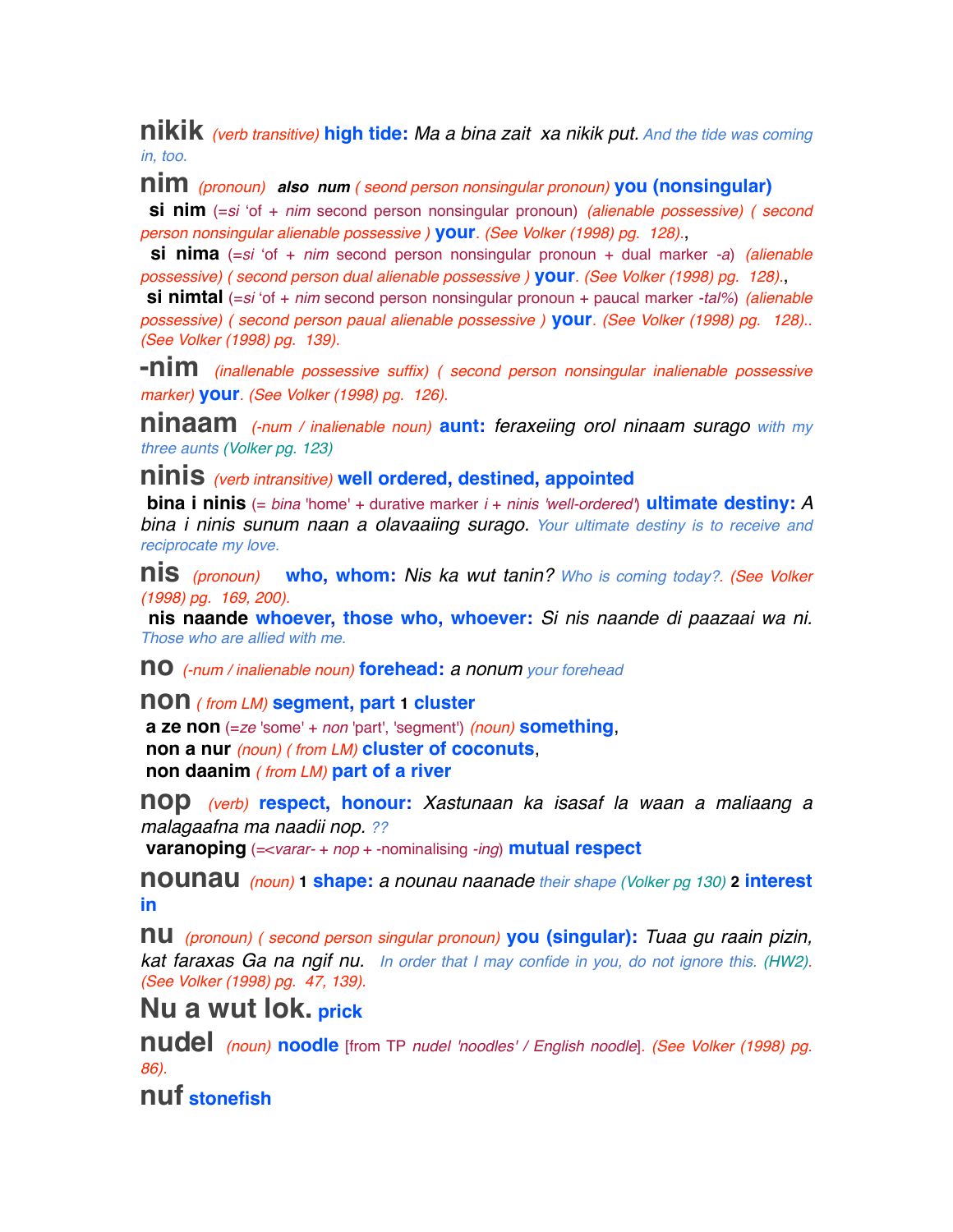**nuf bek** *( stays on the sea floor and is very still)* **smallscale scorpion fish** *Scorpaenopsis oxycephalus*,

 **nuf yaara** *( moves about and changes colour to blend into the seaweed)* **leaf scorpionfish** *Taeianotus triacanthus Marine terminology*

**nuf bek smallscale scorpionfish, smallscale scorpion fish**

**nuf yaara leaf scorpionfish, leaf scorpion fish**

**-nugu** *(inallenable possessive suffix) = -nago, -go (very formal) ( first person inalienable possessive suffix)* **my**

 **tagu** (=specific article *ta* + *first person singular inalienable possessive suffix* nagu) *(pronoun)* **mine***. (See Volker (1998) pg. 131).. (See Volker (1998) pg. 12).*

**num** *(pronoun) = nim (rare today, especially poetic)* **you (nonsingular):***<sup>A</sup> zipaaraas naan a talasing Surago a num. Justice is my present to you. (HW2)*  **numtal** (=*num* + paucal *-tal*) *( paucal)* **the three or four of you**

**-num** *(inallenable possessive suffix) also -aam ( second person singular inalienable possessive suffix)* **your (singular):** *Uru nalik di nangana wan a latlagainum. The two boys are laughing at your shadow.. (See Volker (1998) pg. 126).*

**-numa** *(inallenable possessive suffix)* **<sup>1</sup>** *( second person dual inalienable possessive suffix)* **your 2 together with:** *Cassandra, gu vaana numa Jalal. Cassandra, you go together with Jalal.. (See Volker (1998) pg. 146).. (See Volker (1998) pg. 126).*

**-numtal** *(inallenable possessive suffix) ( second person paucal inalienable possessive suffix)* **your***. (See Volker (1998) pg. 126).*

**nun <sup>1</sup>** *(noun) ( nonhuman only:* a *+ NP or SV(O))* **something:** *a nun laas sin a za zaak someone's special type of lime (for use with betelnut) (Volker pg 88). (See Volker (1998) pg. 88).* **2** *(non-singular marker) (* a za *+* nun *+ human or nonhuman noun)* **some:** *a za nun kulaau some youths (Volker 102). (See Volker (1998) pg. 102).*

**nur** *(noun)* **coconut:** *A nur ka doxo marazaat. The coconut is very good. (Volker p 114)*  **non a nur** *(noun) ( from LM)* **cluster of coconuts**,

 **tok nur** *(noun) ( primarily a women's celebration in which a coconut is broken open and the juice spilt on the ground. Woman have the right to attack men at this time.)* **celebration of the birth of a firstborn child**

**o** *(verb particle) ( locative marker)* **in the correct place:** *Ga tabung o lis naan. I delivered it to the correct destination.. (See Volker (1998) pg. 60).*

**okabina** *(noun)* **weather maker, meteorologist:** *Okabina naan a lawaza ma waaxus wakpat a raaguling mitmizaangir a bina ?? ((Xom))*

**olan** *(noun) related word oman* **parcel of food wrapped in leaves to cook in an earth oven**

**olavaai** *(verb intransitive) compare olaving* **love with no obligation of reciprocal love:** *Ka minsinaane ma gu na vangai olavaai wa ni. Therefore you must love me (even though I am not obliged to love you in return). (HW4)*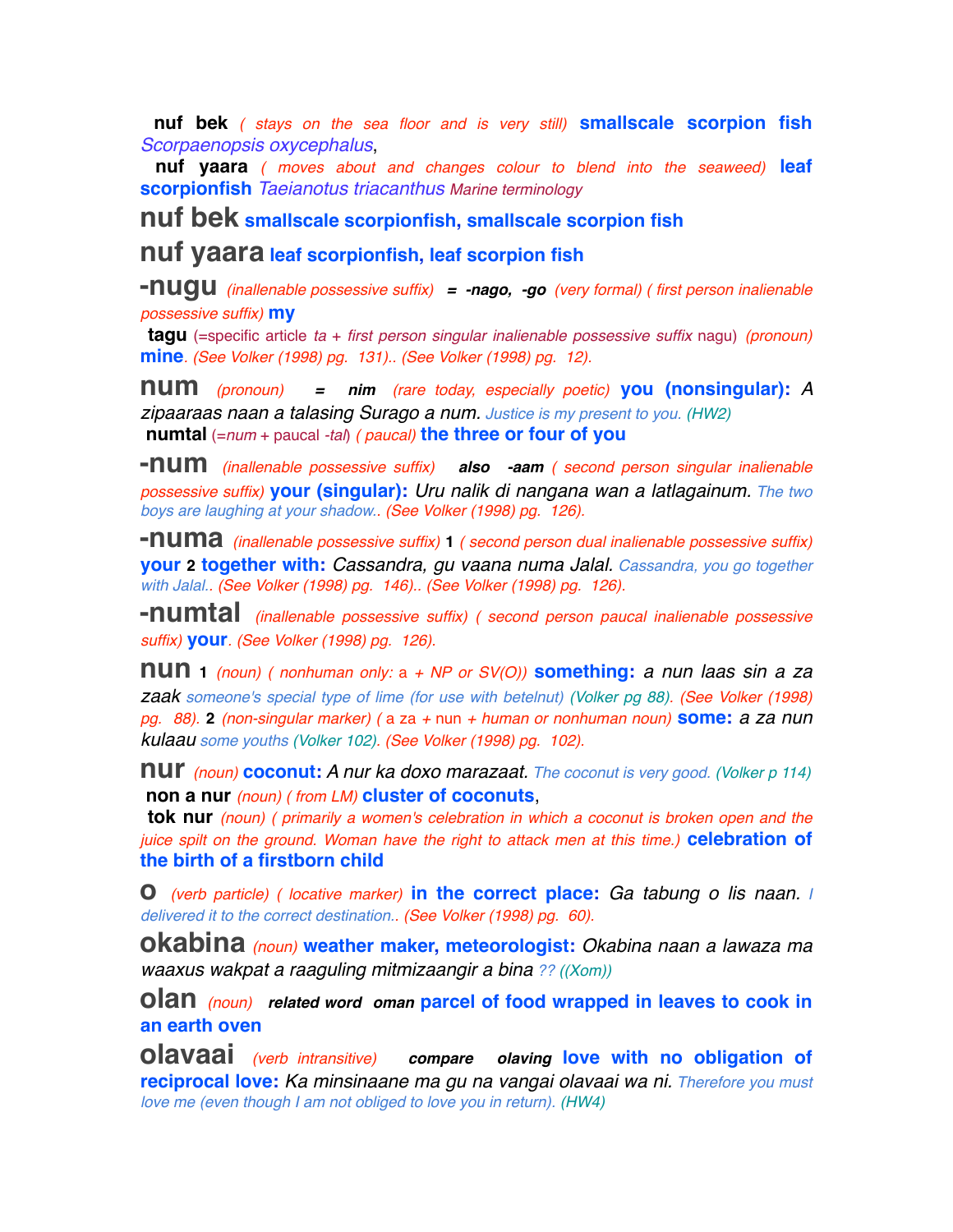**olavaaiing** (=*olavaai* + *-ing* transitive verbal suffix ) *(verb transitive)* **love with no expectation of reciprocal love:** *Olaving Ni, kat faraxas Ga na olavaaiing nu. Love me knowing that I will love you in return so that I may love you even without expecting to be loved in return. (HW5)*

**olavaaiing love with no obligation of reciprocal love, love with no expectation of reciprocal love**

**olaving** *(verb transitive) compare olavaai* **love with an expectation of reciprocal love., love with an expectation of reciprocal love:** *Olaving Ni, kat faraxas Ga na olavaaiing nu. Love me knowing that I will love you in return so that I may love you even without expecting to be loved in return. (HW5)*

**oman** *(noun) ( Tok Pisin / PNG English: mumu)* **earth oven**

**oplima** *compare pakaraat, malima, = kavitmit (SE dialect)* **five** [from \*POc *lima* 'hand', 'five']*. (See Volker (1998) pg. 118).*

**orait** *(interjection)* **all right:** *Orait, ka masing di moxos. All right, it was as if they were married. (Volker pg. 174)* [from Tok Pisin *orait* < English *'all right'*]

**oring louse** *Insects*

**orol** *(numeral) compare yaangi* **three:** *Naandital orol rate di varoptal. The three men are fighting. (Volker p 80)*

**faroling** (=causative *fa-* + *orol* 'three' + transitive *-ing*),

 **sanaflu vara orol** (=*sanaflu* 'ten' + *vara* 'extract' + *orol* 'three) **thirty***. (See Volker (1998) pg. 118).*

**orolavaat** *(numeral) compare kapkap2, mangfaat* **four:** *Naandiyal orolavaat di dodoral wan a matmaalabuk sunum. The four of them are talking about your problem. (Volker p 80)*

 **a vang talavaat** (=*a vang* 'fraction' + *orolavaat* 'four') **one-fourth**,

 **di zanaflu vara lavaat** (=*di* 'they + *sanaflu* 'ten' + *vara* 'extract' + *orolavaat* 'four') **forty**,

 **ka zanaflu va vizikfaat** (=*ka* 'it' + *zanaflu* 'ten' + *vara* 'extract' + *vizik* 'go down' + *orolavaat* 'four') **ninety**,

 **ka sanaflu vara lavaat** (=*ka* 'it + *sanaflu* 'ten' + *vara* 'extract' + *orolavaat* 'four') **forty**,

 **sanaflu vara lavaat** (=*sanaflu* 'ten' + *vara* 'extract' + *orolavaat* 'four') **forty***. (See Volker (1998) pg. 118).*

**osaaning** *(noun)* **feast:** *Di ruktuxaai wan a kip aang a lus a ngaaiwulut ma lus a osaaning. We observe the laws of holding feasts diligently.*

**osuk** *(very formal) usually zak* **someone, anyone:** *Wangpaang naan a osuk kuna lis piviaat aang a lus a osaaning. A speaking chief is someone who announces the regulations for feasts.* 

**otong** *(noun) ( often travels with sea turtles)* **tang, tang fish** *Marine terminology*

#### **owa** *(noun)* **carve**

 **faal a owa** *see malagan ( both storehouses and houses for carving new malagans)* **malagan carving house**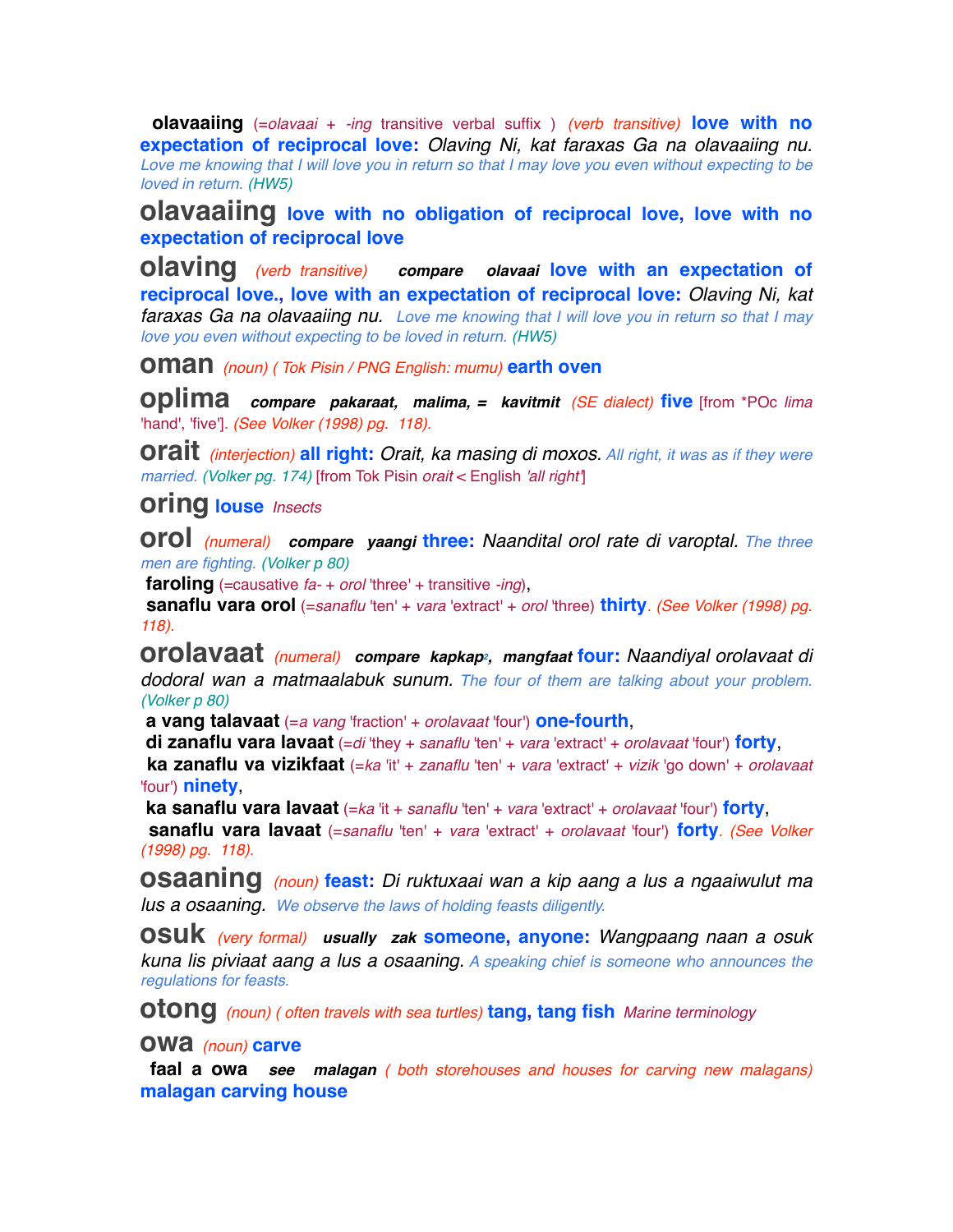**oxei** *(interjection)* **okay, O.K.:** *Oxei, ga na stori. Okay, I'll tell a story. (Volker pg. 174)* [from Tok Pisin *okei* / English *okay*]

**pa** *(preposition) also wa, before a vowel pan ( marker of most nonterm grammatical relations)* **1 with:** *Ga vit a yaai pan a haama. I hit the tree with a hammer.* **2 to, in order to:** *Ga yuzim a naaif pan a woking. I used a knife to do it.* **3 about:** *Ga vaze naan pan a fingaaiing. I told them about the story.* **4 from:** *Ka gis pan a brus. She's sick from the sore.* **5 of, made from:** *a vin pan a sipsip wool, sheepskin* **6 by:** *A yaai xa raabak pa ni be. The tree was felled by me alone.* **7** *(Laefu dialect) = apa, apaa* **to, towards:** *pan kaaz a bina sina towards his home*

 **pana** (=pa + *inalienable* na) *also wana* **with it, about it, for it, to it:** *Di na varaal wana. Let's write about it.. (See Volker (1998) pg. 150).*

#### **paamu before**

 **maravas paamu** *(noun)* **headmistress, headmaster, principal***. (See Volker (1998) pg. 170).*

**paamuing** *compare vu, moa* (=*paamu* 'before + transitive marker *-ing*) *(rare today, very formal) ( Used in comparative and superlative constructions. See Volker pg 77)* **more than:** *A vaal sunum ka vaaxor paamuing a vaal zurago. Your house is newer than my house. (Volker p 77)*

**paan** *also vaan* **go:** *Ga vaan paan. I always go.* 

**paaran** *(noun) = par (SE dialect)* **side***. (See Volker (1998) pg. 153).*

**paarmaleng** *(noun) see also wun, maleng* **1 horizon:** *A maravis ka tabung valiaat nu xa wut la paarmaleng pan a Waatawut koxok. The light has shone on you from the horizon of the summit of the sacred Moun. (HW 63)* **2 juncture** *(of ideas)*

#### **paaruxa** *(noun)* **universe**

**paazaai** *(verb intransitive)* **trust, depend on:** *Gu na paazaai wan ni ma xa vit pa nu nanga. You will depend on me and not on yourself. (HW8)*

**pakaraat** *(numeral) compare oplima, kavitmit ( part of the sacred ('original') counting* 

*system) (rare today)* **five***. (See Volker (1998) pg. 121).*

#### **pan** *(verb) = pa*

 **pan a vuna** *(conjunction)* **because:** *Pan a vuna a vaxanawaanging gu na vaamalagaan nu pan a izanago Because it behooves you to glory in my name. (HW8)*,  **pan a ze** *(interrogative)* **why:** *Pan a ze ma gu ma'auring a malik maadoulingnum? Why do you fear your extinction? (HW14)*,

 **pan ko ze** *(interrogative)* **why***. (See Volker (1998) pg. 200).*

**pana** see pa, also wana (=pa + *inalienable* na) about it, for it, to it, with it, about **it, about this**

**panaraan** *(noun)* **morning:** *Panaraan doxo! Good morning!*  **la panaraan in the morning**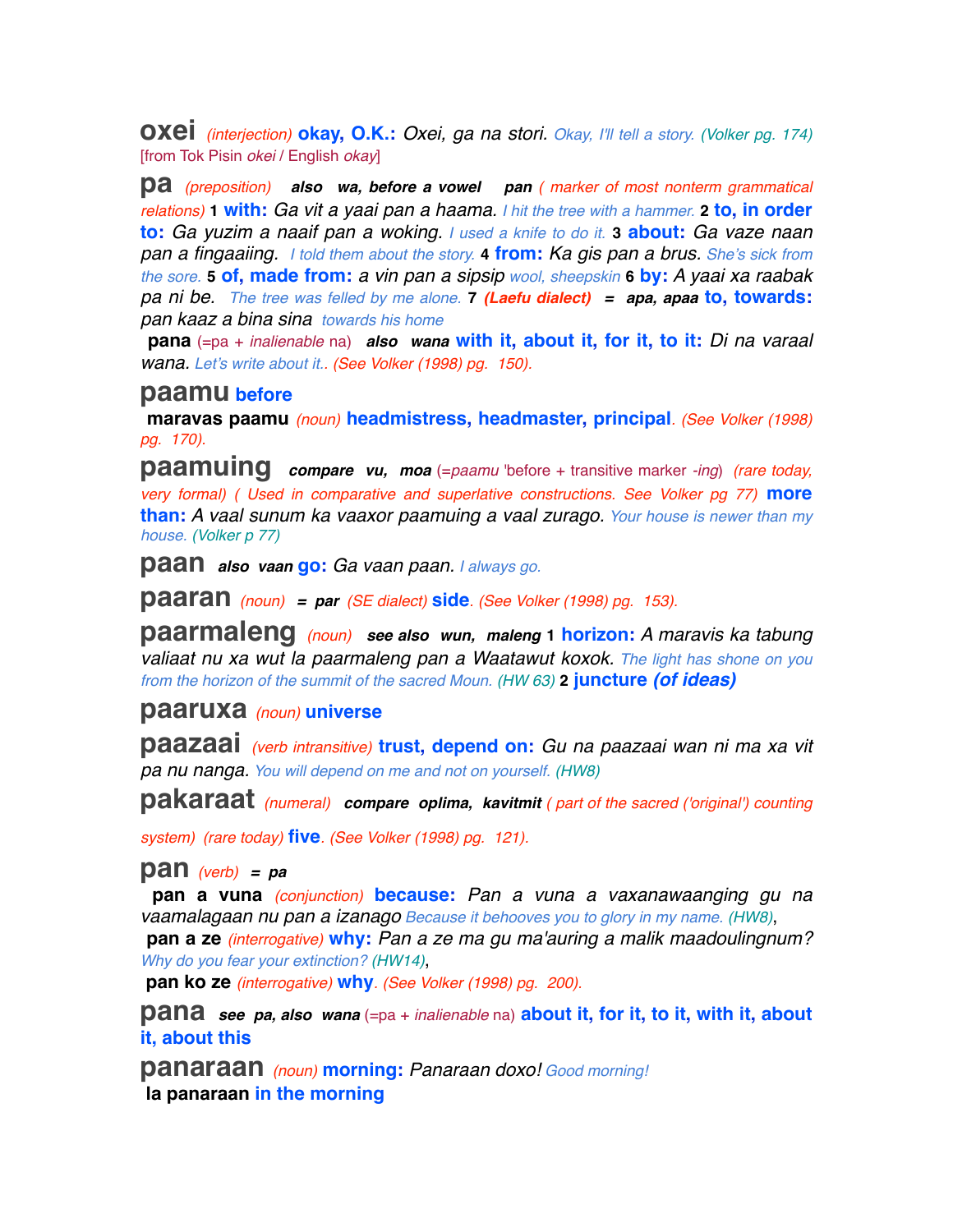## **pan a vuna because**

### **pan a ze why**

**pap** *(noun)* **sago-roll, dish made of cooked sago wrapped in taro leaves,:**

*La raan gu gis, a vanganing doxo, naan a pap. When you're ill, a good food to eat is cooked sago wrapped in taro leaves.*

**par** *(noun) = paaran (NE dialect)* **side***. (See Volker (1998) pg. 153).*

**paraling** *(noun) ( from LM)* **rocky beach**

**paranggum wild dry land taro** *Botony*

**patatang** *see xaau* **gecko with stripes** *Animals* 

**pato** *(noun)* **duck** [from < TP pato]

**pazaai** *(verb intransitive)* **depend, ally, primeval, self-subsisting:** *Ma ni nanga ga paazai wa ni. And I alone depend on myself. (HW13)*

**pe** = pen compare vit<sup>*i*</sup> ( negative particle) **not:** Nadi pe paan la daanim kun a *sarak daaniming. We cannot go to the river to fetch water. (Volker p 92). (See Volker (1998) pg. 58).*

# **pek catfish**

**pen** *(verb particle) compare vit<sup>1</sup>, also pe, we, wen <i>(* Nagetive marker. For all execpt *some older men,* pen *requires the use of the future marker* na*.)* **not:** *A rapti di bur naan la rabaraau, ka pen dodor wana. A man whom they consecrate n the sacred enclosure may not speak of it.. (See Volker (1998) pg. 58).*

**piaang** *(verb intransitive) after a word ending in a vowel usually viaang ( Going towards Namatanai is "going up")* **go up, ascend, go towards Namatanai, go in a southeastern direction:** *Xa i yaawut gaam piaang. She was going up and gathering shells.. (See Volker (1998) pg. 74).*

**piaat** *(verb intransitive) see fiaat, short form of piviaat, transitive equivalent: faze ( followed by indirect object)* **say:** *Naan ka piaat surago. She told me (about it).*

 **lis piviaat proclaim, speak out about:** *Wangpaang naan a osuk kuna lis piviaat aang a lus a osaaning a varaang a piran di waza rasin faanong la rabaraau. The Messenger is the one who proclaims the law of those who have come to a consensus within the meeting at the sacred cemetary.*,

 **pitfiaat, piviaat** *(reduplicated, verb)* **announce**,

 **piaat fadoxo** (=*piaat* 'say' + causative *fa-* + *doxo* good) **speak up:** *A nalik ka piaat fadoxo. The boy is speaking up. (Volker pg 76). (See Volker (1998) pg. 42, 50, 76).*

**pifalibis breathe:** *Ga tabung piffalibis a rolangaanago wa nu. I have breathed my soul into you. (HW19)*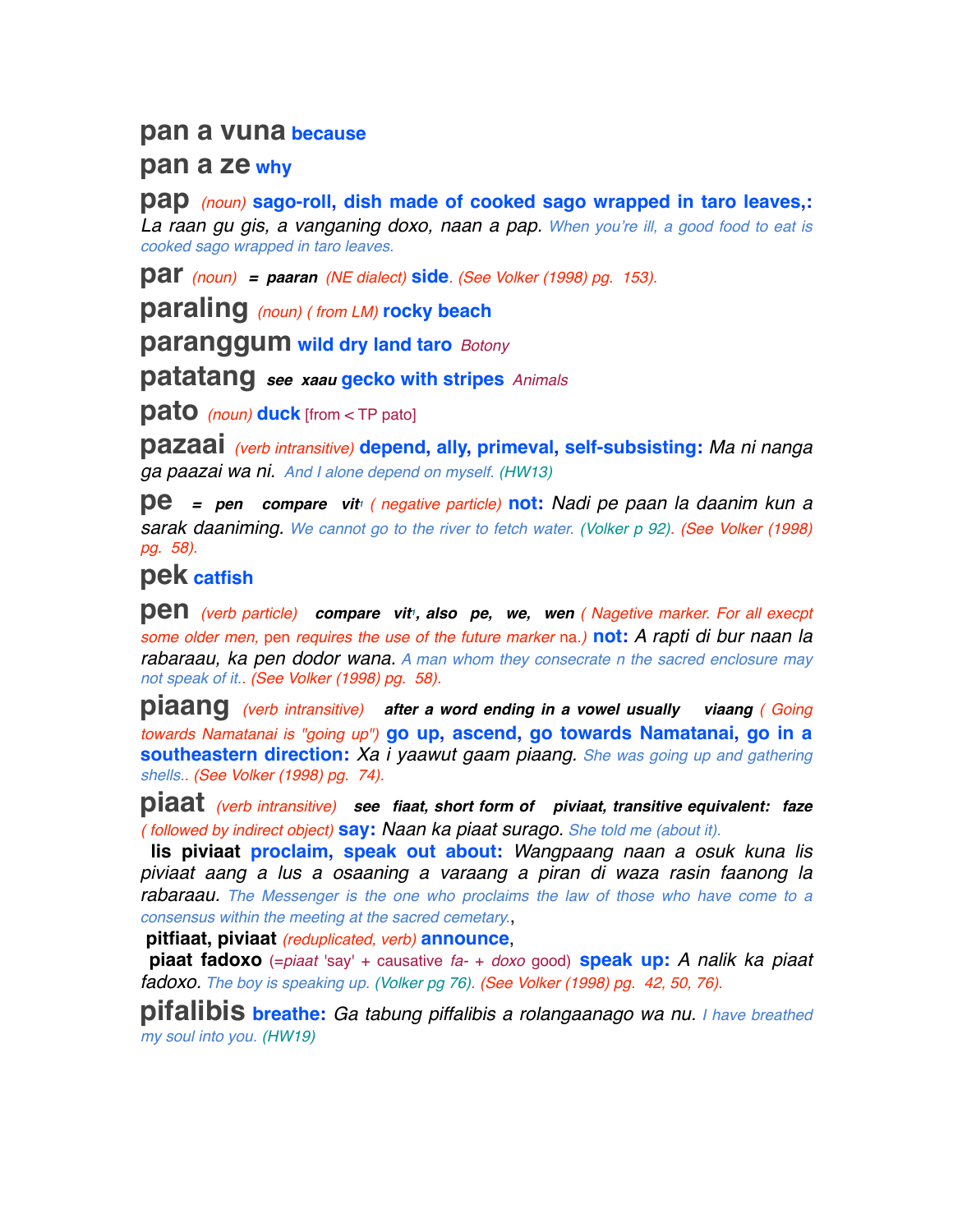**pilaaning** *(noun)* **help:** *Pan a pilaning pan a zipaaraas gu na ramin fatok pan a maraam. With the help of justice you will see accurately with your own eyes.* [from < *pilaan* 'help' + nominalising *-ing*]

## **pilaning** *= pilaaning (especially poetic)*

**pinowing** *(verb transitive)* **guide:** *Gu na pinowing lis a lan si maam, You will guide us to the path (Saaule p6 / Quran 1)*

**pira** *(noun)* **1 soil 2 earth 3 property, block, real estate**

**Piraan** *(-num / inalienable noun) also Piran* **Lord:** *La waan a Nakmai, a Nakmainum ma a Piraan a xulmunum. Go with God, your God and the Lord of your ancestors (Saaule 2004 pg 29). (See Volker (1998) pg. 131).*

**piraan** *= piran ( irregular plural among older speakers:* a vaang piraan*) (noun)* **nobility, elder man, Lord**

 **a piraan a bina senior men in the community**,

 **a vaang a piraan** *(rare today) irregular plural of piraan, piran ( For older speakers the use of plural* mun *with* piraan *is ungrammatical.)* **the elders***. (See Volker (1998) pg. 90).*

**Piran** *(-num / inalienable noun) also Piraan* **Lord:** *a Pirannum your Lord (Volker pg 131). (See Volker (1998) pg. 190).*

**piran** *(noun) also piraan, see also Piraan ( irregular plural among older speakers:* <sup>a</sup> vaang piraan*)* **1** *(noun)* **nobility, elder man 2** *(adjectival verb)* **noble:** *Ga giu nu gu piran. I created you to be noble. (HW13)*

 **a vaang a piraan** *(rare today) irregular plural of piraan, piran* **the elders***. (See Volker (1998) pg. 90).*

**pis** *(verb) compare mazaak* **hang and fasten**

,

**pit** *(verb)* **to be held in good esteem, to be well thought of, esteemed, well thought of:** *La walao naandi, nis a naunaao na xa pit yaan daxo xun a kadaking aang a iza Xalxaal. Individuals among us whose conduct was virtuous and who were held in esteem were given the title Xalxaal ("Sovereign").*

**piu** *(noun) after a word ending in a vowel usually viu* **dog:** *A mun piu i faa, re? Just where are the dogs from then? (Volker 199)*

**piviaat** *(verb) also shortened to piaat (very formal)* **proclaim, speak out:** *Wangpaang naan a osuk kuna lis piviaat aang a lus a osaaning a varaang a piran di waza rasin faanong la rabaraau. The Messenger is the one who proclaims the law of those who have come to a consensus within the meeting at the sacred cemetary.*

**piza** *(noun)* **taro:** *Ga na yaan a piza xa raau. I'm going to eat a roasted taro. Botony*

**pizin** *(adverb)* **without any purpose, to no avail, purposelessly:** *Pan a pilaning pan a zipaaraas gu na ramin fatok pan a maraam, ma xa vit pan a mara na zanon.*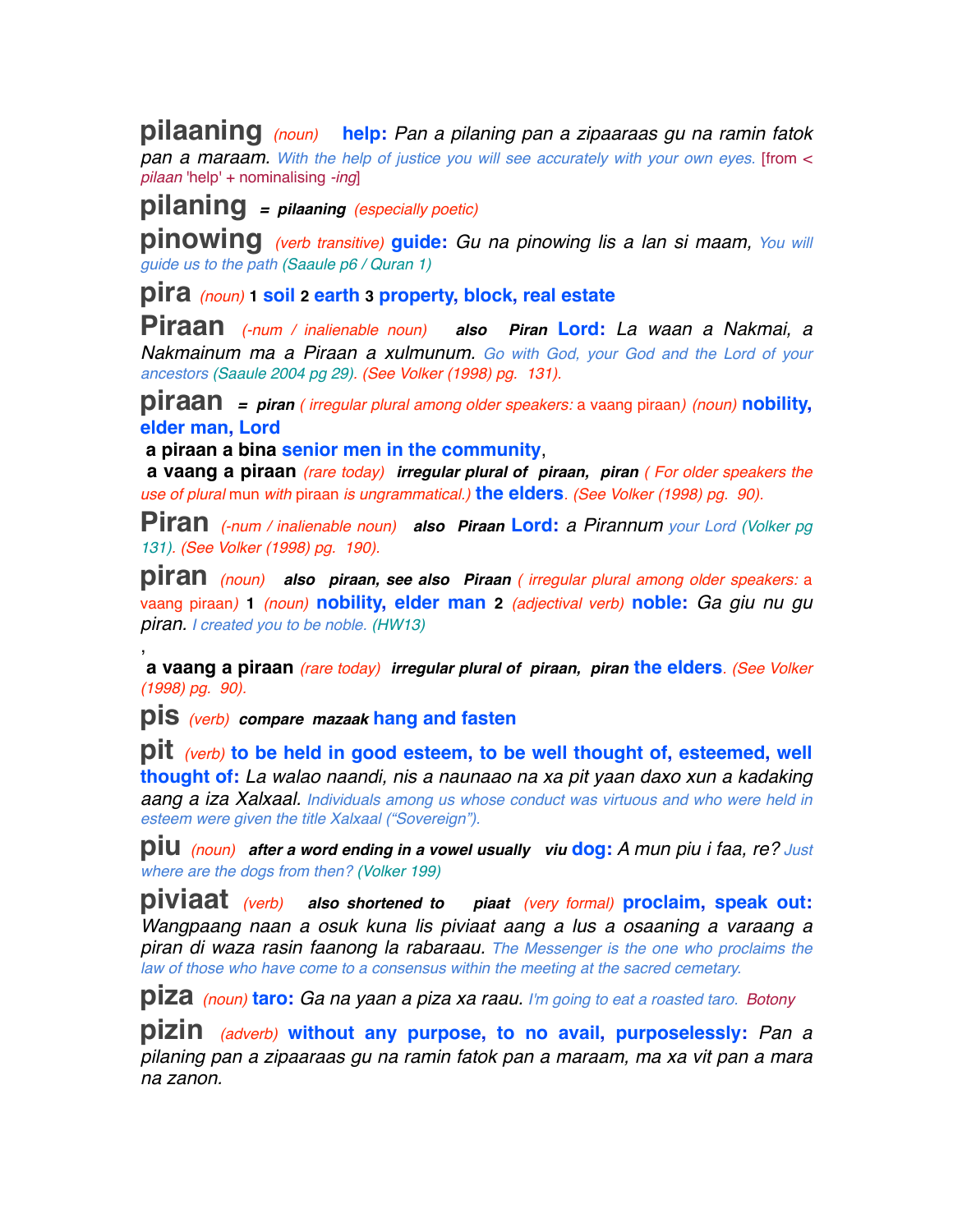### **pla beche-de-mer, trepang, sea cucumber**

**plaai** *(rare today)* **proclaim, cherish:** *A zaan Ga plaai pan a nei yaang naan a zipaaraas. The thing I openly cherish most is justice. (HW2)*

**pnu** *(verb)* **extinguish, go out:** *A eilapingnago xa vit nat faraxas di na pnu. My light cannot be extinguished. (HW14)*

**pop** *(noun)* **place:** *Sin aza zaak ka wut fatak la pop saxei. I(It)came straight from someone's place. (Volker 187)*

# **poxaai reciprocity**

**psinkilaas explain, describe:** *Tamon a maimaai xa na wangpaang ka na psinkilaas fatale a doring. If a clan chief uses a messenger, he will clearly explain the meaning of what has been said. (Xomerang)*

# **pul**

## **pungava** *(noun)* **funeral**

**puru <sup>1</sup>** *(verb)* **perish, die of unnatural causes:** *Kat faraxas gu na puru zoxot ni la maskaago ma ga na roro tapal la maskaam. So that you will persish isearching for me in my essence, and I will live eternally inside you. (HW7)* **2** *(noun) ( These ghosts often come in storms and try to entice the living to drown. They can be recognised by their smell of faeces.)* **ghost of someone who has drowned or died of unnatural causes**

#### **purus** *(verb)* **advise**

 **purusing** (=*purus* + nominalising *-ing*) *(noun)* **strong advice, counsel, guidelines for living:** *A purusing sin a xulmu di na los. We will follow the strong advice of our ancestors.*

**purusing counsel, guidelines , guidelines for living, strong advice**

**pusi cat** [from TP *pusi* 'cat' < ENG pussycat] *Animals* 

**put** *(verb intransitive)* after a word ending in a vowel usually wut<sup>1</sup> come: Ma a bina *zait xa nikik put And the tide was coming in, too.*

**putkaning destine, already done, already :** *Ga put kaning nu pan a bikabar sarago laaxor/ I have placed you in my kingdom above. (HW6)*

**raa** *(verb intransitive)* **arise, get up:** *Ga raa vaanong ma ga i zuf. I get up and I have a bath. (Volker p 83)*

## **raabuk** *see buaak*

**raafan** *(noun)* **sardine** *Marine terminology*

**raagul, raagol live :** *Di raagul faraxaaiyaa xo masing uru valabaan. The two of them lived together as if they were a married couple.*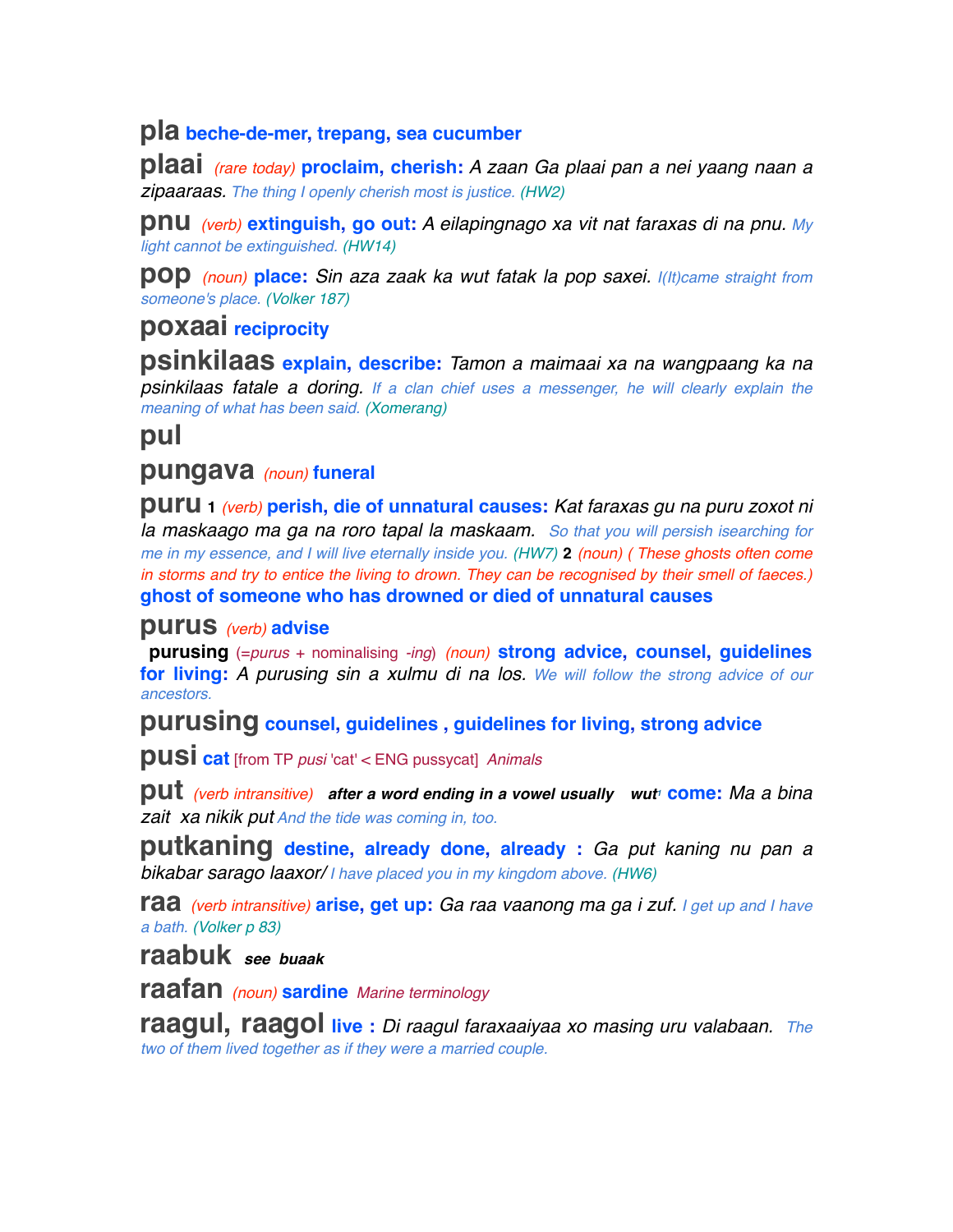**raagul pana live contentedly, satisfied:** *A vuna naan a zaan akanaan ka na varoxon nu, tamon gu na raagul pana. For this is that which benefits you, if you will be satified with it. (HW18)*,

 **raaguling, raagoling** (=*raagul* + *nominalising suffix* -ing) **virtue, morality, correct way of living:** *Di xauxaao zaxot a mun saan maratugulaai xuna xa fabalos aang, a vun a raaguling pan a bikabar. We meditate on things that are free from impurity in order to create that which is the essence of correct living in our homeland.*

**raai** *(noun)* **faeces, shit**

**raain** *(verb transitive) compare raamin, after a word ending in a non-liquid consonant usually taain, intransitive equivalent: ramai* **see:** *Ga na raain lawa nu la maariaas. I will see you later in the dry season. (Volker 87)*

 **raain fakilaan recognise:** *Ka raain fakilaan ni. He recognizes me. (Volker p 72)*,

 **raain pizin** (== *raain\$i 'see' +* pizin *'to no avail'*) **overlook, ignore:** *Tuaa gu raain pizin, kat faraxas ga na ngif nu. In order that I may confide in you, do not ignore this. (HW2). (See Volker (1998) pg. 42).*

**raais** *after a word ending in a non-liquid consonant usually taais* **rice:** *Ka na lis a raais sarago si Tom. He'll give me the rice for Tom. (Volker pg. 163)* [from Tok Pisin *rais* / English *rice*]

**raait** *( has spikes; edible)* **1 pufferfish, blowfish 2 freckled porcupinefish** *Diodon holocanthus*

**raak** *(noun)* **poison**

**raalil** *(verb) after a word ending in a non-liquid consonant usually taalil* **busy oneself, preoccupied, look at (figuratively):** *Kun a ze ma gu raalil wa na zanon? Why do you busy yourself with someone else? (HW13)*

**raamin** *(verb transitive) compare raain* **see**

 **raamin a flan menstruation**

**raamin a flan first menstruation, menstruation**

**raamu** *(noun)* **axe:** *Ga na walis ramu sunum.*

**raan** *(noun) also taan* **1 day:** *Azer a raan tanin? What day is it today?* **2 time:** *La muraan a mun taan pan a mun maariaas si naandi. After a number of years have passed in their lives.* 

 **a raan a yaaz o'clock, time of day:** *A raan a yaaz naambre orol. It's now three o'clock.*,

 **la muraan a mun taan after all this time**,

 **la raan when:** *La raan a iziring ka vaanong, di na vaan. When the meeting's over, we'll leave.*

**raangon** *(noun) ( a kind of surgeonfish)* **yellowkeel unicornfish** *Naso lituratus Marine terminology*

**raas** *(noun)* **1 sea, ocean:** *Ga raain a mun yen faras la raas. I saw many fish in the ocean (but possibly tomorrow there won't be so many). (Volker pg 115)* **2 saltwater**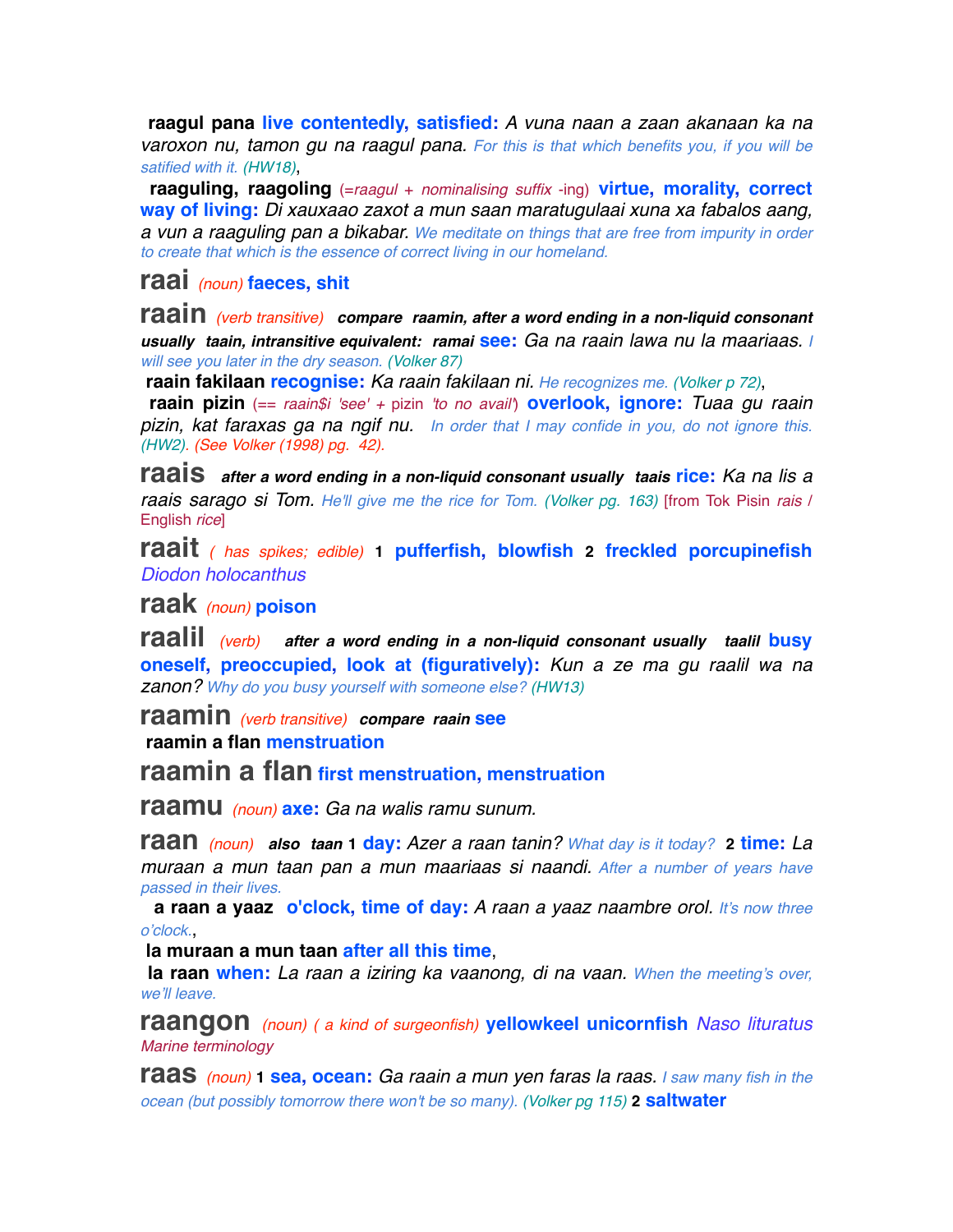**raas laba** (=*raas* 'ocean' + *laba* 'large') *(noun) ( from LM)* **deep ocean, open ocean**,  **raas mat** (=*raas* 'ocean' + *maat* 'die') *(noun) ( from LM)* **low tide, ebb tide**

**raau** *(verb)* **roast:** *Ga na yaan a piza xa raau. I'm going to eat a roasted taro.*

**raavin 1 sardine 2 herring**

**raavuru conch**

**raaxom crab**

**raazuf** *(noun)* **payment that requires no reciprocity, equal balance of payments**

**raazun bass (fish)**

**rabaraau** *(noun) ( a clan cemetary is the spiritual centre of the clan and the place where much ritual occurs)* **cemetary**

**a rabaraau a vanganing** (=*rabaraau* cemetary + *fanganing* food) **food consumed in a cemetary during a special time, such as confinement within a** *vaal a xuwa*

**rabik** *(verb transitive)* **crack:** *Ka zu rabik la vaat a ravin. It fell cracking the woman's head. (Volker 73)*

**rabung** *( optional preverbal past tense preverbal marker)* **-ed:** *Ga rabung taain. I saw.*

**rafin** *(noun)* **sardine**

**raguing** *(verb)* **ignore, reject:** *Tuaa gu raguing tamon gu soxot ni. Do not reject this if you love me. (HW2)*

**rakpaau** *(noun) ( unidentified bird, lives in kunai grass)*

**raksaat 1 bad 2 polluted:** *Tuaa gu imin aang a daanim raksaat. Don't drink the polluted water. (Volker pg. 178)*

**raktaak** *(verb intransitive)* **play** *(a game)***:** *Ga xulaau, ga raktaak pan a ragbi. When I was young, I played rugby. (Volker p 52)*

**raktaaking** *(noun)* (=possibly reduplication of *taak* (meaning?) + nominalising marker *-ing*) **poor workmanship:** *Ma naandi snak zare a raktaaking, a? And they tear because of poor workmanship, don't they? (Volker pg 173)*

### **ralaas give**

 **talasing present, gift:** *A zipaaraas naan a talasing Surago a num. Justice is my present to you. (HW2)* [*relaas* 'give" + nominalising *-ing*]

**ralizaat romantically involved:** *Diravin ralizaat a man Nogene. The beautiful wman is getting involved with a New Guinea man. (Volker pg 47 (song))*

**ramai** *transitive equivalent: raain* **<sup>1</sup>** *(verb intransitive)* **look:** *A vaal vaaxor ka ramai doxo. The new house looks good.* **2 distant relative**

 **ramai zuzuing** (=*ramai* 'look at' + reduplicated *zuzu* 'fall' + transitive *ing*) *(verb transitive)* **jealous***. (See Volker (1998) pg. 42, 74).*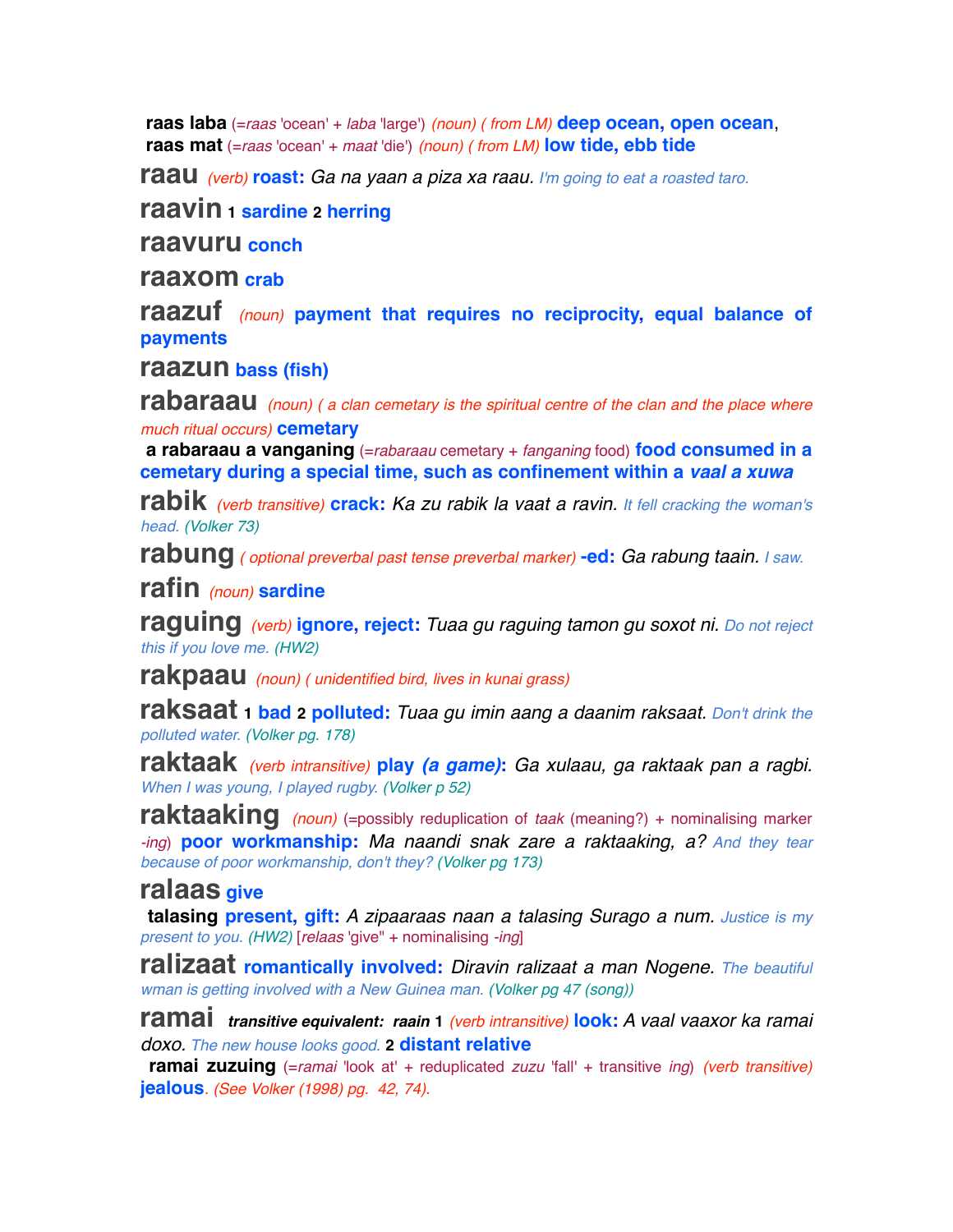### **Rambane** *see Moxokala, mazalei* **snake** *mazalei* **(totem) of the Moxokala /**

**Mangakala clan** *malagan or art related*

**ramtoi** *(noun)* **1 specialiist:** *Xalxaal naan a ramtoi a lus a ngeiwulut a piraan a bina. The paramount chief was the specialist in law for the senior men in the community (Xom)* **2 overseer, foreman**

**ranaxaam** *see naxaam*

 **ranaxaam pizin forget:** *Tuaa ranaxaam pizin aang. Do not forget it. (HW20)*

## **ranaxaam pizin forget**

**rangan, rangaan <sup>1</sup>** *(verb transitive)* **sing:** *Nang ka rangan a ranganing sin a xulmu. Mum's singing a trditional song. (Volker p 92)* **2** *(verb transitive) ( Used only with an indirect object, without a direct object.)* **sing to :** *Nang ka rangan a nalik. Mum's singing to the child.* **3** *(noun)* **song:** *Di dodor ratangiza pan a rangaan a yaai tapal. The two of them chant their song on the tree of eternity.*

 **rangtangis** *(reduplicated) see ratangis*

**ranukto** *(noun)* **1 green bough that breaks off 2 young person who dies, premature death**

**rapti** *(noun) = rate (SE dialect)* **man**

**rasin** *(verb) also tasin* **put:** *Ga rasin la maskan a vaal, masingsaxei naambre ka malak. It put it inside the house, but now it's missing.*

 **kadaking tasin** *(verb)* **pass on, leave (to future generations):** *Xastunaan ka kadaking tasin sin a mun nafkul aang naandi. Humanity has passed it on from one generation to another.*

## **rataak** *(verb)* **play a sport**

**ratalmaxeting** *(noun)* **quest:** *A ratalmaxeting sunum ka na balazaai. Your quest will be in vain. (HW15)*

**ratangis** (=from reduplicated *rangan* 'sing') **1 sing repeatedly 2 wail:** *Gu rangtangis saxot a ravin i nataa Ngoingoi. You're always wailing over a woman from Ngoingoi.*

 **dodor ratangis chant:** *Di dodor ratangiza pan a rangaan a yaai tapal. The two of them chant their song on the tree of eternity.*

**rate** *(noun) = rapti, irregular plural tete (NE dialect)* **man:** *Ka vit na rate ka bul a barei. That's not the man who bought a pig.*

**ravin** *after a word ending in a non-liquid consonant usually tavin* **woman:** *Ka zu rabik la vaat a ravin. It fell cracking the woman's head. (Volker 73)*

 **a furavin** *( irregular plural)* **women:** *A mun furavin orolavaat aangkare di dodor wan a rong sunum. These four women are talking about your shortcomings. (Volker pg 80). (See Volker (1998) pg. 101).*,

 **diravin** (=*di* 'great' + *ravin* woman) **great woman, beautiful woman**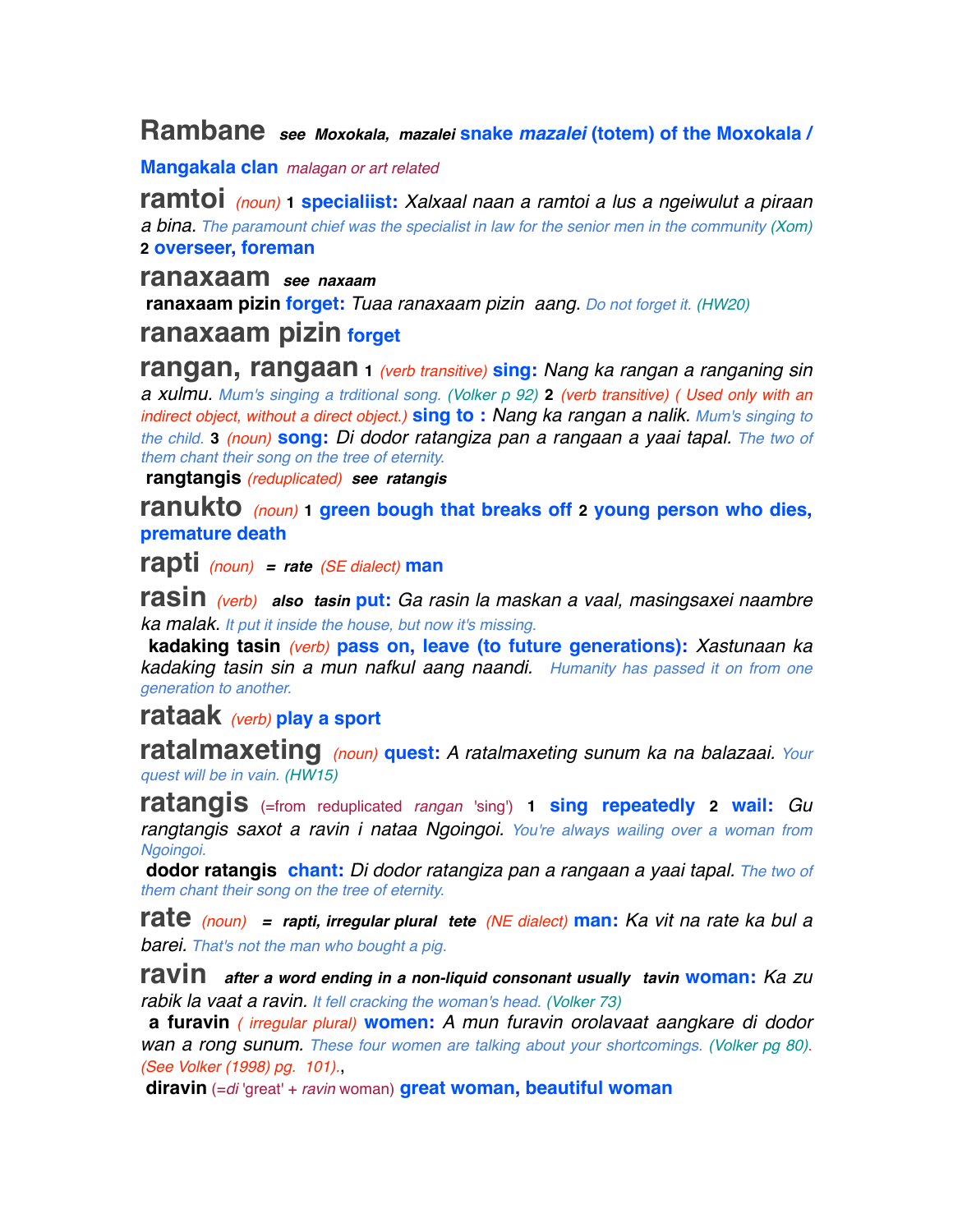**re <sup>1</sup>** *(verb intransitive)* **like this, in this way:** *A varumara yaang a purusing ka masing ka re: The most esssential counsel to follow is like this: (HW1)* **2** *(tag question marker) usually adu* **isn't it?, aren't they?:** *Naan a bas sin a Wali, re? That's Wali's bus, isn't it? (Volker 195)*

 **aang ka re** (=focus marker *aang* + *ka* ʻs/heʻ, ʻheʻ, ʻit + *re* ʻlike thisʻ) *( Many people prefer to write this as one word:* aangkare*)* **this:** *A rate aang ka re ka na mas wut. This man must be coming.. (See Volker (1998) pg. 124).*,

 **masing ka re like this:** *Di i waana masing ka re. The two of them were going like this. (Volker pg 49)*,

 **na ka re** *( Many persons prefer to write this as one word:* nakare*)* **this:** *A rate na ka re ka na mas wut. This man must be coming.. (See Volker (1998) pg. 124).. (See Volker (1998) pg. 195).*

**regaaum** *see Moxomaaraba ( represents the Moxomaaraba clan)* **eastern osprey,**

**sea eagle** *Pandion cristatus Ornithology*

**relas** *see lis ( participle of* lis *permitting an indirect object to take the place of an understood direct object)* **give:** *Ga na sif a marang kun a barei, a vuna ka vit ga relas a bare laraf. I'll cut some coconut for the pig because I didn't give it any yesterday. (Volker pg. 167)*

**rexaas** *(verb intransitive) after a word ending in a non-liquid consonant usually texaas* **know:** *Ka rexaas doxo. She knows it well.*

 **rexasing** (=< *rexaas* 'know' + nominalising *-ing*) *(noun)* **knowledge:** *Ma gu na mazaam*  **pan a rexasing sunum ma xa wit pan a mazam aang sin a zanon.** And you will *understand with your own knowledge and not with the the understanding of some other person. (HW2)*,

 **rexasing** (= *rexas* 'know' + transitive marekr *-ing* ) *(verb transitive)* **know something:** A *vit di rexasing a giu aang a vaal. They don't know how to buiold a house.*

**rexas** *(verb intransitive)* **know**

 **rexaasing** (=*rexas* + *-ing* transitive marker) *(verb transitive)* **know (something, someone):** *A vit di rexaasing a giu aang a vaal. They don't know how to build a house. (Volker grammar 38)*

**rigowa** *(rare today)* **1 still water <sup>2</sup>** *= mira* **mirror**

**rip** *(noun)* **orange-lined triggerfish, humuhumunukunukuapu'apu,**

**triggerfish (orange-lined triggerfish)** *Balistapus undulatus Marine terminology*

**riri** *(verb intransitive)* **dance**

 **ririing** (=*riri* 'dance' + nominalisier %-ing) *(noun)* **dance:** *A ririing ka balis doxo. The dance is getting good. (Volker p 91)*

**rit** *(noun)* **here:** *Madi na ule karek a rit la bina. We will return here to our home village. (Volker p 74)*

**rixing** *(prenominal element) ( classifier)* **bunch:** *a rixing fudu a bunch of bananas. (See Volker (1998) pg. 100).*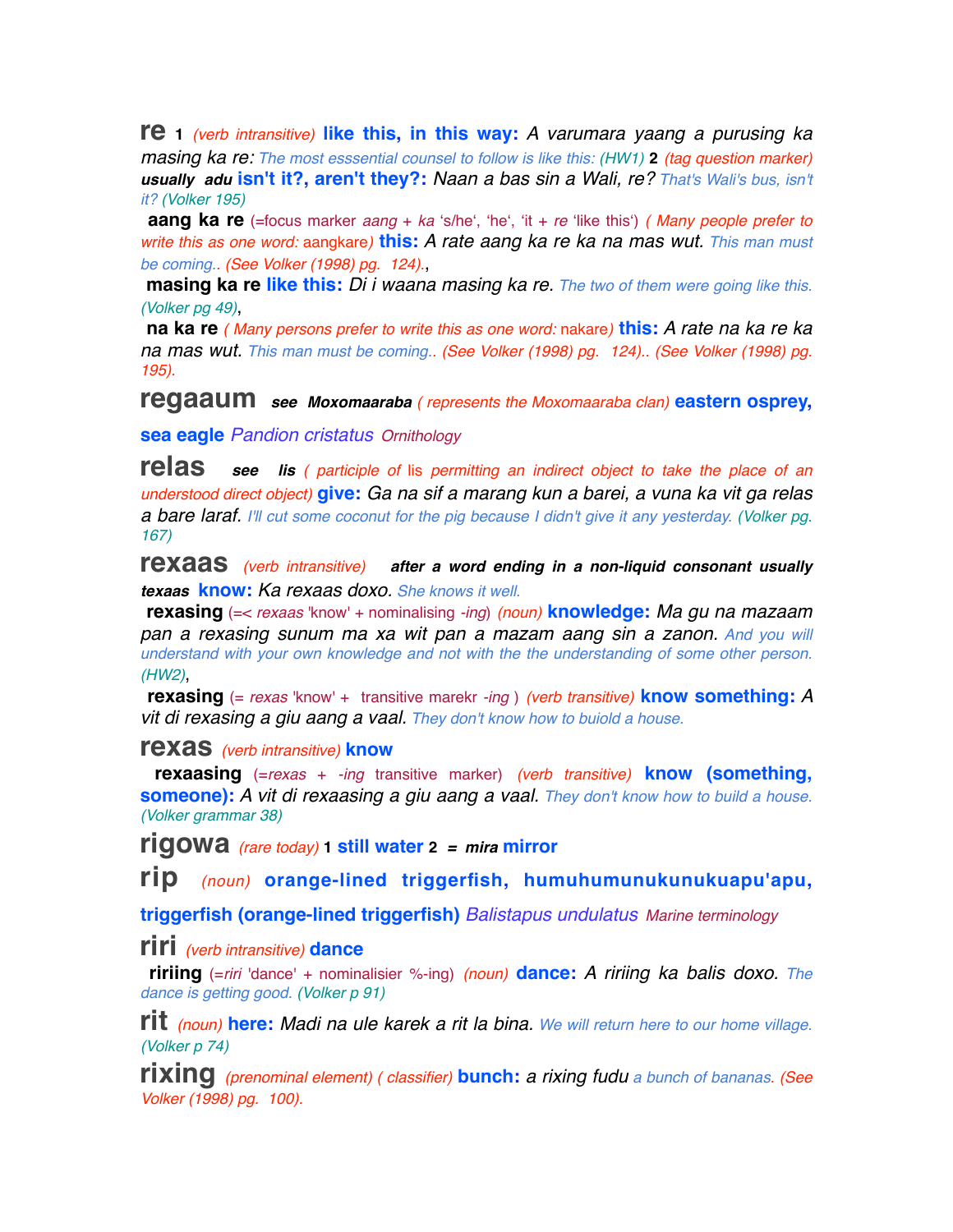**rof** *(noun)* **wave (ocean)** *Marine terminology*

**rofkof** *(adjectival verb)* **white:** *Ga raain a rate rofkof. I see a white man. (Volker pg. 113)*

**rok1** *(noun) see Moxokala* **red-bellied pitta bird** *Ornithology*

**rok**<sup>2</sup> *(verb) compare tok<sup>1</sup>* **severe, cut off: A eitak ka i rok. The carver is cutting off a** *piece.*

**roktoxaai** *(noun) see tok1* **sculputure, carving, engraving:** *Ga vaasimoraaiing nu wan a roktoxaai a malagaanago I created you by engraving my glory. (HW3)*

**rol** *(noun)* **arrow, spear**

**rolabaat** *(noun) (very formal)* **honoured, venerable, Your Majesty:** *rolabaat a xulmu our venerable ancestors*

**rolangaan** *(-num / inalienable noun)* **spirit:** *Aai a Naat a Rolangaan! Oh Child of the Spirit! (HW1)*

**ron1** *(verb)* **dry, swell because of abnormal circumstances:** *Di ron a yaai. They are rying up the tree with fire.*

**ron2** *compare wof* **swell because of abnormal circumstances:** *A xaak ka ron. The leg is badly swollen.*

**rong** *(noun) compare milung ( The loan word* rong *is less strong than the indigenous word* milung *'sin'.)* **wrongdoing, shortcomings:** *A mun furavin orolavaat aang ka re di dodor wan a rong sunum. The four women are discussing your wrongdoing. (Volker p80)* [from TP *rong* 'wrong', 'sin' / English *wrong*]

**roro** *(noun)* **live:** *Kat faraxas gu na puru zoxot ni la maskaago ma ga na roro tapal la maskaam. So that you will persish isearching for me in my essence, and I will live eternally inside you. (HW7)*

 **roro'ing** (=*roro* + nominalising *-ing*) **life:** *Di na waan bazof a vaarungtungaaiing Sina pan a roro'ing si naande. They will fulfill their lives by trusting in Him. (HWpreface)*

# **roro'ing life**

**rorozir** *( a type of balavaai)* **coronation grouper** *Variola louti Marine terminology*

**rosuk** *(noun)* **servant, slave**

**rot1** *(verb transitive)* **catch** *(fish)***:** *Funalik di rot a yen urua a xaaku. The boys caught two fish for me. (Volker pg. 157)*

**rot2** *(noun) usually lan* **road:** *Di na su balisa la rot. The two of them will have nearly arrived at the road. (Volker 60)* [from < TP *rot* < English *road*]

**roting <sup>1</sup>** *(verb transitive)* **hold:** *Ni ga roting a zaan. I'll hold the thing.* **<sup>2</sup>** *(noun)* **hold:** *Di na vangai a roting ka dikdik. We must have a strong hold on it.*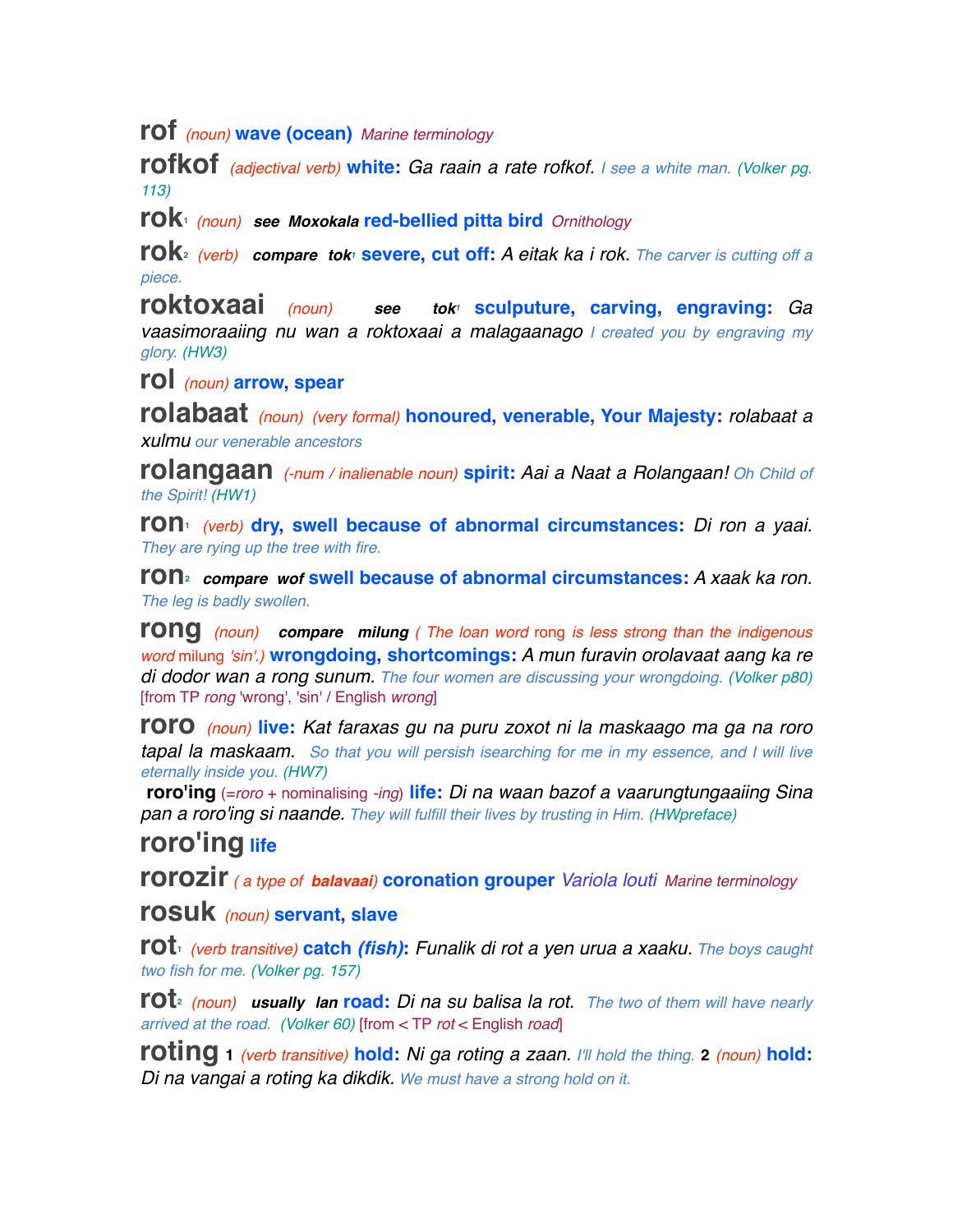**rouzaat** *(noun)* **destruction:** *Okabina naan a lawaza ma waaxus wakpat a raaguling mitmizaangir a bina, wana damin kol aang a rouzaat laaur wana bara, ?? ((Xom))*

# **roxin** *= roxon*

**roxis** *(noun) ( This bird brings messenges from the world of spirits)* **nightingale**

**roxon** *= gaat, also roxin (rare today)* **1 have, there are, there is:** *Gu roxon usfaa vaat? How much money do you have?* **2 there is, there are:** *Ka roxon a mun doring lagaf, adu? There's a lot of difficult language, isn't there?. (See Volker (1998) pg. 34).*

 **varoxon** (=*va* causative prefix + *roxon*) **benefit, profit:** *Fezurunging a zaan akanaan Ga vaakol aang a iziing sunum, a vuna naan a zaan akanaan ka na varoxon nu Be content with what I have ordained for your existence, for this is that which will benefit you. (HW18)*

**ru** *(verb intransitive)* **stand:** *Kat faraxas di na ru dikdik pan a xaalxaaling si Nakmai, We can stand strong through the sovereignty of God. (HWpreface)*

**ruaaba mullet** *Marine terminology*

**ruaap** human remains, part of a human being that perishes and does not **leave earth upon death, payment that requires no reciprocity**

#### **ruaas until**

 **ma ka ruaas till, until:** *Ga zimbong panaraan ma ka ruaas naambre. I've been waiitng all morning till now. (Volker pg. 172)*

**ruktuxaai** *(verb intransitive)* **follow (customs, laws), observe (customs, laws), observe (customs ,laws):** *Di ruktuxaai wan a kip aang a lus a Ngaaiwulut ma lus a Osaaning. We observe customary laws and commandments diligently and the laws of holding feasts.*

**runa** *(verb particle) ( habitual marker)* **always, regularly:** *Gu runa vanamdoxo yaang ni. You always make me so happy.. (See Volker (1998) pg. 55).*

**ruru** *(noun) ( from LM)* **deep pool in the reef**

**rut** *(noun)* **interemingling***. (See Volker (1998) pg. 153).*

**rutawok** *(verb)* **turn away from, reject, ignore:** *Naan ka xaazou ka na bulus marase, ma naan ka rutawok, ka na milung marase ma xa na waan fis. He who enters will be safe, and he who rejects it will be guilty of great sin and will perish. (HW9)*

**ruwaas** *(verb intransitive)* **succeed, reach a goal:** *Ka ruwaas pan a tivunging. He reached the hidden goal.* 

 **ma ka ruaas until, till:** *Ka zibung panaraan ma ka ruaas naambre. He's been waiting all morning till now.* 

**saa** *(interrogative, verb)* **why:** *Ka saa ma gu vamumut nu kun a balagofing? Why do you belittle yourself in poverty? (HW13)*

 **Ka saa? What's up?***. (See Volker (1998) pg. 200).*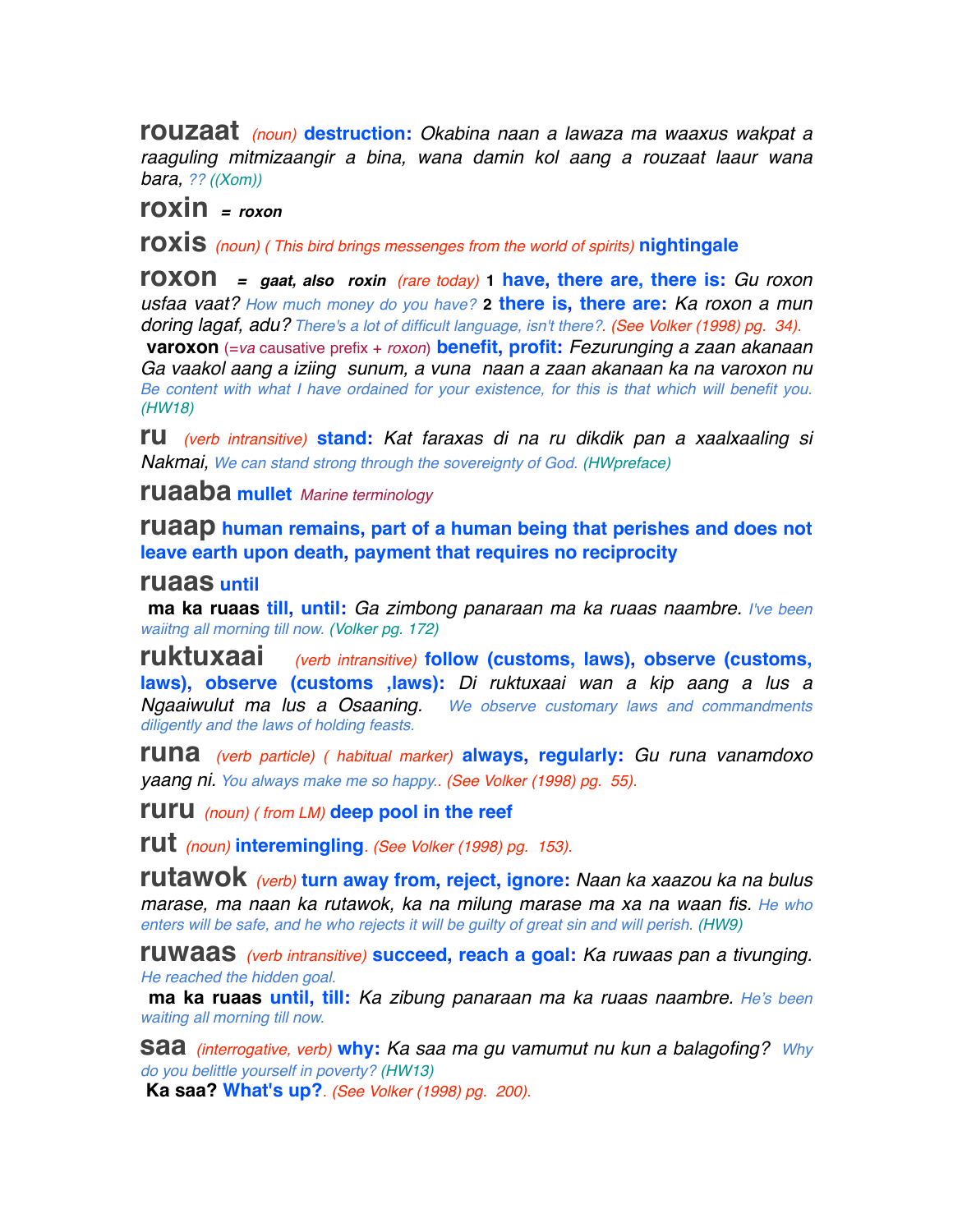**saait** *(adverb) after a word ending in a vowel usually zaait* **also, too:** *Ka lis a vanganing ma a ti zaait. He's giving some tea and tea, also. (Voker pg. 172)*

 **a zaa xo saait** (= article *a* + *za* 'some' + intensifier *xo* + *saait* 'also')*. (See Volker (1998) pg. 171, 200).*

**saan** *after a word ending in a vowel usually zaan* **<sup>1</sup>** *( preceded by the article* a*)* **thing:** *A mun saan la maskan a bina di raksaat. Things at home are a mess.* **2** *( not used with the article* a*, the plural marker* mun *or dual marker* u*)* **some female:** *Saan ka maat. Some woman died. (Volker pg 89). (See Volker (1998) pg. 88).* **3 someone**

#### **ba zaan you few people**

**Saande** *(noun)* **Sunday:** *A za Saande bane ga wut lis tasin a za vi. One Sunday I came and put away some stuff. (Volker p 73)* [from TP *Sande* / English *Sunday*]

**saau** *(noun)* **omniverous**

**saaule** *(interjection)* **praised be:** *Saaule Nakmai! Praised be God!*

**salalan** *(noun)* **vernal equinox**

**saleng** *(verb) after a word ending in a vowel usually zaleng* **search for, seek, search, search for:** *Tamon gu naas saling a dokdoking surago, gu na pen*  **naxaam fadikdik a nanaming sunum** If you are seeking my pleasure, you must not dwell *on your own thoughts. (HW7)*

**sanaflu** *(numeral) compare lavaatazaar, sangaflu* **ten**

 **a vang singaflu** (=*a vang* 'fraction' + *sanaflu* 'ten') **one-tenth**,

 **di zanaflu vara lavaat** (=*di* 'they + *sanaflu* 'ten' + *vara* 'extract' + *orolavaat* 'four') **forty**,

 **ka zanaflu va vitmit** (=*ka* 'it' + *zanaflu* 'ten' + *vara* 'extract' + *kavitmit* 'five') **fifty**,

 **ka zanaflu va vizikfaat** (=*ka* 'it' + *zanaflu* 'ten' + *vara* 'extract' + *vizik* 'go down' + *orolavaat* 'four') **ninety**,

 **ka zanaflu va viziksaxei** (=*ka* 'it' + *zanaflu* 'ten' + *vara* 'extract' + *vizik* 'go down' + *azaxei* 'one') **sixty**,

 **ka zanaflu va viziktal** (=*ka* 'it' + *zanaflu* 'ten' + *vara* 'extract' + *vizik* 'go down' + paucal marker *tal* ) **eighty**,

 **ka zanaflu va vizikuru** (=*ka* 'it' + *zanaflu* 'ten' + *vara* 'extract' + *vizik* 'go down' + *uru* + 'two') **seventy**,

 **ka sanaflu vara lavaat** (=*ka* 'it + *sanaflu* 'ten' + *vara* 'extract' + *orolavaat* 'four') **forty**,

 **ka zanaflu vara zuai** (=*ka* 'it' + *zanaflu* 'ten' + *vara* 'extract' + *zuai* 'squared') **hundred, one hundred**,

 **ka zanaflu vara zuai uru** (=*ka* 'it' + *zanaflu* 'ten' + *vara* 'extract' + *zuai* 'squared' + *uru* 'two') **two hundred:** *ka zanaflu vara zuai ma ka zanaflu va ru ma zaxei xa lok uru two hundred twenty-one*,

 **sanaflu vara lavaat** (=*sanaflu* 'ten' + *vara* 'extract' + *orolavaat* 'four') **forty**,

 **sanaflu vara orol** (=*sanaflu* 'ten' + *vara* 'extract' + *orol* 'three) **thirty**,

 **sanaflu vara uru** (=*sanaflu* 'ten' + *vara* 'extract' + *uru* 'two') *(NE dialect)* **twenty**,

 **sanaflu vara urua** (=*sanaflu* 'ten' + *vara* 'extract' + *uru* 'two') *(SE dialect)* **twenty***. (See Volker (1998) pg. 119).*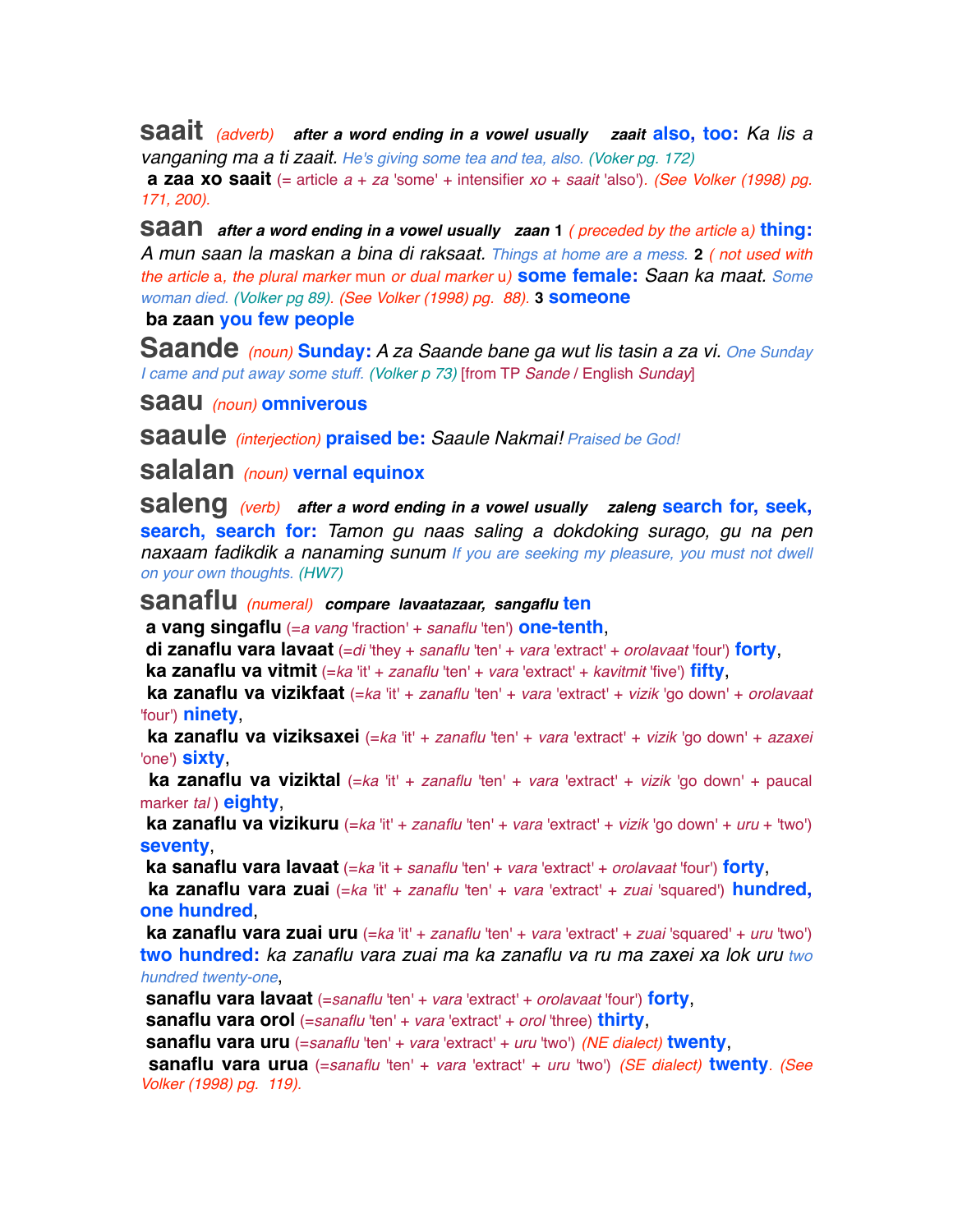**sangaflu** *(numeral) compare sanaflu, lavaatazaar ( abstract numeral, not used when* 

*counting actual objects) (rare today, mathematics)* **ten***. (See Volker (1998) pg. 122).*

**sapos** *(conjunction) = tamon, mon ( Today the loanword* sapos *is more common than the indigenous equivalents* tmon *and* mon*.)* **if:** *Sapos ka na wut, ka vit na doxo, adu? If she comes, it won't be good, will it?* [from Tok Pisin *sapos* 'if' <English *suppose*]

**sarago** *(alienable possessive) after a word ending in a vowel usually zarago (especially poetic)* **my:** *Tamon gu na pen olaving ni, ka vit ta za mara xaarik olavaaiing sarago xa na tangin nu. If you do not love me, my loving eye will not glance towards you. (HW5). (See Volker (1998) pg. 127).*

**sarak** *(verb transitive) = suruk, zuruk* **fetch, get:** *Nadi pe paan la daanim kun a sarak daaniming. We cannot go to the river to fetch water. (Volker p 92)*

**Saramangges** *see xalawazi* **Sea Snake Clan**

**sasaxei** *short form of singsaxei ( used only by younger speakers)* **but***. (See Volker (1998) pg. 172).*

**saxe** *(numeral) compare azaxei, hihep ( abstract numeral, not used when counting actual* 

*objects) (rare today, mathematics)* **one***. (See Volker (1998) pg. 122).*

**saxei** *(numeral) ( form of* azaxei *used in some poetry and songs)* **one:** *Sin aza zaak ka wut fatak la pop saxei. I(It)came straight from someone's place. (Volker 187)*

**saxot** *(verb) after a word ending in a vowel usually zaxot* **1 want:** *Ga zaxot a xaaleo vaaxor. I want a new canoe.* **2 like:** *Nis ka zaxot a mun fingaaiing sunum? Whoever likes your stories? Ga saxot naan masing ma ga zaxot fawut naan. I like him and that's why I brought him here* **3 in love with:** *A ravin aang ka re, ka saxot taz a mono. That woman is in love with some European. Ga saxot nu. I love you.*

**sedo** *(noun) = latlagai* **shadow:** *Uru nalik di i nangan pan a sedo surugo. The two boys are laughing about my shadow. (Volker p 80)* [from TP *sedo* 'shadow' / English *shadow*]

**sfar** *(verb intransitive)* **descend:** *A dikdiking ka sfar la bikabar a malagan Strength descends from the realm of glory. (.HWpreface)*

**shok** *(noun)* **shot, injection:** *Di lis a shok faruing naan. They gave him a second injection.* [from English *shot*]

**si1** *(preposition) before a vowel sin, zin see also sindi, sindia, sindiyal* **<sup>1</sup>** *( alienable possessive marker)* **of, sit:** *Naan a yaai zin Elti, ka vit surago. That's Elti's tree, not mine.* **2** *( indirect object marker)* **to, for:** *Ga lis a baaxot sin a ravin. I gave the money to the woman.* **3** *( benefactive marker)* **for:** *Ka na lis a rais surago si Tom. He'll give me the rice for Tom.* **4 from:** *Ga langaring a doring ka wut sin Kelep. I heard the talk that started with Kelep.*

**si maam** (=si 'of + maam first person nonsingular exclusive inalienable possessive suffix) *(alienable possessive) ( first person nonsingular exclusive alienable possessive )* **our**,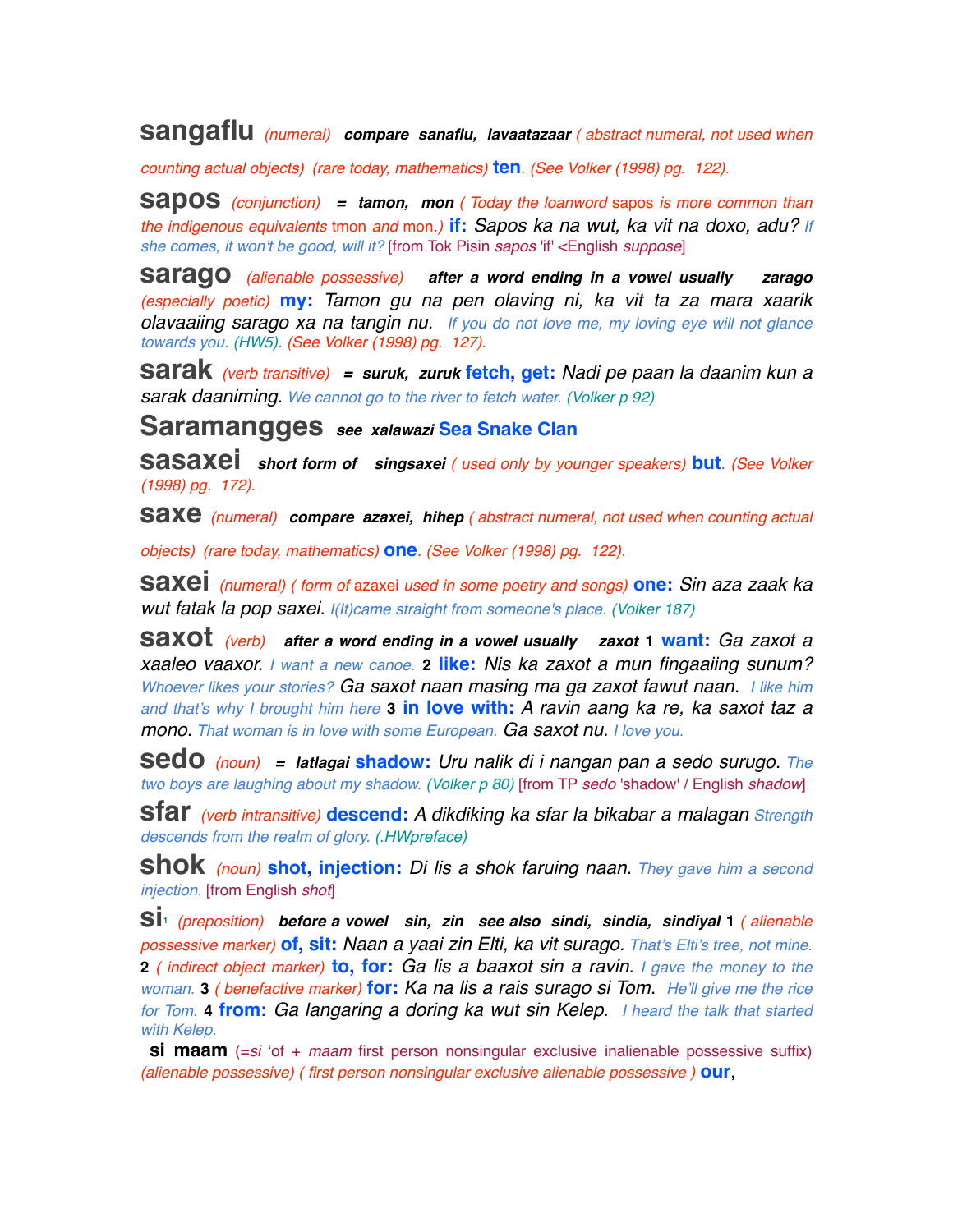**si maama** (=si 'of + *maam* first person nonsingular exclusive inalienable possessive suffix + dual marker *-a*) *(alienable possessive) ( first person dual exclusive alienable possessive )* **our**,

**si maamtal** (=si 'of + *maam* first person nonsingular exclusive inalienable possessive suffix + paucal marker *-tal*) *(alienable possessive) ( first person paual exclusive alienable possessive )* **our**,

**si naande, si naanda** (=si 'of + *naande / naanda* third person nonsingular pronoun) *(alienable possessive) ( third person nonsingular alienable possessive )* **their***. (See Volker (1998) pg. 128).*,

 **si naandiya** (=*si* ʻof + *naande / naanda* third person nonsingular pronoun + dual suffix *-a*) *(alienable possessive) ( third person nonsingular alienable possessive )* **their***. (See Volker (1998) pg. 128).*,

 **si naandiyal** (=*si* ʻof + *naande / naanda* third person nonsingular pronoun + paucal suffix *-tal*) *(alienable possessive) ( third person nonsingular alienable possessive )* **their***. (See Volker (1998) pg. 128).*,

 **si nim** (=*si* ʻof + *nim* second person nonsingular pronoun) *(alienable possessive) ( second person nonsingular alienable possessive )* **your***. (See Volker (1998) pg. 128).*,

 **si nima** (=*si* ʻof + *nim* second person nonsingular pronoun + dual marker *-a*) *(alienable possessive) ( second person dual alienable possessive )* **your***. (See Volker (1998) pg. 128).*,

 **si nimtal** (=*si* ʻof + *nim* second person nonsingular pronoun + paucal marker *-tal*) *(alienable possessive) ( second person paucal alienable possessive )* **your**

**Si**<sup>2</sup> also siaar, after a word ending in a vowel usually zi<sup>*i*</sup> (usually with durative i: i zi) (NE *dialect)* **sit, stay**

 **a yaas ka si sunset:** *Di wut masing a waai pan a yaas ka si. They came from the northwest heading towards the setting sun. (Volker pg. 166)*

**siaar** *(verb) also ziaar (SE dialect) see si2* **sit**

 **faziaar** (=causative *fa-* + *siaar*) **create**

**sif** *(verb transitive)* **cut:** *Ga na sif a marang kun a barei, a vuna ka vit ga relas a*  **bare laraf.** I'll cut some coconut for the pig because I didn't give it any vesterday. (Volker pg. *167)*

**sigurua** *(numeral) compare kavizikuru, kavizikurua, wira ( abstract numeral, not* 

*used when counting actual objects) (rare today, mathematics)* **seven***. (See Volker (1998) pg. 122).*

**sik** *(adverb)* **immediately, right away***. (See Volker (1998) pg. 170).*

**simbiyaal** *(prenominal element) ( classifier)* **swarm:** *a simbiyaal langat a swarm of hornets. (See Volker (1998) pg. 100).*

 $\sin = \sin \theta$ , also zin

**sina** *(pronoun) after a word ending in a vowel usually zina* **<sup>1</sup>** *( Third person singular non-alienable possessive pronoun)* **her, his, its:** *Naan a vaal surago, ka vit sina. That's my house, not his.* **2** *( indirect object)* **her, him, it:** *Di lis uru shok sina. They gave him two injections. (Volker pg 77)* [from = **si** 'of' + **-na** 'third person inalienable possessive suffix]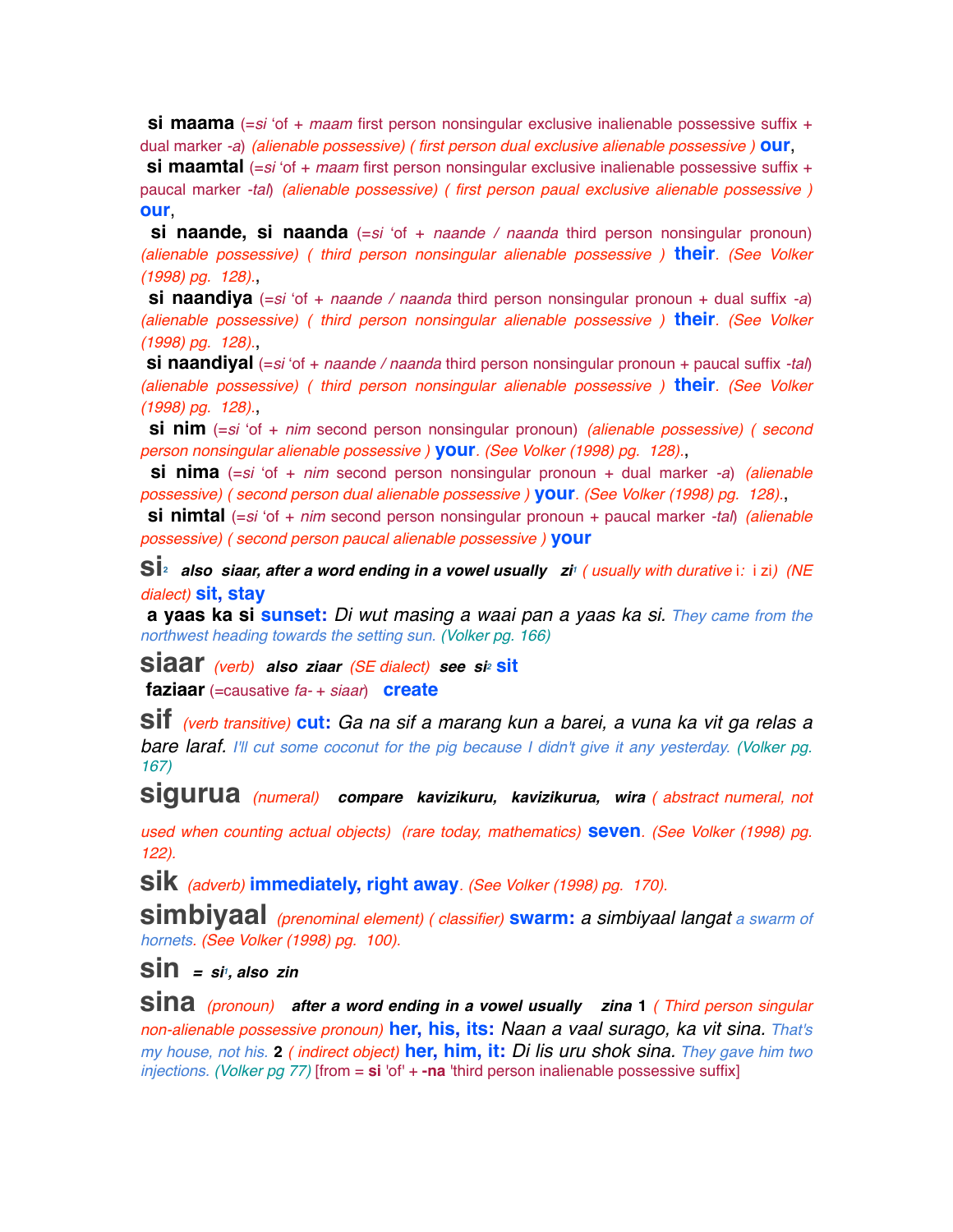**sindi** *(alienable possessive)* (=*sin* <sup>ʻ</sup>ofʻ + first person nonsingular inclusiv inalienable possessive suffix *-di* ) *( first person nonsingular inclusive nonalienable possessive)* **our**

 **sindiya** *( alienable inclusive dual possessive)* **belonging to the two of us, belonging to both of us**,

 **sindiyal** *( alienable inclusive paucal possessive)* **belonging to the three or four of us***. (See Volker (1998) pg. 128).*

**sindia** *(alienable possessive)* (=*sin* <sup>ʻ</sup>ofʻ + first person nonsingular inclusiv inalienable possessive suffix *-di* + dual marker *-a*) *( first person dual inclusive nonalienable possessive)* **our:** *Gu raain a kaar vaaxor sindia, adu? You see our new car, don't you? (Volker pg 129). (See Volker (1998) pg. 128).*

**sindiyal** *(alienable possessive)* (=*sin* <sup>ʻ</sup>ofʻ + first person nonsingular inclusiv inalienable possessive suffix *-di* + paucal marker *-tal*) *( first person paucal inclusive nonalienable possessive)* **our***. (See Volker (1998) pg. 128).*

**singfaat** *(numeral) compare kavizikfaat, ikula ( abstract numeral, not used when* 

*counting actual objects) (rare today, mathematics)* **nine***. (See Volker (1998) pg. 122).*

**singsaxei** *also shortened to sasaxei (adverb)* **except, unless:** *Ka vit a daalman pan a luaai sunum ka re singsaxei gu gun'gun pa nu nanga. There will be no peace in your soul unless you renounce yourself. (HW8). (See Volker (1998) pg. 172).*

**singtal** *(numeral) compare kaviziktal, kalangga ( abstract numeral, not used when* 

*counting actual objects) (rare today, mathematics)* **eight***. (See Volker (1998) pg. 122).*

**sins** *(conjunction)* **since:** *Sins madi wut la bina. Since we came to our home village.* [from English *since*]

## **sipsip** *(noun)* **sheep**

**vin pan a sipsip** (=*vin* 'skin' + *sipsip* 'sheep') **wool** [from Tok Pisin *sipsip* 'sheep' < English *sheep*]

### **sis whose**

 **taza….sis anyone:** *Fezurunging ni ma gu na pen naasaleng kaarik ta za pilaning sis. Be content with me and do not seek anyone else to help you. (HW17)*

**skif rat** *Animals* 

**skolmit** *(-num / inalienable noun)* **finger skolmit laba thumb**

# **skolmit laba thumb**

**skul** *(noun)* **school:** *Naan a bas i la skul, adu? That's the school from the school, isn't it? (Volker pg 195)* [from Tok Pisin *skul* / English *school*]

**smi** *(verb)* **categorise, make a hierarchy, examine carefully, hierarchy:** *Xulmu xa smi a mun izanaandi wan a bur aang naandi zaxazaxai. The ancestors established a hierarchy of names and consecrated persons individually. (a Xomerang)*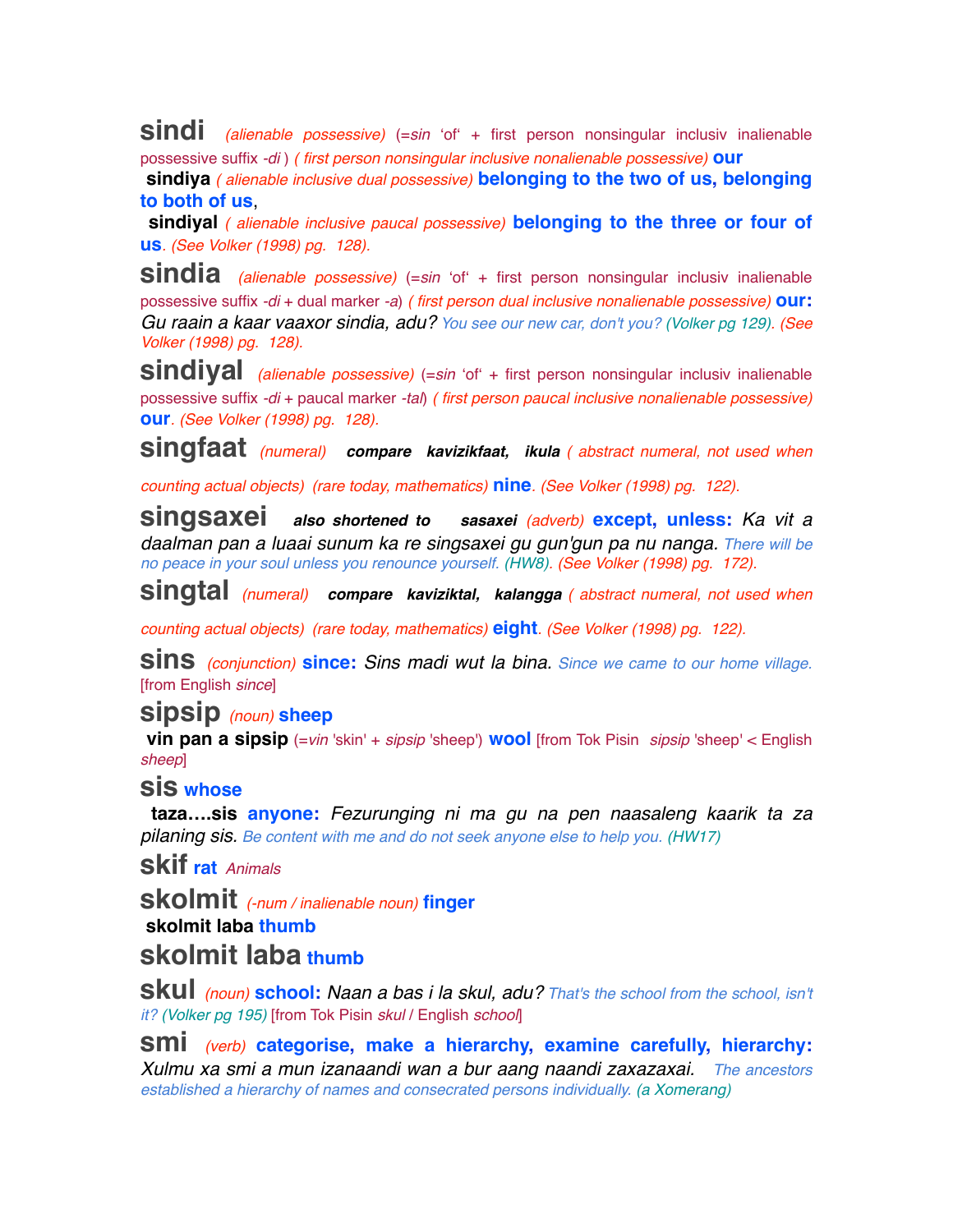**snak** *(verb intransitive)* **tear:** *Ma naandi snak zare a raktaaking, a? And they tear because of poor workmanship, don't they? (Volker pg 173)*

**so** *(interjection)* **so:** *So yaak* three years*. So it was maybe three years.* [from English *so*]

#### **sou** *(noun)* **poverty**

**soxot** *(verb)* **like, love, in love with:** *Tuaa gu raguing tamon gu soxot ni. Do not reject this if you love me. (HW2)*

**stoa** *(noun)* **store:** *a stoa i Madina a store in Madina Village* [from Tok Pisin *stoa* / English *store*]

**stori** *(verb intransitive) usually fingaai* **tell a story:** *Oxei, ga na stori. Okay, I'll tell a story. (Volker pg. 174)*

**su1** *(verb)* **swell a little, puffy, unidentified fruit:** *A maraam ka su. Your eye is al puffy.*

**su2** *(noun) ( grows in jungle, has fruit the size of a soccer ball that is brown when ripe)*

#### **unidentified fruit** *Botony*

**su3** *(verb particle) ( locative particle, used only with verbs of physical motion)* **nearby:** *Di na su balisa la rot. The two of them have nearly arrived at the road.. (See Volker (1998) pg. 60).*

**su4** *(verb intransitive) after a word ending in a vowel usually zu* **fall fazu** (=causative *fa-* + *su* 'fall') **drop**,

**ramai zuzuing** (=*ramai* 'look at' + reduplicated *zuzu* 'fall' + transitive *ing*) *(verb transitive)* **jealous**

**suf** *(verb transitive) compare zuf* **dive for:** *Ma suf a raafin! And dive for sardines! (A Maani pg 55)*

**suga** *(noun)* **sugar:** *a bak suga a bag of sugar* [from TP *suga* 'sugar' / English *sugar*]

**sumara** *(-num / inalienable noun)* **1 area of the face around the eyes, eye socket, face (human), face (human, especially around the eyes), in front of one's eyes, in sight 2 before one's eyes, in mind:** *Kadaking la sumaraam. Keep it in mind*

#### **su mara eye socket**

**sunam** *(alienable possessive) = sunum ( especially used by youth) ( second person singular possessive)* **your** *. (See Volker (1998) pg. 127).*

**sunum** *(alienable possessive) = sunam, after a word ending in a vowel usually zunum ( second person singular possessive)* **your:** *Ma gu na mazaam pan a rexasing sunum ma xa wit pan a mazam aang sin a zanon. And you will understand with your own knowledge and not with the the understanding of some other person. (HW2)* [from < *si* 'of' + *-num* 'second person singular inalienable marker]*. (See Volker (1998) pg. 127).*

**suraga** *(alienable possessive) = surago, surugu ( especially used by youth)* **my***. (See Volker (1998) pg. 127).*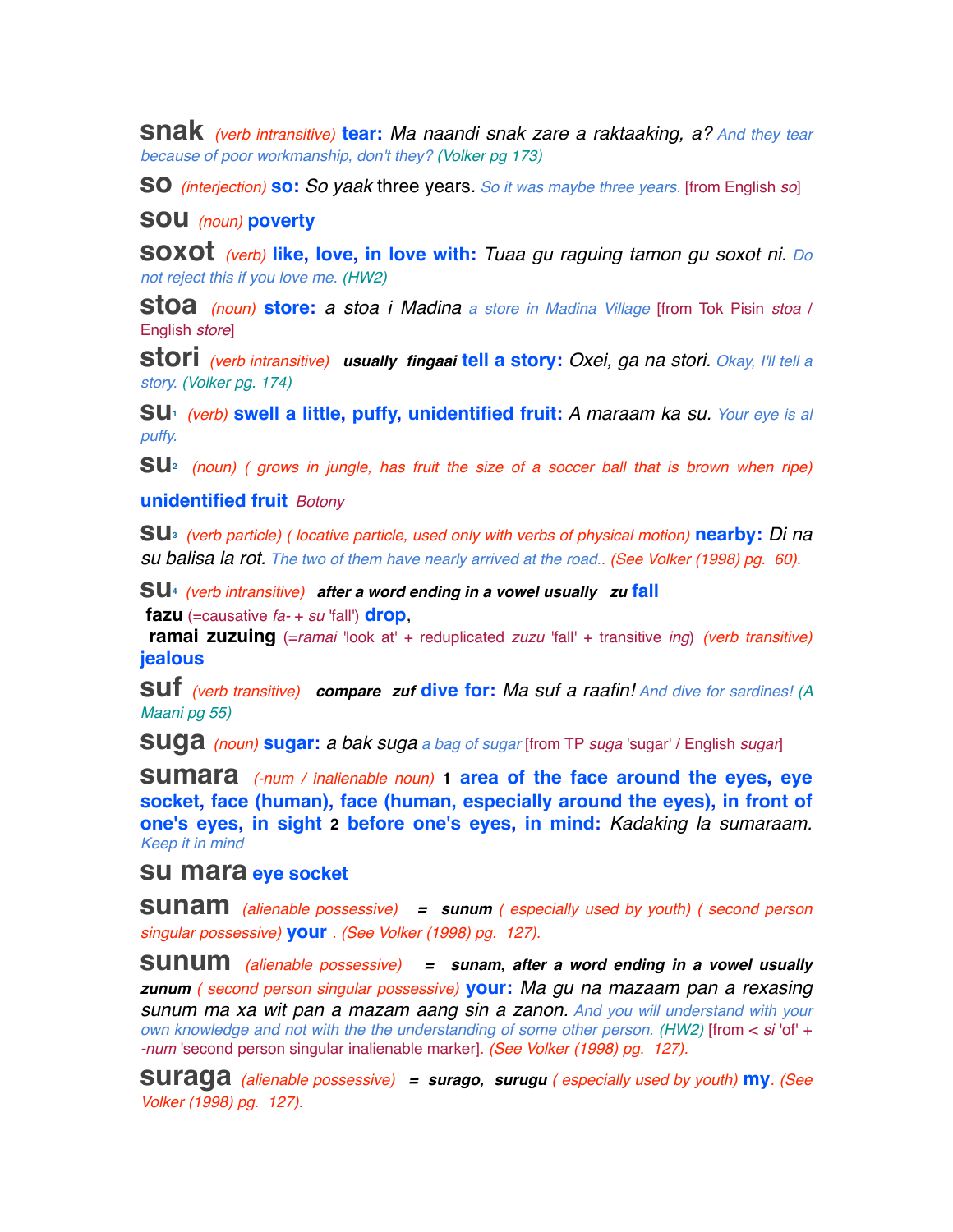**surago** *(alienable possessive) see sarago, zarago also surugu (NE dialect) ( first person singular)* **my:** *Ka zaxot a buk surago. She wants my book.* [from < *si* 'of" + *nago* 'first person singular inalienable possessive marker']*. (See Volker (1998) pg. 127).*

**surugu** *(alienable possessive) = surago, sarago (SE dialect)* **my, for me, to me:** *Ga na wul a rate kun a vamozesing surugu. I will pay the man for working for me. (Volker pg 99)*

**suruk** *after a word ending in a vowel usually zuruk* **get, receive, obtain taain suruk lok turn one's face to:** *Taain suruk lok ni. Turn your face to me. (HW15)*

**susu** *(noun)* **milk:** *a susu ka naan that milk*

**t** *(verb particle)* **<sup>1</sup>** *( transitive preverbal durative marker, usually written as part of the preceding word)* **is/are/am/was/were -ing, be + -ing:** *Gut naxaam, ka sa? What do you think is happening?. (See Volker (1998) pg. 60).* **2** *( For some younger speakers, instead of being differentiated by transitivity,* t *is used for action with a short duration, while* i *marks longer duration. Older speakers reject this as ungrammatical.)*

**dit**  $(= di + t)$ ,

**gut**  $( = gu + t)$ ,

 **kat**  $( = **ka** + **t**)$ 

 **varat** *( =* vara *reciprocal +* t*)***:** *Di varat pilaaninga dia. They are helping each other.*

**ta** *compare a<sup>t</sup>, see taku, tao* (*can be used with inalienable possessives to form possessive pronouns) ( specific article)* **a, the, one:** *Ga na vul ta rate kun a vamozesing surugu. I will pay one specific man for working for me.*

 **ta ta** *= wanwan* **each:** *Di valos a mun ta ta woking ka varas pan a malagan. We carry out each of the many tasks for a memorial celebration. (Volker 99)*,

 **ta za any:** *Tamon gu na pen olaving ni, ka vit ta za mara xaarik olavaaiing sarago xa na tangin nu. If you don't love me, any gaze of my loving eye will never reach you.*,

 **tagu / taku** (=specific article *ta* + *first person singular inalienable possessive suffix* gu) *(pronoun)* **mine:** *Gu na zuruk taku miit. Get me that one special type of frozen meat. (Volker 100). (See Volker (1998) pg. 100, 131).*,

 **tana** (=specific article *ta* + second person singular inalienable possessive suffix *nagu*) *(pronoun)* **his, hers, its***. (See Volker (1998) pg. 131).*,

 **taza….sis anyone:** *Fezurunging ni ma gu na pen naasaleng kaarik ta za pilaning sis. Be content with me and do not seek anyone else to help you. (HW17)* [from PWCc **\*ta** ]*. (See Volker (1998) pg. 98).*

**taagina eel (agressive saltwater species)**

**taain** *after a word ending in a vowel usually raain* **see:** *Taain suruk lok ni. Turn your face to me. (HW15)*

 **taain suruk lok turn one's face to:** *Taain suruk lok ni. Turn your face to me. (HW15)*,

 **taain kaaf** *(verb transitive)* **1 turn and face:** *Naan amiskimaal a kilaaiyingnago, ma xa minsinaane taaain kaaf naan. This is the essence of My command, therefore turn and*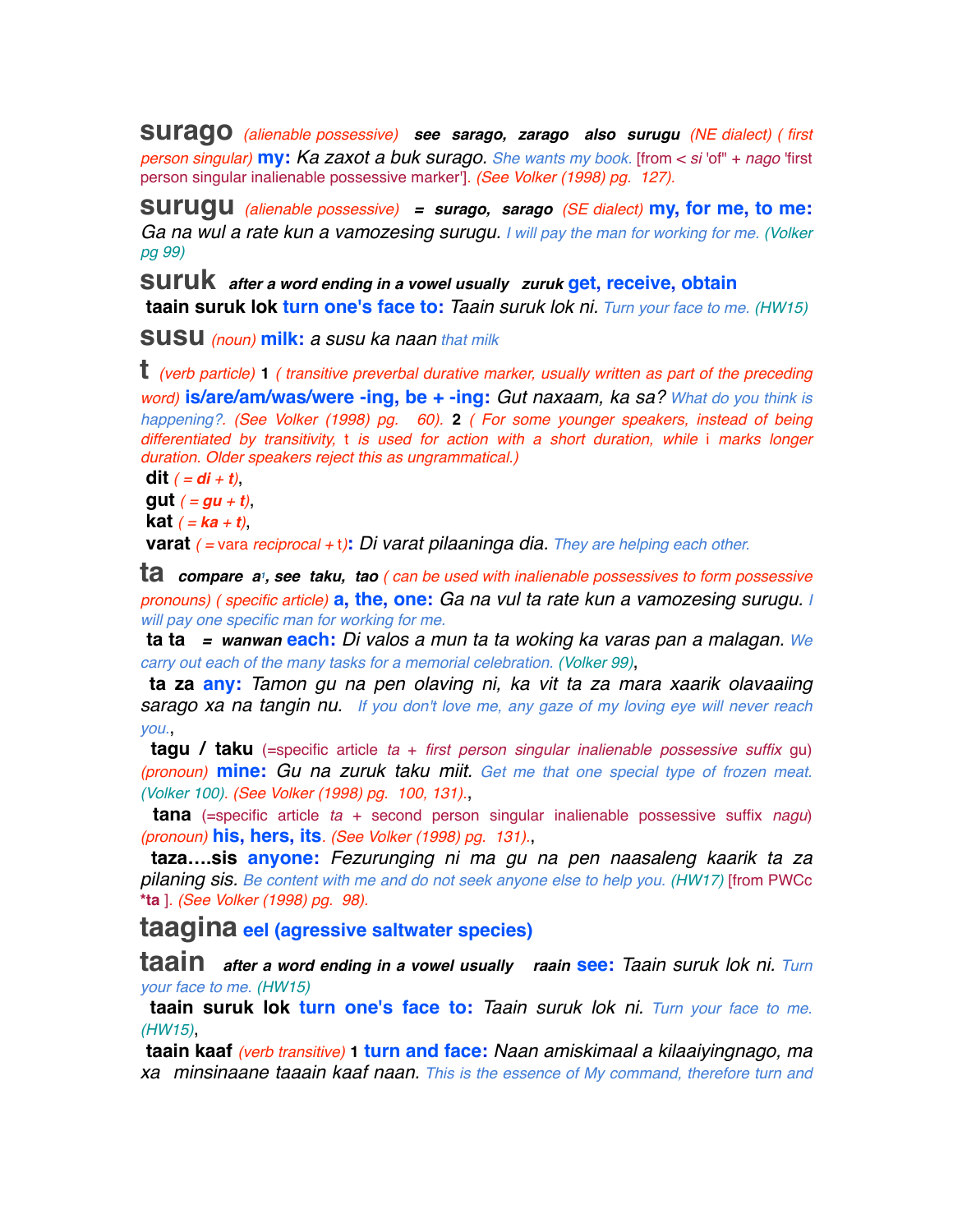*face it. (HW16)* **2 acknowledge :** *Ma xa minsimaane taain kaaf naan. And you must acknowledge it. (HW16)*

**taain kaaf acknowledge , turn and face taain suruk lok turn one's face to**

**taais** *(noun) after a word ending in a vowel usually raais* **rice:** *Di na vangan taais tanin. We'll eat rice today.* [from < TP *rais* / ENG *rice*]

**taak** *(adverb)* **straight**

 **fatak** (=causative *fa* + *taak* 'straight) **go straight, go without dawdling:** *Sin aza zaak ka wut fatak la pop saxei. I(It)came straight from someone's place. (Volker 187)*

**taalil** *after a word ending in a vowel usually raalil* **look at (figuratively), preoccupied, busy oneself:** *Taalil laak la maska na olavaaiing sunum pa ni. Look first at the depths of your love for me. (HW14)*

**taan** *= raan*

**taangir kingfish** *Marine terminology*

**taaring 1 ??? pooisoning?? 2 ???use supernatural means to kill?? u bina taaring** *(plural noun)* **sorcerers**

**taba** *(verb) (SE dialect, slang) SYNONYM banga* **confused, unsure**

**tabaat** *(verb transitive)* **hit**

 **ratabaat** *(verb transitive, reduplicated)* **hit**

**tabung** *(verb particle) also rabung ( optional preverbal past tense preverbal marker)* **did, was:** *Ma xa tabung fiaat sin a mun Wangpaang i mumupis. And it was told to the prophets of the past. (HWpreface). (See Volker (1998) pg. 52).*

**tagina** *(noun) ( There is no form \*ragina.)* **giant moray** *Gymnothorax favanicus Marine terminology*

**tagonaai** *(verb intransitive)* **preserve**

 **tagonaaiing** (=*tagonaai* + transitivising *-ing*) *(verb transitive)* **preserve**,

 **tagonaaiing** (=*tagonaai* + nominalising *-ing*) *(noun)* **preservation, conservation**,

 **tagonaaiing** (=*tagonaai* + nominalising *-ing*) *(-num / inalienable noun)* **authority, legal power**,

 **tagonaaing a xalxaal sovereignty**

**tagonaaiing authority, conservation, legal power, preservation, preserve**

**tagonaaing authority, legal power**

**tagonaaing a xalxaal sovereignty**

**tak** *(noun)* **wife**

**taku**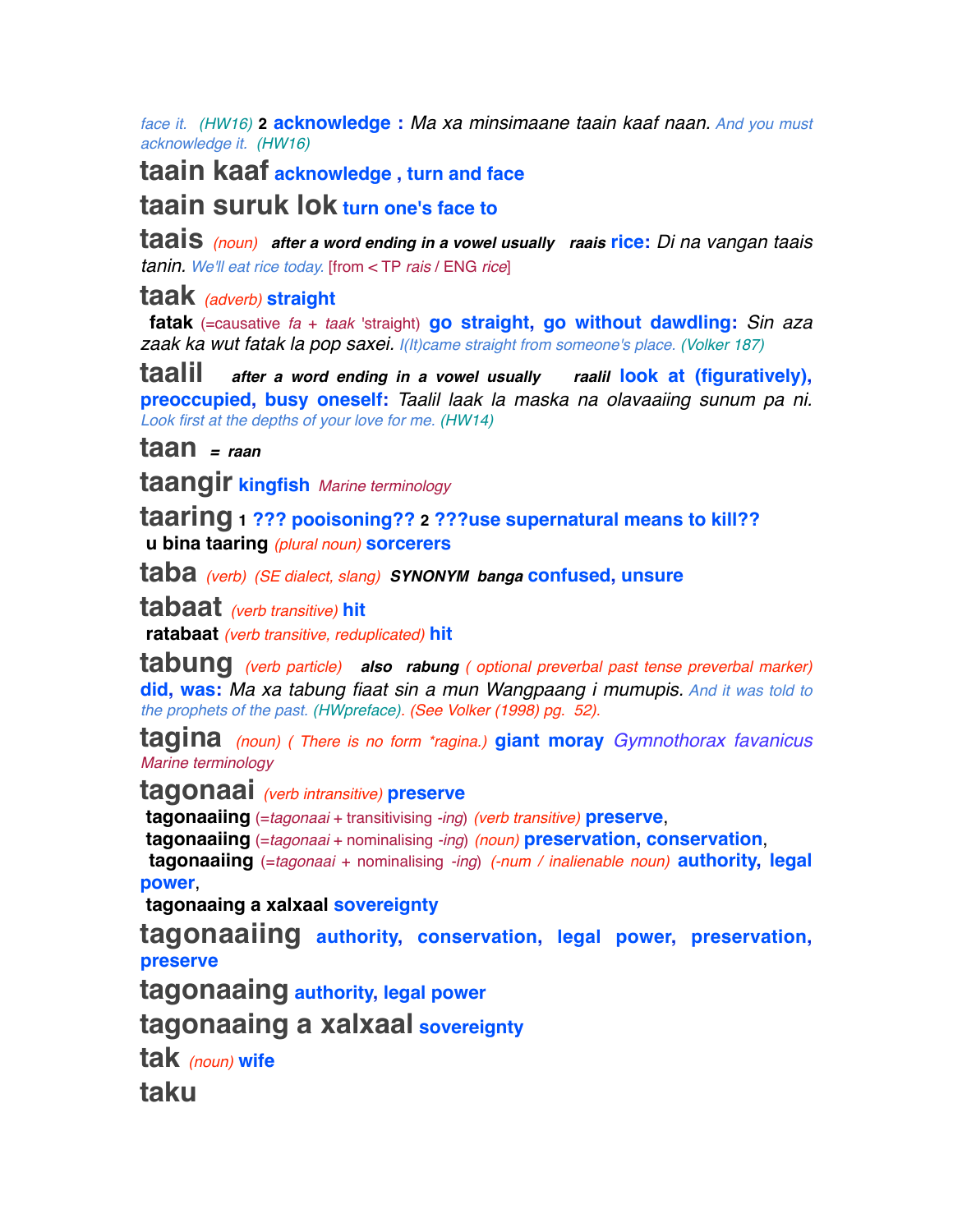**-tal** *(verb particle) ( paucal marker)* **three or four:** *Numtal gu raaintal a vaal. The four of you are looking at the house. (Volker p 69). (See Volker (1998) pg. ).*

**talasing** *see ralaas* **gift, present,** *relaas* **'give" + nominalising** *-ing***, present (gift)**

**tama** *(-num / inalienable noun) also dama* **father, paternal uncle:** *tamang Dad (text)*

**tamon** *(conjunction) = tamong, also shortened to mon, usually sapos (rare today)* **if:** *Tamon gu na bagbak, xa daxo mase. If you shave, it will be really good. (Volker pg. 173). (See Volker (1998) pg. 172).*

**tamong** *(conjunction) = tamon, usually sapos (SE dialect)* **if**

**tangin** *(verb)* **1 reach, meet:** *Tamon gu na pen olaving ni, ka vit ta za mara xaarik olavaaiing sarago xa na tangin nu. If you don't love me, the gaze of my loving eye will never reach you.* **2** *( in letters)* **dear :** *Tangin Peter, Dear Peter,*

**tanin** *(adverb)* **today:** *Tanin la Mande ma lamaf la Tunde madi na vaan. Today's Monday, and tomorrow on Tuesday we'll go.*

**tao** *see ta (West Coast dialect) ( plural specific article)* **certain:** *tao vang a lot of pieces of that kind of meat. (See Volker (1998) pg. 100).*

**tapal eternal, ever-lasting:** *Ka na i zi tapal ma xa na wit a kinbuking aang. It is eternal and will never end. (HW1)*

**tasin** *= rasin***:** *A za Saande bane ga wut lis tasin a za vi. One Sunday I came along and put away some stuff.*

**ta ta each**

**tatagon** *(noun)* **domestic animal**

**tatanua** *(noun)* **<sup>1</sup>** *see maru* **mask with power to cleanse spiritually, especially after a death 2** *( a man wearing a tatanua mask beats a stick on items or places associated with a dead person to bring the item back into the world of the living)* **dance with a** 

*tatanua* **mask** *malagan or art related*

**tau** *(-num / inalienable noun)* **clansman, clanswoman***. (See Volker (1998) pg. 132).*

**taum** *(preposition) = feraxei, veraxei (Laefu dialect, rare today)* **with:** *Ga waan taum pan a Elias. I'm going with Elias.. (See Volker (1998) pg. 158).*

**tavin** *after a word ending in a vowel usually ravin* **woman vin tavin obese and unhealthy man**

**ta za any**

**taza….sis anyone**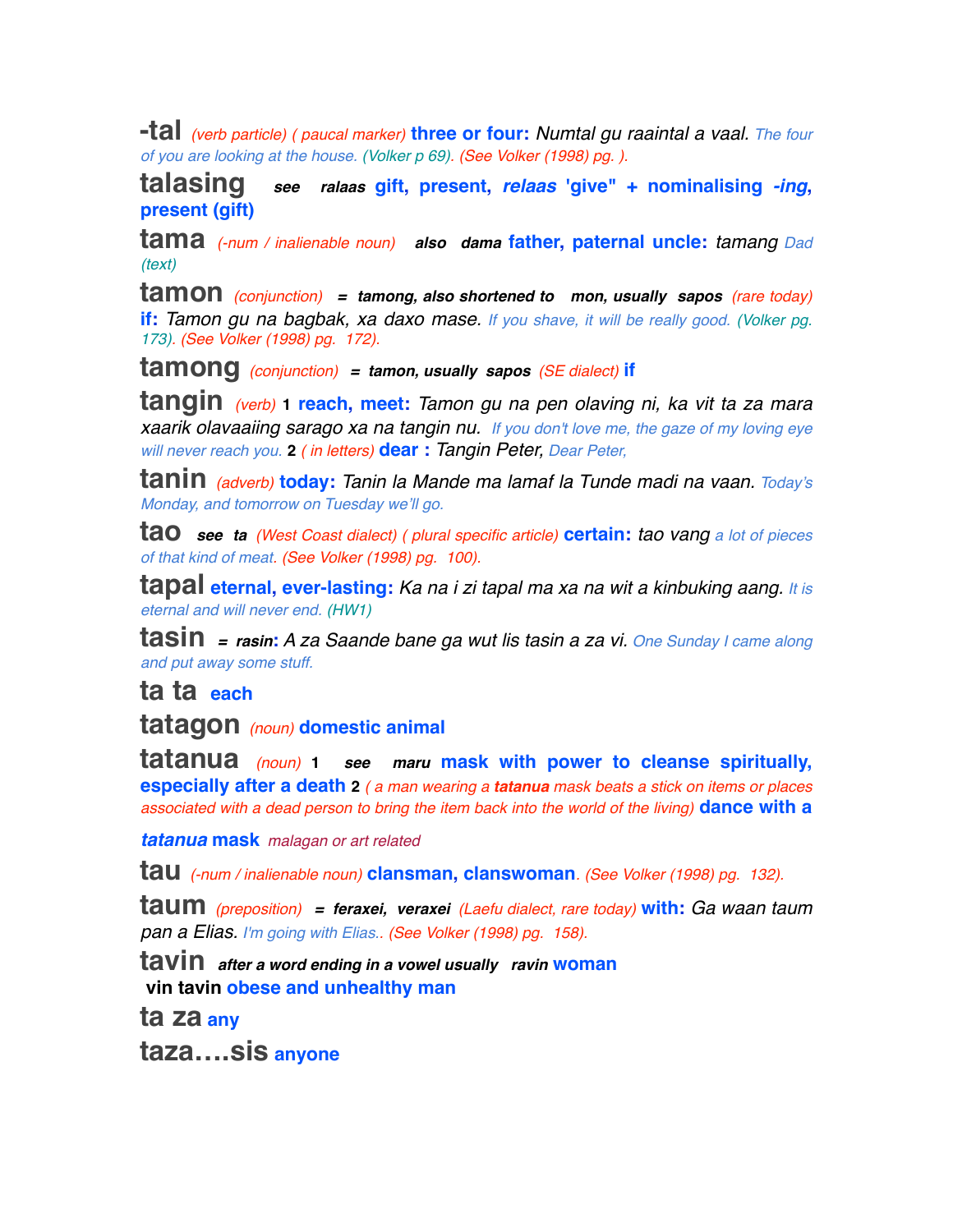**tebol** *(noun)* **leg:** *a xaak a tebol the leg of the table (Volker 110)* [from TP *tebol* / English *table*]

**tete** *see rate* **men**

**texaas** *(verb) after a word ending in a vowel usually rexaas* **know:** *Texaas pana! Know this!*

 **texaasing** (=texaas + nominalising *=ing*) *(noun)* **knowledge:** *A mun texaasing ka wut sin a xulmu. Knowledge comes from the ancestors.*

## **texaasing knowledge**

**ti** *(noun) see daanim* **tea:** *Di imin tiya. The two of them are drinking tea. (Volker p 81)* [from TP *ti* 'tea / English *tea*]

**tif** *(-num / inalienable noun)* **daughter**

**tikirabaat** *(noun)* **cycle of life, cycle of eternity, simultaneous realisation of all points of time**

 **tikirabaat cycle of eternity, cycle of life, simultaneous realisation of all points of time**

**tivunging** *(noun) related word vung* **hidden thing:** *Ka ruwaas pan a tivunging. He reached the hidden goal.* 

**tiyu** *(noun) ( unidentified bird, lives at the beach, catches small fish)*

### **tna eel (freshwater)**

**tok1** *(verb transitive) compare rok2* **1 chip, chisel, carve:** *A eitak ka tok. The carver is chiselling a carving.* **2 shoot:** *Di waan tok maani. They went bird shooting. (Volker p 71)* **3 cut**

 **tok bilak** *(rare today)* **food for a young woman's first menstruation when in ritual confinement**,

 **tok nur** (= *tok* 'cut' + *nur* 'coconut') *( primarily a women's celebration in which a coconut is broken open and the juice spilt on the ground. Woman have the right to attack men at this time.)* **celebration of the birth of a firstborn child**

## tok<sub>2</sub> correct

 **fatok** (=causative *fa-* + *tok* 'correct') **correctly**

**tok bilak food for a young woman's first menstruation when in ritual confinement**

**tok nur celebration of the birth of a firstborn child**

**tor** *(-num / inalienable noun)* **back, back (opposite of front):** *a tor a waatum the back of your head*

 **lis tor- turn one's back on, turn away from:** *Tamon gu olaving ni, gu na lis a toranum sunum. If you love me, turn away from yourself.*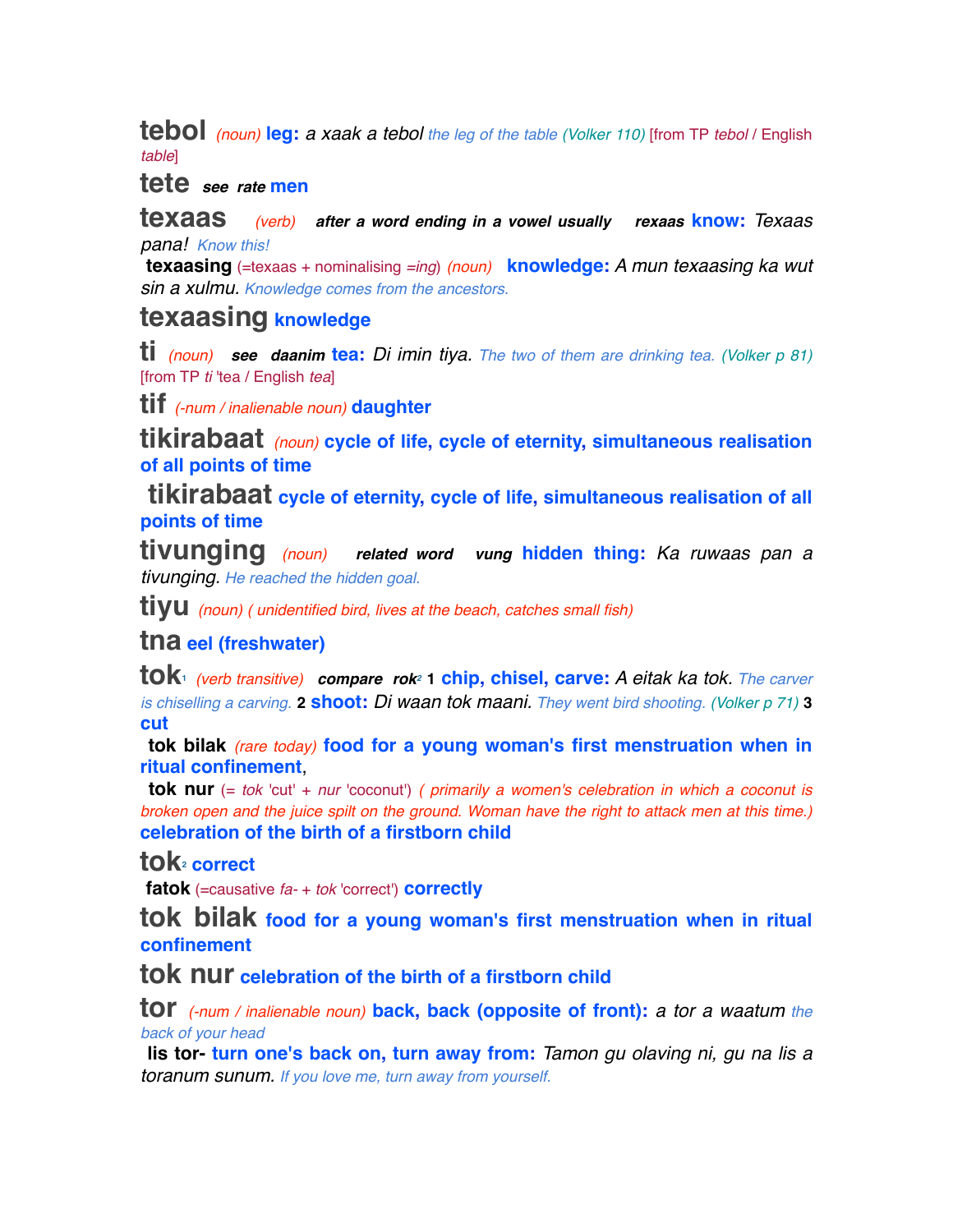**tuaa** compare vit<sup>1</sup> ( negative imperative marker) **don't:** Tuaa gu vaagit ni! Don't lie to *me!. (See Volker (1998) pg. 194).*

### **tun tuna, bonito**

**tuning** *(verb)* **ancient:** *Tanin ka tuning maratugulaai wan a xuxuzaaing. Now this story has remained pure since ancient days.* 

**u1** *(prenominal element) short form of uru2 ( dual marker, may be used with or without the article* a*)* **two:** *u yen two fish (Volker p 104). (See Volker (1998) pg. 103).*

**u2** *(non-singular marker) = fu- (Laefu dialect, SE dialect, West Coast dialect)***:** *u ravin the women. (See Volker (1998) pg. 90).*

**uba three or four:** *uba labat three or four males (Volker pg 89). (See Volker (1998) pg. 88).*

**uban** *(prenominal element) ( paucal marker)***;** *( usually not preceded by a the article* a *unless following a preposiiton)* **three or four:** *Uban kalau di roxin a mun nur. The three or four youths have the coconuts. (Volker p 105) Ka vaan Rabaul feraxei wan a uban nana zarago. He went to Rabaul with my four maternal aunts. (Volker p 105). (See Volker (1998) pg. 105).*

**ubina** *(plural noun)* **persons:** *A zanun ubina i na di tabung put. There were a number of people who came. (Volker pg. 189)*

 **u bina taaring** *(plural noun)* **sorcerers**

**udara tree kangaroo, possom** *Animals* 

**ulaan** *(noun)* **1 earth oven, using hot stones to roast food usually wrapped in taro and banana leaves and covered with sand 2** *compare vaxaraau* **food cooked in an earth oven:** *a ulaan piza taro wrapped in leaves and roasted in an earth oven* 

**ule** *(verb)* **return:** *A bina i liaa sunum naan a ule wuting kaarik feraxei wa ni. Your heaven is returning back to be with me. (HW6)*

**uma** *(noun)* **garden, food garden**

**ura** *(noun)* **chicken**

**uran jungle, bush**

**urang crayfish, lobster**

**uru1** *= urua compare kimbo, marua (numeral, NE dialect)* **two**

 **faruing** (=causative *fa-* + ru *'two' + transitive suffix* -ing) *(adjectival verb)* **second:** *Di lis a shok faruing naan. They gave him a second injection. (Volker p 72)*,

 **ka zanaflu vara zuai uru** (=*ka* 'it' + *zanaflu* 'ten' + *vara* 'extract' + *zuai* 'squared' + *uru* 'two') **two hundred:** *ka zanaflu vara zuai ma ka zanaflu va ru ma zaxei xa lok uru two hundred twenty-one*,

 **sanaflu vara uru** (=*sanaflu* 'ten' + *vara* 'extract' + *uru* 'two') *(NE dialect)* **twenty***. (See Volker (1998) pg. 104, 118).*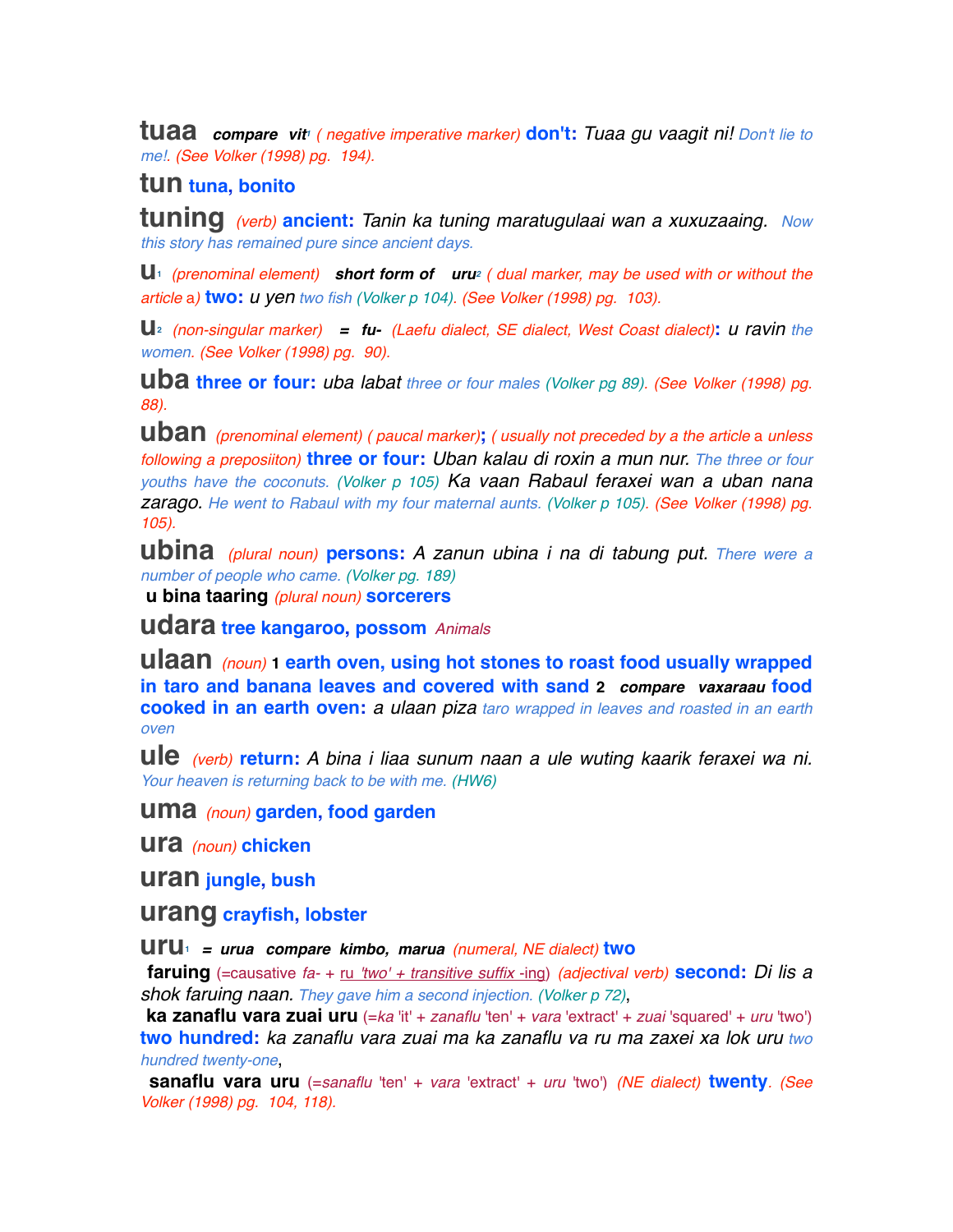**UITU**<sup>2</sup> also shortened to  $\mathbf{u}^{\text{T}}$  ( dual marker used in all dialects, including those that use urua *for 'two')* **two, both:** *uru ravin two women. (See Volker (1998) pg. 103).*

**urua** *compare kimbo, marua, = uru<sup>1</sup> <i>(SE dialect, numeral)* **two** 

 **sanaflu vara urua** (=*sanaflu* 'ten' + *vara* 'extract' + *uru* 'two') *(SE dialect)* **twenty***. (See Volker (1998) pg. 118).*

**usfa** *(interrogative)* **how many, how much***. (See Volker (1998) pg. 200).*

**usfaar** *(noun) ( known to attack people)* **blacktip reef shark** *Careharinus melanopterus*

**uwara** *(noun) see malagan ( extremely dangerous because of its inherent magical properties that are difficult to control)* **woven shield malagan, woven shield ra** *(often* 

*referred to in anthropological literature as vavara, a term from the Tabar language) malagan or art related*

**uwe** *(interjection)* **ah, oh**

**uwi** *(noun)* **egret**

**va-, vaa-** *after a word ending in a non-liquid consonant usually fa-, faa-, fai- ( causative marker. Most words starting with* va- / fa- *are listed under the main verb, such as famakimaki under makimai.))* **make something happen** [from from Proto-Austronesian \*pa "causative"]*. (See Volker (1998) pg. 75).*

**vaa** *(interrogative) after a word ending in a non-liquid consonant usually faa* **where:** *Gu vinai vaa? Where were you?*

**vaaas ??:** *Wangpaang ka vaas a xumanar xuna vapalangor aang a bina ??*

**vaaf** *(verb)* **steam** *(food)***, cook**

 **vaaving** (=*vaaf* ʻcook + nominalising marker *-ing*) *see oman* **cooking, especially in an earth oven** *(oman)*

**vaafling** *(verb transitive)* **??:** *A ling a piraan a osaaning di yaafling. ?? ((Xom))*

**vaaiyamit** *(verb intransitive)* **commune:** *Vaaiyamit pan a rolangaanago. Commune with my spirit (HW16)*

**vaakol** *(verb transitive)* **ordain for, choose for:** *Fezurunging a zaan akanaan ga vaakol aang a iziing sunum, Be content with that which I have ordained for your existence.. (HW18)*

**vaal** *after a word ending in a non-liquid consonant usually faal* **house:** *A vaal sunum ka vaaxor paamuing a vaal zurago. Your house is newer than my house. (Volker p 77)*

**Ka i zi la vaal.** (=literally: She is in the house.) *(rare today)* She is confined to a **women's house for her first menstruation.**,

 **mara na vaal 1 house door 2 in front of the house**,

 **vaal a gis** (=< i *vaal* 'house' + *gis* 'sick') **hospital**,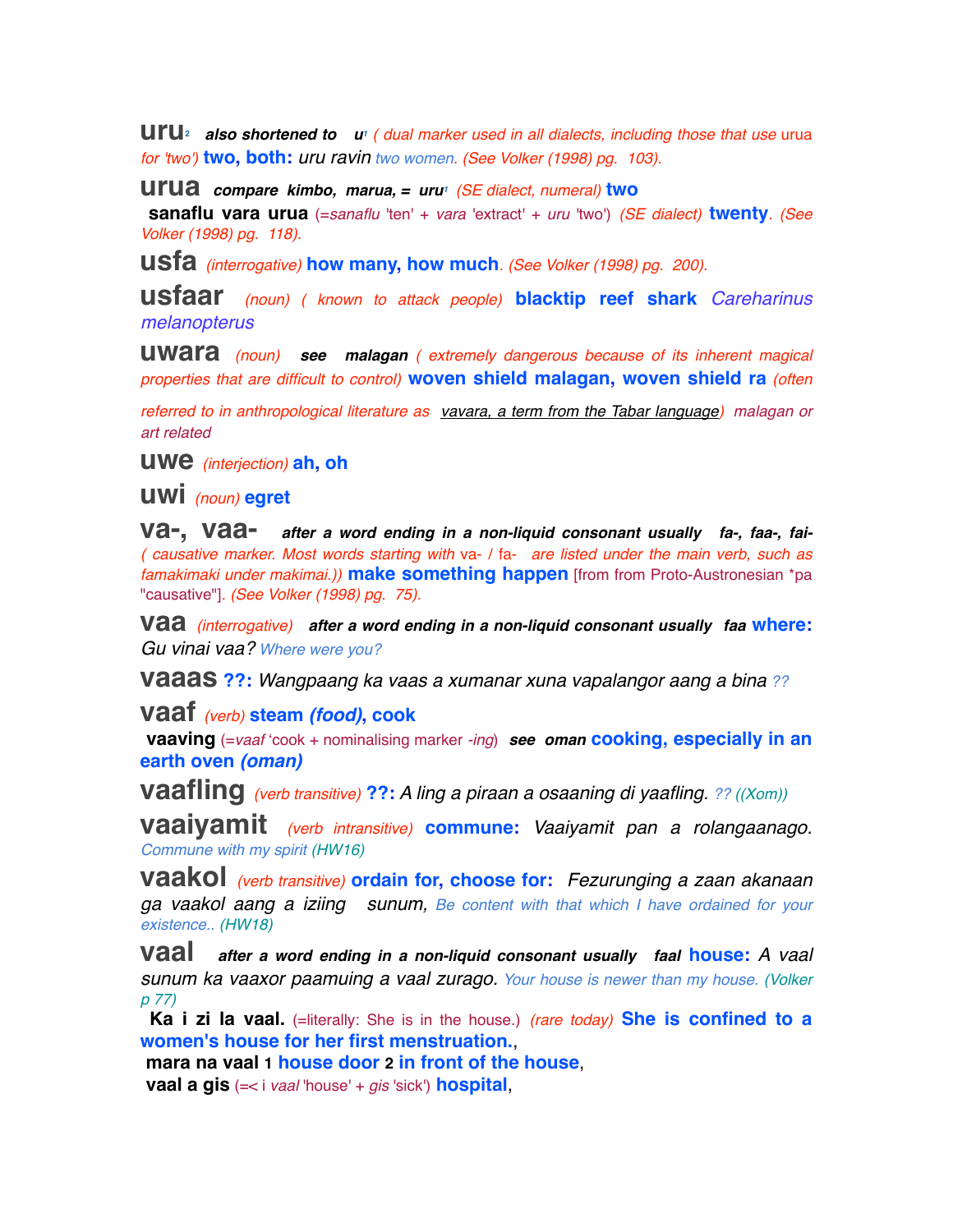**a vaal a kuk** (=*vaal* 'house' + *kuk* 'cook') *( usually a separate building in New Ireland)* **kitchen**,

 **vaal a xuwa confinement house on beach in a cemetary where first born children and young women with their first menstruation would be confined**

### **vaal a xuwa**

**vaalit** *(-num / inalienable noun)* **lamp:** *Nu a vaalitnago ma a eilaping ka i zi la maskaam. You are my lamp and its light exists within you. (HW11)*

**vaal xuwa maternity house, women's house**

**vaamaat** *see maat* **kill**

**vaamaat kibal pay, pay money at a funeral to the deceased person's clan members**

**vaamalagaan** *see malagaan* (=causative *vaa-* + *malagaan* **glory**) **glorify**

**vaan** *after a word ending in a vowel usually paan* **go:** *Ga vaan paan. I always go.*   **vaanpaan** *(verb intransitive, reduplicated)* **always go**

#### **vaang** *(noun)* **group**

 **a vaang a piraan** *(rare today) irregular plural of piraan, piran* **the elders***. (See Volker (1998) pg. 90).*

**vaanong** *(verb particle) after a word ending in a non-liquid consonant usually faanong ( marker of completed action)* **did:** *Ga raa vaanong ma ga i zuf. I get up and I have a bath. (Volker p 83)*

 **vaanonging** *(noun)* **end:** *a Vaanonging aang a Varaxulusing the end of time, judgement day, Big Rip (Saaule pg 6, (Quran 1))*

**vaar stingray, manta ray** *Manta birostis Marine terminology*

## **vaaraalaaiing sanctity**

**vaaraknaring suddenly, unexpectedly**

**vaarala <sup>1</sup>** *(adjectival verb)* **holy, sacred:** *Ga vaaxoxok pan a vaarala na xulmu I was veiled in ancestral holiness. (HW3)* **2** *(verb)* **consecrate:** *Di vaarala naan la vaal a xuwa.*

 **buk vaaraala holy book, scripture**,

 **vaaraalaaiing** *(noun)* **sanctity:** *Di i naxaam maalova akula barburaai na vaaraalaing. The two of them think deeply up on their throne of sanctity.*

**vaaramaal** *(noun)* **great vision, vision:** *Aai a Naat a Vaaramaai! O Son of Great Vision! (HW19)* [from causative prefix %vaa- *+* ramai *"see"*]

**vaaratulaaiing** *(noun)* **???:** *A vaaratulaaiing pan a iza zin a Nakmai, sina Baraai a Ma- go'ing ma a Baraai a Varamaalufing. In the Name of God, the Compassionate, the Merciful! (Saaule p7 (Quran 1:1))*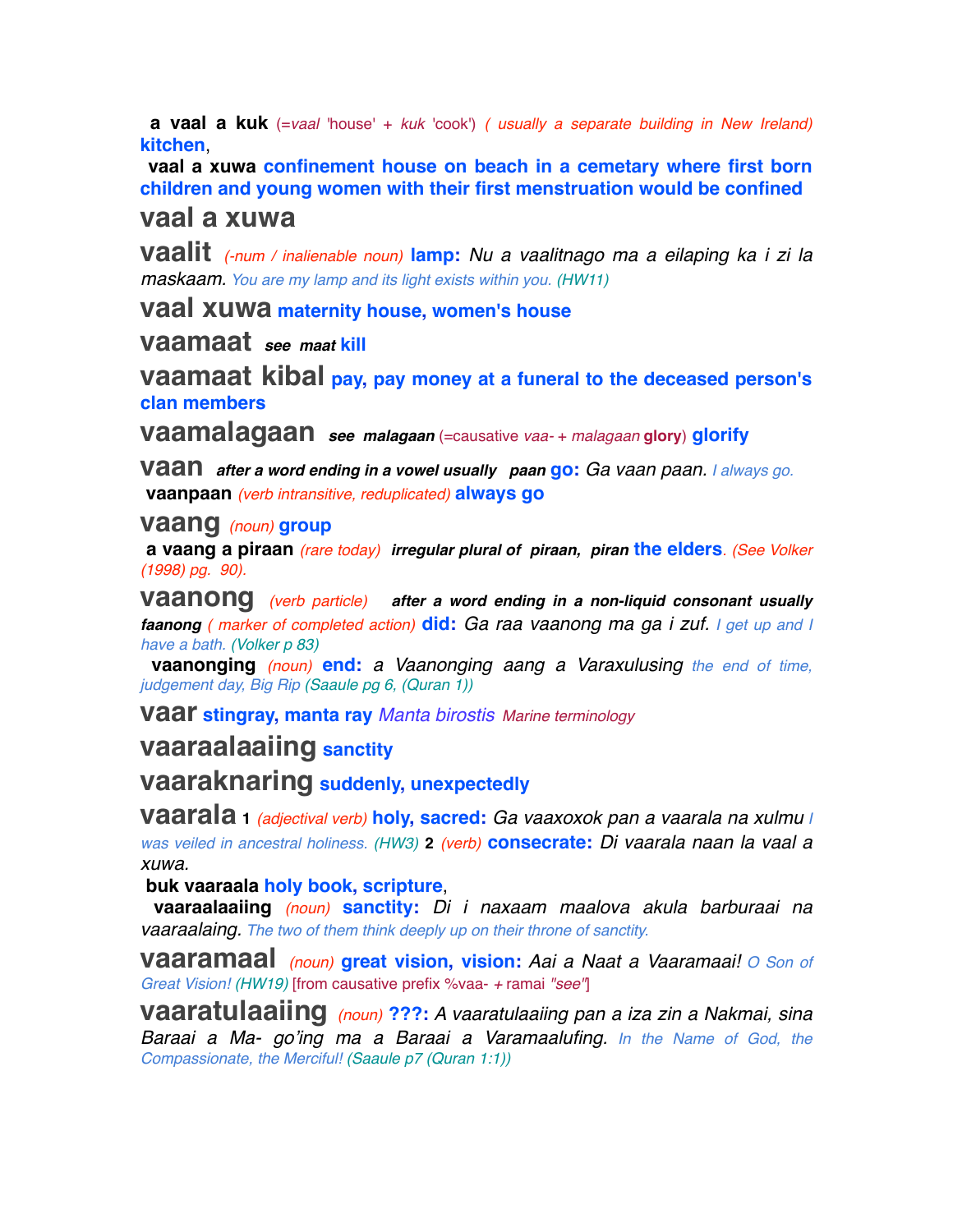**vaaribuking** *(noun)* **development, growth, evolution:** *Naan a xuxuzaai a vaaribuking sin a xastunaan a xulmu. This is an account of the evolution of humanity sinc ancient times.* 

**vaarom inbue:** *Ga vaarom a mun inaxaam malufing pa nu. I imbued thoughts of mercy in you. (HW20)*

**vaarungtungaai** *(verb intransitive)* **prohibit, place a taboo**

 **vaarungtungaaiing** (=*vaarungtungaai* ʻprohibitʻ + nominalisier *-ing*) *(noun)* **guidance:** *Di na waan bazof a vaarungtungaaiing Sina pan a roro'ing si naande. They will be faithful to His guidance in their lives. (HWpreface)*

**vaasimoraaiing** *(verb transitive) related word vaziaar* **<sup>1</sup>** *(verb transitive)* **create, invention:** *Ka minsinaane ma Ga vaasimoraaiing nu Therefore I created you. (HW3)* **2** *(noun)* **creation, invention**

# **vaasimuraai**

**vaat** *(noun) after a word ending in a non-liquid consonant usually faat* **1:** *Ka zu rabik la vaat a ravin. It fell cracking the woman's head. (Volker 73)* **2 coin vaat a ling** *( often used as a geographic name)* **rocky point of land**

**vaat biza taro stone (to ensure a good taro crop), taro stone**

**vaatsitung existence, being:** *Aai a naat a vaatsitung! O son of being!*

**vaaxis bowl made of coconut shell**

**vaaxor** *= vaxor* **new:** *A vaal zunum ka vaaxor marazaat. Your house is very new. (Volker p 79)*

**vaaxoxok** *see koxok* (== causative *fa-* + *koxok*) **cover one's head out of respect, veil**

**vaazus** *see zus* (=causative *vaa-* + *zus* nipple, milk) **breastfeed, nurse**

**vadan** *(noun) ( stones heaped underwater in the reef for fish to breed and hide in)* **fish house**

**vagit 1 lie <sup>2</sup>** *(verb transitive)* **deceive, lie to:** *Di vagit maam pan adu di na zuruk. They're lying to us in saying they will return.*

**vagul** *(verb transitive)* **satisfy:** *U, diravin u zi varagul aang ni. Oh, great lady, sit and satisfy me. (Volker pg. 176 (song lyrics))*

**vagun** *(verb transitive)* **forgive:** *Gu vagun pizin a mun milunging si maam. Forgive our sins. (Volker pg 128)*

**vakabal** see kabal (=causative va + kabal) **accompany**, **accompany to a destination, drop off**

**vala** *(verb particle) ( inceptive marker)* **just about to:** *Di vala retexas ko. We're just starting to become enlightened.. (See Volker (1998) pg. 55).*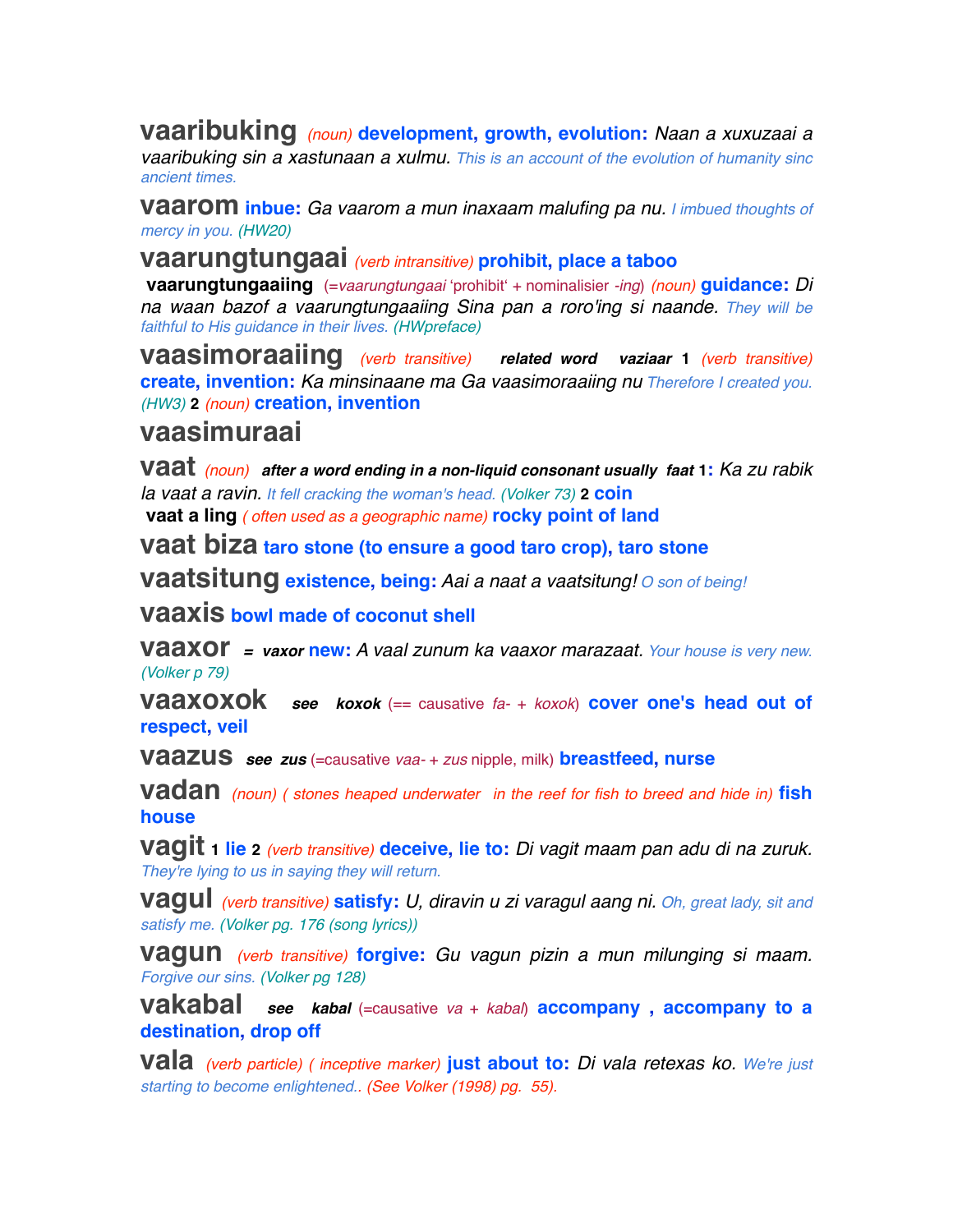**valaxe** *(verb intransitive)* **inherited, passed down to the next generation:** *Ka na valaxe, a? It'll be passed down to the next generation, won't it?*

**valo** *(noun)* **through***. (See Volker (1998) pg. 153).*

**vamaal** *see maal*

**vamakas** *(verb)* **cook:** *Nana xa vamakas ku ni. Mum is cooking for me. (Volker 157)*

**vamakimaki get vomited out, (= va- 'causative' + 'makimaki')**

**vamamaaus** *see mamaaus* (=<causative *fa-* + *mamaaus*) **<causative** *fa-***<sup>+</sup>** *mamaaus***, dress, wrap in cloth**

**vambaar** *(verb transitive)* **amaze, surprise:** *Di vambaar a maimaai wan a osaaning We are amazed by a clan leader at a feast.*

**vambos fill:** *Ma ga na vambos a maadawoinum pan a rolangaan a roro'ing. And I will fill your soul with the spirit of life. (HW4)*

**vamoxos get married**

**vamozes** *(verb)* **work**

 **vamozesing** (= *vamozes* + nominalising *-ing*) *(noun)* **work:** *Pan a vuna a vamozesing surago ka i zi wan a lus. Because my work is perfect. (HW12)*

# **vamozesing work**

**vang** *(noun)* **fraction, part**

 **vang kibal small portion:** *A vang kibal sunum. Here is a small portion for you.*,  **vang kital one-third**,

 **a vang pitmit** (=*a vang* 'fraction' + *kavitmit* 'five') **one-fifth**,

 **a vang pizikfaat** (=*a vang* 'fraction' + *kavizikfaat* 'eight') **one-eghth**,

 **a vang piziksaxa** (=*a vang* 'fraction' + *kaviziksaxei* 'six') **one-sixth**,

 **a vang pizikuru** (=*a vang* 'fraction' + *kavizikuru* 'seven') **one-seventh**,

 **a vang singaflu** (=*a vang* 'fraction' + *sanaflu* 'ten') **one-tenth**,

 **a vang talavaat** (=*a vang* 'fraction' + *orolavaat* 'four') **one-fourth**

**vangai, vangaai** *(verb) usually mas (rare today)* **must:** *Di vangai vazaak a doring sin a maaimaai. We must carry out the chief's instructions.*

**vangan** *intransitive equivalent: yan (verb transitive)* **eat:** *Ga vangan kun a ze ga lagaai. I'm eating (the food) because I'm hungry. (Volker pg. 167)*

 **vanganing** (=*vangan* 'eat + nominaliser *-ing*) *(noun)* **food**,

 **a rabaraau a vanganing** (=*rabaraau* 'cemetar'y + *fanganing*' food') *see xuwa* **food consumed in a cemetary during a special time, such as confinement within a** *vaal a xuwa. (See Volker (1998) pg. 42).*

# **vang kibal small portion**

**vanou** *(noun) (West Coast dialect)* **through***. (See Volker (1998) pg. 153).*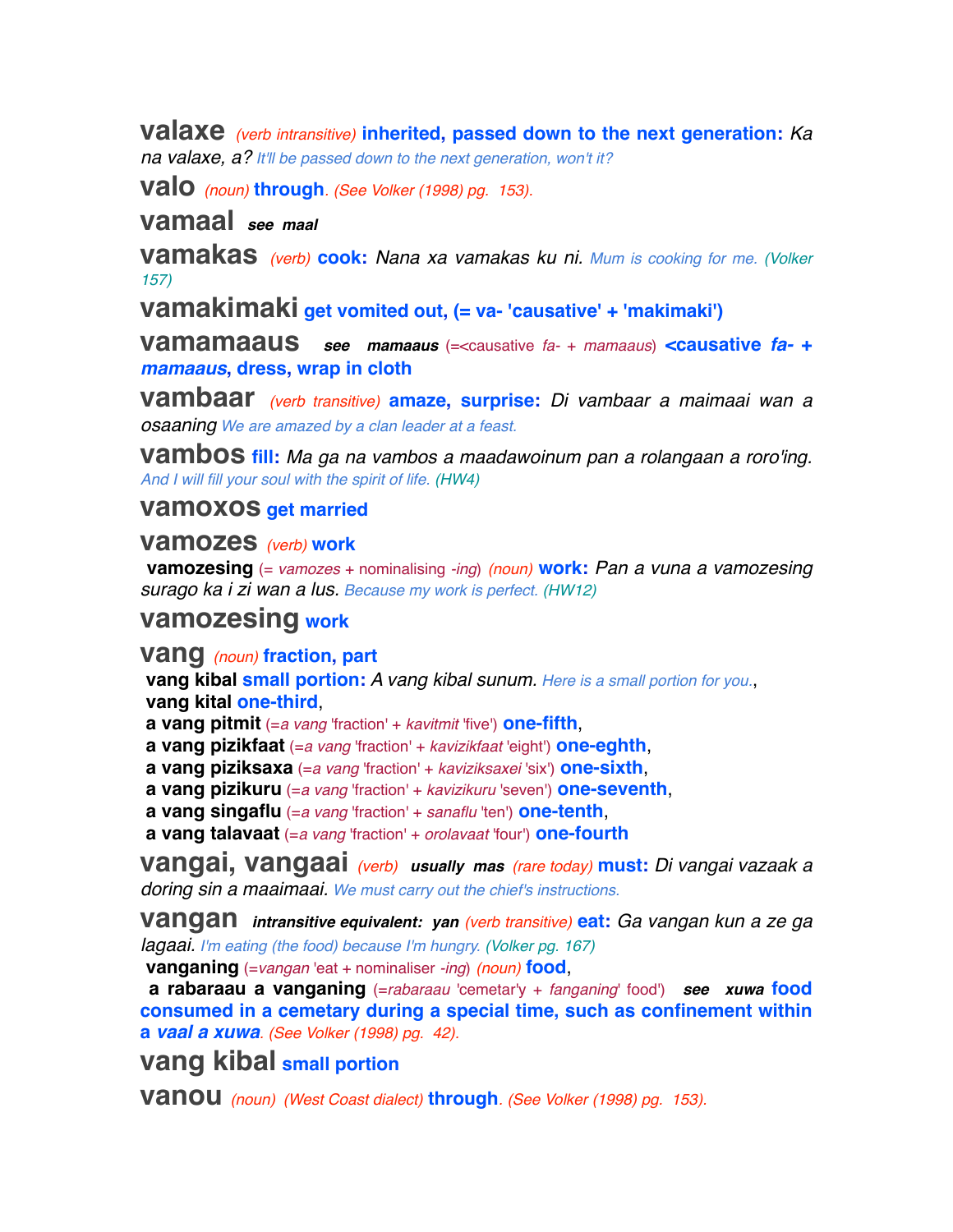**vapalangor ??:** *Wangpaang ka vaas a xumanar xuna vapalangor aang a bina ??*

**vara1** *(verb)* **squeeze out, extract:** *Di vara a zaksak. They're squeezing out sago to eat from the sago palm.*

 **di zanaflu vara lavaat** (=*di* 'they + *sanaflu* 'ten' + *vara* 'extract' + *orolavaat* 'four') **forty**,

 **ka zanaflu vara zuai** (=*ka* 'it' + *zanaflu* 'ten' + *vara* 'extract' + *zuai* 'squared') **hundred, one hundred**,

 **waan a vara details, detailed:** *Maimaai xa vaxanawaang a waan a vara. A clan leader gives detailed advice. ((Xom))*

**vara2** *compare varamara, also vavur ( pre-verbal reciprocal marker)* **1 each other :** *Di vara xolxoling a baaxot. They're exchanigng shell money.. (See Volker (1998) pg. 57).* **2 all together, all at the same time, simultaneously:** *Ma Anita zaait di vara xus ma yaya uru. And Anita and the two grandchildren have all caught a cold at the same time. (Volker 57)*

 **vara xolxoling** (== *vara* 'reciprocal' + *xolxoling* exchange) **reciprocal exchange:** *Di vara xolxoling a baaxot. They're exchanging shell money. (Volker 58)*,

 **vara xulxulaai take turns:** *Naandi vara xulxulaai wana vezaraking a fingaing pana. They take turns passing on this story.*,

 **varat** *( =* vara *reciprocal +* t *transitive marker)***:** *Di varat pilaaninga dia. They are helping each other.*,

 **varamara** [from < Proto New Ireland *\*var* < Proto Oceanic *\*paRi-*]

**varaal** *(verb) after a word ending in a non-liquid consonant usually faraal, transitive equivalent: varan* **write***. (See Volker (1998) pg. 42).*

**varaang** *(noun)* **ssembly, group:** *A varaang a piran di waza rasin fanong la rabaraau ???*

**varak** *(-num / inalienable noun)* **soul:** *a varaknagu my soul (Volker pg 130)*

**varama** *(noun) also virama, naaif* **knife varama lapuk machete, bush knife**

**varamaalufing** *see maaluf* **grace, mutual trust**

**varama lapuk bush knife, machete**

**varamara** (=*vara* 'simultanous' + *mara* 'eye') **1 first, essential:** *A varumara yaang a purusing ka masing ka re: The most esssential counsel to follow is like this: (HW1)* **2 the eye of creation, beginning of time, big bang:** *A varamara yang naambre di dit falos. From the beginning of time we have been following this way. (Volker 180)*

**varan** *(verb transitive) intransitive equivalent: varaal ( For older speakers,* varan *is transitive and* varaal *intransitive, but most speakers today use only* varaal *for both intransitive and* 

*transitive meanings, to the exclusion of* varan*.) (rare today)* **write***. (See Volker (1998) pg. 42).*

**varanoping mutual respect**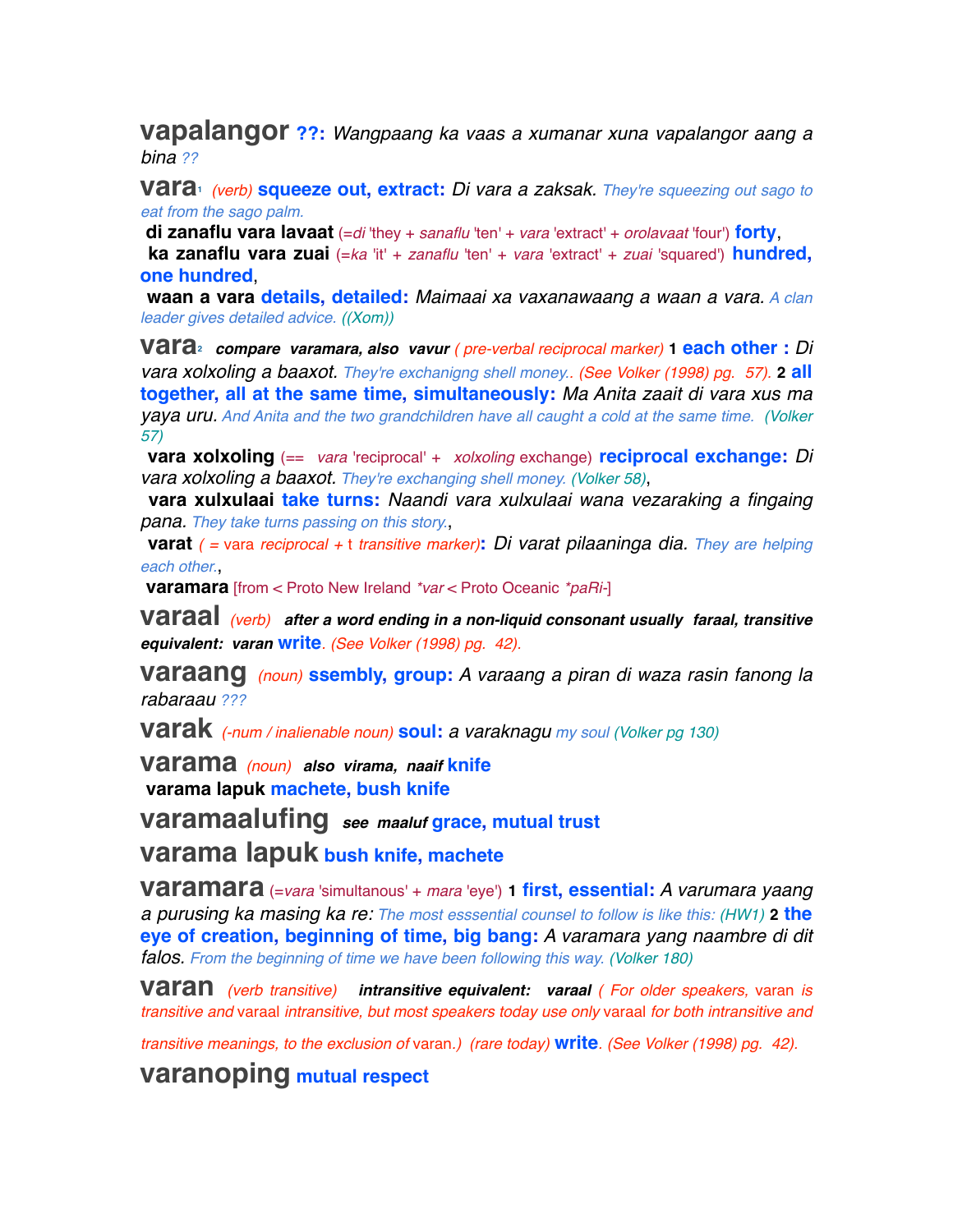**varas** *after a word ending in a non-liquid consonant usually faras ( As an adjective usually with a pessimistic connotation (many now, but not later), but as the verb of an independent clause, the connotation is positive (many now, and possibly always many))* **many now, numerous:** *Ga raain a mun yen faras la raas. I saw many fish in the ocean (but possibly tomorrow there won't be so many). (Volker pg 115) Ga raain a mun yen ka varas la raas. I saw many fish in the ocean (and they may be there for a while).*

 **Ka varas.** *( Customary way to end the giving of customary gifts, especially at malagan feasts.)*

**varat** *compare maariaas :1 ( usually late September to early March)* **wet season, monsoon** 

**varavirai** *(verb intransitive) see virai* (=*vara* 'reciprocal + *virai* teach') **teach, educated:**

 **varaviraing** *(verb transitive)* **learn**

**varaxa** *(noun)* **limestone sculpture** *(often referred to in anthropological literature as* 

*kulap) malagan or art related*

**varaxulusing** *see lus* (=*var-* reciprocal marker + *lus* + *-ing* nominaliser / transitive marker) **system of principles controling the universe**

 **a Vaanonging aang a Varaxulusing end of time, judgement day, Big Rip**

## **vara xulxulaai take turns**

**varop** *(verb)* **fight:** *Naadia uru rate di varopa. The two men are fighitng. (Volker pg 68)*

**varoving** *(verb transitive)* **pray to:** *Nu nanga maadi vaaroving Nu xun a pilaning. To you alonedo we pray for assistance. (Saaule p. 6 (Quran 1))*

**varoxon** *(verb transitive) see roxon* **benefit, profit** [from *va* causative prfix + *roxon* "to have')]

**vasik** *(verb intransitive)* **follow in others' footsteps:** *pan a vuna a mun funalik di na vasik mur because the children will follow in our footsteps*

**vataas** *(verb)* **fish** *(without a net)*

**vatabar thanksgiving celebration** *(Methodist / United Church)* [from < Kuanua]

**vatpaat** *(verb)* **beat**

 **vatpaat a babaang boast about oneself:** *Adu gu vatpaat a babaangnaam kun a ze? Why are you boasting about yourself? (literally: Why are you beating your own chest?)*

**vatpat** *(noun)* **dirt, soil, earth**

 **vatpat laaia lionfish, red firefish** *Pterois volitans*

**vavalaxaiing** *(verb transitive)* **create:** *Ga nei a vaasimoraaiing sunum, masing ka naan ga vavalaxaiing nu. Your creation was dear to my heart; for this reason I created you. (HW4)*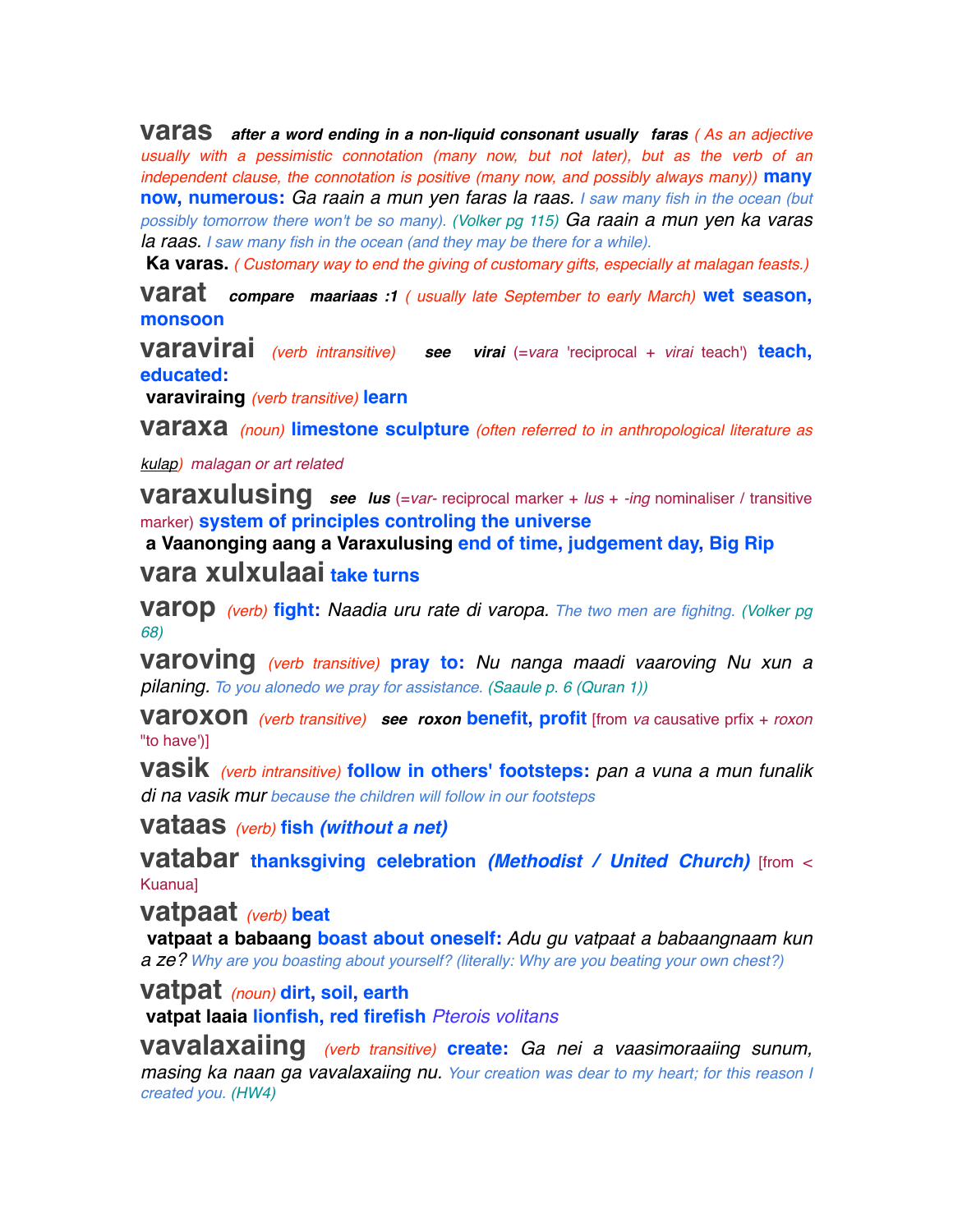**vavur** *also vara2 ( pre-verbal reciprocal marker)* **each other:** *Di vavur wasating naandi. They*ʻ*re swearing at each other. (Volker pg 56)* [from < Proto New Ireland *\*var* < Proto Oceanic *\*paRi-*]*. (See Volker (1998) pg. 56).*

**vaxanawaang** *(verb)* **advise:** *Maimaai xa vaxanawaang a waan a vara. A clan leader gives detailed advice.*

 **vaxanawaanging** (== *vaxanawaang* ʻadviseʻ + nominalisier *-ing*) **advice, behoove:** *Pan a vuna a vaxanawaanging gu na vaamalagaan nu pan a izanago Because it behooves you to glory in my name. (HW8)*

**vaxanawaanging advice, behoove**

**vaxaraau** *(verb) compare ulaan* **roast dry taro unwrapped, peeled, and** 

**then covered with leaves** *food*

**vaxaram** *(verb) see xaram* (=causative *fa-* + *xaram*) **bestow forever, bless**

#### **vaxarom bless**

**vaxor** *(noun) = vaaxor* (=possibly causative *fa-/va-* + *xor* 'next time) **new:** *A vaal sunum ka vaaxor paamuing a vaal zurago. Your house is newer than my house. (Volker p 77)*

**vayen** *(verb)* see yen<sup>*i*</sup> (=causative *va-* + *yen* "fish") fish with a net

**vazaak** *(verb)* **carry out:** *Di vangai vazaak a doring sin a maaimaai. We must carry out the chief's instructions.*

**vaze** *after a word ending in a non-liquid consonant usually faze* **tell:** *Dia tabung vara vazea pan a lotu. The two of them told each other about their religions. (Volker pg 57)*

**vazerong** *(noun)* **<sup>1</sup>** *(noun)* **hanging out with, peers <sup>2</sup>** *(verb)* **hang out with, ally oneself with:** *Na gut fezerong feraxei wa naande? So you're hanging out with them?*

**vaziaar** *see siaar* (= caustive *fa* + *siaar* "to see") **create**

**vazuf** *see zuf* (=causative *fa-/va-* + *zuf* "to wash") **baptise, bathe for ritual purposes in the ocean**

**vei** *(verb transitive)* **anger:** *A lan ka vit ku naande di vei xoxor Nu. Not the path of those who have incurred Your wrath. (Saaule pg. 6 )*

**veiza** *(verb transitive) (especially poetic)* **call by name:** *Ga na veiza nu. I will call you by name. (HW4)*

**veraxei** *(preposition) = taum, after a word ending in a non-liquid consonant usually feraxei* **with:** *U mitnagu veraxei wan a malagaafnago ga giu nu. With my two hands and my spiritual power I made you. (HW12)*

**vexaak a daanim** *(noun)* (=causative *va- / fa-* + *daanim* water, river) *( from LM)* **mouth of a river**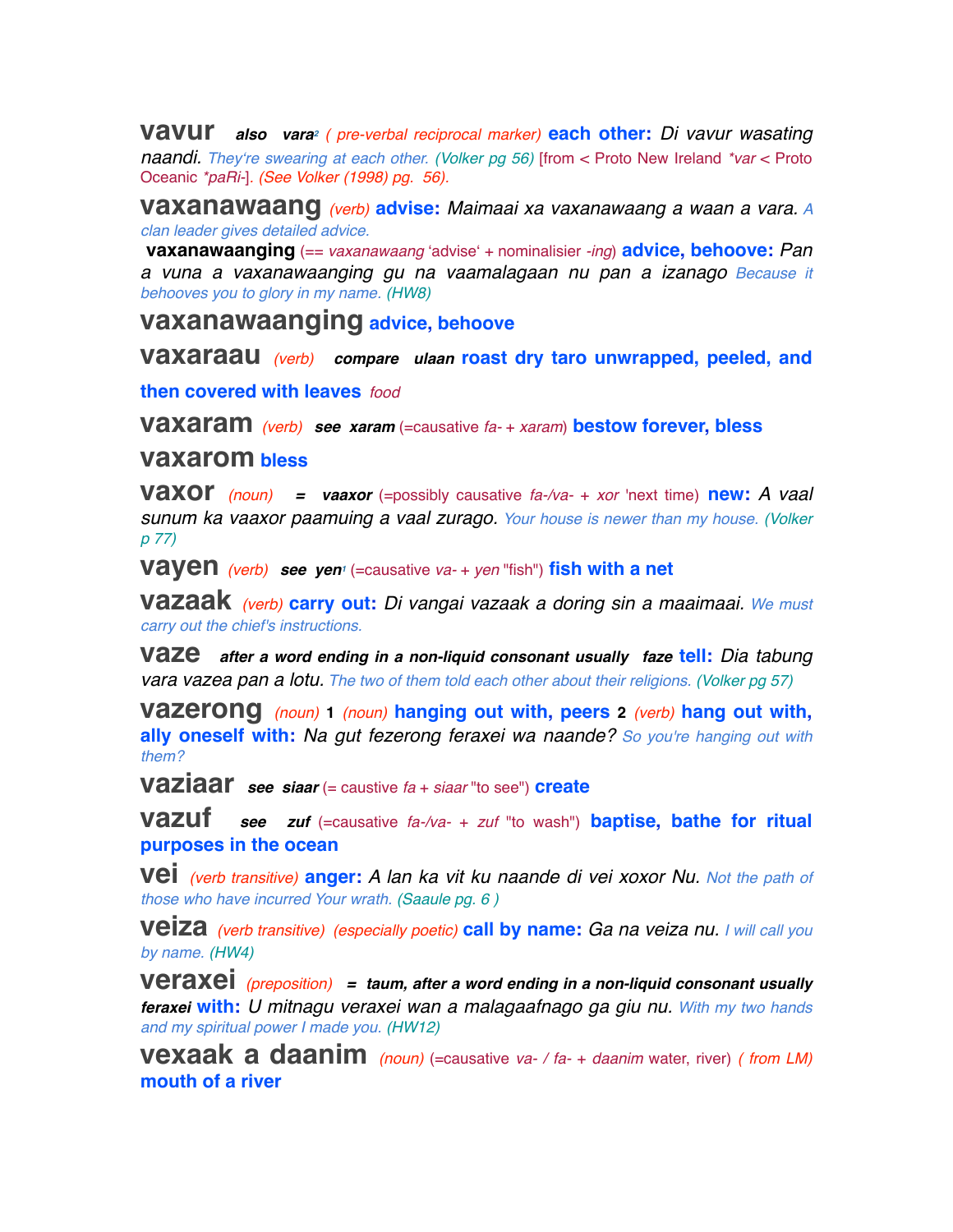**vexei** *(preposition) = feraxei (usually younger speakers)* **with:** *Ga zizir vexei naande. I'm sitting down with them.. (See Volker (1998) pg. 159).*

**vezaraking pass on:** *Naandi vara xulxulaai wana vezaraking a fingaing pana. They take turns passing on this story.*

**vi** *(noun)* **1 crowd, great quantity of things:** *a vi funalik a crowd of boys (Volker 100)* **2 stuff:** *A za Saande bane ga wut lis tasin a za vi. One Sunday I came and put away some stuff. (Volker p 73)*

**viaang** *ANTONYM vizik, also piaang ( Going towards Namatanai is "going up")* **go up, ascend, go towards Namatanai, go in a south-eastern direction:** *A ravin ka i viaang. The woman is heading south-east towards Namatanai. (Volker pg 62). (See Volker (1998) pg. 7).*

# **viimaat assasin, executioner**

**vin** *(-num / inalienable noun)* **1 skin:** *Ma ga na piaat, a naalik a vina ka na malasing a mono. And I sais, a boy whose skin is like a European (Volker pg 54)* **2 malagan containing human soul before it departs to paradise**

 **vin a daanim** *(noun)* **obesity, obese person**,

 **vin a bil side of the wall, exterior wall**,

 **vin nuaam** *(rare today)* **rain-making stone**,

 **vin pan a sipsip** (=*vin* 'skin' + *sipsip* TP 'sheep') **wool**,

 **vin tavin** (= *vin* "skin" + *ravin* "woman") **obese and unhealthy man**

**vinaau** *= finaau*

**vinabi** *(noun)* **ginger plant that does not produce a nut**

# **vin a daanim obese, obese person, obesity**

**vinai** *(verb) ( past tense copula)***;** *( Can be followed only by a location.)* **was, were:** *Di vinai la vaal a gis. They were at the hospital.. (See Volker (1998) pg. 33).*

**vinfur** *(-num / inalienable noun)* **body hair**

**vin nuaam rain-making stone**

**vin tavin obese and unhealthy man**

**virai** *(verb)* **teach**

 **varavirai** (== reciprocal marker *vara-* + *virai* 'teach') **educated:** *Ni vit ga varavirai. I'm not educated. ((Volker pg 39))*,

 **viraivirai learning, scholarship**,

 **varaviraing** (=*vara* 'reciprocal' + *virai* 'teach' + *-ing transitive*) *(verb transitive)* **learn something***. (See Volker (1998) pg. 42).*

**virama** *(noun) usually varama* **knife**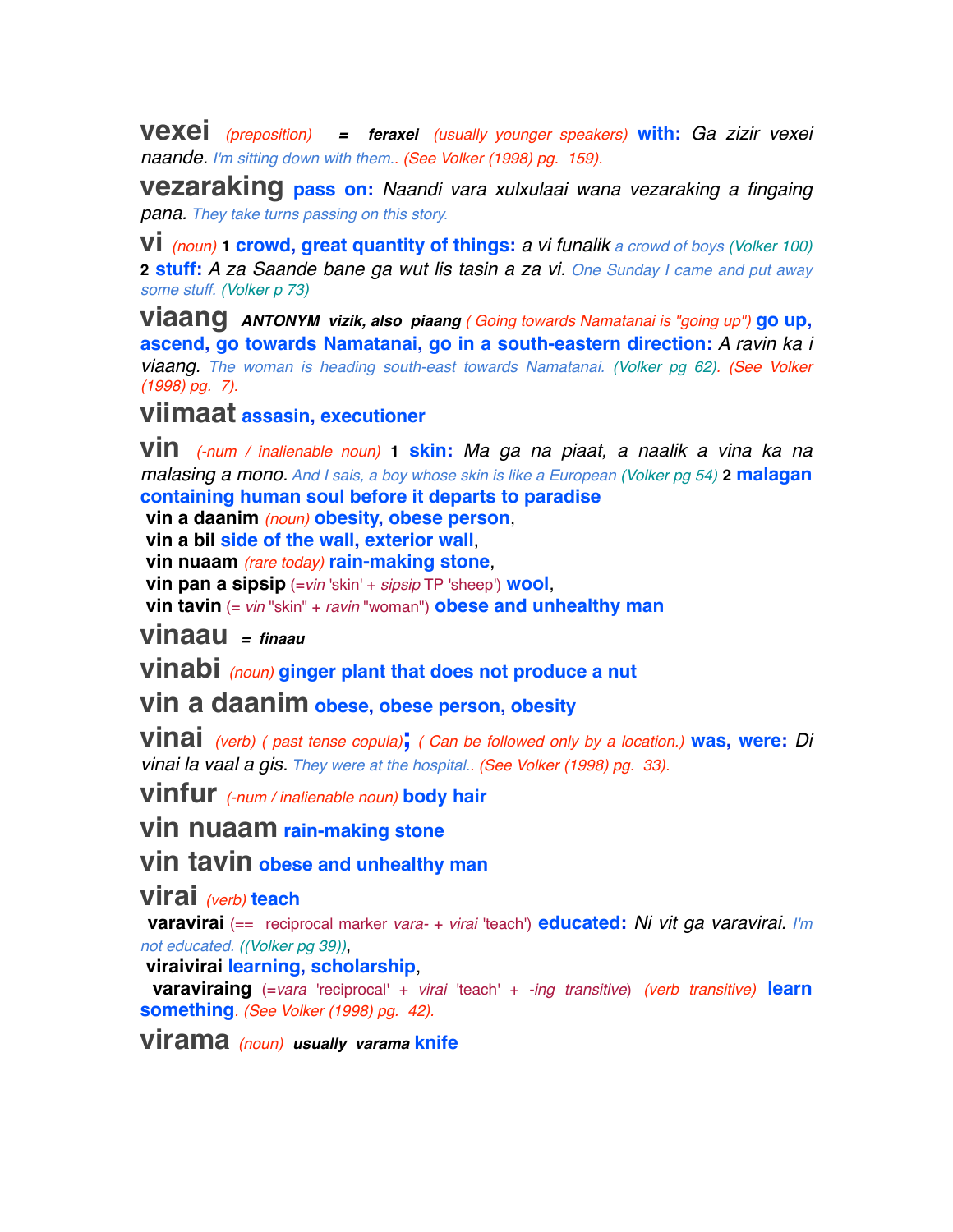**vit1** *compare tuaa, pen, also wit compare pe ( negative marker, almost always used witha ka or a)* **not:** *Ka vit na zaan doxo. It"s not a good thing. Di vit! Not us!. (See Volker (1998) pg. 37).*

**vit2** *(verb transitive)* **hit:** *Ka vit a yaai pan a haama. He hit the tree with a hammer. (Volker pg 150)*

**viu** *(noun) after a word ending in a non-liquid consonant usually piu* **dog:** *Ga vul vaanong a viu. I bought a dog. (Volker # 84)*

**viving** *(verb transitive)* **relate** *(a story)***, tell about:** *A mun yaya di viving surago a ratauwoking wan a feiv aang a bina. The elders told me about the custom of cremation in our village. (Volker 187)*

**vizik** *(verb intransitive) compare apa, apaa* **go down, descend, go towards Kavieng:** *Ka na vizik la maskan a laman pan a brut. He'll dive into the depths of the ocean near the reef. (Volker p 185). (See Volker (1998) pg. 74).*

**vong** *(noun)* **bastard (figurative), despicable man:** *Nu a vong wut loklok. You are despicable, just having sex with everyone. Nu a vong vinaau. You're a thieving bastard. Nu a vong tete taring. You're a bloody sorcerer.*

#### **vos** *(noun)* **paddle**

**vu** *(verb) compare paamuing, also moa (rare today) ( comparative)* **more than:** *Ali ka vu braving John. Ali is taller than John.. (See Volker (1998) pg. 78).*

**vudu** *(noun) after a word ending in a non-liquid consonant usually fudu* **banana***. (See Volker (1998) pg. 86).*

**vulvulazaai** *(adjectival verb) = lagaf / lagaaf (rare today)* **hard***. (See Volker (1998) pg. p 121).*

**vun** *see botes* **turtle** *Marine terminology*

**vuna** *(-num / inalienable noun)* **cause, reason, for, because:** *Fezurunging a zaan akanaan ga vaakol aang a iziing sunum, a vuna naan a zaan akanaan ka na varoxon nu Be content with what I have ordained for your sake, for this is that which benefits you. (HW18)*

 **pan a vuna because:** *Pan a vuna a vaxanawaanging gu na vaamalagaan nu pan a izanago Because it behooves you to glory in my name. (HW8)*,

 **vuna bina indigenous person, native, Aboriginal**

### **vung**

**vur** *(-num / inalienable noun)* **hair, fur:** *a vur a naalik. the boy's hair (Volker pg. 161)*

**vura** *(noun)* **chicken:** *Ga na vangan lak a vura. I'll eat the chicken first. (Volker pg. 170)*

**vuru** *(-num / inalienable noun)* **neck**

**vuyaa** *(noun)* **crocodile** *Animals*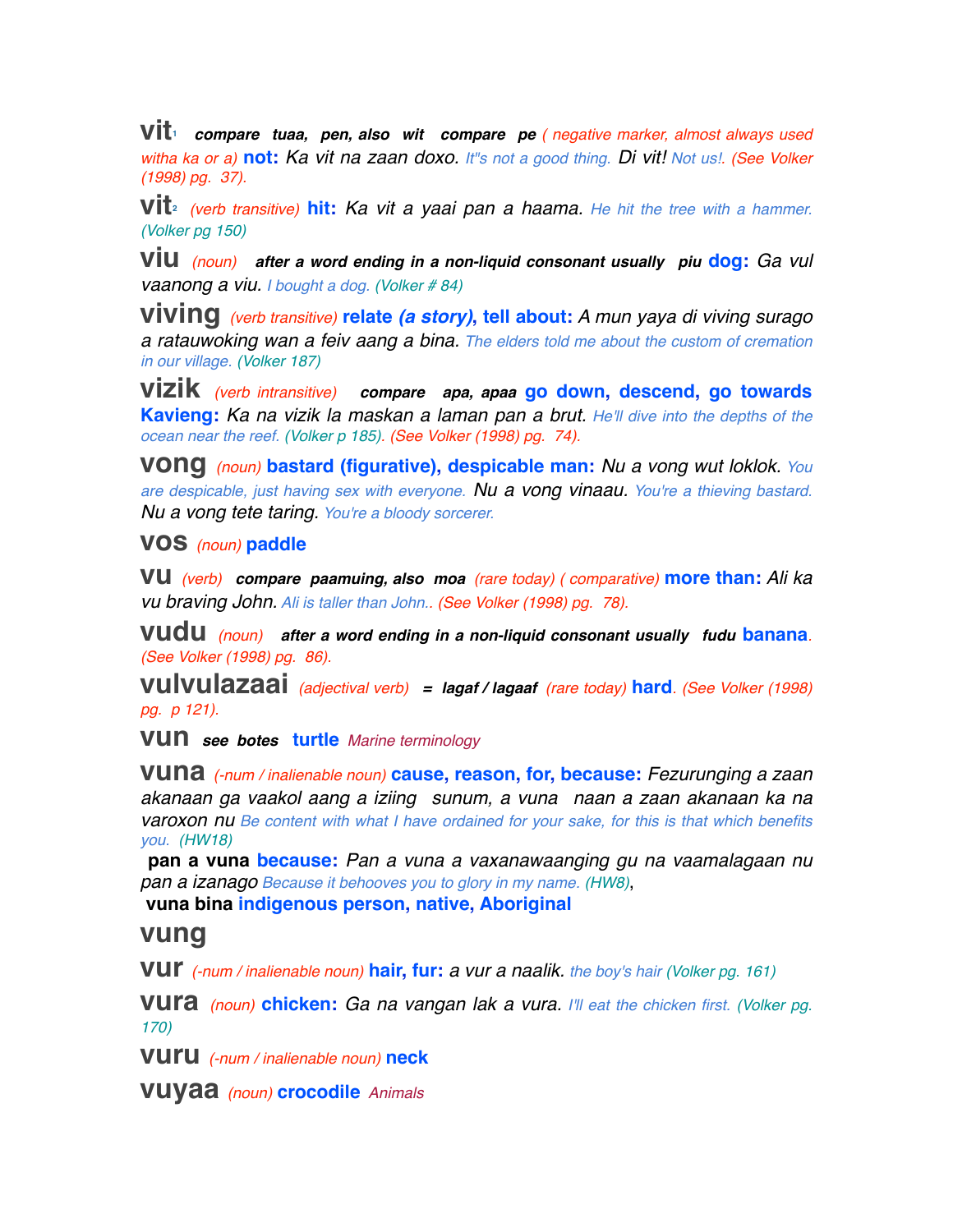**vuza** *(verb intransitive)* **ascend, go up:** *Ga na vuza i ru la mara na lok. I went up to the mouth of the cave. (Volker pg 54)*

**wa** *(preposition) = pa, before a vowel wan*

**waagang** *(noun)* **1 title, position 2 nobility**

**waai** *(noun)* **northwest**

**waakpizin** *(verb) compare wakpizin* **throw away, detach, face, turn towards:** *Ka vit a daalman pan a luaai sunum ka re singsaxei gu gun'gun pa nu nanga ma gu waakpizin nu zoxot ni There will be no peace in your soul unless you detach yourself and turn yourself to face my favour. (HW8)*

**waalik** *(noun)* **"eye of fire" design often put in centre of flat malagan carvings, depicting the act of creation** *(often referred to in anthropological literature as* 

*valik, a word in the Tabar language) malagan or art related*

**waambarawa** *(noun) ( common name for several species)* **butterflyfish,**

**batfish, bannerfish** *Marine terminology*

**waan1** *= wan* **go**

**waan2** *(noun)* **<sup>1</sup>** *( leaf)* **2 wall:** *a waan a vaal the wall of the house (Volker 110)*

 **waan baruwa** (=*waan* 'leaf' + *baruwa* 'breadfruit') **black surgeonfish** *Marine terminology*

**waan3** *(verb intransitive)* **go:** *Ma xa waan mase wa naan la lamaan bangut. And he went with her into the deep ocean.*

**waan4** *(noun)* **beneath***. (See Volker (1998) pg. 153).*

**waanfis** *(verb intransitive) compare maat (especially poetic, rare today)* **perish:** *Naan ka xaazou ka na bulus marase, ma naan ka rutawok, ka na milung marase ma xa na waanfis. He who enters will be safe, and he who ignores will be guilty of great sin and will perish. (HW9)*

**waas** *(verb transitive)* **introduce, describe, outline:** *Wangpaang ka waas a xumfarar xuna vapalangor aang a bina. The Messenger outlines ??????*

**waat** *(-num / inalienable noun)* **1 head 2 top:** *Ma xa xoyaawut gam l a w a a t a zaar. And she was the one out collecting shells.on top of the reef.*

 **waat a daanim** (=*waat% 'head' + daanim% 'river', 'water'i*) *see also mara ( from LM)* **headwaters**,

 **waat a wut** (=*waat* 'head' + *wut* 'hill', 'mountain') *( from LM)* **summit**

**waau** *(noun)* **frog**

**waaxis** *(noun)* **jug, bottle**

**waaxus** *(verb)* **??:** *Okabina naan a lawaza ma waaxus wakpat a raaguling mitmizaangir a bina ?? ((Xom))*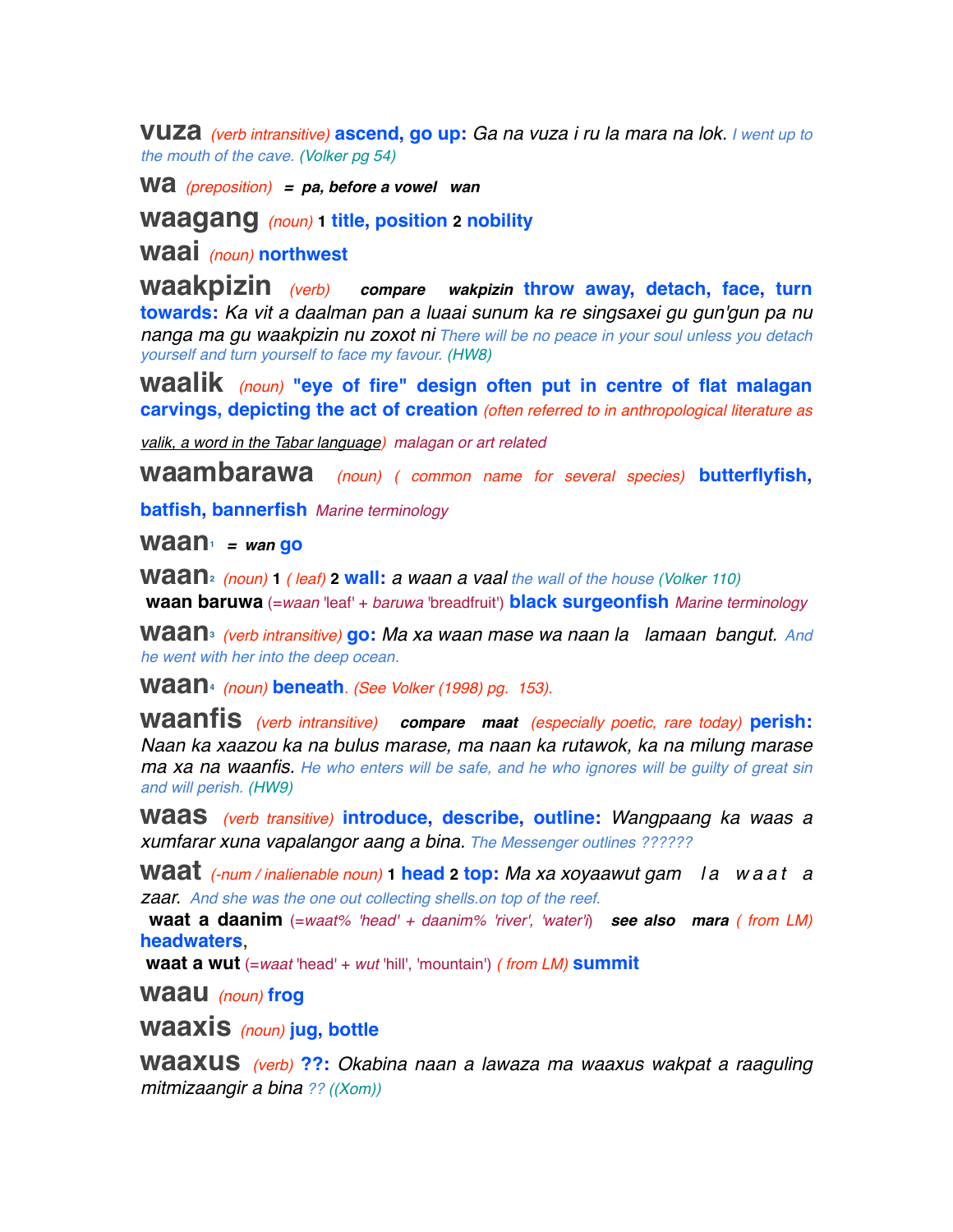## **wakpaak reveal, open up**

 **wakpaak a mit fingernail:** *Okabina naan a lawaza ma waaxus wakpaak a raaguling mitmizaangir a bina ?? ((Xom))*

**wakpaak a mit fingernail**

**wakpat** *(verb)* **??**

**wakpizin** *(verb) compare waakpizin* **capsize, turn a boat over**

**walak** *(verb intransitive)* **grow:** *A doxo'ing sarago naan na walak pana. It will grow through my loving kindness. (Volker 187)*

**walao** *(noun) ( usually la walao)* **among, in the middle of:** *La walao naandi, nis a naunaao na xa pit yaan daxo xun a kadaking aang a iza. Those among us whose conduct was virtuous and who were respected by the community were given special titles.* 

**walavuzi** *(noun)* **double-headed sea snake design on malagan carvings** *malagan or art related*

**walis** *(verb transitive)* **deliver:** *Ga na walis a raamu zunum. I'll deliver an axe to you. (Volker pg 68)*

**walot octopus** *Marine terminology*

**Wan** = wan, pa, also waan<sup>1</sup>

**wana** *see pa, also pana*

**wangpaang <sup>1</sup>** *(noun)* **messenger, speaker (for maaimaai), prophet:** *Ma xa tabung fiaat sin a mun wangpaang i mumupis. And this was told to the prophets in ancient times.* **2 give a message, speak out, make an announcement:** *Tamon a maimaai xa na wangpaang ka na psin kilaas fatale a doring If a clan leaders mspeaks out,* 

**wanwan** *(adjectival verb, prenominal element) see ta* **each:** *a mun wanwan funalik each boy* [from TP *wanwan* 'each' < English *one one*]*. (See Volker (1998) pg. 116).*

**wasating** *(verb transitive)* **swear at:** *Di vavur wasating naandi. They*ʻ*re swearing at each other. (Volker pg 56)*

**wat** *(prenominal element) also kain ( general classifier)* **kind:** *a wat malagan that kind of malagan carving. (See Volker (1998) pg. 101).*

**watpatlaaia scorpion fish** *Marine terminology*

**waza** *(verb)* **consensus, agreement:** *A varaang a piran di waza rasin fanong la rabaraau ?? ((Xom))*  **waza rasin ?????**

**we** *= pen* **1:** *Gu we tanin piran a bina. You won't see fellow countrymen.* **<sup>2</sup>** *( with a previously mentioned verb omitted)* **won't:** *Ka vit, ga na we. No, I won't. (Volker 58). (See Volker (1998) pg. 58, 195).*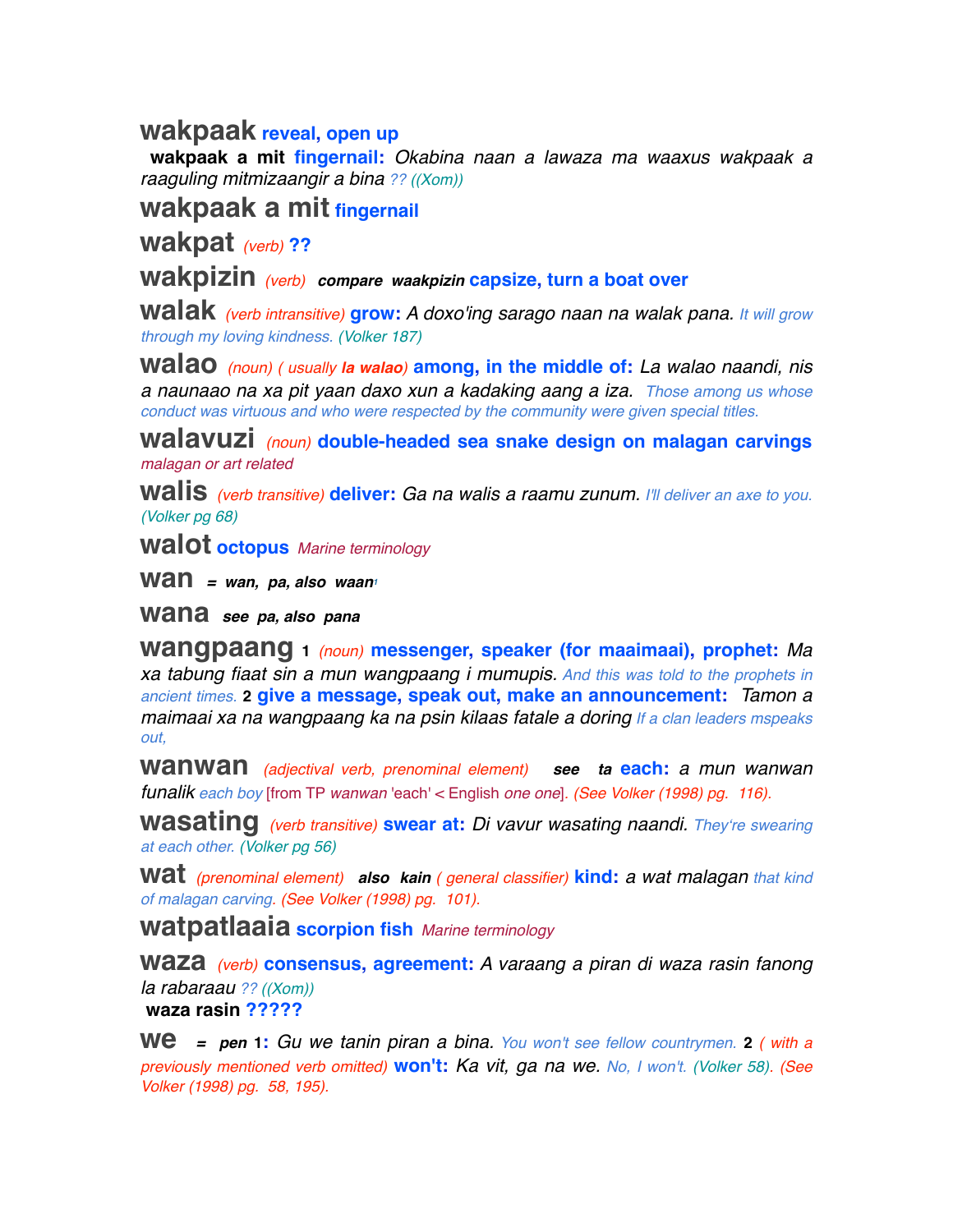**Wen** = pen: Ka vit, ga na wen faral. No, I won't write anything.. (See Volker (1998) pg. *58).*

**weraf** *(verb)* **fill up (with liquid):** *Di na weraf. We're going to fill up our containers.*

**wewe1 butterfly, spider** *Insects*

**wewe2 spider** *Insects*

**wezaxaai drongo bird (paradise drongo), paradise drongo**

**wezaxaau** *(noun)* **<sup>1</sup>** *( featured on the New Ireland provincial flag)* **paradise drongo, ribbon-tailed drongo, kalavinka bird of paradise?, drongo bird (paradise drongo)** *Dicrurus megarhynchus* **2 drongo bird**

**wilaan** *(-num / inalienable noun)* **1 beloved 2:** *Kun a ze… ma gu zoxot kaarik a za wilaanum ma xa vit ni? Why do you desire a beloved other than me? (HW19)*  **a wilaan a lu** (=*wilaan* 'beloved' + *lu* 'pair of twins') **one of a pari of twins**

### **wInmaravan pregnant**

**winuaam** *(noun)* **rain-making tool**

**wira** *(numeral) compare kavizikuru, kavizikurua, sigurua (rare today)* **seven***. (See Volker (1998) pg. 121).*

**Wit** see vit

**WIU dog** *Animals* 

**wof** *(verb) compare ron2* **swelling because of normal circumstances, slightly swollen, swell(ing) because of normal circumstances, swollen (slightly):** *A xaak ka wof. The leg is somewhat swollen.*

**wokim** *(verb transitive) usually famozes famozesing :1, giu* **build:** *Di na wokim a vaal. They will build a house. (See Volker (1998) pg. 43).* [from < TP *wokim* 'build']

**woking** *= vamozesing* **work:** *Ga na woking, ni zing be! I'll do it all alone. (Volker p 145)* [from < TP ʻwokʻ < English ʻworkʻ]

**wokpizaai** *(verb intransitive)* **renounce:** *Gu na wokpizaai wan a mun saan singsaxei be ni. You will renounce everything except me. (HW15)*

**wul** *(verb transitive)* **1 buy:** *Ka vit na rate ka wul a barei. That's not the man who bought the pig.* **2 pay:** *Ga na wul a rate kun a vamozesing surugu. I will pay the man for working for me. (Volker pg 99)*

#### **wun** *(noun)* **bottom**

 **a wun a laman** (=*wun* 'bottom' + *laman* 'deep ocean') *also paarmaleng ( from LM)* **horizon**,

 **wun a wut** (=*wun* 'bottom' + *wut* 'hill') *( from LM)* **foot of a hill**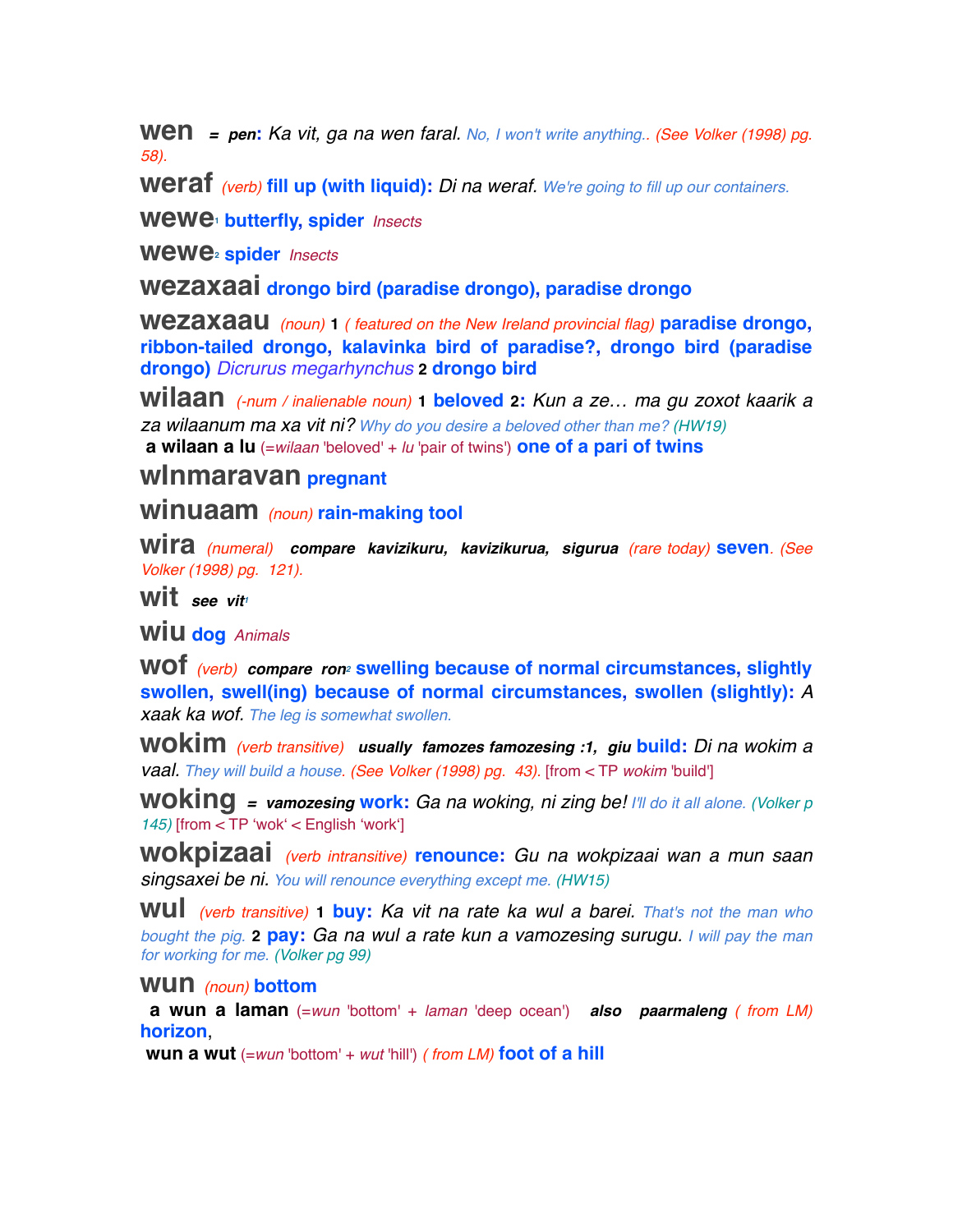**wut1** *after a word ending in a non-liquid consonant usually put* **come:** *A xuus ka wut ma xa xaanom naan. A puferfish came and swallowed her.*

 **fawut** (=causative *fa-* + *wut* 'come') **bring**,

 **vawutling** (=causative *va* + *wut 'come' + ling 'cut*) *(verb transitive)* **bring:** *Di vawutling kun a za re? Why did they bring it here? (Volker 198)*,

 **wuting** (=*wut* + nominalising *-ing*) **coming, arrival:** *A bina i liaa sunum naan a ule wuting kaarik feraxei wa ni. Your heaven is coming back to be with me. (HW6)*,

 **zaxot fawut fetch:** *Ga saxot naan masing ma ga zaxot fawut naan. I like him and that's why I brought him here*

**wut2** *(-num / inalienable noun)* **penis**

 **wut lok** *(rude)* **erect penis, erection:** *Nu a wut lok. You prick!*

**wut3** *(noun)* **hill**

 **waat a wut** (=*waat* 'head' + *wut* 'hill', 'mountain') *( from LM)* **summit**,  **wun a wut** (=*wun* 'bottom' + *wut* 'hill') *( from LM)* **foot of a hill**

**wuting** see wuti

#### **x** *( j)***<sup>v</sup>**

**xa** *(subject marker) compare na3* **<sup>1</sup>** *also a2, after a word ending in a non-liquid consonant usually ka ( third person subject marker)* **she, he, it:** *Maria xa piaat surago. Maria told me.* **2** *usually di2* **they***. (See Volker (1998) pg. 46, 47).*

## **xaadiu bamboo**

**xaaf** *(verb transitive)* **dig:** *Di xaaf a yaam ku naan. Let's dig some yam for him. (Volker pg 55)*

**xaak** *(-num / inalienable noun) compare yaak* **leg:** *a xaak a tebol the leg of the table (Volker 110)*

**xaaku** *(preposition)* (=possibly *xu* 'for' + -*gu* first person inalienable suffix 'my') *(SE dialect)* **for me:** *Funalik di rot a yen urua a xaaku. The boys caught two fish for me. (Volker pg. 157)*

**xaaleo 1 canoe 2 vehicle**

#### **xaaliu** *(noun)* **lemon grass**

 **faxaliu** (=causative *fa-* + *xaaliu*) **exceed expectations:** *A mun taan gu tabung faxaliu kuna gu zi raalil pan a mun saan palau i la vinpin ma murufdaai walau. Days have passed you by while you were busy with useless superficial things and idle imaginings. (HW62) Botony*

**xaalxaal** *(-num / inalienable noun)* **<sup>1</sup>** *see xalxaal1:1* **circular design on malagan carvings depicting spiritual authority 2 authority, sovereign**

 **xaalxaaling** (=*xalxaal* + nominalising *-ing*) **sovereignty:** *Kat faraxas di na ru dikdik pan a xaalxaaling si Nakmai, We can stand strong through the sovereignty of God. (HWpreface) malagan or art related*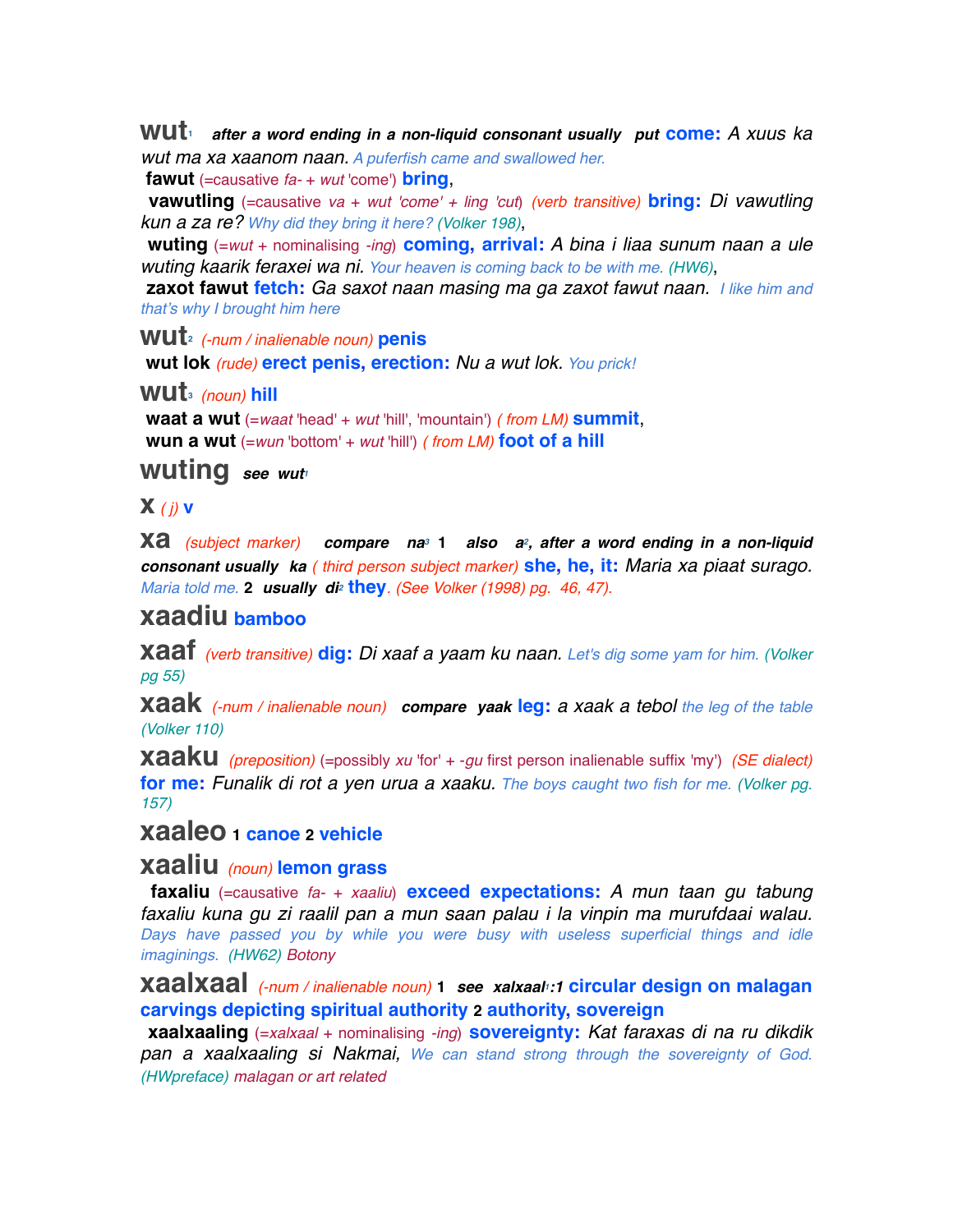# **xaalxaaling sovereignty**

**xaanom swallow:** *A xuus ka wut ma xa xaanom naan. A puferfish came and swallowed her.*

**xaaous** *(noun)* **ginger plant that produces a nut** *Botony*

**xaarik** *(adjectival verb) after a word ending in a non-liquid consonant usually kaarik* **1 back, reciprocal, back (return):** *Tamon gu na pen olaving ni, ka vit ta za mara xaarik olavaaiing sarago xa na tangin nu. If you don't love me, the gaze of my loving eye will never return to reach you.* **2 again**

**xaaring** *(noun) ( destructive high tide in the* varat *season)* **spring tide**

**xaaru hermit crab (smaller variety with a shell), smaller variety of hermit** 

**crab with a shell** *Marine terminology*

**xaas** *(verb transitive)* **carry**

 **vaxaas** (=causative *va* + *xaas* 'carry') **have someone / something carried away:** *Ka na vaxaas a ravin aang ko. He'll just have the woman carried away. (Volker 179)*

**xaatur** *(noun)* **egg** *Ornithology*

**xaau** *see patatang* **gecko** *Animals* 

**xaaxor** *(noun)* **yam growing on a vine on a tree (edible)** *Botony*

**xaazou** *(verb)* **have knowledge, have a title, educated, educated, learned, enter, titled person:** *Naan ka xaazou ka na bulus marase, ma naan ka rutawok, ka na milung marase ma xa na waan fis. He who obtains knowledge will be safe, and he who rejects it will be guilty of great sin and will perish. (HW9)*

**xalamon** *(-num / inalienable noun)* **pearl:** *a xalamon a damau an oyster's pearl (Volker pg. 161)*

**xalawazi** *( totem of teh Saramangges clan)* **sea krait snake** *Laticauda sp.*

**xalxaal1** *see xaalxaal* **1 I swear, truly, verily, paramount chief, I swear, truly 2 king, paramount chief , sovereign (the sovereign) tagonaaing a xalxaal sovereignty**

**xalxaal2** *(adverb) (very formal, especially poetic, rare today)* **truly, verily, I swear:** *Xalxaal, a zipaaraas naan a talasing Surago Truly, justice is my gift to you. (HW2)*

**xalxaalif** *(verb)* **brief, concise:** *Madi vamamaus pan a mamaus a doring ka xalxaalif We clothed it in the garment of brevity. (HWpreface)*

**xalxala** *(-num / inalienable noun)* **shoulder**

**xalxalis lizard** *Animals* 

**xara** *(-num / inalienable noun)* **tooth**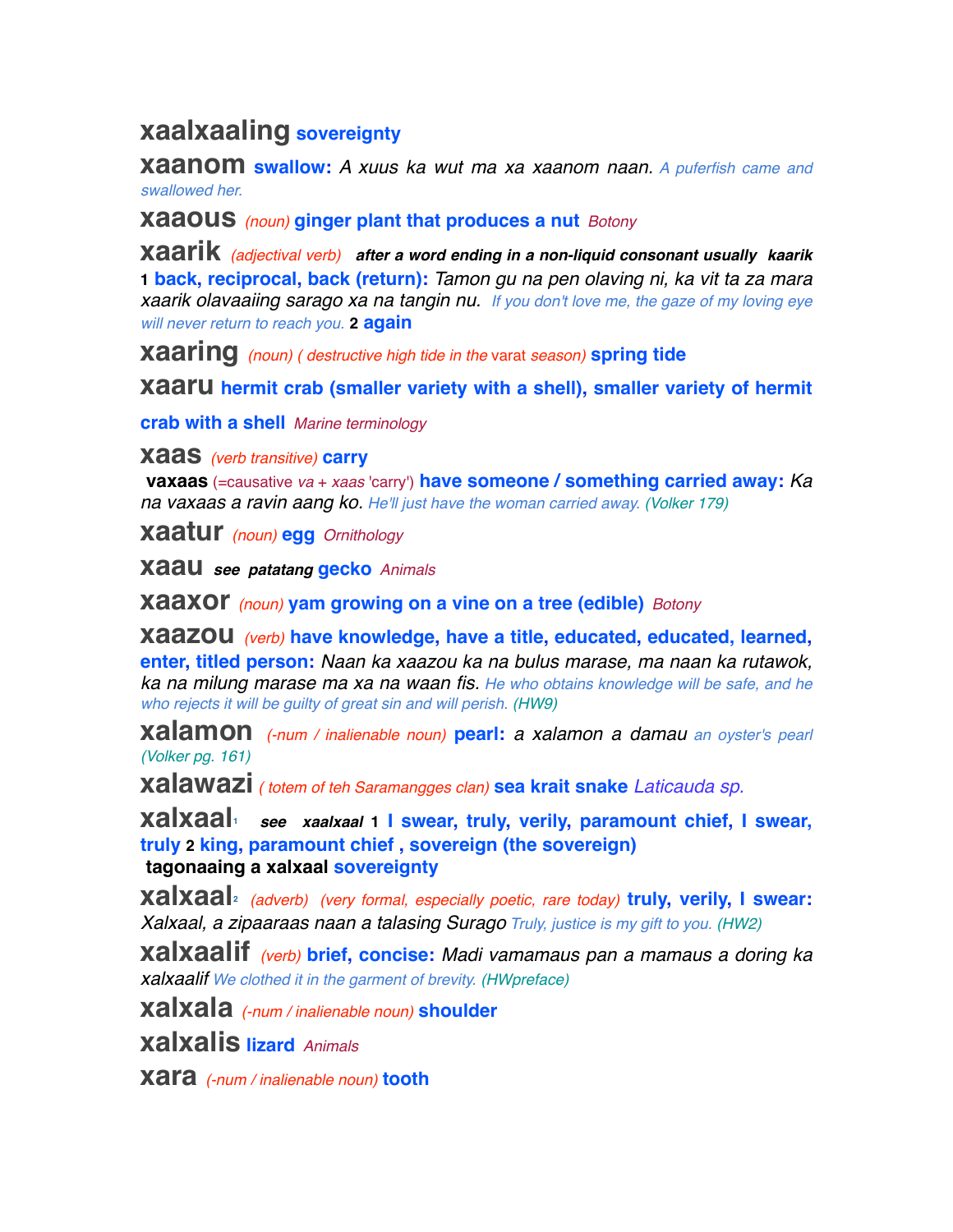**xaram** *(verb)* **give with no need to reciprocate:** *Ka xaram faanong. It has been given without any need to reciprocate or thought of getting someting in return.* 

 **vaxaram** (=causative *fa-* + *xaram*) **bestow forever, bless:** *Ga bou vaxarom nu. With full confidence I have bestowed favours on you to keep forever. (HW11)*

**xarama** *(-num / inalienable noun)* **tongue:** *Naan ka naan ka xolmu na doring pan a xarama na dikdiking. This is that which has come down through the tongue of power. (HWpreface)*

**xarum** *(noun)* **present that will be reciprocated someday, offering xarum maat final payment that does not need to be reciprocated**

**xarum maat final payment that does not need to be reciprocated**

**xastunaan** *(noun) (especially poetic)* **1 human being, man (when used to refer to both sexes), human:** *Aai a Naat a Xastunaan! O Son of Man! (A Doring i la Bangbaang)* **2** *( without the article a)* **humanity:** *Xastunaan ka kadaking tasin sin a mun nafkul aang naandi. Humanity has passed this on from one generation to another.* 

**xat** *(noun)* **tree used as a fencepost**

**xatkavut** *(noun)* **1 portion:** *Ka roxon a malagaafna xun a galumbuaak aang a xatkavut. He has the spiritual strength to finish this part of his responsibilities. (Xom)* **2 parcel**

**xauxaao** *(adjectival verb)* **grateful, content:** *Di xauxaao zaxot lapuk a mun saan maratugulaai. We are grateful for pure and untouched things.*

**xava** *(noun)* **net**

 **mara na xava** *( the place where he cords are knotted)* **the eye of a net**

**xavut** *(verb transitive)* **surpass, transcend, precede:** *Ma xa xavut a mun saan faagdul. And that surpasses all other things. (HW8)*

**xaxava** *(verb)* **surf**

**xayaau turkey, megapode**

**xiis1** *(adjectival verb) after a word ending in a non-liquid consonant usually kiis* **yellow**

**xiis2** *(noun) see naviin after a word ending in a non-liquid consonant usually kiis*

(=so-called because of its yellow stripes) *( often used as a bait fish)* **bluestripe snapper** *Marine terminology*

# **xintinur earthworm**

**xipaang** *(noun) ( Short man with big ears who lives in a cave, often cannibalistic)* **dwarf**

**xo1** *( emphasis marker)* **really, this was the one, this one:** *Ma xa xoyaawut gam la waat a zaar. And she was the one out collecting shells on the reef.*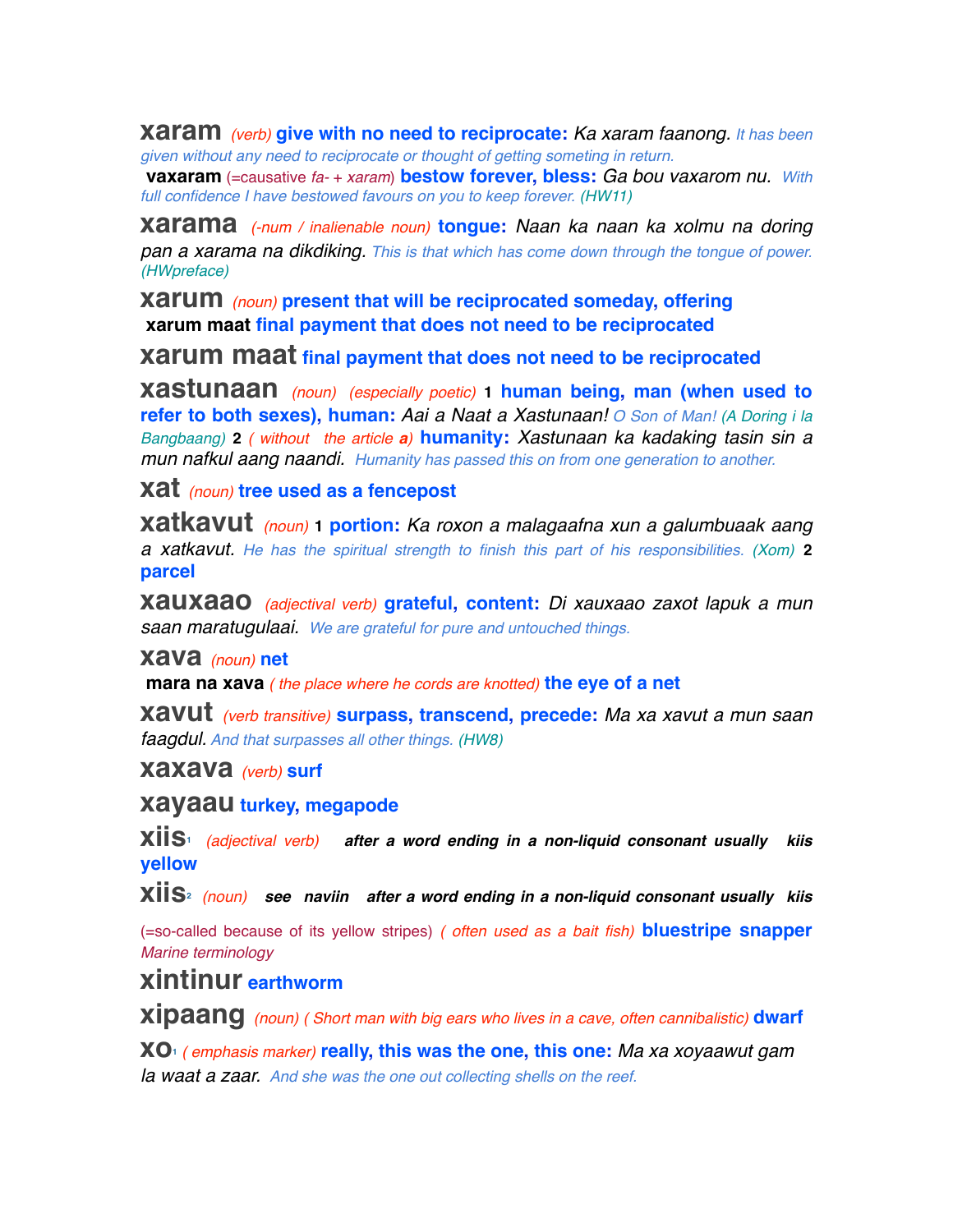**a zaa xo saait** (= article *a* + *za* 'some' + intensifier *xo* + *saait* 'also')*. (See Volker (1998) pg. 200).*

 $XO<sup>2</sup>$  = ku, xu<sup>1</sup> ( Used by some younger North East Coast speakers instead of %xu / iku) *( benefactive marker)* **for:** *Ma lis si nanda xo ni. And give it to them for me. (Volker 157)*

**xobara** *(noun)* **raft**

**xolmu** *(verb)* **descend:** *Naan ka naan ka xolmu na doring pan a xarama na dikdiking. This is that which has come down through the tongue of power. (HWprefeace)*

**xolxoling** *(verb transitive)* **exchange**

 **vara xolxoling** (== *vara* 'reciprocal' + *xolxoling* exchange) **reciprocal exchange:** *Di vara xolxoling a baaxot. They're exchanigng shell money. (Volker 58)*

**xon** *(noun)* **beach, sand:** *A xuus ka xozaraai la xon la bina xurunuza. The pufferfish came ashore on a beach on an island.*

**xor1** *(noun) after a word ending in a non-liquid consonant usually kor* **1 crow <sup>2</sup>**

**Bismarck crow** *Corvus insularism Ornithology*

**xor2** *(noun) (* la *+* xor *usually contracted to* laaxor *or* laaur*)* **1 on top of, above:** *la xor la vaal on top of the house (Volker (1998) p 153)* **2 next time:** *la maariaas la xor next year (Volker 75). (See Volker (1998) pg. 75, 153).*

**xos1** *(verb intransitive)* **get on a vehicle, catch a ride**

**xos2** *(noun)* **cold (illness)**

**xot** *(verb transitive)* **1 hang:** *Ni ga xot ni. I will hang myself. (Volker pg 144)* **2 fish, go fishing with a hook and line xot a gof sit and do nothing**

**xoton** *(noun) ( a kind of surgeonfish)* **spotted unicornfish** *Naso brevirostris Marine terminology*

**xoxo** *(noun) ( Tok Pisin* mami*)* **yam**

**xozaraai** *(noun)* **beach, go ashore:** *A xuus ka xozaraai la xon la bina xurunuza. The pufferfish came ashore on a beach on an island.*

**xu1** *(preposition) = ku, kun compare xuna ( usually xun or kun after a word beginning with* 

*a vowel)***;** *( usually ku(n) after a word ending in a consonant or at the beginning of a sentence)* **<sup>1</sup> about:** *Di xumur kun a raan masing Balane ka na maat. They're talking about the day when Balane was about to die.* **2 through, amidst:** *A maani la lif kun a mun yaai. The bird is flying through the trees.* **3 toward(s):** *Madi vaan i ku la lauran. We went towards the open sea.* **4 of (a quality):** *a lan ka vit ku naande di vei xoxor Nu not the path of those who have incurred Your wrath;* **5** *( benefactive marker)* **for:** *Nana xa vamakas ku ni. Mum's cooking for me. . (See Volker (1998) pg. 155).*

**xu2** *(-num / inalienable noun)* **abdomen, belly, stomach**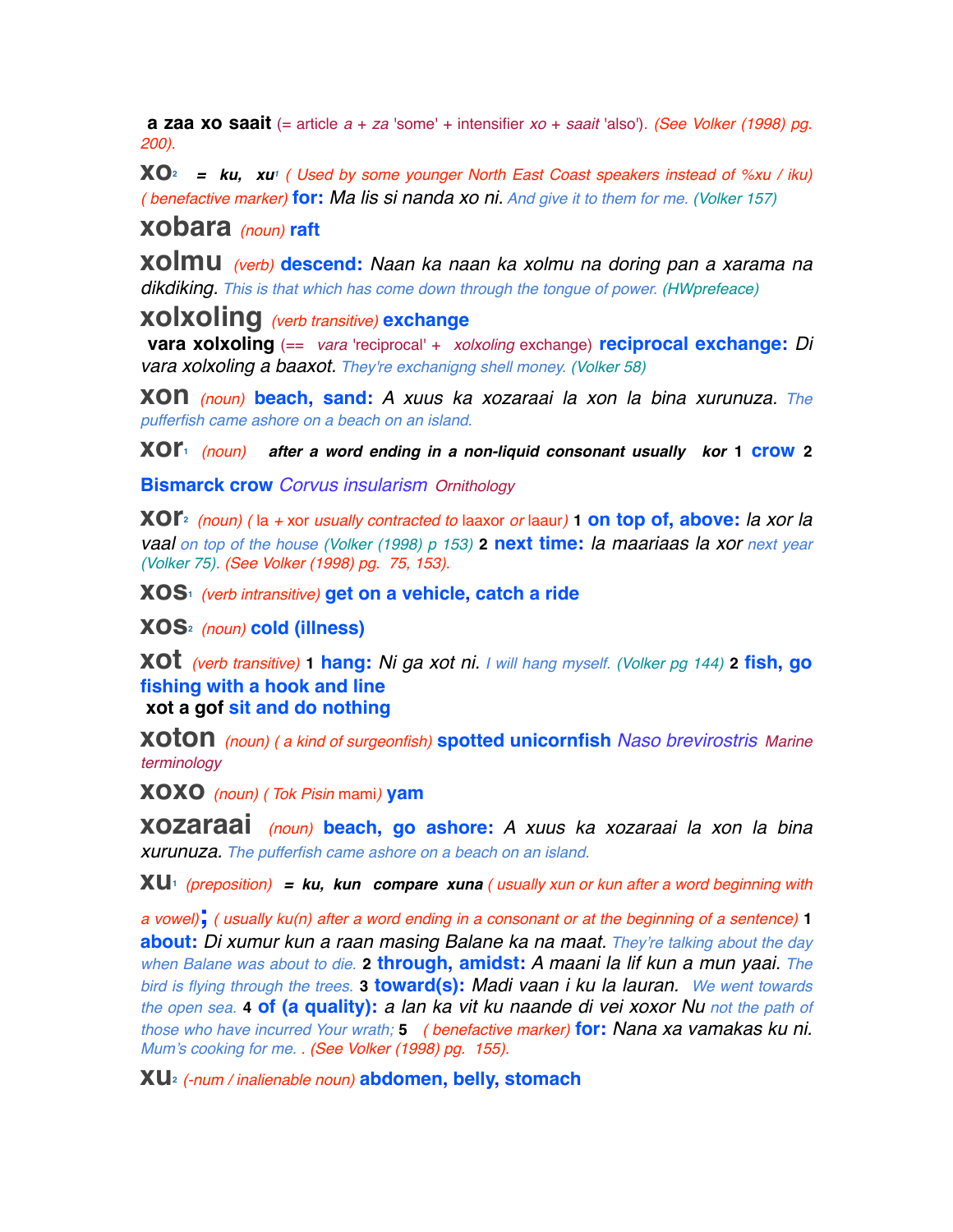## **xui** *(noun)* **1 heron 2 Pacific reef heron** *Egretta sacra Ornithology*

**xulaau** *after a word ending in a non-liquid consonant usually kulaau ( irregular plural:*  a fuxulaau*)* **youth:** *Ga xulaau, ga raktaak pn a ragbi. When I was a youth, I played rugby.*

**xulmu** *(-num / inalienable noun)* **1 ancestor:** *La waan a Nakmai, a Nakmainum ma a Piraan a xulmunum. Rely on God, your God, and the Lord of your ancestors. (SN65)* **2 descendant 3 tradition 4 indigenous spirituality**

## **xulxulaai**

 **vara xulxulaai take turns:** *Naandi vara xulxulaai wana vezaraking a fingaing pana. They take turns passing on this story.*

**xumanar** *(noun)* **in public:** *Wangpaang ka vaas a xumanar xuna vapalangor aang a bina The messenger gives a speech in public in order to* 

**xumur** *(verb intransitive)* **1 chat:** *Di xumur kun a raan masing Balane ka na maat. They're chatting about the day when Balane was going to die* **2 gossip**

**xun** *(-num / inalienable noun) = xu2* **bowels 1 inside:** *Ka vamakmaki a xun a xuus. She got herself vomited out from inside the pufferfish.*

**xuna** *(conjunction) after a word ending in a non-liquid consonant usually kuna* **in order to**

**xurunuza** *(noun)* **island:** *A xuus ka xozaraai la xon la bina xurunuza. The pufferfish came ashore on a beach on an island.*

**xus** *(verb)* **have a cold, catch a cold:** *Ma Anita zaait di vara xus ma yaya uru. And Anita and the two grandchildren have all caught a cold at the same time.*

**xuus** *( has rough skin like sandppaer, but no spikes; poisonous)* **blowfish, pufferfish:***<sup>A</sup> xuus ka wut ma xa xaanom naan. A pufferfish came and swallowed her.*

**xuwa** *(noun)* **confinement for ritual purposes**

 **vaal a xuwa confinement house on beach in a cemetary where first born children and young women with their first menstruation would be confined**

**xuxu** *(noun) ( unidentified bird, large and brown)*

## **xuxusaing legend**

**xuxuzaai** *(-num / inalienable noun)* **essence:** *Pan a xuxuzaainanago, Ga mazaam Ga olaving nu. In my innermost essence, I understood that I loved you. (HW3)*  **xuxuzaaing**

**xuxuzaaing** *(noun)* (=*xuxuzaai* + *-ingi%*) **legend, oral history:** *A fingaing pan a xuxuzaaing sin a xulmu a traditional legend*

**-ya** *(verbal affix) = -a ( used after a vowel)***:** *Di vizik i ziya. The two of them went and settled down there.. (See Volker (1998) pg. 79).*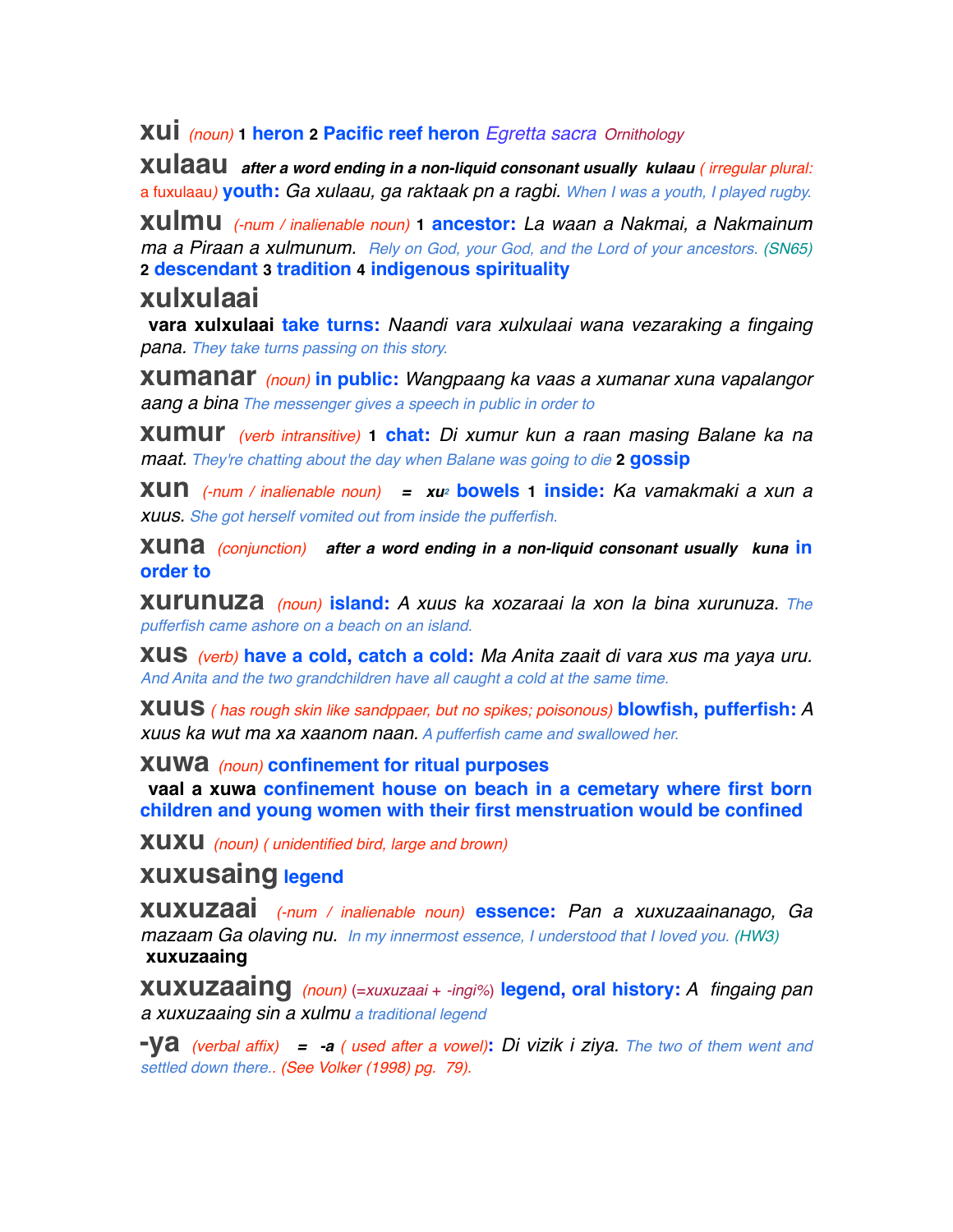**yaafling** *SYNONYM yaaru, also yaaflung (very formal, rare today)* **<sup>1</sup>** *(verb transitive) ( is followed by an indirect, not direct, object)* **beg, plead:** *Tuaa gu yaafling Zurago a zaan akanaan a vit Ga vaakol aang nu. Do not plead with me for something that I do not desire for you. (HW18)* **2** *(noun)* **request, question:** *Naan a yaafling sina. That's his request. (MK)*

## **yaaflung** *= yaafling*

**yaai 1 tree:** *Di dodor ratangiza pan a rangaan a yaai tapal. The two of them chant their song on the tree of eternity.* **2 wooden:** *a tebol a yaai the wooden table (Volker pg. 110)*

**yaak** *(-num / inalienable noun) compare xaak* **leg buk yaak knee**

**yaan1** *(verb transitive) intransitive equivalent: fangan* **eat**

**yaan2** *(focus marker) = aang, an, yaang (SE dialect)*

**yaang** *(focus marker) = yaan2, aang, an*

**yaangi** *(numeral) compare orol ( part of the sacred ('original') counting system) (rare today)* **three***. (See Volker (1998) pg. 121).*

**yaani termite, white ant** *Insects*

**yaara** *(noun)* **parrot (large blue and green parrot), green parrot**

 **nuf yaara** *( moves about and changes colour to blend into the seaweed)* **leaf scorpionfish** *Taeianotus triacanthus Ornithology*

**yaaru oyster, mother-of-pearl shell**

**yaarus** *(noun)* **rope:** *a yaarus a braaving i pan a orol a rope three metres long (Volker pg. 110)*

 **yaarusing** (=*yaarus* 'rope' + transitive *-ing*) *(verb transitive)* **call, ring, telephone:** *A wit ga raxon a kredit kuna yaarusing sinum. I don't have any credits to ring you.*

**yaas / yaaz** *(-num / inalienable noun)* **sun, solar**

 **a raan a yaaz o'clock, time of day:** *A raan a yaaz naambre orol. It's now three o'clock.*,

 **a yaas ka si sunset:** *Di wut masing a waai pan a yaas ka si. They came from the northwest heading towards the setting sun. (Volker pg. 166)*

**yaat** *(-num / inalienable noun)* **liver**

**Vaau** (noun) (Given to pregnant women and the newborn baby to eat so the child will be

*born with large eyes and nose)* **ribbon eel** *Rhinomuraena quaesita Marine terminology*

**yaawut** *(verb transitive)* **collect, gather:** *Ma xa xoyaawut gam l a w a a t a zaar. And she was the one out collecting shells on the reef.*

**yaaz** *(-num / inalienable noun)* **chin**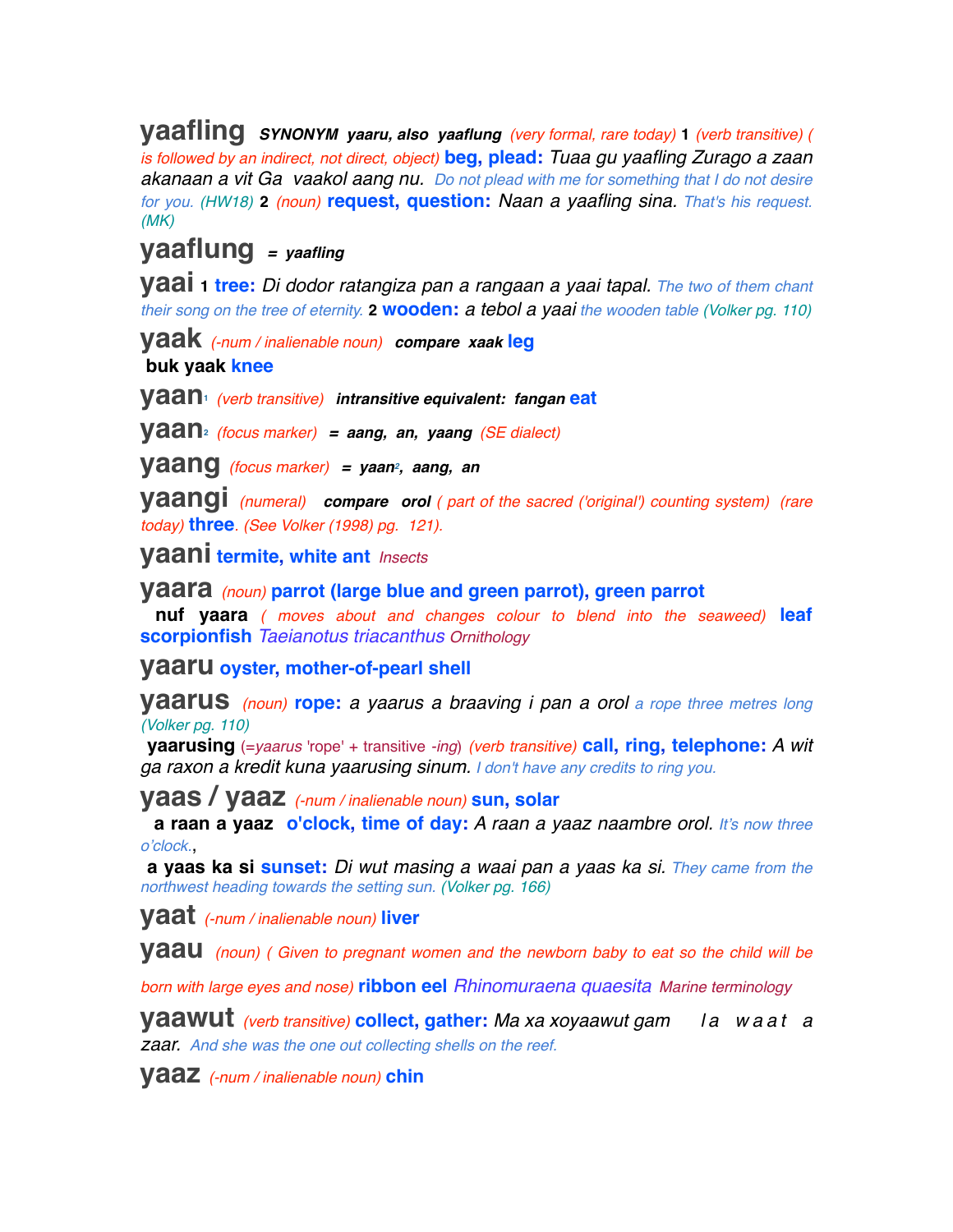## **yaazfur** *(-num / inalienable noun)* **beard**

**yan** *(verb intransitive) transitive equivalent: vangan* **eat**

**yanakilaaiing** *(noun) related word kilaaiying* **slave, servant, employee:** *Texaas pana, aai a yanakilaaiing! Know this, o servant!*

**yare** *(verb transitive) ( requires an indirect object)* **ask:** *Ni ga yare zina. I'm the one asking him. (Volker pg. 163)*

 **yare'ing** (= **yare** + transitive **-ing**) *(verb transitive)* **question, interrogate:** *Tuaa gu yare'ing ma zaait tuaa gu i naxaam dudu wana. Do not ask and also do not have doubts about it. (HW12)*

**yaya** *(-num / inalienable noun)* **1 grandparent 2 grandchild:** *Ma Anita zaait di vara xus ma yaya uru. And ANita and the two grandchildren have all caught a cold at the same time.*

**yayau** *(noun)* **bush hen** *Ornithology*

**yen1** *(noun)* **fish**

 **fayen / vayen** (=causative *va-* + *yen*) *(verb)* **fish with a net** *Marine terminology*

**yen2** *(verb intransitive) transitive equivalent: vangan* **eat***. (See Volker (1998) pg. 42).*

**Yesus** *(noun)* **Jesus**

**yot** *(verb transitive)* **pick:** *Di yot aang a marang. They're picking the dry coconuts. (Volker pg.176)*

**yuzim** *(verb transitive)* **use:** *Ga yuzim a naif pan a woking. I used a knife to do it. (Volker pg 150)* [from TP *yusim* ʻuseʻ < English *use*]

**za** *(prenominal element)* **1 some:** *A za Saande bane ga wut lis tasin a za vi. One Sunday I came and put away some stuff. (Volker p 73)* **2 certain**

**a zaa xo saait** (= article  $a + za$  'some' + intensifier  $xo + saait$  'also'),

 **ta za any:** *Tamon gu na pen olaving ni, ka vit ta za mara xaarik olavaaiing sarago xa na tangin nu. If you don't love me, any gaze of my loving eye will never reach you.. (See Volker (1998) pg. 88, 101, 200).*

**zaait** *after a word ending in a non-liquid consonant usually saait* **also, too:** *Ka vit nu zing be, ni zaait! Not only you, me too!*

**zaak** *(uncountable noun) = zak* **someone:** *Ga na lis sin a zaak. I will give it to someone. (Volker 88). (See Volker (1998) pg. 87).*

**zaan** *(noun) after a word ending in a non-liquid consonant usually saan* **1 thing:***<sup>A</sup> zaan Ga plaai pan a nei yaang naan a zipaaraas. The thing I openly cherish most is justice. (HW2)* **2 someone:** *bazaan Oh, you few people! / Oh, you selected ones!*

 **Ma zaan na faa? What's up?, What's happening?***. (See Volker (1998) pg. 106, 203).*

**zaar** *(noun)* **reef:** *Ma xa xoyaawut gam la waat a zaar. And she was the one out collecting shells.on the reef.*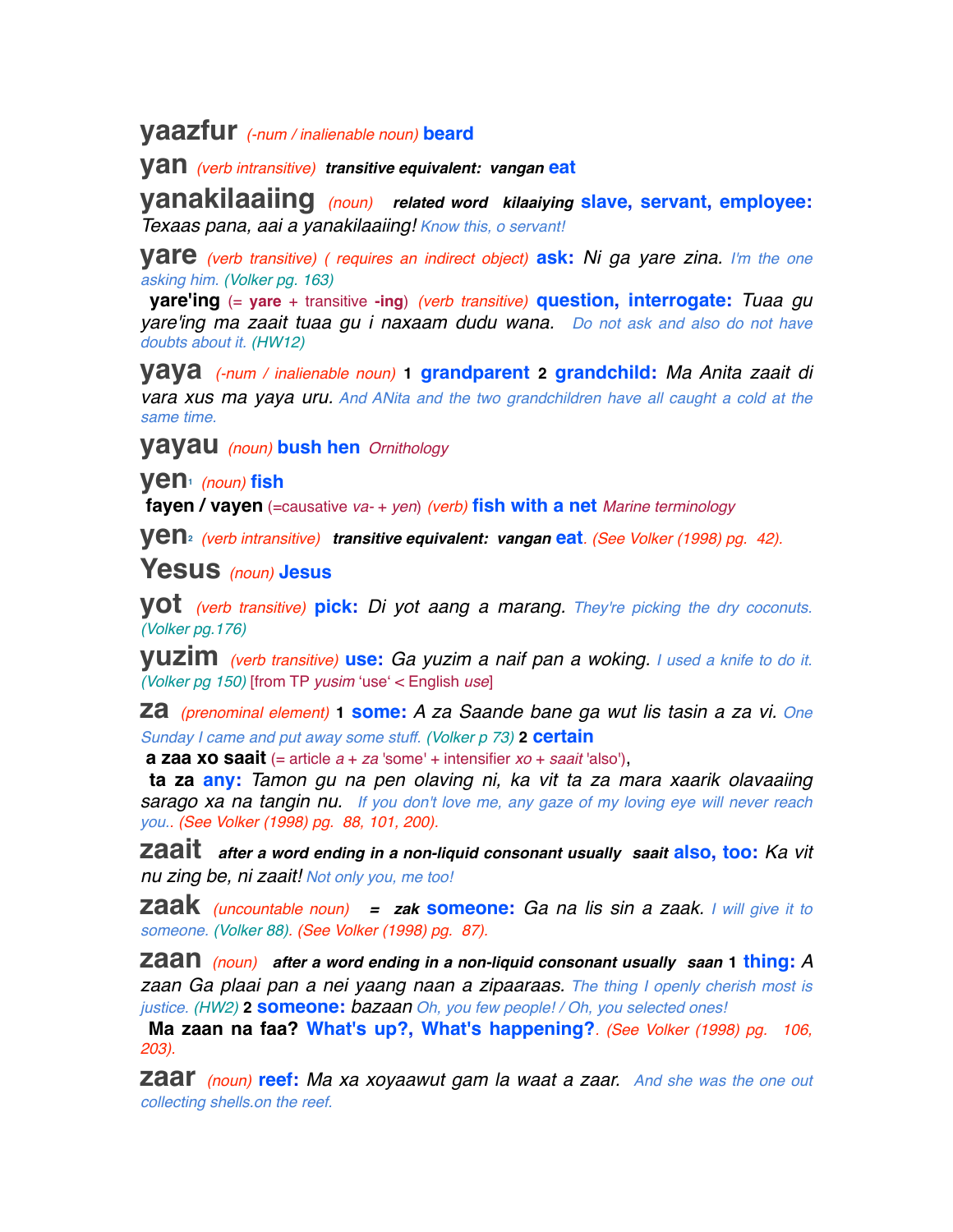**zaauf garfish** *Marine terminology*

**zaaufpong** *(noun)* **trumpetfish** *Aulostomus chinensis Marine terminology*

**zabaai** *(noun) ( small berries, grows on the coast)* **unidentified fruit** *Botony*

**zait** *usually zaait*

**zak** *also osuk, zaak*

**zakpalaau** *(noun)* **non-human physical beings who can hurt people**

**zala** *(noun)* **comb**

**zaleng** *(verb) compare naazaleng, after a word ending in a non-liquid consonant usually saleng* **search, seek, search, search for:** *Gu zuruk fawut a milaangna ma gu zaleng ka vit sin a zanon singsaxei ni be. Receive its radiance and donot seek anyone except me. (HW11)*

 **zaleng famaat** (=*zaleng* 'wait' + causative *fa-* + *maat* kill) **kill time, wait around for no reason**

**zanaai** *(verb)* **realise, self-aware:** *A xastunaan saait ka vangaai xa zanaai ma xa zawang lawa. Humans realise their true selves and then reach their goal.*

#### **zang clam (large)**

**zangas** *(verb intransitive)* **walk:** *Ga zangas nanga. I'm still wlaking (Volker pg. 171). (See Volker (1998) pg. 170).*

**zangseng** *(verb transitive)* **search:** *Ga zangseng nanga naan. I'm still looking for him. (Volker pg 144)*

**zanon / zanun** *(noun)* **1 others, another:** *Gu na ramin fatok pan a maraam, ma xa vit pan a mara na zanon. You will see accurately with your own eyes, and not with the eyes of others. (HW2)* **2** *( plural)* **a number of:** *A zanun ubina i na di tabung put. There were a number of people who came. (Volker pg. 189)*

**zapalaau** *(noun)* **spiritual world, unseen world**

**zaraga** *= zarago*

**zarago** *(alienable possessive) see surago, after a word ending in a non-liquid* 

*consonant usually sarago (especially poetic)* **my:** *Naan bane ga putkaning nu pan a rabaraau vaarala zarago. This alone I have destined for you in my holy sanctuary. (HW6). (See Volker (1998) pg. 125).*

**zare** *(conjunction)* (=*ze* 'why' + *re* 'intensifier) **because:** *Ma naandi snak adu zare a raktaaking, a? And they tear because of poor workmanship, don't they? (Volker pg. 173)*

**zarok** *= zuruk*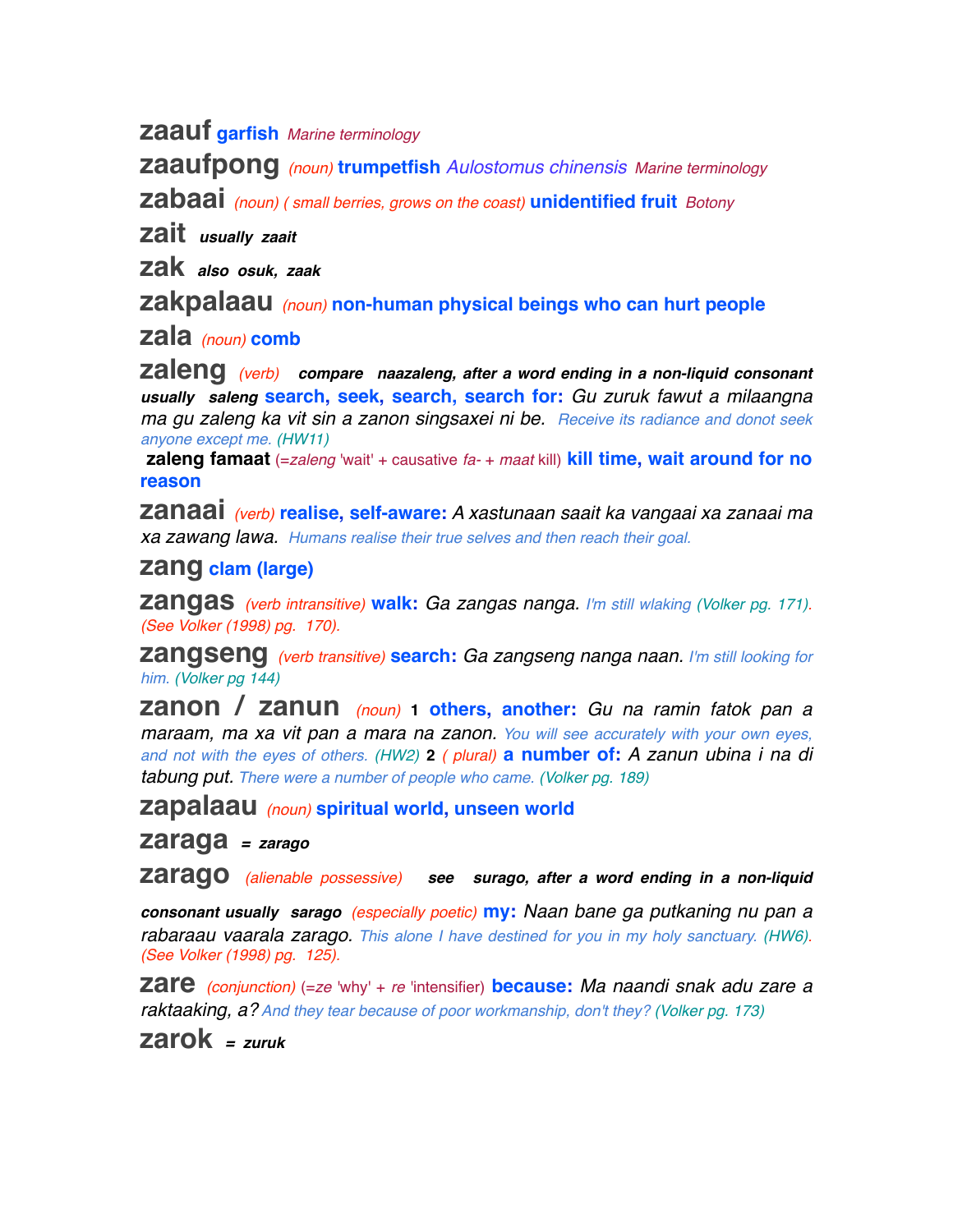**zawang succeed, reach a goal:** *Ma xastunaan saait ka vangaai xa zanaai ma xa, xa zawang lawa. And humanity realises its true self and finally reaches its goal. (Xomerang)*

**zaxazaxai** *(adjectival verb)* **each one, individual, individually, individual, individually:** *Xulmu xa smi a mun izanaandi wan a bur aang naandi zaxazaxai. The ancestors established a hierarchy and consecrated all persons with their own individual titles.r*

**zaxot** *after a word ending in a non-liquid consonant usually saxot* **1 get, take <sup>2</sup> wants:** *Ga zaxot, ga na bagbak. I want to shave.* **3 in love with**

 **zaxot fawut fetch:** *Ga saxot naan masing ma ga zaxot fawut naan. I like him and that's why I brought him here*

## **zaxot fawut fetch**

**zazaambuaang** *(noun)* **vertical malagan carving (looks like a totem** 

**pole)** *malagan or art related*

**zazaong** *(noun)* **visitor**

**ze1 1 what:** *A ze xa na wut? What's coming? (Volker pg. 200)* **2 which**

 **kun a ze why**,

 **pan a ze why:** *Pan a ze ma gu ma'auring a malik maadoulingnum? Why do you fear your extinction? (HW14). (See Volker (1998) pg. 197, 200).*

**ze2** *(noun)* **1 there was a/some 2 some, there was a :** *Mitanaamu mase a ze ravin ka wInmaravan Once upon a time, there was a woman who was pregnant.*  **a ze non** (=*ze* 'some' + *non* 'part', 'segment') *(noun)* **something**

**zeze** *(noun)* **grass**

 **ngus a zaza** *(noun) ( from LM)* **endpoint of the vegetation on the beach** *Botony*

**zgal bee** *Insects*

**zi1** *also ziaar, after a word ending in a non-liquid consonant usually si2 (NE dialect)* **sit, stay:** *Di vizik i ziya. The two of them went and stayed (there). (Volker p 72)*

 $\mathbb{Z}I_2$  = si<sub>2</sub>, ziaar mustard chewed with betelnut, pepper chewed with betelnut *Piper betle*

 **i zi wan a lus perfect:** *Pan a vuna a vamozesing surago ka i zi wan a lus. Because my work is perfect. (HW12)*,

 **Ka i zi la vaal. She is confined to a women's house for her first menstruation.**

**ziaar** *= siaar*

**zik insect** *Insects*

**zimbong** *(verb)* **wait:** *Ga zimbong panaraan ma ka ruaas naambre. I've been waiitng all morning till now. (Volker pg. 172)*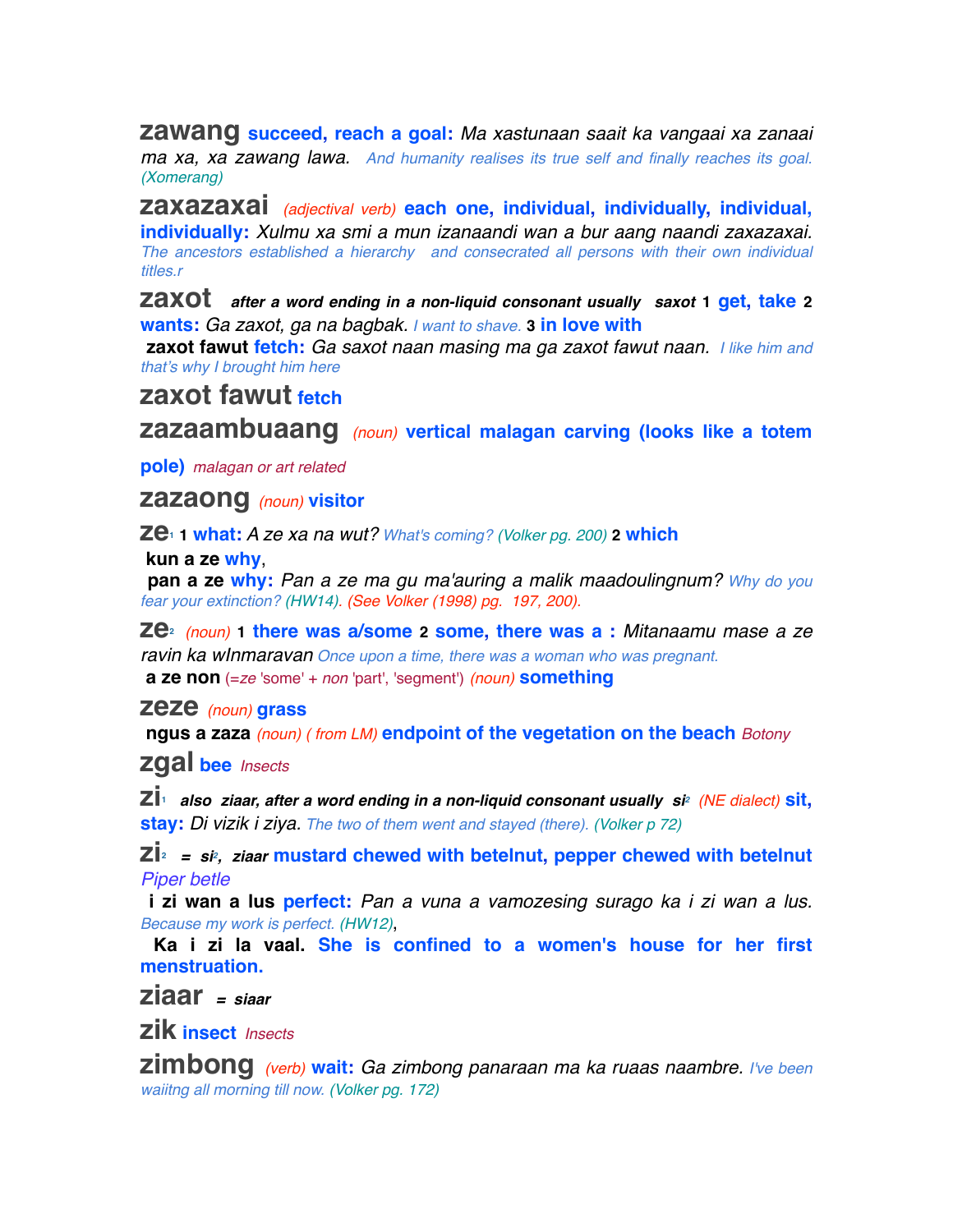$\overline{zin}$  =  $\sin$ , also  $\sin$ 

**zina** *(pronoun) after a word ending in a non-liquid consonant usually sina ( Third person singular non-alienable possessive pronoun)* **her, his, its:** *a yaai zina his tree*

**zinaaf** *compare mara'ul, = maxading1* **big-eye trevally** *Marine terminology*

**zing** *(adverb)* **alone, only:** *A vuna ga saxot a olavaaiing pa ni zing be. Because I want to be the only one who is loved.. (See Volker (1998) pg. 145).*

**zipaaraas 1 defensive fence around a village 2 justice:** *A zaan Ga plaai pan a nei yaang naan a zipaaraas. The thing I openly cherish most is justice. (HW2)* **3 malagan symbol for justice consisting of a cross within a circle**

**zis** *(interrogative)* **whose:** *Nu a ze zis gu vinau? Whose things did you steal? (Volker 198). (See Volker (1998) pg. 198, 200).*

**ziuziu** *( unidentified bird, small, leaves at beach) Ornithology*

**zixaau <sup>1</sup>** *(noun)* **wallaby <sup>2</sup>** *(noun) = les* **lazy person <sup>3</sup>** *(adjectival verb)* **lazy**  *Animals* 

**ziziba** *( unidentified shell)***:** *Ma la bikabaar a rolangaan di na zuruk a banaat a ziziba a vaatrulaaiing sin a Nakmai. And from the spiritual kingdom they will obtain the gem of divine virtue. (HWpreface)*

 **banaat a ziziba precious shell, gem, jewel**

**zizilipuk Willie wagtail, Willie wagtail bird** *Rhipidura leucophrys Ornithology*

**zop** *(verb transitive)* **hit:** *Ni nanga ga zop ni. I hit myself.*

**zosmaani** *(noun) ( unidentified bird with a big beak) Ornithology*

**zosnaai** *(noun)* **kingfisher** *Ornithology*

**zoxamus marlin** *Marine terminology*

**zoxot** *= zaxot***:** *Kat faraxas gu na puru zoxot ni la maskaago ma ga na roro tapal la maskaam. So that you will persish isearching for me in my essence, and I will live eternally inside you. (HW7)*

**ZU** after a word ending in a non-liquid consonant usually su<sup>4</sup>

**zuaaf** *(verb transitive)* **suffice, enough for:** *A vuna zi nis singsaxei be Ni xa na zuaaf nu. For none but me can ever be enough for you. (HW17)*

**zuai** *(numeral)* **squared**

 **ka zanaflu vara zuai** (=*ka* 'it' + *zanaflu* 'ten' + *vara* 'extract' + *zuai* 'squared') **hundred, one hundred**,

 **ka zanaflu vara zuai uru** (=*ka* 'it' + *zanaflu* 'ten' + *vara* 'extract' + *zuai* 'squared' + *uru* 'two') **two hundred:** *ka zanaflu vara zuai ma ka zanaflu va ru ma zaxei xa lok uru two hundred twenty-one*

**zuf bathe, swim**